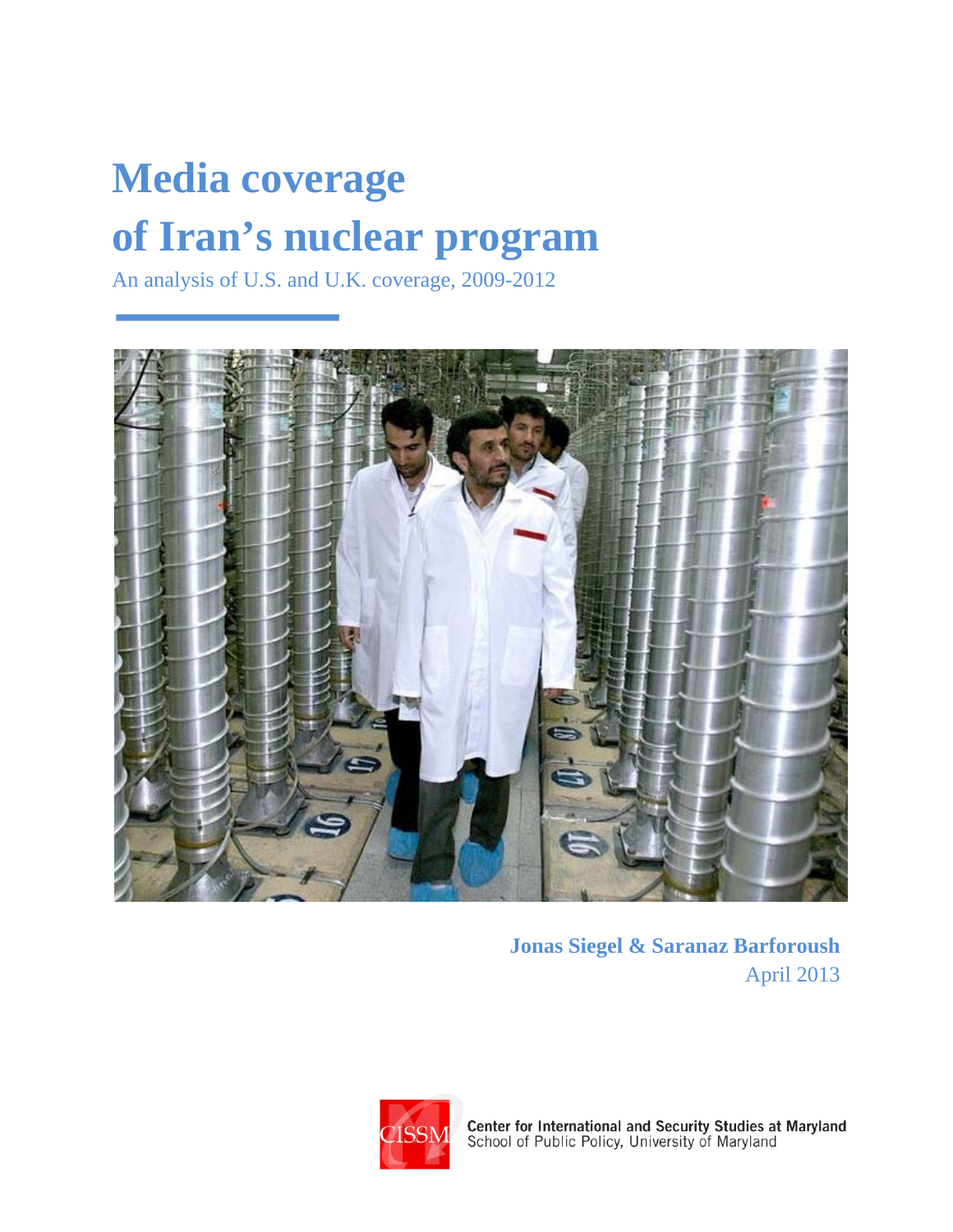## **Media coverage of Iran's nuclear program**

An analysis of U.S. and U.K. coverage, 2009-2012

Jonas Siegel & Saranaz Barforoush Center for International and Security Studies at Maryland (CISSM) April 2013

The authors wish to thank John Steinbruner, Susan Moeller, and Kevin D. Jones for reviewing earlier drafts of this study and providing helpful comments and guidance. The authors would also like to thank Nancy Gallagher, who reviewed several earlier drafts of this study and played a central role in conceiving it and guiding it to completion, and Akwasi Cato, who provided invaluable research support. The authors take full responsibility for the contents of this study.

Cover photo credit: Office of the President of Iran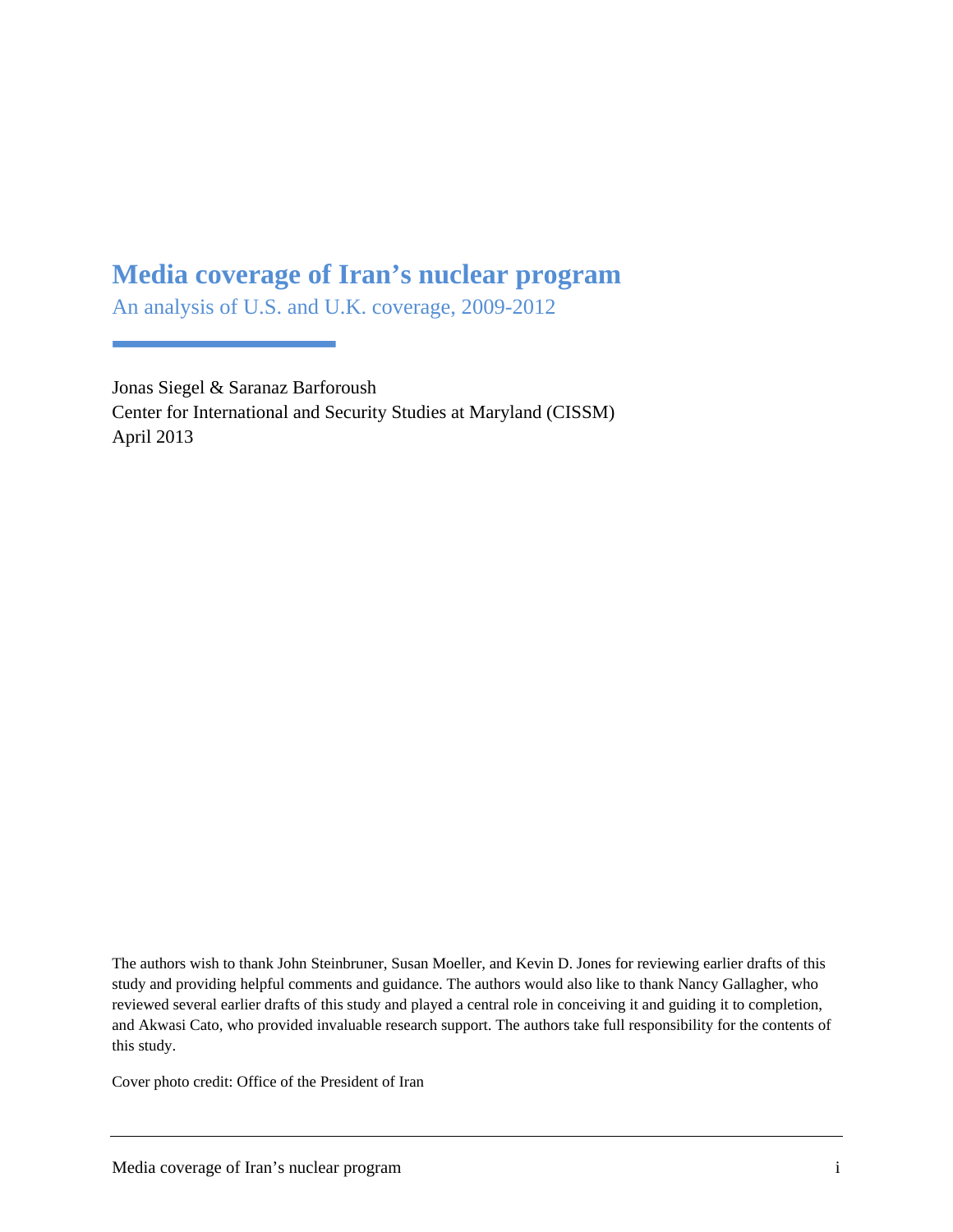### **Table of contents**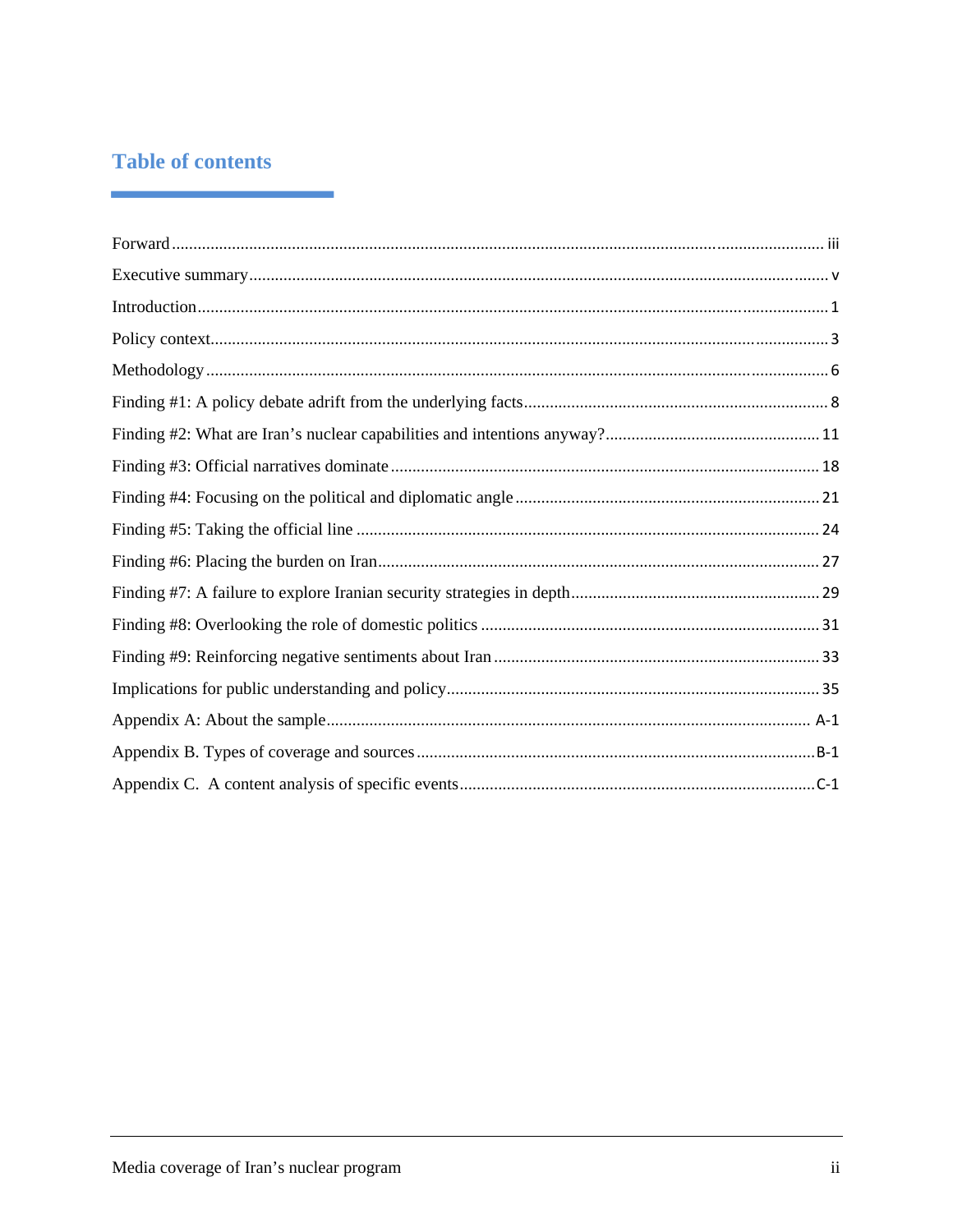#### **Forward**

As retrospect has revealed, the U.S. invasion of Iraq in 2003 was based on an egregious misconception of that country's ability to wield "weapons of mass destruction." Media coverage at the time generally failed to distinguish the widely differing types of weapons included in that category. And it did not adequately report or credit the assessments of Iraq's nuclear capability provided by the International Atomic Energy Agency (IAEA) that subsequently proved to be accurate. In the aftermath of the invasion, media scholar Susan Moeller prepared an evaluation of media coverage in an effort to encourage constructive reflection on the role it had played in the episode.

The current situation in Iran is significantly but not categorically different. Iran has acquired much greater capability to enrich uranium than Iraq ever possessed, and that is the primary determinant of the ability to acquire nuclear weapons. Iran's uranium enrichment activities are being monitored by the IAEA, and their reports document the accumulation of relevant material. Those reports reveal that Iran has not yet produced uranium enriched to the level necessary to generate a nuclear explosion but that the capacity to do so has been established. Unless the inspection process is terminated, as it was in Iraq, or unless some unknown and uninspected enrichment capacity exists, an effort by Iran to produce weapons grade material would be detected several months before enough had been accumulated to enable the fabrication of a nuclear weapon. During that time Iran's enrichment activities would be exposed to attack. Plausible attacks could disrupt and delay Iran's production of weapons grade material but could not decisively and indefinitely eliminate it.

Under the terms of the Nuclear Non-Proliferation Treaty (NPT), Iran has the right to enrich uranium but also a legal obligation not to acquire nuclear weapons. In recent years Iran has repeatedly asserted the right to enrich, and has also repeatedly denied any intention to acquire nuclear weapons. The legal obligation not to do so could be removed by formal withdrawal from the NPT, but the political and moral declarations of intent that Iran has issued are not as easily renounced. As a practical matter, unprovoked reversal of the legal obligation and of the declared intention not to build nuclear weapons would establish plausible justification for disruptive attack. Conversely, an attack undertaken despite the declared intention and without decisive evidence that Iran is producing weapons grade material would establish plausible justification for Iran to leave the NPT and acquire nuclear weapons as a measure of deterrent protection. In this situation, legal obligation and legitimate security interest are both quite well defined.

But, of course, judgments about justification and intention are entangled in presumptions of underlying motive and are affected by attitudes nurtured over three decades of predominant hostility not mitigated by normal diplomatic interaction. It is fair to say that the principal protagonists in the dispute over Iran's enrichment activities do not readily understand each other.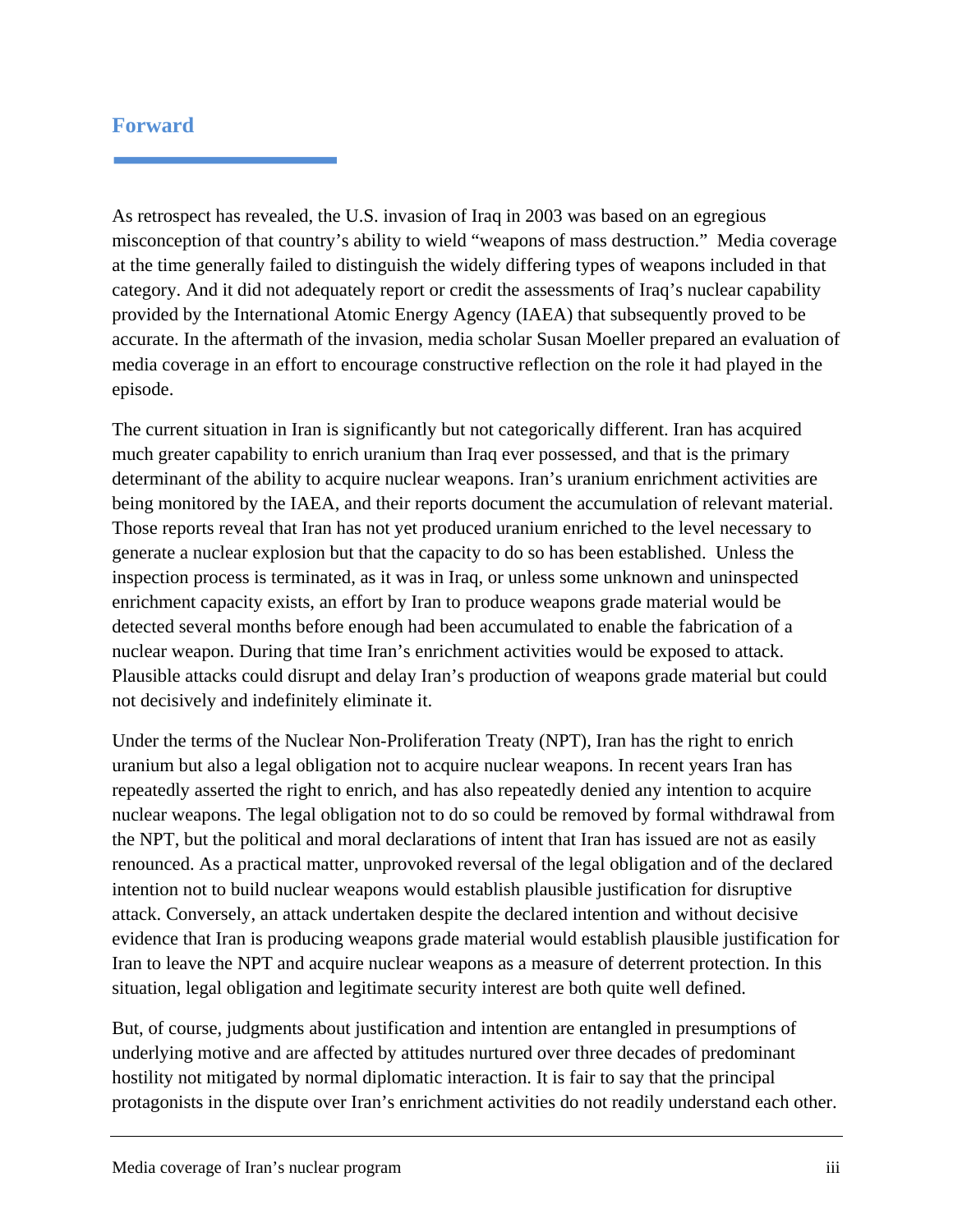With that circumstance and the memory of recent misjudgment in mind, this study examines relevant media reporting during four time periods when the issues in question were attracting public notice. The purpose is to summarize the content of reporting and to encourage informed assessment as to how adequate it has been.

> John Steinbruner Director Center for International and Security Studies at Maryland (CISSM)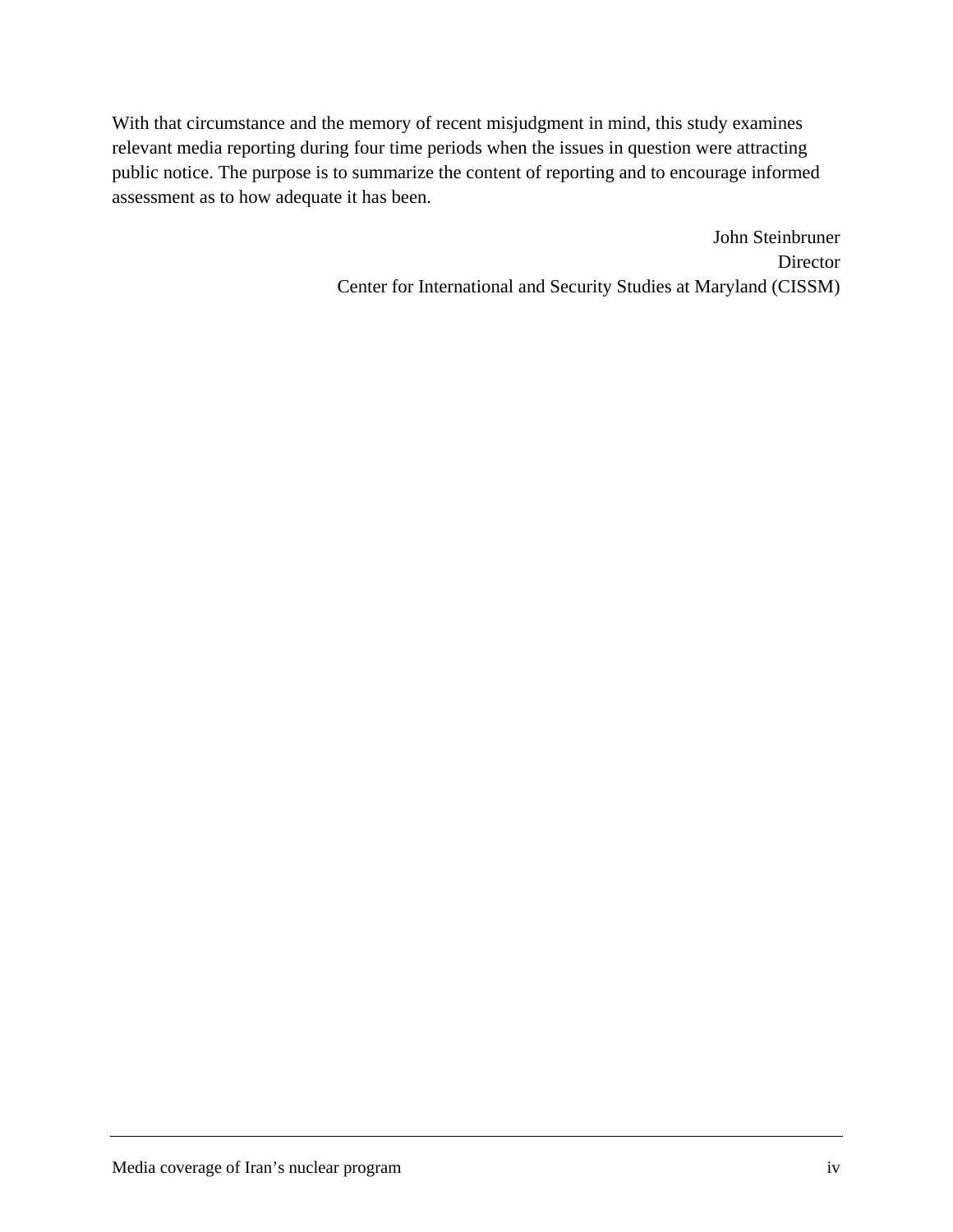#### **Executive summary**

The manner in which news media frame their coverage of Iran's nuclear program is critically important to public understanding and to policy decisions that will determine whether the dispute can be resolved without war. News coverage of the lead-up to the 2003 U.S.-led invasion of Iraq and of the justifications of that invasion was found to have had a profound, distorting effect on public understanding and the decision to go to war. Is news media coverage having a similar effect on U.S. and international discussions about Iran's nuclear program? If so, how exactly is the framing of the dispute and the broader approach of news media to covering this issue affecting the choices available to policy makers? And how is coverage likely to affect the dispute's outcome?

To answer these and other questions, the Center for International and Security Studies at Maryland (CISSM) analyzed a sample of the newspaper coverage from six influential, Englishlanguage newspapers—the *New York Times*, the *Wall Street Journal*, the *Washington Post*, the *Financial Times*, the *Guardian*, and the *Independent*—published during the past four years. By focusing on time periods in which significant events in the timeline of Iran's nuclear program and the international response to it took place, this study identified several patterns in newspaper coverage. The study found that:

- Newspaper coverage focused on the "he said/she said" aspects of the policy debate, without adequately explaining the fundamental issues that should have been informing assessments—such as Iran's nuclear capabilities and intentions, the influence of U.S., European, Iranian, and Israeli security strategies, and the impact of the nuclear nonproliferation regime.
- When newspaper coverage did address Iranian nuclear intentions and capabilities, it did so in a manner that lacked precision, was inconsistent over time, and failed to provide adequate sourcing and context for claims. This led to an inaccurate picture of the choices facing policy makers.
- Government officials, particularly U.S. government officials, were the most frequently quoted or relied-on sources in coverage of Iran's nuclear program. This tendency focused attention on a narrow set of policy options and deemphasized other potential approaches to the dispute.
- Newspaper coverage generally adopted the tendency of U.S., European, and Israeli officials to place on Iran the burden to resolve the dispute over its nuclear program, failing to acknowledge the roles of these other countries in the dispute.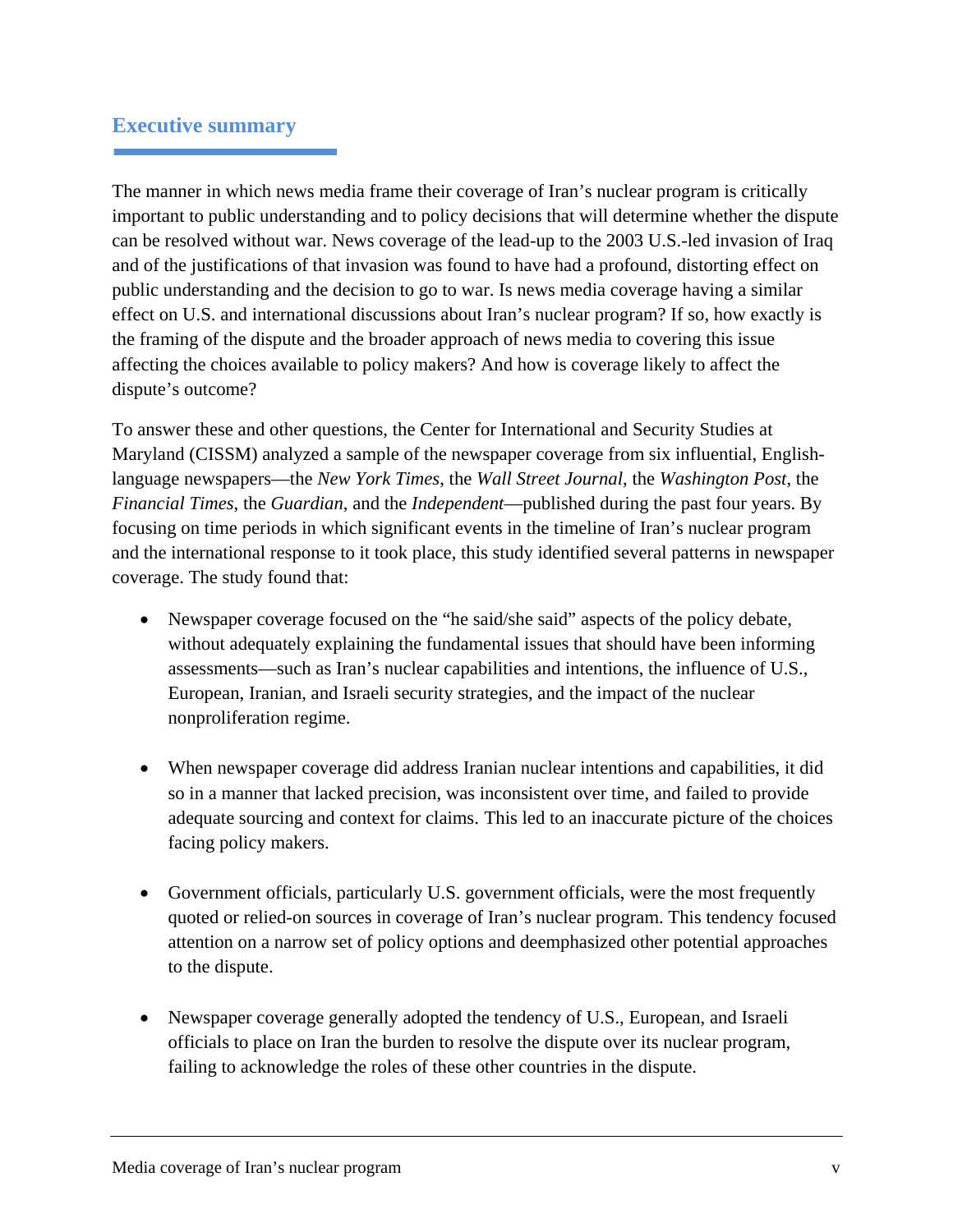- A plurality of newspaper articles took the approach of examining the domestic political and international diplomatic angles of the larger story, contributing to the heavy reliance on official sources and a focus on official policy proscriptions. Commentary and opinion articles relating to Iran's nuclear program made up a larger than typical share of the coverage, demonstrating the intense interest focused on the topic and opening the public debate to a range of viewpoints.
- Newspaper coverage paid insufficient attention to the broader context—particularly, the security concerns of the United States, Iran, Israel, and European states, and the effect of domestic politics within these same countries—that influences what specific actors say or do about Iran's nuclear program at different times. This obscured the substantial confusion about national motivations and made it difficult to conceive of and debate consensual solutions to the dispute.
- Coverage of Iran's nuclear program reflected and reinforced the negative sentiments about Iran that are broadly shared by U.S., European, and Israeli publics. This contributed to misunderstandings about the interests involved and narrowed the range of acceptable outcomes.

In general, these characteristics led newspapers to frame their coverage of Iran's nuclear program in a manner that emphasized official narratives of the dispute and a relatively narrow range of policy choices available to officials. By not consistently describing the complex web of international relationships, security concerns, and intervening political factors in sufficient detail, newspaper coverage further privileged official narratives and policy preferences. This makes it likely that the policies enacted and under consideration by policy makers—coercive diplomacy and war—remain the most likely outcome of the dispute. In this way, news coverage of Iran's nuclear program is reminiscent of news coverage of the run-up to the 2003 U.S.-led invasion of Iraq. News coverage has the potential to play a significant, constructive role in finding a lasting resolution to the dispute over Iran's nuclear program, but journalists and editors first need to address the tendencies present in their current coverage of the topic.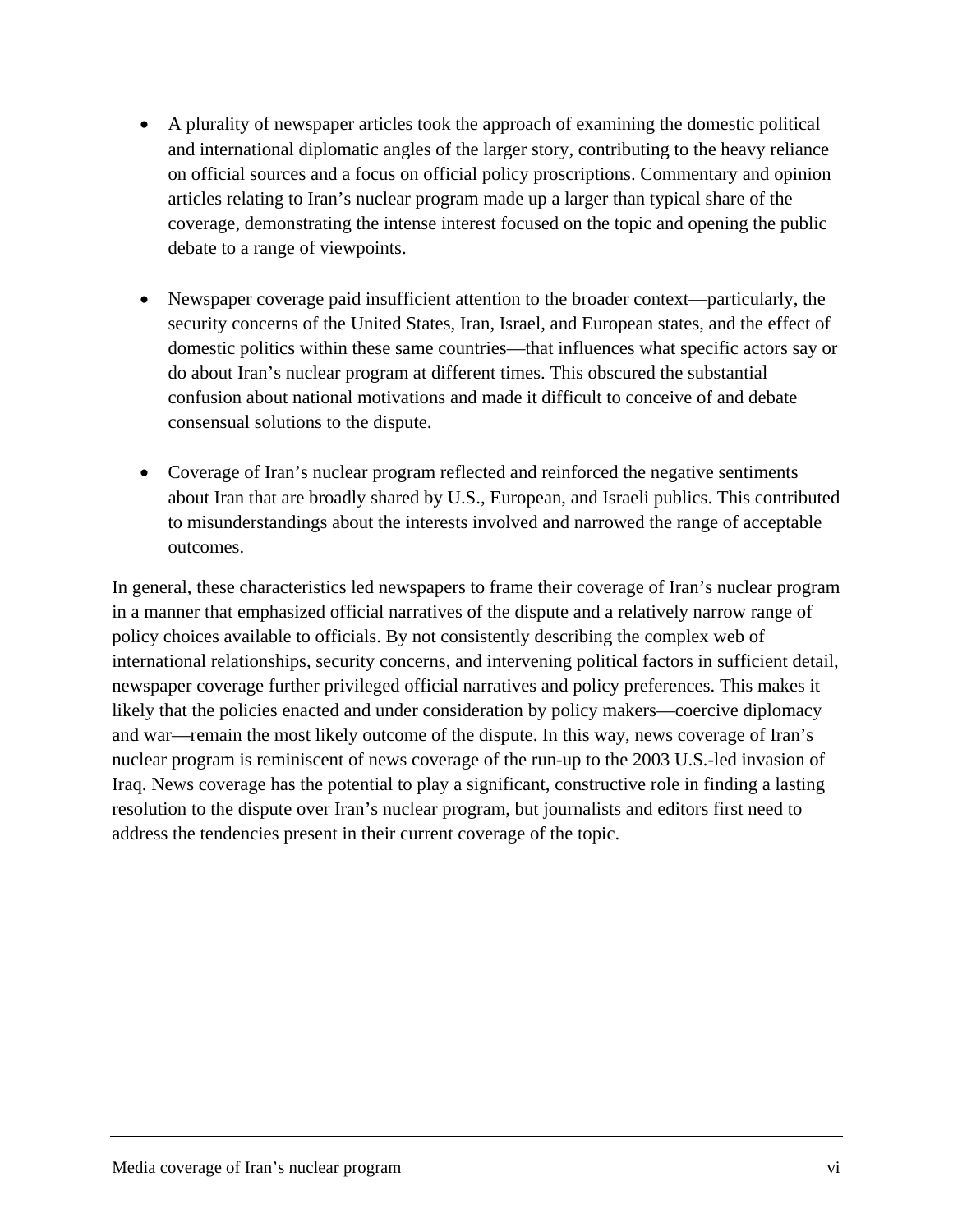#### **Introduction**

Iran's development of a nuclear program and the international response to it occupy a place of particular prominence in the eyes of U.S. and foreign governments, and the public as a whole. And for good reason: The dispute over the program poses fundamental questions about the nature of the nuclear nonproliferation regime, and its outcome could have large repercussions on both regional and international security. Add to this the longstanding grievances between the Iranian and U.S. governments and the potential for miscalculation, and it is easy to understand why this issue is seen as so important.

Public understanding of this issue, as well as most foreign affairs issues, is dependent on the reporting of news media.<sup>1</sup> News outlets (newspapers, television news stations, internet publications, etc.) deliver to citizens information about happenings from which they are far removed (physically and culturally), and they also play an essential role in framing public understanding; that is, news outlets play a role in "selecting and highlighting some facets of events or issues, and making connections among them so as to promote a particular interpretation, evaluation, and/or solution."<sup>2</sup> This framing function is particularly important regarding public understanding of Iran's nuclear program, because a majority of the public and of policy makers already holds negative views of Iran that can bias policy choices if they are not critically examined.<sup>3</sup> Moreover, the topic requires technical and highly specialized knowledge, a fact that places an additional translational burden on news coverage.

Criticism of news coverage about government claims of weapons of mass destruction prior to the 2003 U.S.-led invasion of Iraq has led newspapers to be more vigilant about coverage of Iran's nuclear program. Post-war studies of news coverage of the run-up to the Iraq War found an overreliance on White House sources, the use of imprecise language to describe the threat from various types of weapons of mass destruction, a focus on the agenda and policy prescriptions of senior U.S. officials, and news coverage's relatively narrow framing of events. $4$  Some observers maintain that coverage of Iran's nuclear program is significantly better than pre-Iraq invasion news coverage, while others argue that it is still flawed in ways that could have serious unintended consequences.<sup>5</sup>

<sup>&</sup>lt;sup>1</sup> See Matthew A. Baum and Philip B. K. Potter, "The Relationships Between Mass Media, Public Opinion, and Foreign Policy: Toward a Theoretical Synthesis," *Annual Review of Political Science*, 2008, vol. 11, pp. 39-65. Though Baum and Potter acknowledge the competing theories about how news media affect public perception on foreign policy issues, they conclude, "As the primary link between leaders and the public, the media are a central actor in the foreign policy marketplace."

<sup>2</sup> This definition of media framing is advanced by media scholar Robert Entman in Robert Entman, *Projections of Power: Framing News, Public Opinion, and U.S. Foreign Policy* (Chicago: University of Chicago Press, 2004), p. 5.

<sup>&</sup>lt;sup>3</sup> Global Attitudes Project, Pew Research Center, "A Global 'No' to Nuclear Armed Iran," May 2012. According to this report large majorities of Americans and Europeans have an unfavorable opinion of Iran.

<sup>&</sup>lt;sup>4</sup> Susan D. Moeller, "Media Coverage of Weapons of Mass Destruction," CISSM Report, March 9, 2004.

Arthur S. Brisbane, "Lessons of Another War," *New York Times*, March 10, 2012; Stephen Walt, "Top Ten Media Failures in the Iran War Debate," ForeignPolicy.com, March 11, 2012.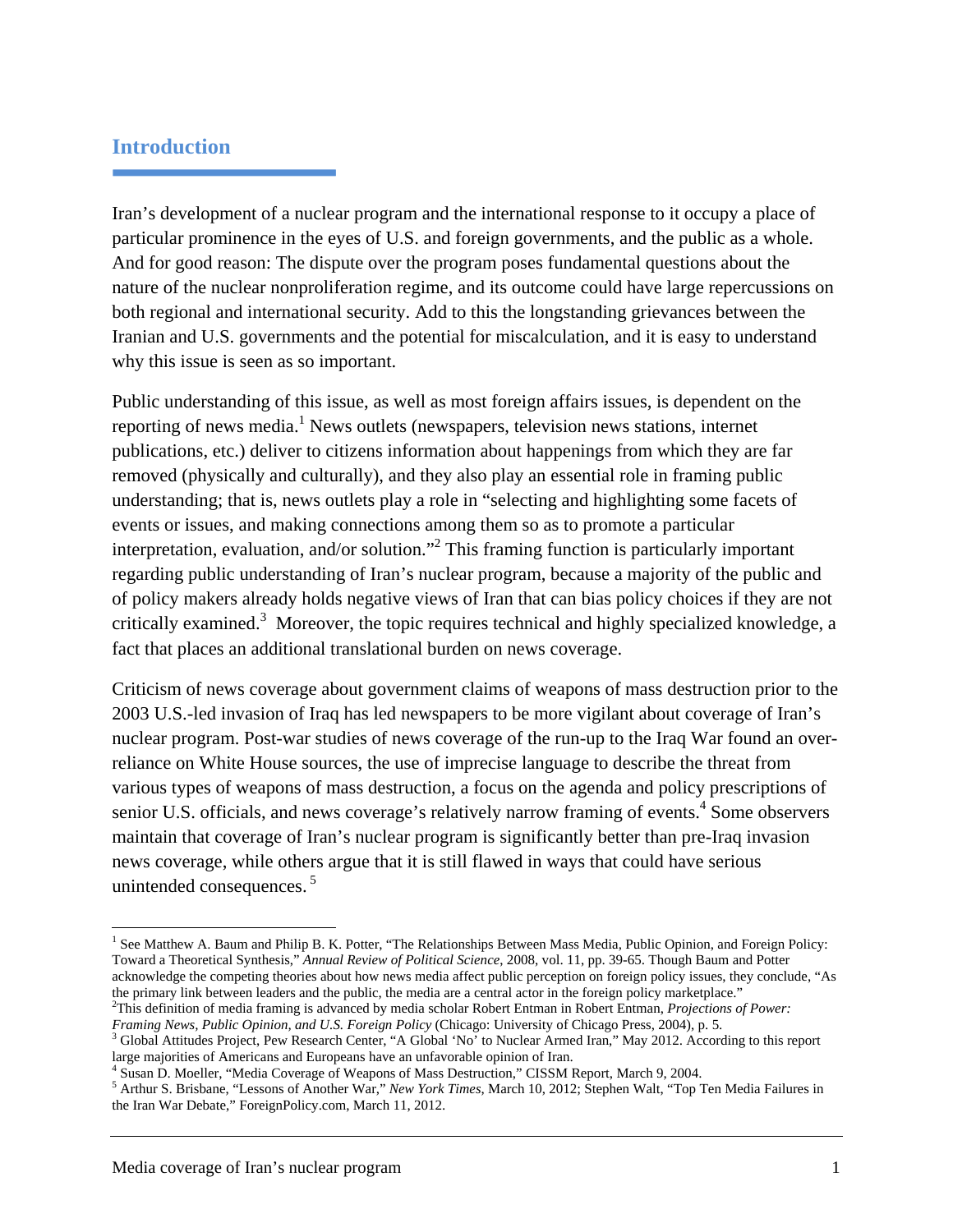This study finds many of the same tendencies in recent newspaper coverage of Iran's nuclear program, although not to such an extreme extent. The question then becomes, how precisely is news coverage framing this issue? And what effect could media coverage have on policy outcomes? If, for instance, the public were to perceive Iranian nuclear capabilities as presenting an imminent or existential threat, then preemptively attacking Iran could be construed by government officials as militarily necessary and morally acceptable. Likewise, if Iran is perceived as implacably hostile and uninterested in resolving the dispute peacefully, then it becomes easier for the public and policy makers to dismiss attempts to engage in sustained diplomatic negotiations as simply allowing Iran to stall for time while it improves its nuclear capabilities.

This study examines how coverage by leading newspapers in the United States and Britain is framing and influencing public understanding of the issues at stake and affecting the policies and positions taken by the parties involved. While it does note some significant differences among newspapers, it does not evaluate individual outlets' coverage or call out those who succeed or fail in certain respects. Before delving into its findings, the study outlines key details about the policy context surrounding the dispute about Iran's nuclear program so that news coverage can be thoroughly analyzed. A methodology section briefly outlines the study's approach to analyzing newspaper coverage; additional information about the methodology, the sample of articles that were selected, and how the articles were analyzed is available in Appendices A and B.

The main sections of this study present the findings about how newspapers covered the dispute about Iran's nuclear program. These findings select examples of the larger patterns that are apparent from examining all of the study's sample time periods. A complete, chronological analysis of the time periods is available in Appendix C.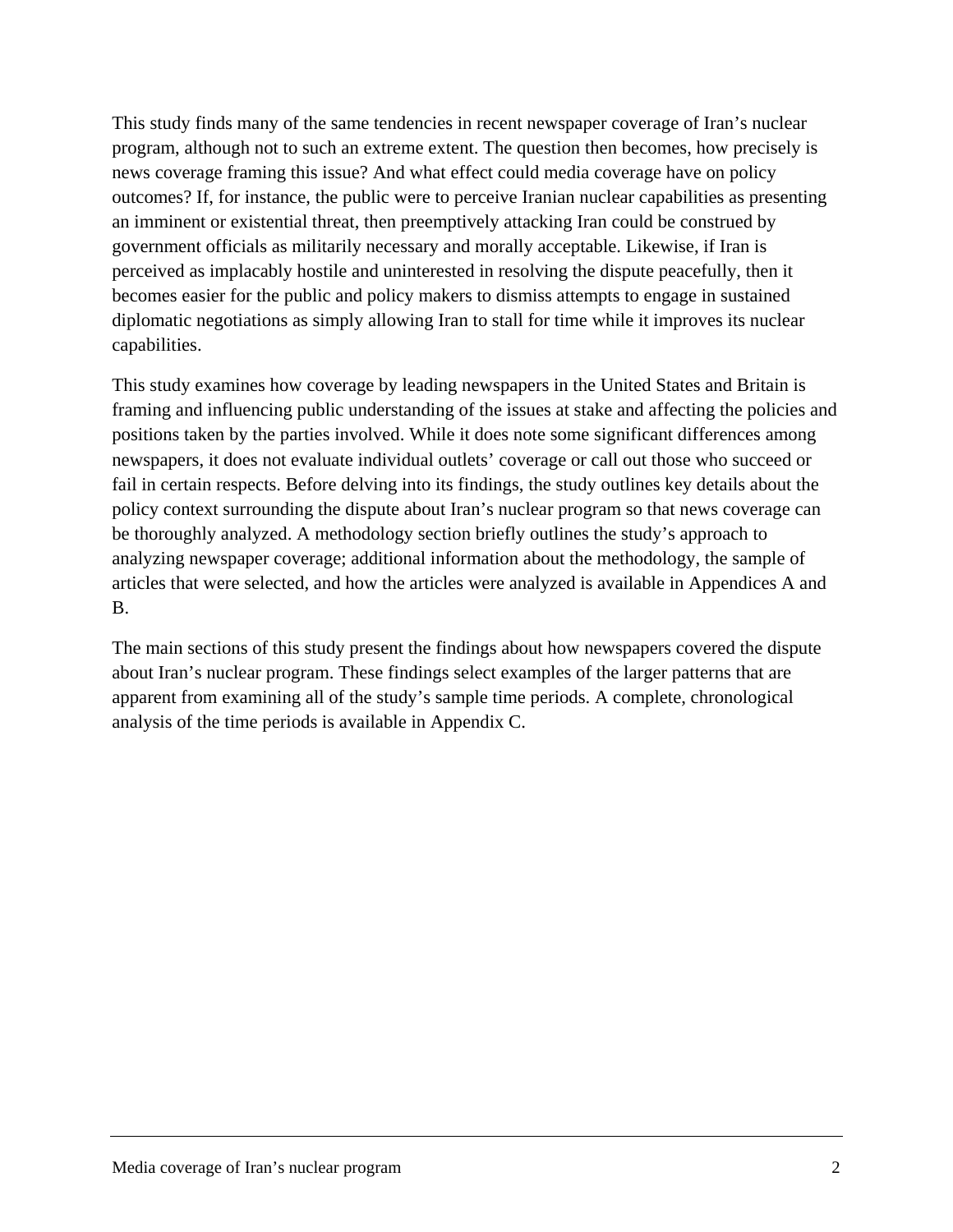#### **Policy context**

Since the 1979 Iranian Revolution and the subsequent hostage crisis, U.S.-Iranian relations have been mired in animosity and distrust, with particular attention paid to the proliferation risks associated with Iran's nuclear program. But that was not always the case. As part of its longstanding support of the Shah of Iran, the United States supplied Tehran with a nuclear research reactor in 1967 and negotiated a nuclear cooperation agreement in the late 1970s that would have provided significant U.S. nuclear assistance.

The nuclear cooperation agreement took several years to negotiate, in part, because the Shah insisted that Iran had the "right" to the full complement of nuclear fuel cycle facilities including uranium enrichment and spent fuel reprocessing capabilities.<sup>6</sup> Indeed, under the Nuclear Non-Proliferation Treaty (NPT), which Iran ratified in 1970, and Iran's comprehensive safeguards agreement with the International Atomic Energy Agency (IAEA), which was concluded in 1974, Iran's "inalienable right . . . to develop research, production and use of nuclear energy for peaceful purposes without discrimination" was explicitly protected in international law.<sup>7</sup> As a party to the NPT, Iran forswore developing nuclear weapons, and the "NPT nuclear weapon states" (the United States, Britain, France, China, and Russia) pledged to work toward "effective measures relating to . . . nuclear disarmament," and to facilitate the peaceful uses of nuclear energy in Iran and other "non-nuclear weapon states."

Though the nuclear cooperation agreement between the United States and Iran was completed in the late 1970s, the 1979 Iranian Revolution intervened, and the agreement was never signed. Iranian-U.S. relations deteriorated after the revolution. The lingering effects of the hostage crisis and presumed Iranian support for the 1983 bombing of U.S. and French barracks in Lebanon contributed to tensions, for example, as did U.S. support for Iraq during the Iran-Iraq war and the 1988 U.S. shoot-down of an Iranian passenger jet.

The late 1980s and early 1990s saw significant shifts in the nuclear nonproliferation regime: The role of nuclear weapons was diminished with the end of the Cold War, and flaws in IAEA Safeguards were laid bare by Iraq's covert nuclear weapons program. By the time Iran was revealed to be building an as-yet-undeclared uranium enrichment plant and developing a heavywater nuclear reactor in the early 2000s (under its Safeguards Agreement, Iran was not yet obligated to disclose these under-construction facilities), the IAEA had already approved a voluntary model Additional Protocol, which expanded its ability to confirm that a state didn't have undeclared nuclear facilities and programs. Iran signed, but didn't ratify, an Additional

<sup>6</sup> William Burr, "A Brief of History of U.S.-Iranian Nuclear Negotiations," *Bulletin of the Atomic Scientists*, January/February 2009, p. 21.

<sup>&</sup>lt;sup>7</sup> See the Treaty on the Non-Proliferation of Nuclear Weapons, which is available, among other places on the U.S. State Department website: http://www.state.gov/t/isn/trty/16281.htm.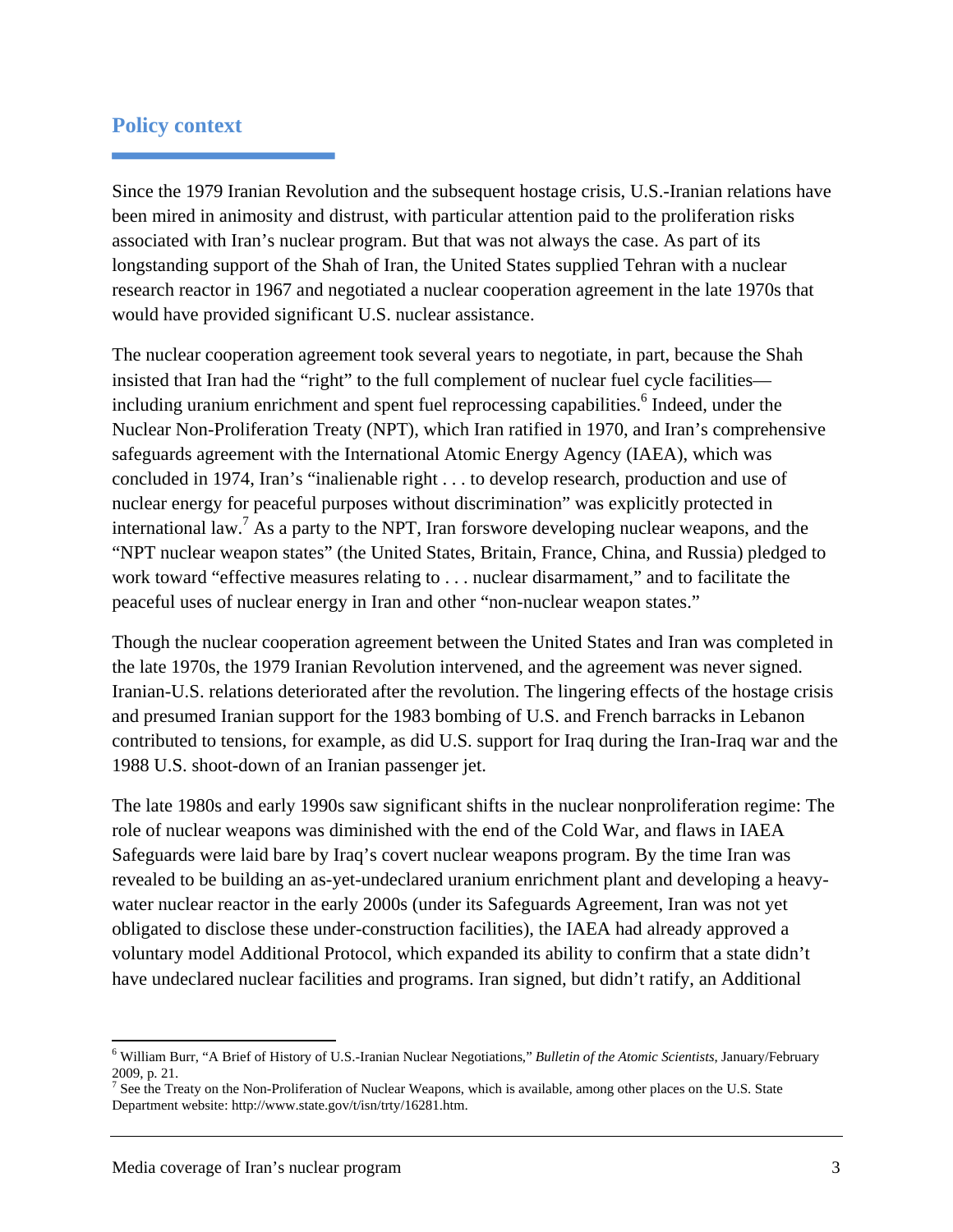Protocol in 2003 in response to concerns about the nature of its nuclear program. Even though it has never ratified the protocol, between 2003 and 2006, Iran adhered to its provisions.

Concerned about Iranian compliance with some of its reporting obligations as an NPT nonnuclear weapon state, the United States, European states, and others have sought to limit Iranian nuclear capabilities, specifically its ability to enrich uranium, beyond what is permitted under the NPT. In support of this effort, in 2006 the U.N. Security Council passed Resolution 1696, which called on Iran to suspend its uranium enrichment program. These countries and the IAEA have also worked to ensure that Iran has not engaged and could not engage in prohibited nuclear activities without IAEA detection. Iran has agreed to a range of inspections and provided additional information to satisfy most of the concerns raised by the IAEA, but it has steadfastly asserted its "right" to the full complement of nuclear fuel cycle capabilities, including uranium enrichment, that are permitted under the NPT.<sup>8</sup>

While the United States and its allies have been pressuring Iran to accept additional restrictions on its nuclear activities, they have tacitly, and sometimes explicitly, condoned other states' advanced nuclear activities—including uranium enrichment—some of which have flouted nonproliferation norms. Included among the countries to have benefited from tacit U.S. and international acceptance throughout the years are three countries that have not joined the NPT: India, Pakistan, and Israel—all of which have sizeable nuclear weapons arsenals. Japan and Brazil are examples of NPT non-nuclear weapon states that have the capacity to enrich uranium or produce plutonium. This simultaneous acceptance of some states' nuclear weapons activities and attempted denial of Iranian "rights" to engage in dual-use activities has led to widespread accusations of international double standards and unfair treatment.

The animosity and mistrust among Iran, the United States, some European states, Israel, and others; the mixed record of Iranian compliance with its legal obligations; the regular calls for Iran to accept exceptional restrictions on its nuclear activities; and other factors have made it extraordinarily difficult for the parties involved to find an outcome to the dispute about Iran's nuclear program that is acceptable to everyone. The administration of U.S. President George W. Bush initially chose not to actively engage Iran in resolving the dispute, leaving it to Britain, France, and Germany (the "EU-3") to negotiate a resolution with Iran. During these negotiations, Iran temporarily suspended its uranium enrichment and offered steps to address proliferation concerns, but negotiations stalled over whether Iran could resume enrichment as part of the deal and how much economic and technological benefit would accompany nuclear cooperation. The Bush administration eventually joined the negotiations, but no final agreement was reached.

<sup>&</sup>lt;sup>8</sup> Paul Kerr, "Iran's Nuclear Program: Tehran's Compliance with International Obligations," Congressional Research Service Report (R40094), September 18, 2012, p. 1. Of the outstanding questions about Iran's nuclear program and capabilities that were raised in INFCIRC/711, dated August 27, 2007, most have since been resolved, though the IAEA and others still have few questions about potential military dimensions of Iran's nuclear program.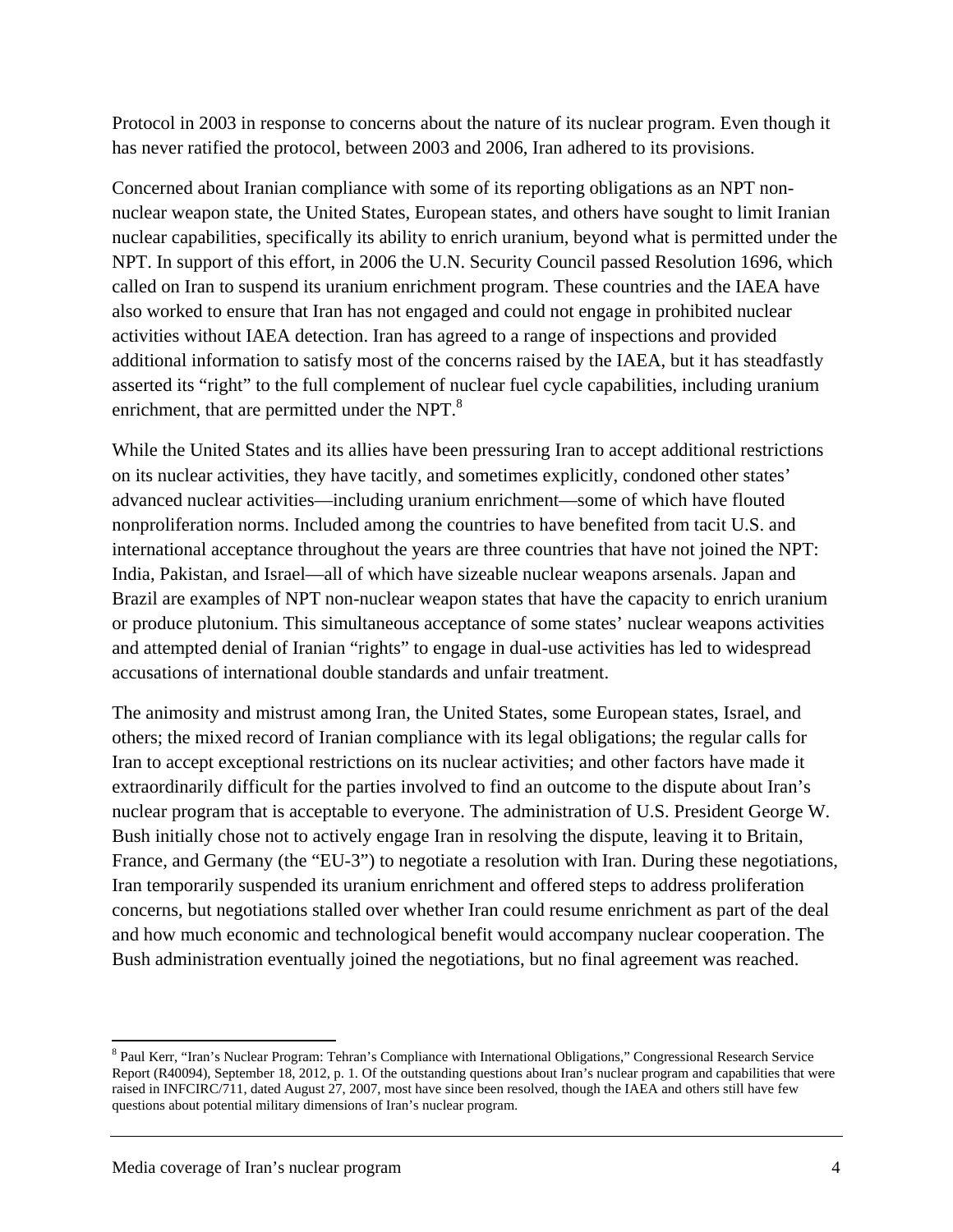Prospects for a negotiated solution were expected to improve with the 2008 U.S. election of President Barack Obama, who promised to engage Iran directly. Despite intermittent attempts at diplomacy, the Obama administration and the governments of the P5+1 (Britain, China, France, Russia, the United States, and Germany) have thus far not managed to address the fundamental issues of the dispute about Iran's nuclear program. As such, they have turned increasingly to punitive economic sanctions to pressure Iran to comply with their demands. Israeli leaders and some American politicians and pundits have also called for military strikes to destroy Iranian nuclear facilities, with the Obama administration making more subtle threats about "all options" being available.

Pressuring Iran with economic sanctions and trying to force Tehran to accept the terms of agreement dictated by the United States and others has thus far been unsuccessful. Military attack might prevent Iran from developing certain nuclear capabilities in the short term, but it would violate international norms about the legitimate use of force, cause civilian and military casualties, and make it more, rather than less, likely that Iran would seek nuclear weapons in the future.

Some policy experts and government officials have raised a range of possible policy options, besides coercive diplomacy or war, some of which could have a higher probability of achieving a broader, longer-lasting outcome from the dispute. The United States, its allies, and Iran could take the time to negotiate an agreement that accounts for all parties' concerns and grievances and leaves all involved with a greater sense of security, albeit still an imperfect one. This agreement could be strictly focused on nuclear issues or it could address a broader agenda. Or governments could accept the status quo, including the risk of Iran developing nuclear weapons, knowing full well that Iran would not be able to use, or threaten to use, them. Pursuing any of these latter options would necessitate understanding Iranian strategy, politics, and preferences in greater detail and differentiating between a range of Iranian messages—some meant for domestic audiences and some meant for international audiences; some from Iranian politicians, dissidents, or ex-patriates who have particular stakes in the dispute and some from those who represent the official government position.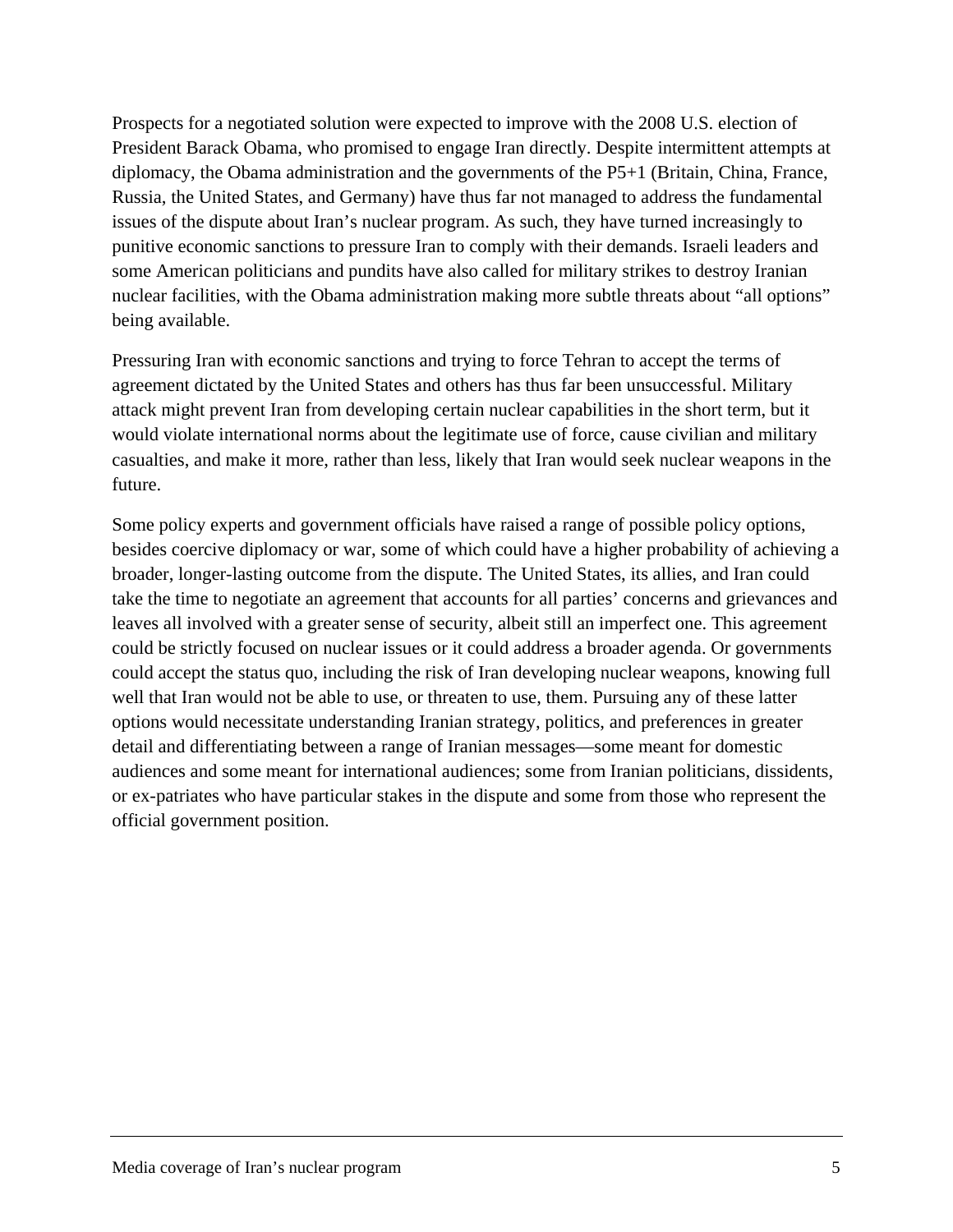#### Methodology

This study took a relatively narrow approach to analyzing news media coverage of Iran's nuclear program and focused on how public perceptions are being informed by English-language newspapers with a range of orientations. It performed a thematic analysis of six influential newspapers during four three-week time periods using a mix of qualitative analytical methods that mirror the approaches taken in similarly focused studies of news media coverage. $9$  In addition to doing a detailed qualitative analysis of the selected articles, this study analyzed certain quantifiable aspects of the coverage, including the types of articles published, the quantity and diversity of sources used, and the frequency of certain words and phrases in the coverage.

This study examined the news and opinion coverage of six English-language newspapers: the *New York Times*, the *Wall Street Journal*, the *Washington Post*, the *Financial Times* (U.K., U.S., and Asia editions), the *Guardian* (U.K. edition), and the *Independent* (U.K. edition). These newspapers were selected because they include some of the largest circulation newspapers in the United States, as well as those widely seen to have robust and agendasetting coverage on foreign policy issues in the United States and Britain. Each of the papers also represents a distinct political and ideological perspective—including perspectives that favor international intervention in Iran and those that put more faith in international institutions to address the dispute. Three British newspapers were included to allow for a comparison between the newspapers of the United States and a close ally, and to

#### **Selected time periods**

- Period 1: September 22, 2009 October 13, 2009
- Period 2: June 7, 2010 June 28, 2010
- Period 3: February 16, 2012 March 8, 2012

Period 4: September 10, 2012 – October 1, 2012

identify the effects of U.S. papers' heightened coverage of U.S. domestic politics. The combination of analytical methods undertaken as part of this study required limiting the selection to a manageable number of newspapers that fit these criteria.

The study looked at sample time periods during the last four years in which significant events in the timeline of Iran's nuclear program and the international response to it took place. In the hopes of capturing a range of pre- and post-event coverage, the study looked specifically at periods of three weeks in length. To examine ways that the coverage might have shifted over time, selected periods were distributed throughout the first term of the Obama administration.

<sup>&</sup>lt;sup>9</sup> See for example, Susan D. Moeller, "Media Coverage of Weapons of Mass Destruction."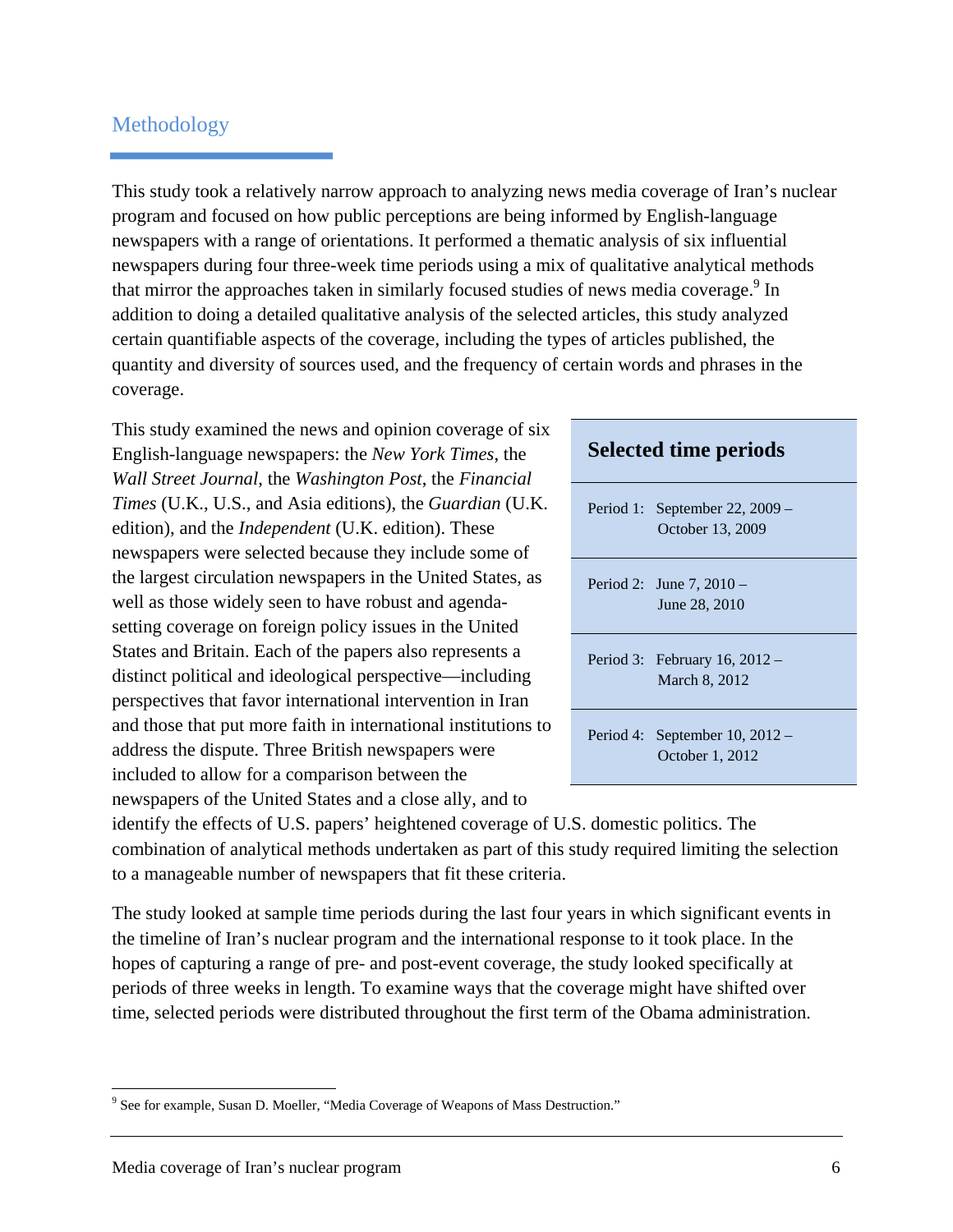The first time period stretched from September 22, 2009 through October 13, 2009. This period included the public revelation of a new Iranian uranium enrichment facility, the Fordow Enrichment Facility, near Qom, Iran; and the subsequent U.S.-Iranian negotiations in early October 2009, which led to the short-lived fuel-swap deal.

The second time period included the three weeks between June 7, 2010 and June 28, 2010. During this period, the U.N. Security Council, the European Union, and U.S. lawmakers debated and agreed to new rounds of economic sanctions on Iran in response to its nuclear activities. The passage of these sanctions also signaled the failure of a last-minute attempt by Brazil and Turkey to resurrect a fuel-swap deal with Iran in hopes of laying the ground work for more comprehensive negotiations.

The third time period, from February 16, 2012 to March 8, 2012, included attempts to restart international negotiations about Iran's nuclear program. During this period, officials and analysts also began talking more regularly and publicly about the possibility of militarily attacking Iran, an increase that coincided with the primary campaign stage of the U.S. presidential election and the 2012 policy conference of the American Israel Public Affairs Committee. This period also included Iranian parliamentary elections.

The fourth time period, from September 10, 2012 to October 1, 2012, coincided with the release of a new IAEA resolution on safeguards in Iran, the annual U.N. General Assembly meeting, which drew heightened attention to the dispute about Iran's nuclear program, and the final stages of the U.S. presidential election, in which U.S. policy in the Middle East (in Libya, Syria, and Iran) was questioned.

A brief analysis of the coverage of a single newspaper, the *New York Times*, over the entire fouryear period, confirmed that the selected time periods were indeed periods of heightened coverage.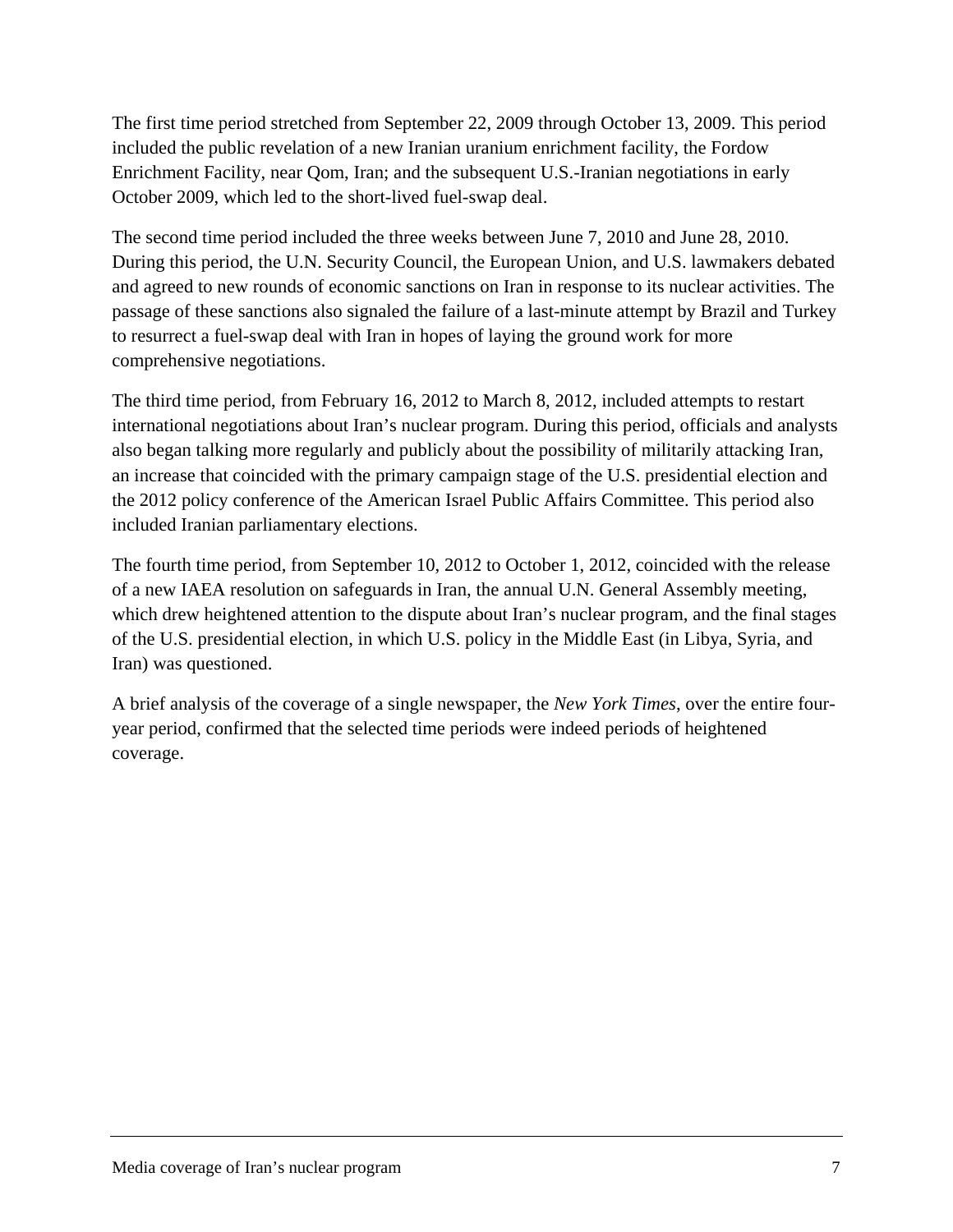#### **Finding #1: A policy debate adrift from the underlying facts**

Much of the newspaper coverage of Iran's nuclear activities focused on the official policy debates regarding Iran's nuclear activities and what the international response should be. This approach generally overlooked assessments of Iranian nuclear capabilities and intentions and the uncertainties about each. It also failed to put into context official pronouncements in instances where consensus facts about Iranian capabilities were available or to put Iran's nuclear activities into the context of the global nuclear nonproliferation regime.

These limited references to Iran's nuclear activities make no mention of the fact that Iran's nuclear activities are under strict international monitoring or that they conform to widely accepted nuclear nonproliferation requirements—two details that are important to understanding the broader policy discussion. In addition, neither the U.S. intelligence community nor the IAEA has concluded that Iran has an active nuclear weapons program or that it intends to develop nuclear weapons. Some foreign intelligence officials think differently, but the difference of opinion suggests that particular care is needed when describing Iranian nuclear capabilities and how the fundamentals of Iran's nuclear program should affect U.S. and U.N. policy choices.

The tendency of newspapers to gloss over the technical details of Iranian nuclear capabilities also surfaced in coverage of the February 2012 IAEA report on Iran's enrichment activities. The IAEA report found that Iran was expanding its stockpiles of uranium enriched "up to 20 percent U-235."<sup>10</sup> Newspaper coverage of this development almost exclusively saw it as an indication of Iran's desire to develop a break-out nuclear weapons capability:

As the U.N. Security Council debated an additional round of punitive sanctions against Iran in the first part of 2010, U.S. officials and others understandably emphasized the rationale for those sanctions and why they thought they were the right policy approach to confronting the dispute over Iran's nuclear program. News coverage of these events didn't expand on these arguments or put them into context. The assumption was that Iran's nuclear behavior was sufficiently aberrant to warrant such a response, and coverage made this assumption without examining in depth the specifics of Iranian nuclear capabilities. A June 10, 2010 *Washington Post* article on the passage of the sanctions makes no mention of what Iran did or didn't do to warrant the additional sanctions, referring only to the "future of [Iran's] nuclear program." A June 9, 2010 *New York Times* article discussing the impending sanctions notes only that, "Despite the sanctions already in place, Iran is enriching uranium at ever-higher levels and building new centrifuges to create larger stockpiles."

 <sup>10</sup> IAEA Director General, "Implementation of the NPT Safeguards Agreement and Relevant Provisions of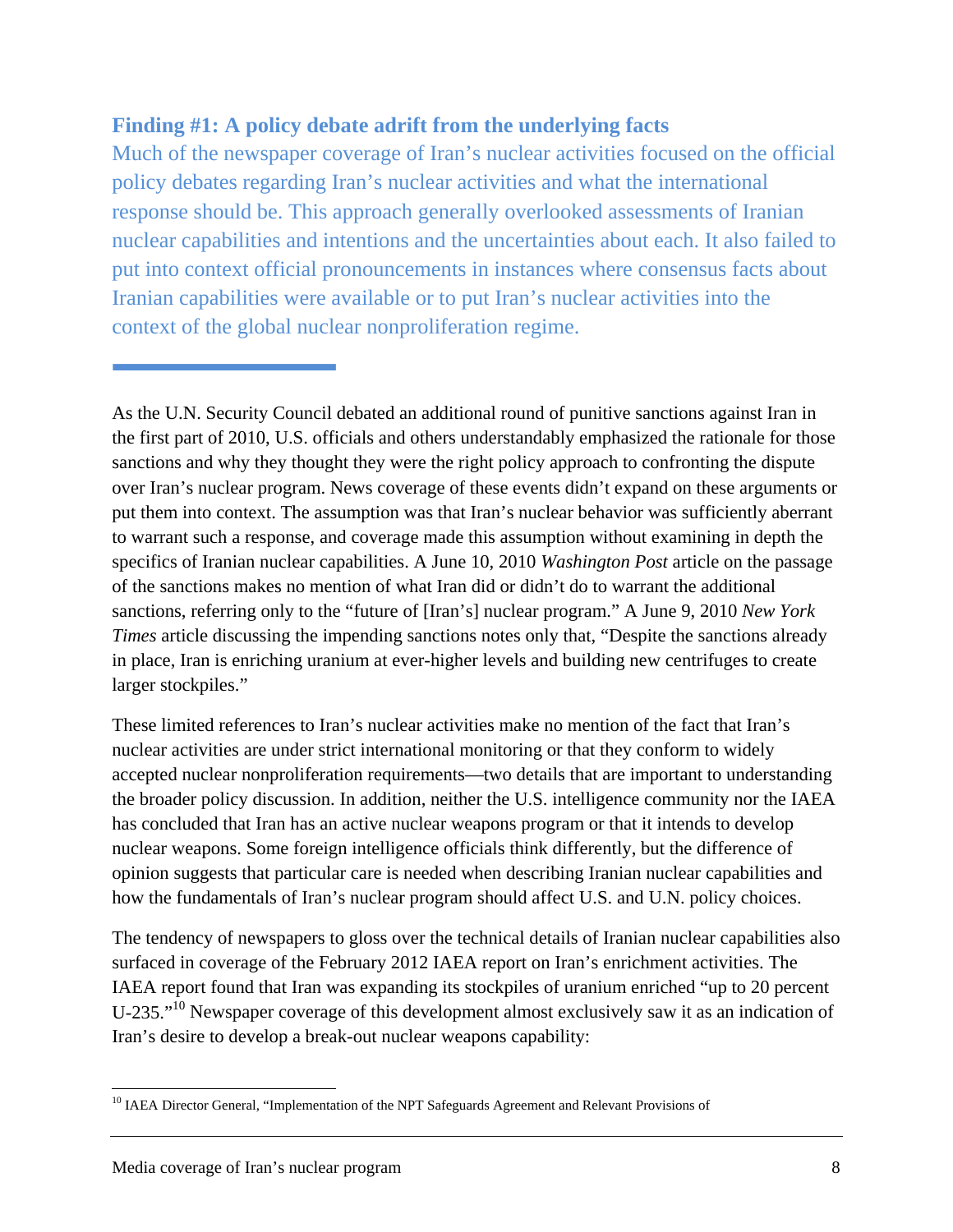New suspicions over Iran's nuclear ambitions emerged Friday. In a report, the International Atomic Energy Agency, the United Nations' nuclear watchdog, said Iran has increased its stockpile of uranium that is enriched beyond the purity level needed for civilian power reactors, and begun producing it under a mountain of rock and soil that some U.S. and Israeli officials say could be immune from attack. Iran denies it is trying to build atomic weapons. (*Wall Street Journal*, 2/25/12)

Also:

Iran has dramatically accelerated its production of enriched uranium in recent months while refusing to cooperate with an investigation of evidence that it may have worked on designing a bomb, a confidential report by the UN nuclear watchdog says. (*Guardian*, 2/25/12)

While this is one possible explanation of Iranian advances, it is not the only possible explanation. The February 25 *Guardian* article referred to Iran's claim that "it needs the [higher enrichment] material for its research reactor, which produces medical isotopes," but then immediately counters this statement with the claims of "Western governments" that the stockpile of 20 percent U-235 "brings [Iran] significantly closer to weapons-grade fissile material." Does Iran need to make its own research reactor fuel? Does it have domestic political reasons for advancing its nuclear program in this way? Is Iran violating its nonproliferation commitments by enriching to that level? How much closer does Iran's enrichment activity move it toward "weapons-grade fissile material"? To answer these questions, the newspaper coverage would have had to dig deeper into the fundamental issues at the core of the dispute over Iran's nuclear program and move beyond the claims of the parties involved and the immediate debates about what to do next.

The release of the February 2012 IAEA report coincided with an uptick in U.S. and Israeli threats to militarily attack Iran and with an Iranian proposal to restart international negotiations (see p. **C-**23). While covering these events and statements, newspaper coverage moved even further from the underlying issues in the dispute. Rather than framing the discussion of threats and negotiations in terms of Iranian capabilities and intentions, the international laws that govern nuclear development and military action, and the deep mistrust among the parties, the coverage focused on who was winning political battles among the leaders involved. Rather than exploring the policy approaches that were mostly likely to lead to a mutually agreed upon resolution of the dispute, some articles focused on steps Iran could take to avoid a military strike (see p. C-23).

Many of these same tendencies resurfaced in coverage of Israeli Prime Minister Benjamin Netanyahu's September 2012 speech to the U.N. General Assembly (see p. C-36). Netanyahu infamously drew a red line on a crude drawing of a bomb to signify how close Iran was to having the fissile material to build nuclear weapons. Yet little of the newspaper coverage of the event addressed Netanyahu's assessment of Iranian capabilities and intentions, focusing instead on the

<u> 1989 - Johann Stein, marwolaethau a gweledydd a ganlad y ganlad y ganlad y ganlad y ganlad y ganlad y ganlad</u> Security Council Resolutions in the Islamic Republic of Iran," GOV/2012/9, February 24, 2012.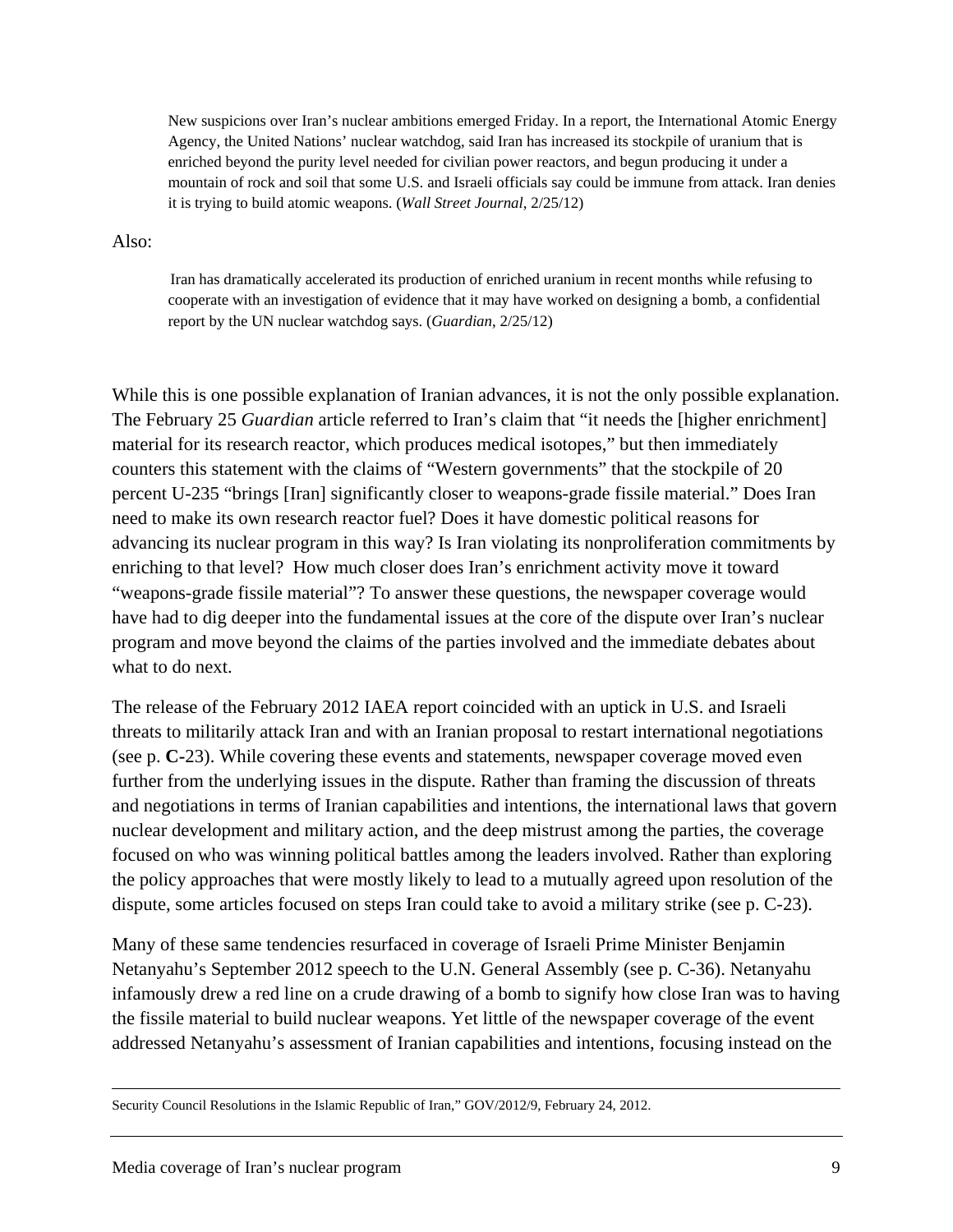degree to which his presentation was meant to influence public and official policy debates about the appropriate response to Iran's nuclear developments.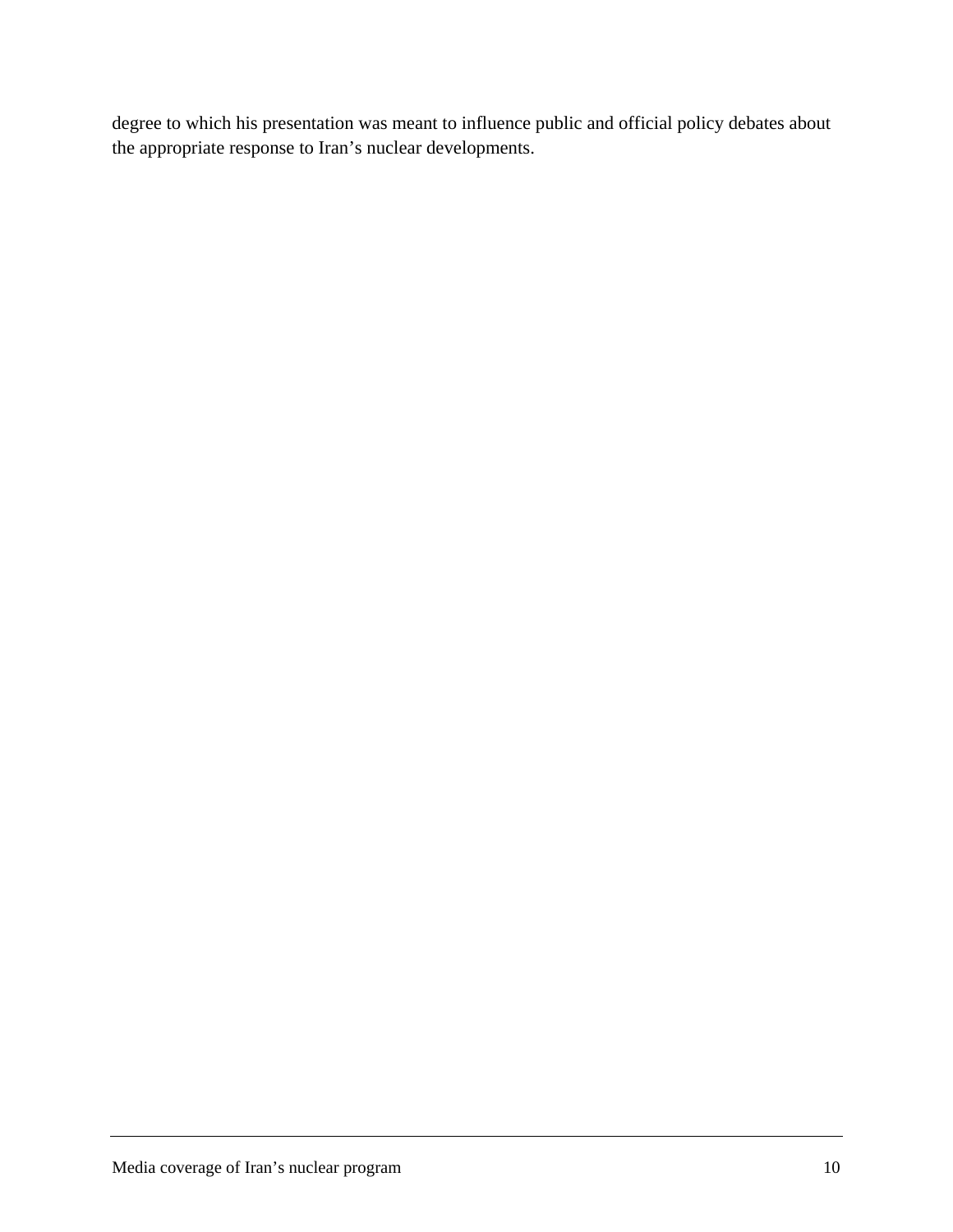**Finding #2: What are Iran's nuclear capabilities and intentions anyway?**  Competing estimates and statements made it difficult for reporters and editors to clearly describe Iran's nuclear capabilities and intentions in their coverage. More often than not, coverage of Iran's nuclear program simply included a restatement of often-competing official claims. Many articles mentioned one or another intelligence estimate; rarely were the conclusions of all available estimates considered. The lack of precision in discussing these issues, inconsistency in coverage over time, and a failure to provide adequate sourcing or independent assessment of claims have the potential to obfuscate public understanding.

Which term is used, and in what context, matters in that it affects the assumptions made by both the newspaper and the broader public. If an author, or a source, is referring to Iran's "nuclear weapons program," depending on the context, the assumption could be that Iran has an *active*  nuclear weapons program. Referring to Iran's "nuclear program" has a more vague meaning and doesn't necessarily suggest that developing nuclear weapons is part of the larger effort. It is noteworthy that the use of terms implying that Iran has or is pursuing nuclear weapons is approximately as common as the use of phrases that neither imply nor preclude that possibility.







Exactly what are Iran's nuclear capabilities and intentions? Despite the centrality of this question, descriptions of Iran's capabilities and intentions in newspaper coverage varied widely. When discussing Iran's nuclear work, newspapers used a range of terms to describe the activities, referencing Iran's "nuclear program," its "nuclear weapons program," its "nuclear ambitions," and the activities of a "nuclear Iran" (see Figure 1, below, for how frequently the most common terms were used).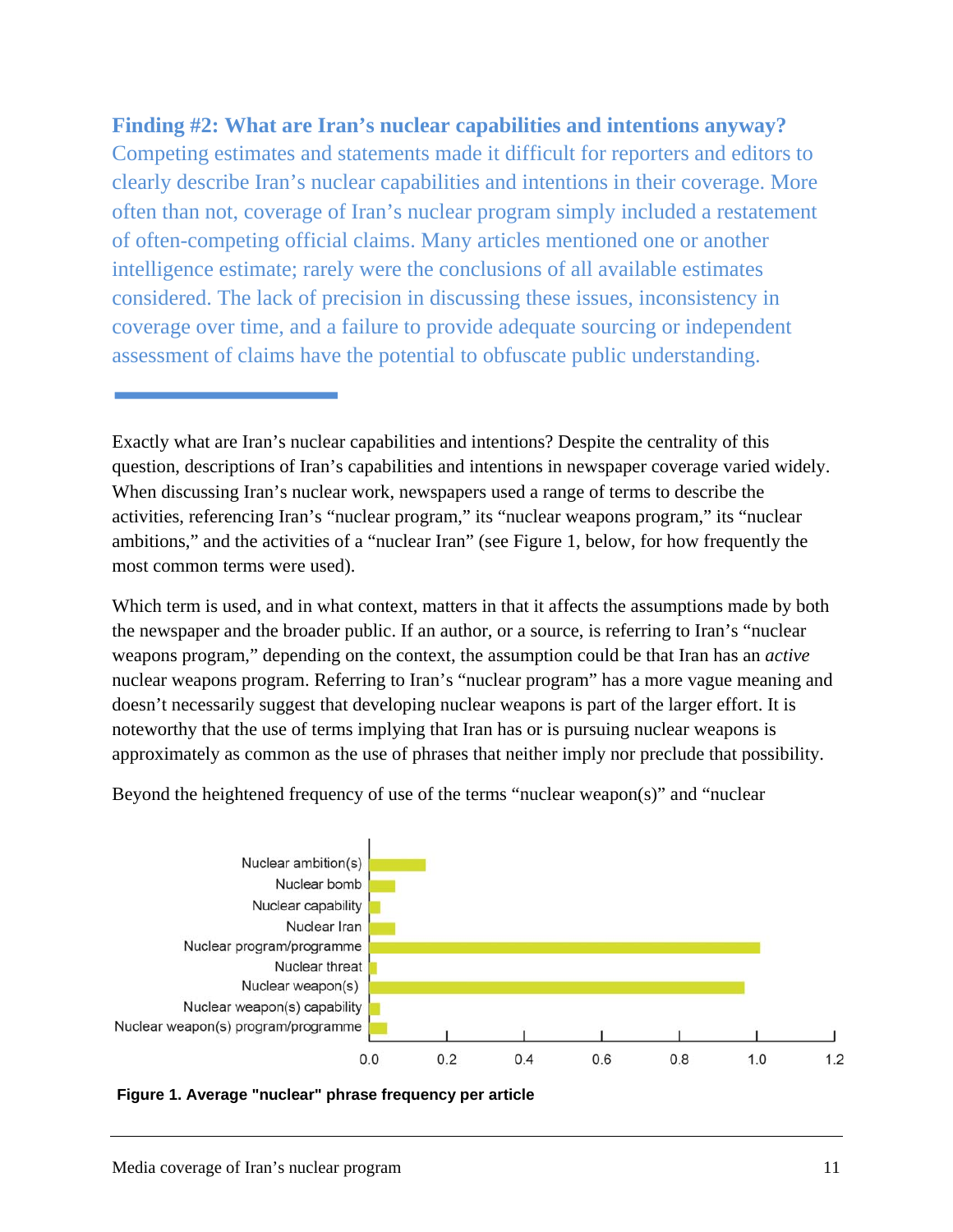program," a few trends in usage stand out. It's notable that neither the *Wall Street Journal* nor the *Guardian* used the term "nuclear weapons capability" in any of their coverage during the selected periods. When this term was used in other newspapers, it was most often to denote the fear expressed by analysts or government officials that Iran was getting closer to achieving a "nuclear weapons capability," though what specifically was included in this "capability" was never outlined. The term Iran's "nuclear ambitions" was used by all of the newspapers in question, though its use fell over time in all of the papers, except for the *Independent* and the *New York Times*, which, on average, used the term significantly more frequently than the average for all of the newspapers.

The wide variation in terminology and assessment of Iran's nuclear capabilities and intentions can be attributed in part to Iran's efforts to protect information that it sees as crucial to its national security and to the variation in government and international estimates—some public and some classified—about Iranian capabilities and intentions. National intelligence assessments and IAEA reports are two of the most frequently cited sources of information about Iranian nuclear capabilities and intentions. Before delving into how newspapers discussed these issues, it is worthwhile to review a few of these central assessments.

The IAEA monitors Iranian enrichment operations at the Natanz and Fordow enrichment facilities and has compiled reports about Iran's enrichment capabilities and the capabilities and activities of other nuclear facilities within Iran. The IAEA has also investigated claims of Iranian weapons-related activities. Though the IAEA has not been able to conclude that Iran's declarations about its nuclear activities are complete and accurate, the agency has also not found evidence that would indicate conclusively that Iran has an active nuclear weapons program.<sup>11</sup> The IAEA still has a few open concerns about potential nuclear weapons related work at military sites within Iran, including potential design work and testing of high explosives, but most have to do with past, not ongoing, programs.<sup>12</sup>

A 2007 U.S. National Intelligence Estimate (NIE) on Iran concluded with high confidence that Iran had halted its nuclear weapons program in 2003; it also concluded with moderate confidence that it had not restarted it since.<sup>13</sup> Although it continued to expand its capacity to enrich uranium and stockpile enriched uranium, Iran was not doing the necessary work to design a deliverable nuclear weapon or to research and test the components necessary to build one, the assessment found. It also stated that Iran has the "scientific, technical, and industrial capacity to produce

 <sup>11</sup> IAEA Director General, "Introductory Statement to the Board of Governors," June 2, 2008. See also, IAEA, "Communication Dated 27 August 2007 from the Permanent Mission of the Islamic Republic of Iran to the Agency Concerning the Text of the 'Understandings of the Islamic Republic of Iran and the IAEA on the Modalities of Resolution of the Outstanding Issues,'" INFCIRC/711, August 27, 2007.

<sup>&</sup>lt;sup>12</sup> Mohamed ElBaradei, "Introductory Statement to the Board of Governors," IAEA Board of Governors meeting, March 3, 2008.<br><sup>13</sup> National Intelligence Council, "Iran: Nuclear Intentions and Capabilities," National Intellig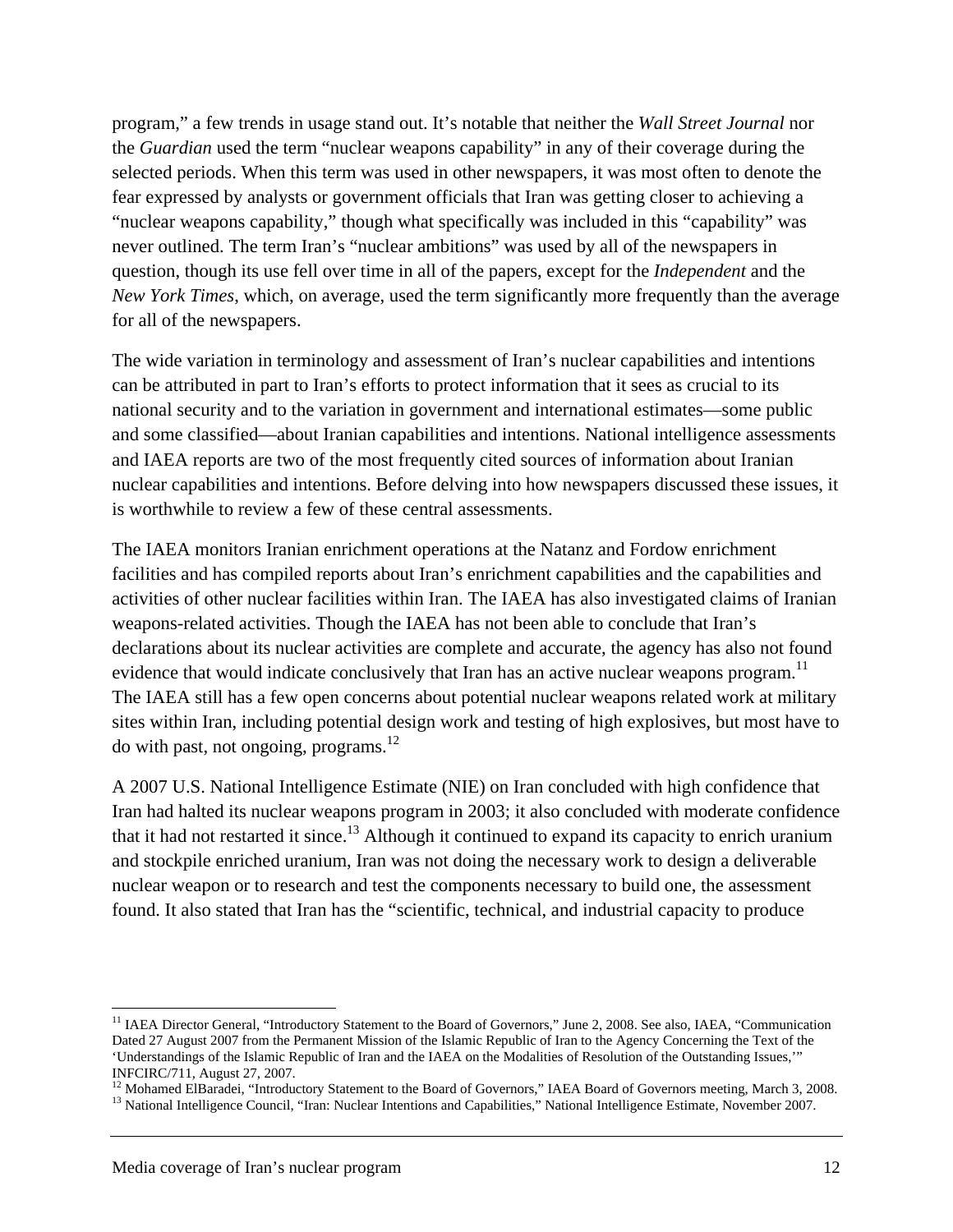nuclear weapons."<sup>14</sup> In other words, if Iran wanted to build a nuclear weapon it probably could in due time. A 2010 update to the NIE on Iran's nuclear program affirmed these general findings.<sup>15</sup>

Other national intelligence officials have concluded otherwise. In particular, German and Israeli intelligence officials have at various times said that they believe Iran has decided to build nuclear weapons and is actively trying to do so.<sup>16</sup> More recent Israeli intelligence estimates have been more cautious about saying that Iran is actively building nuclear weapons.<sup>17</sup> In general, individual intelligence officials' comments should be understood differently than national intelligence estimates, such as the U.S. NIE cited above, which tend to represent the informed judgment of the entire intelligence community, different parts of which could have different views.

For their part, Iranian officials have publicly stated that Iran's nuclear program is for peaceful purposes only and that Iran doesn't intend to build nuclear weapons. Iranian officials also regularly refer to the Islamic edicts of prominent Iranian clerics, including the Supreme Leader Ayatollah Khamanei, which explicitly say that nuclear weapons are un-Islamic and that Iran should not develop, stockpile, or use them.

In the run-up to the October 2009 Geneva negotiations, newspaper coverage varied in how it discussed Iran's nuclear capabilities and intentions, which had a significant effect on how it described the possible outcomes of the negotiations. A September 30 *Financial Times* report focused specifically on British assessments that "Iran has been making clandestine efforts to design a nuclear warhead 'since late 2004 or early 2005,' an assessment that would imply Tehran is taking final steps towards nuclear weapons capability." This article did acknowledge how this assessment differed from others, in particular the U.S. estimate, but it didn't attempt to reconcile the differences between them or explore the impact on negotiations if the British estimate was wrong.

A September 27, 2009 *Washington Post* article that focused on the U.S. bargaining position going into the Geneva talks characterized Iran's capabilities in a different manner. The article depicted Iranian efforts to develop nuclear weapons as "suspected" and referred generally to Iran's "nuclear ambitions." The article failed to clarify whether the suspected activities were past activities or whether they were ongoing—an important point. In one respect, reference to Iran's "nuclear ambitions" is appropriate, because no one knows with a great deal of certainty what Iran intends to do with the nuclear capabilities it already has and those it could develop in the future. On the other hand, by using a nebulous and imprecise term such as Iran's nuclear "ambitions," the article suggests that Iran has nuclear intentions that include developing nuclear weapons, when this is a disputed notion. This article also includes explicit mention of Iran's "rights" under

  $14$  Ibid.

<sup>&</sup>lt;sup>15</sup> James R. Clapper, "Statement for the Record on the Worldwide Threat Assessment of the U.S. Intelligence Community,"<br>Senate Select Committee on Intelligence, February 16, 2011.

<sup>&</sup>lt;sup>16</sup> Tim McGirk, "Iran Assessment Creates an Israeli Headache," *Time*, December 6, 2007.<br><sup>17</sup> James Risen, "U.S. Faces a Tricky Task in Assessment of Data on Iran," *New York Times*, March 17, 2012.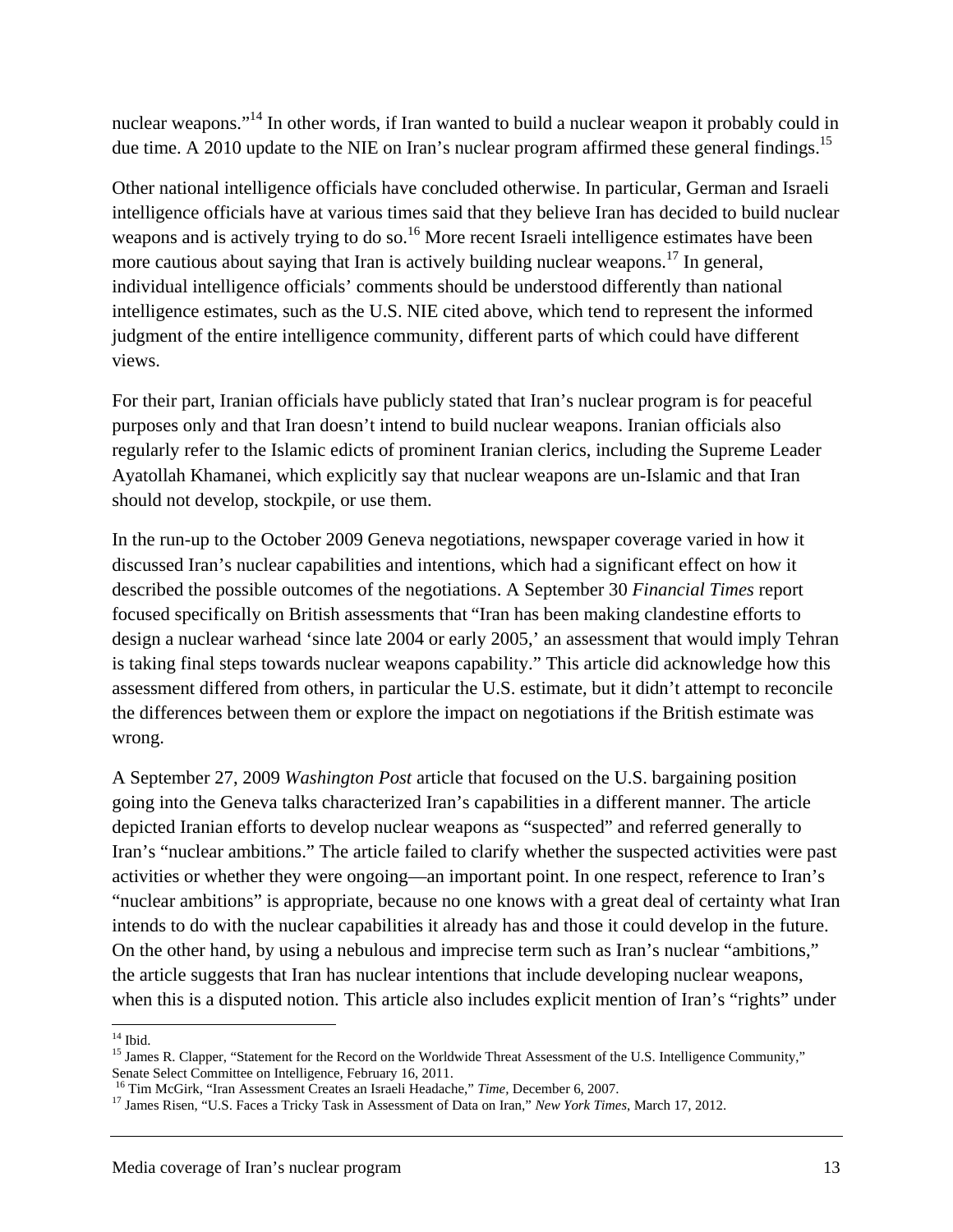the NPT to enrich uranium and possess other components of the nuclear fuel cycle—a point that is equally relevant to negotiations between the P5+1 and Iran.

A September 28, 2009 *New York Times* article took yet another tack in describing Iranian capabilities, describing the assessment of the United States and its allies that Iran's nuclear program is "meant to create a weapon." According to its national intelligence estimates, the U.S. intelligence community does not believe that Iran currently intends or has decided to resume efforts to build a nuclear weapon. Can Iran have no intention of building a nuclear weapon and also have a nuclear program meant to create a weapon? As was the case in referring to Iran's nuclear ambition, this wording seems to assume that Iran has an intent that is different from some official estimates.

The source of this confusion could be the U.S. administration itself. In June 2010, soon after the United States and its allies passed an additional round of punitive U.N. sanctions against Iran, senior U.S. officials made several unclear public statements about Iran's capabilities. Immediately following the U.N. vote, on June 20, 2010, the *New York Times* quoted then-Secretary of State Hillary Clinton referring to Iran's "pursuit of nuclear weapons." Secretary Clinton listed the "pursuit of nuclear weapons" along with a litany of other well-documented assertions about Iran's involvement in global security and human rights abuses, as if to suggest that you can't question one without also questioning another. The June 20, 2010 article focused on human rights accusations against Iran and Iran's response, so it is not surprising that it didn't go into great depth about Iran's nuclear capabilities and intentions. That being said, Clinton's remarks have the potential to muddle public understanding, particularly because they seem to run counter to official U.S. estimates of Iranian intentions.

A week later, Secretary of Defense Leon Panetta added to the confusion:

On Iran, [Secretary of Defense] Panetta declared publicly what officials have said privately since late last year: that the administration now believes Iran is continuing, at some low level, to work on the design of a nuclear weapon. That contradicts a 2007 National Intelligence Estimate. But he also said he believed it would take Iran two years to convert its current stockpile of nuclear material into deliverable weapons.

Mr. Panetta admitted to a disagreement with Israel's intelligence services over whether Iranian leaders had decided to produce a weapon; American intelligence believes the decision has not been made. But he said the Israelis are "willing to give us the room to be able to try to change Iran diplomatically and culturally and politically, as opposed to changing them militarily."

He said the recently passed sanctions on Iran might "help weaken the regime," but added: "Will it deter them from their ambitions with regard to nuclear capability? Probably not." (*New York Times*, 6/28/10)

This report parsed Panetta's statement carefully and differentiated between what Panetta saw as Iran's restarted "low-level" work on designing a nuclear weapon and his continued belief that Iran had not decided to build a weapon as of yet. But it left Panetta's reference to Iran's nuclear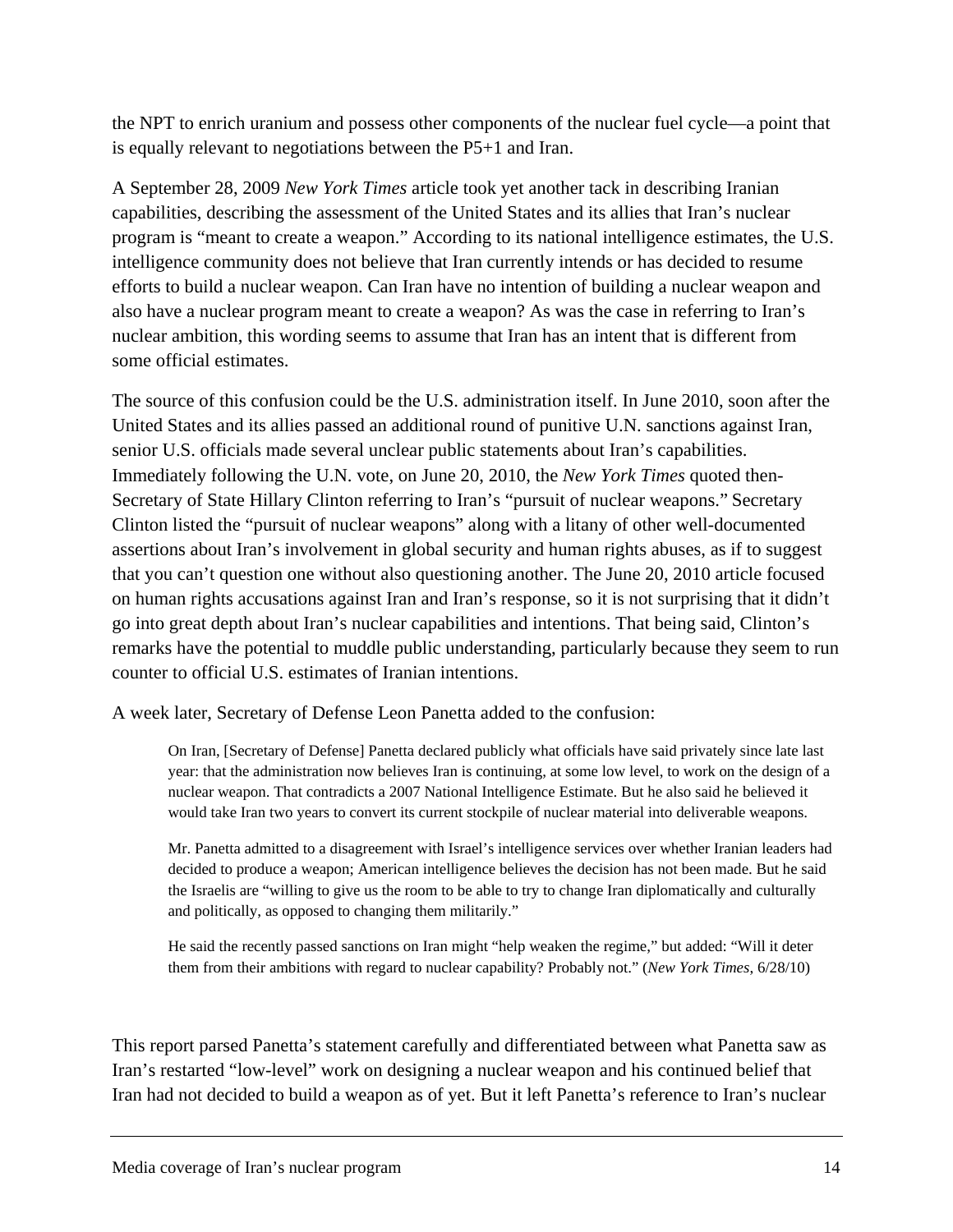"ambitions" without a clear context. What are Iran's "ambitions with regard to nuclear capability?" Does Iran want to master the entire nuclear fuel cycle purely in support of its nuclear energy program? Does it want these capabilities as a long-term hedge (as the comment about "low-level" work might suggest) in the event it decides to build nuclear weapons? Or do its "ambitions" include being able to build nuclear weapons in the short term? Under what conditions would Iran be likely to want to build a nuclear weapon? The answers to these questions, and others like them, are critically important to the debate.

A June 28, 2010 *Wall Street Journal* article that included similar comments from Panetta made clear the high stakes of official assessments and the potential for officials' comments to affect policy discussions and public opinion: "Many European and Arab governments said they had already discounted the findings of the 2007 NIE. But a formal hardening of the U.S. intelligence community's assessment of Iran's nuclear work could limit President Barack Obama's hopes of using diplomacy to end the standoff with Tehran over its nuclear program."

As pressure grew on the U.S. government and its allies to act to limit Iranian capabilities in late 2011 and early 2012, newspaper portrayals of Iran's intentions and capabilities grew even more consequential. What had been the effect of the additional sanctions on Iran's nuclear program and on Iran's willingness to make concessions? What else should be done? These were the central policy questions being discussed by officials, and the newspaper coverage during this period reflected this. The coverage also began to reflect a growing divergence about the goal of coercive diplomatic efforts. This divergence was well captured in a March 5, 2012 *Independent* article:

For Israel, the "red line" comes when Iran is capable of building a nuclear weapon. According to most Israeli readings, Iran is—thanks to its enrichment of uranium—not far off that point.

For the U.S. administration, the red line comes significantly later, namely if and when Iran starts building, or at least decides to build, a nuclear weapon. This is why President Obama chose his words carefully when he spoke yesterday of his determination to prevent Iran from "acquiring a nuclear weapon," and this is why he believes there is time for sanctions and diplomatic pressure.

The difference between the point in time when Iran is "capable of building a nuclear weapon" and its actual "acquisition" of a nuclear weapon is significant. The 2007 NIE and 2010 update concluded that Iran has the "scientific, technical, and industrial capacity" to produce nuclear weapons; the NIE also concluded that Iran hadn't decided to build those weapons and certainly hadn't acquired one yet. The debate about "timing" has to do with the difference in U.S. and Israeli opinions about when to conclude that diplomacy has failed and military action is warranted, and not whether either the United States or Israel is willing to live with an Iran that can enrich uranium under IAEA Safeguards. The latter question is not addressed in this article or any other article from the same period.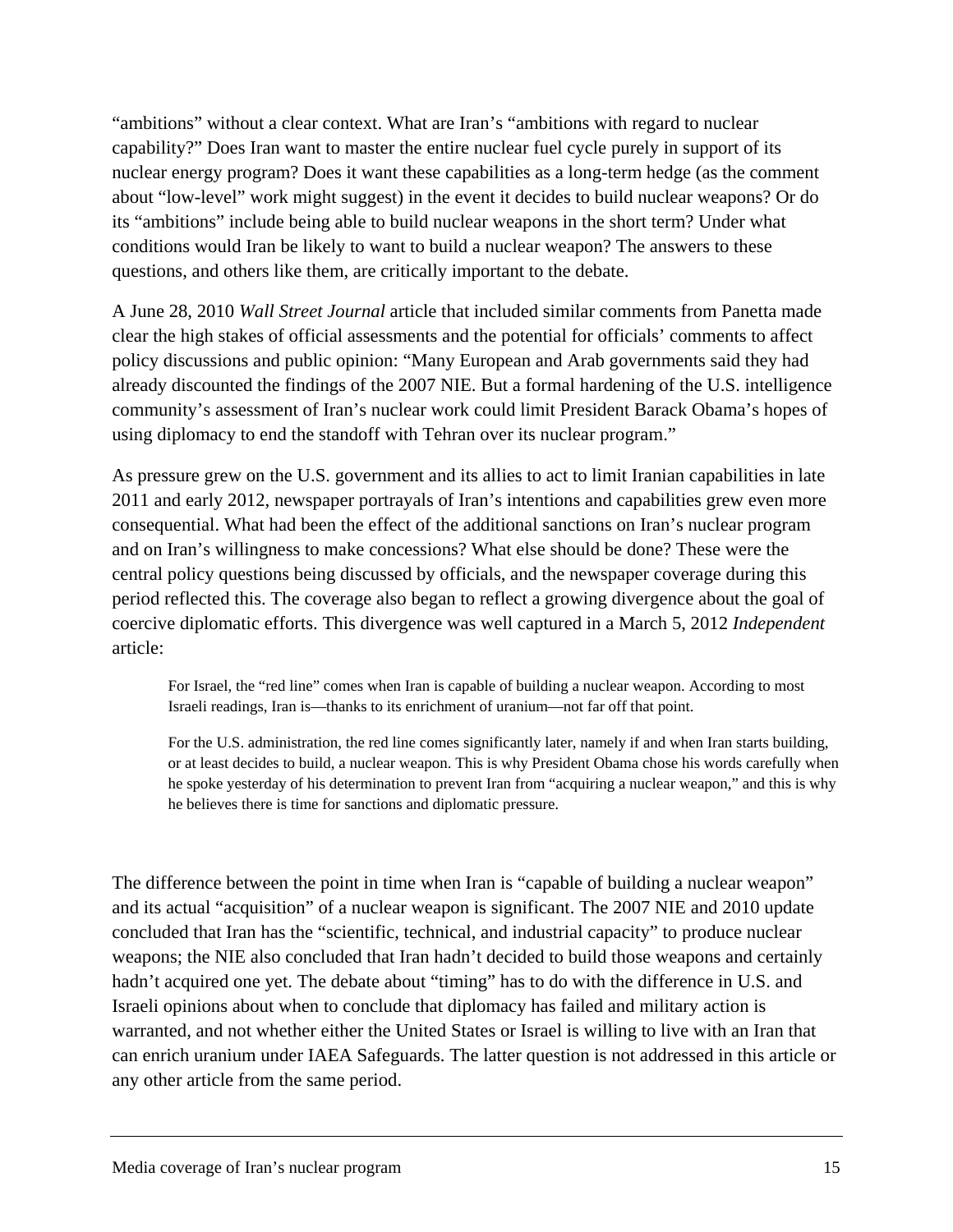The February 2012 release of an IAEA report on Iran's nuclear activities provided a window into how government officials began to change the way they talked about Iranian capabilities and intentions, and the ways that coverage shifted. The report noted that Iran had begun enriching uranium up to 20 percent U-235 in the Fordow enrichment facility and enlarging its total stockpiles of this type of uranium.

A February 25, 2012 *Washington Post* report was careful to characterize Iranian advances in uranium enrichment as moving Iran closer to having the requisite material to build a nuclear weapon, without suggesting that Iran had emphatically decided to build a weapon. The article did not acknowledge that the NPT does not prohibit non-nuclear weapon states from enriching uranium up to 20 percent U-235 or limit the amount of such material they can have for peaceful purposes, such as fueling a research reactor or producing isotopes for medical use. Instead the report focused on the degree to which Iran's activities moved it closer to being able to build a nuclear weapon (i.e., improving its capability to produce a nuclear weapon) and on the likelihood that the "advances" were in excess of what Iran needed to meet its stated goals.

Other coverage of the IAEA report was less nuanced, instead using less precise language about Iran's "nuclear ambitions" and simply presenting Iran's claims and U.S., European, and Israeli suspicions about Iranian nuclear activities: "New suspicions over Iran's nuclear ambitions emerged Friday," reported a February 25, 2012 *Wall Street Journal* article. "Iran has dramatically accelerated its production of enriched uranium in recent months while refusing to cooperate with an investigation of evidence that it may have worked on designing a bomb," a February 25, 2012 *Guardian* report read.

A February 25, 2012 *New York Times* article zeroed in on the central questions raised by the IAEA report:

Even as the United Nations' nuclear watchdog said in a new report Friday that Iran had accelerated its uranium enrichment program, American intelligence analysts continue to believe that there is no hard evidence that Iran has decided to build a nuclear bomb.

…

At the center of the debate is the murky question of the ultimate ambitions of the leaders in Tehran. There is no dispute among American, Israeli and European intelligence officials that Iran has been enriching nuclear fuel and developing some necessary infrastructure to become a nuclear power. But the Central Intelligence Agency and other intelligence agencies believe that Iran has yet to decide whether to resume a parallel program to design a nuclear warhead.

The approach of this coverage reflected the efforts of competing governments to better frame public understanding of the policy choices confronting officials. Portraying Iran's advances as evidence of shifting intentions and growing capabilities to make weapons, as some of the coverage of the IAEA report did, makes it easier for officials to advocate for a more urgent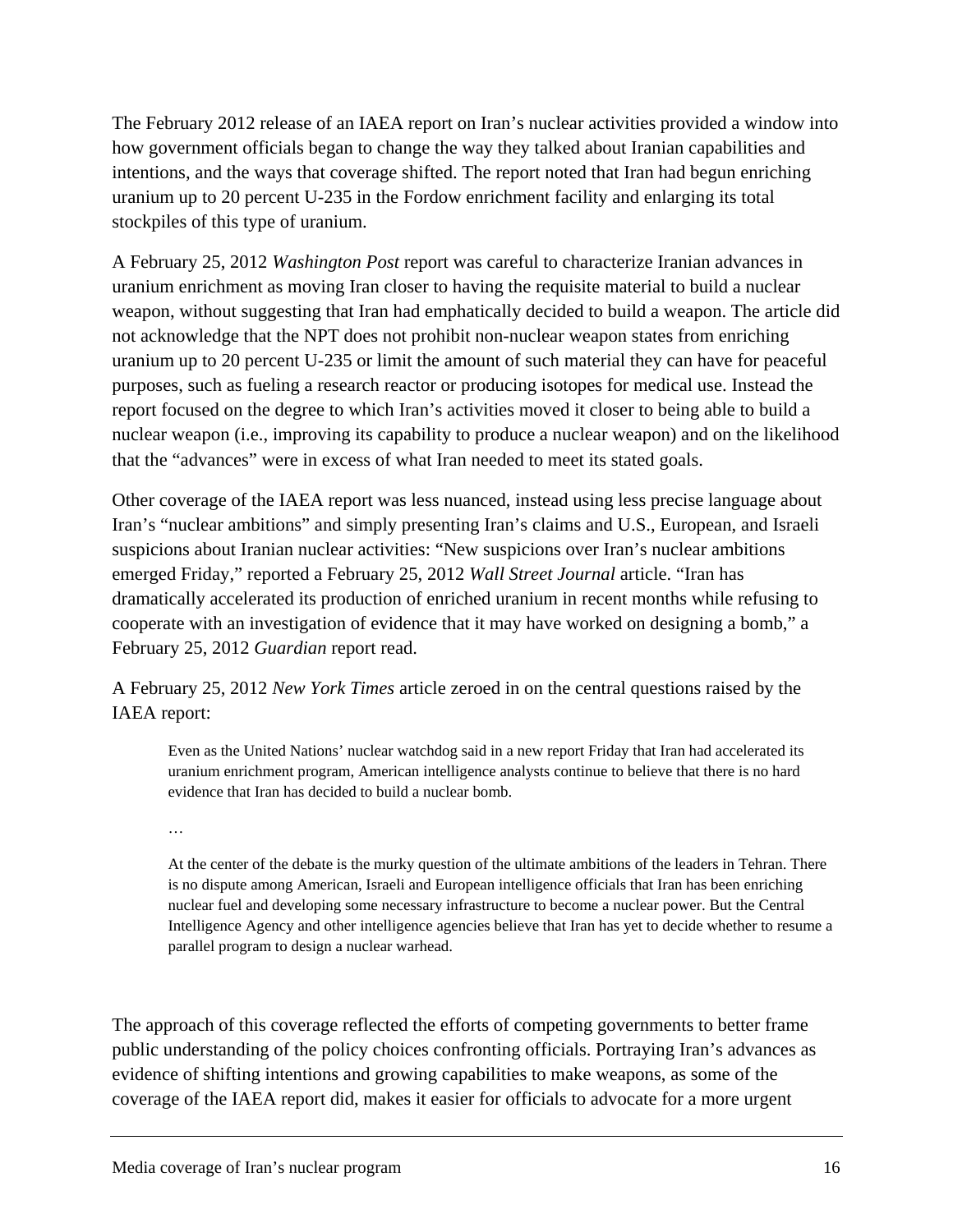response to Iran's nuclear activities, possibly including the use of military force. Putting Iran's advances in the context of previous assessments, as some of the articles did, leaves open the possibility that additional coercive measures or diplomacy could succeed in thwarting Iran's nuclear advances. By framing coverage in this way, newspapers deemphasized Iran's current capabilities and intentions and the full range of policy options available.

This trend continued into late 2012, when U.S.-Israeli differences about the appropriate "red line" in dealings with Iran were the subject of a considerable amount of coverage. While news coverage focused on the Israeli prime minister's plea to the United States and the United Nations to keep Iran from stockpiling various types of uranium and therefore developing a certain capability, his assumption that "nothing could imperil the world more than a nuclear-armed Iran" went unquestioned. By failing to present alternative assessments of Iranian intentions and capabilities, these articles provided an inaccurate picture of the choices facing policy makers.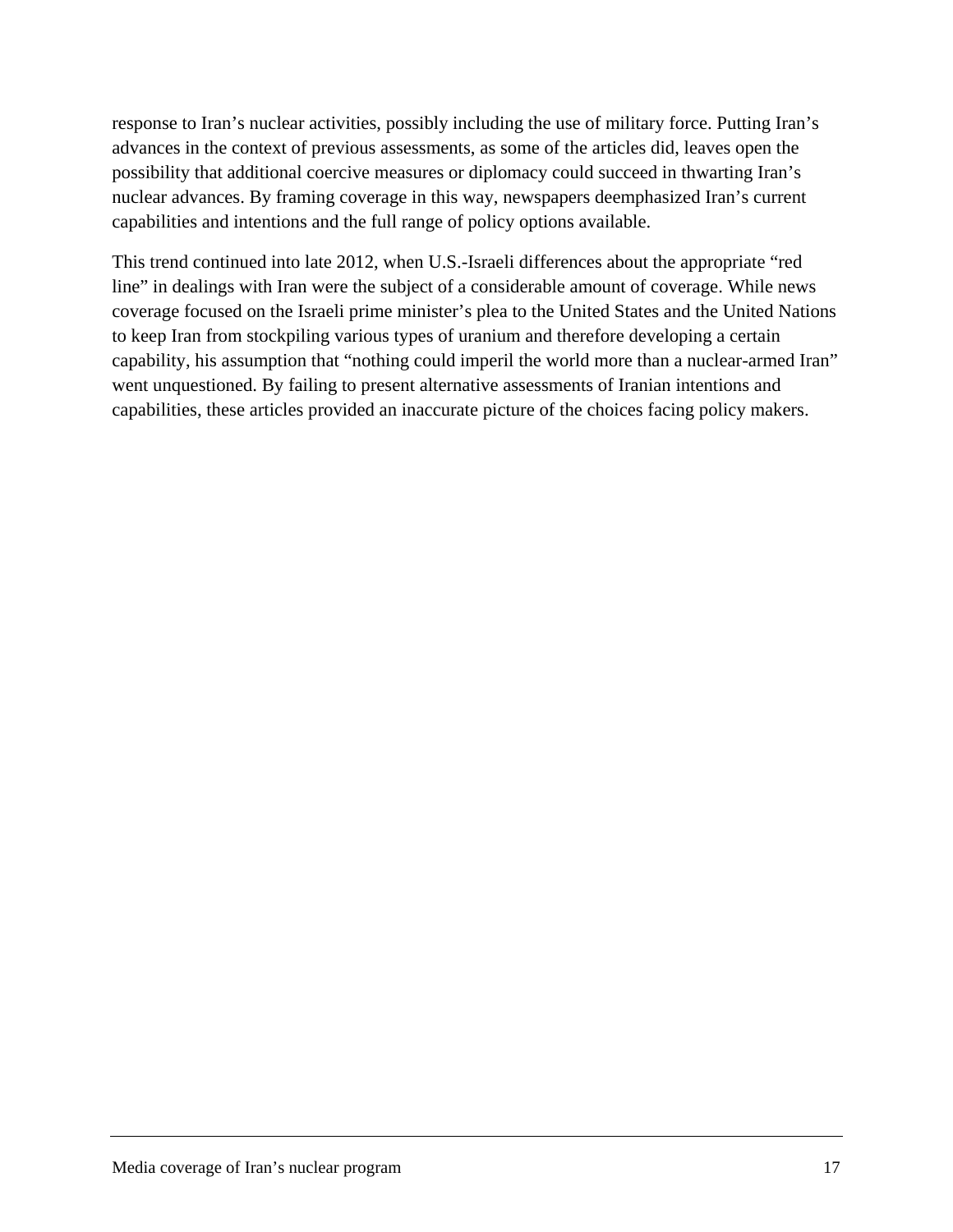#### **Finding #3: Official narratives dominate**

News coverage of the international dispute over Iran's nuclear program rarely veered from the narratives propagated by U.S., Iranian, European, and other government officials or explored policy assessments and options that differed from official versions. This tendency resulted in incomplete assessments of the full range of choices available to policy makers.

The most prominent example of the pattern in which the official government narratives dominated newspaper coverage was the reporting about the Obama administration's "two track" policy of coercive diplomacy. Newspaper coverage of the 2009 Geneva negotiations and the subsequent fuel-swap deal focused on what officials from the United States and Western European states saw as the acceptable outcome of negotiations: Iranian concessions, including full cooperation with the IAEA and tight restrictions or prohibitions on Iranian dual-use nuclear capabilities. A September 27, 2009 *Washington Post* article reported that "[I]f Tehran does not respond seriously by year's end [to U.S. demands], the United States and its partners could begin to push for crippling sanctions." Similarly, a October 2, 2009 *Wall Street Journal* argued:

Despite initial signs of progress in talks between Iran and members of the United Nations Security Council plus Germany in Geneva on Thursday, U.S. officials are expected to push for new U.N. or unilateral sanctions unless Tehran backs up its word with actions in coming weeks and months.

When negotiations didn't yield the expected outcome within the U.S.-imposed time frame, coverage focused on the necessity of sanctions to further pressure Iran. While some newspaper coverage focused on the likely inability of sanctions to produce Iranian concessions (see p. C-19), few articles explored other potential policy options that might lead to a mutually agreeable outcome and avoid military action. Even fewer mentioned the possibility that pressuring Iran further could lead to regional instability or to Iran deciding to build a nuclear weapon. Few of the articles noted the effect of the artificial deadline imposed by U.S. officials or the contradictions present in U.S. policies that offered few incentives for Iran to agree to the terms of the P5+1.

When the U.N. Security Council finally debated and passed additional sanctions resolutions in June 2010, the logic of the sanctions went mostly unquestioned in newspaper coverage. Instead, a majority of the newspaper coverage focused on the belief of U.S. officials and others that the sanctions, in the words of a June 10, 2012 *Washington Post* article, "should prompt the Islamic Republic to restart stalled political talks over the future of its nuclear program." Coverage during this period did give some attention to the failure of Brazil and Turkey's efforts to avoid the sanctions, but didn't address their substantive critique of the sanctions resolution and the policy course adopted by the P5+1.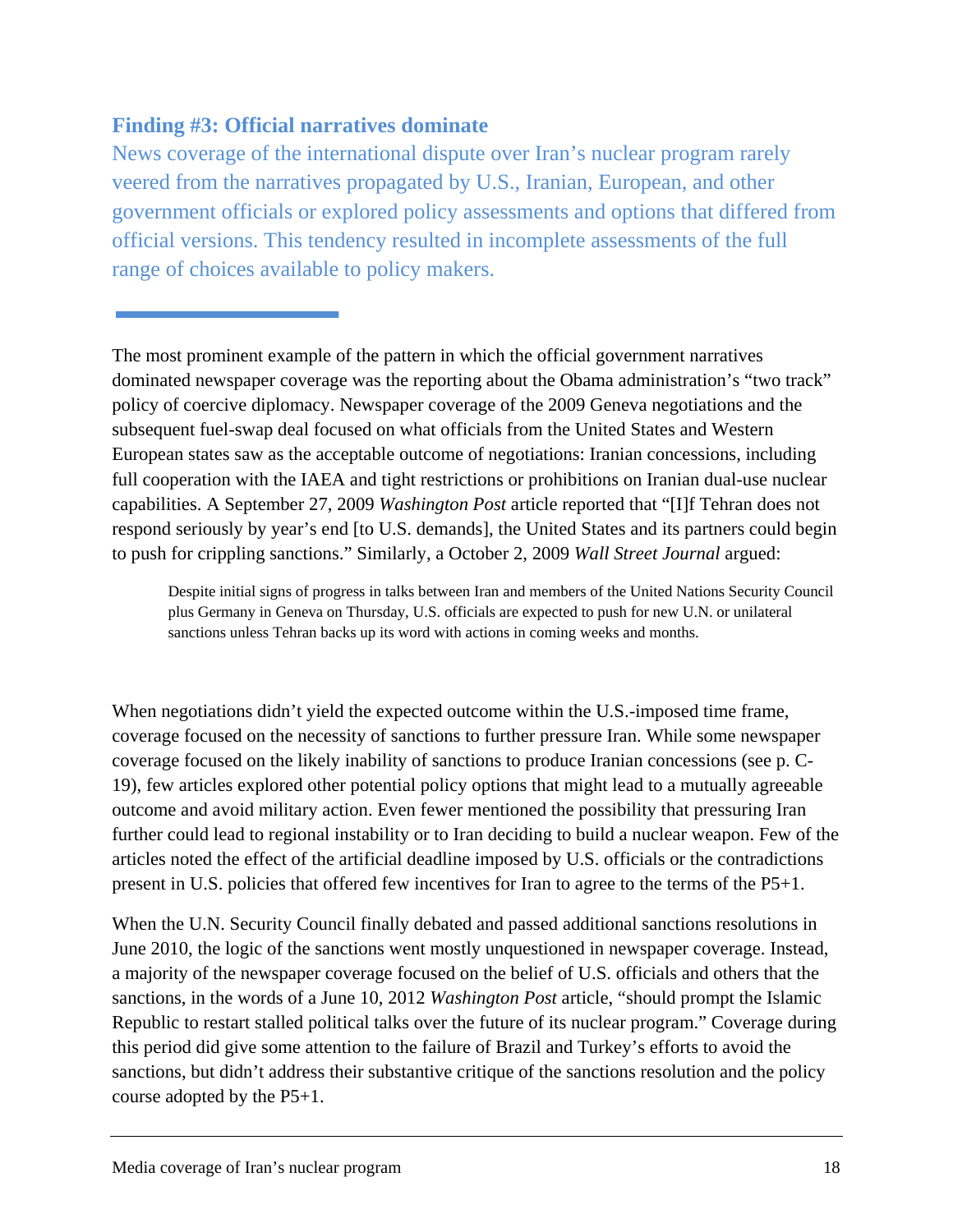Newspaper coverage also gave some attention to Iranian responses to the sanctions, but tended to downplay them. For instance, after running a comment from an Iranian envoy that questioned the "confrontation" in the sanctions approach, a June 9, 2010 *New York Times* article skipped directly to concerns from other sources that the sanctions had already proven ineffective in derailing Iran's nuclear activities. This effectively returned the coverage to the discussion of the "two-track" policy, avoiding the possibility that Iran was responding rationally by resisting increased pressure.

After the imposition of additional punitive sanctions, newspaper coverage from early 2012 shifted to U.S. and Israeli officials' attempts to coerce Iran with the threat of military attack. Israeli officials threatened the possibility of near-term military action, while U.S. officials suggested that "all options" would be considered if diplomacy didn't yield Iranian concessions. This shift followed the sometimes public negotiations between U.S. and Israeli officials on how best to confront Iran. A February 18, 2012 *Guardian* article exemplified this shift:

U.S. officials are increasingly convinced that sanctions will not deter Tehran from its pursuit of nuclear weapons and that America will be left with no option but to launch an attack on Iran or watch Israel do so, possibly before the end of 2012.

Despite focusing on this shift in policy, very little of the newspaper coverage from this period took stock of the effects of the increased "talk of war" on Iranian behavior nor of the possibility that attacking Iran could be counterproductive. When newspapers tried to explain why Iran didn't agree to allow IAEA inspectors into its military installations in February 2012, they rarely if ever mentioned that military threats might explain Iranian reluctance (see p. C-28).

Official skepticism of Iranian motivations and interests—whether it pertained to assessments that Iran was stalling for time in negotiations or that it was hiding the true intent of its nuclear program—also went unquestioned in news coverage. Officials had some evidence to back up this skepticism, but their interpretations of Iranian behavior did not always reflect all of the available evidence. For instance, when covering the revelation of the Fordow enrichment facility, newspaper coverage coalesced around the official assessment that because the facility was underground on a military installation and had only a limited enrichment capacity, the facility was most likely weapons related. While this is certainly a plausible explanation, it is not the only possible explanation. It ignores Iran's explanation that this location was in response to fears that the United States, Israel, or other countries might bomb the more exposed Natanz enrichment facility, as Israel has done to other countries' nuclear facilities, as a way to forcibly limit Iranian capabilities.

Toward the end of 2012, when the dispute about Iran's nuclear program made news in the context of the U.S. presidential elections and the U.N. General Assembly meeting, newspapers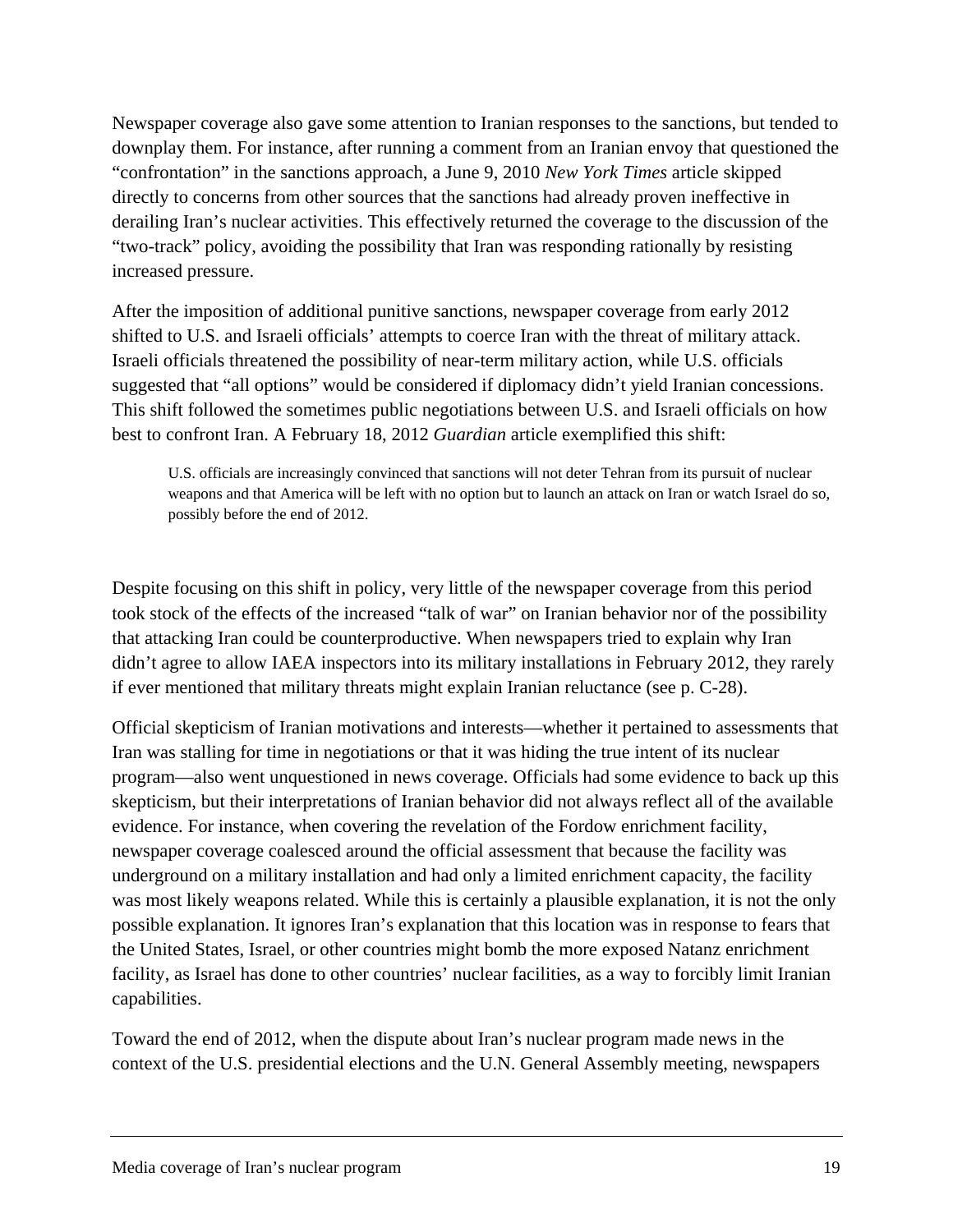began to include a wider range of interpretations of Iranian behavior from analysts and experts outside of government, but they were still far outnumbered by references to official assessments.

Newspaper coverage also adopted the official notion that Iran's enrichment program represented a particular kind of challenge to the nuclear nonproliferation regime—one that required differential treatment for some NPT non-nuclear weapon states. While some coverage did acknowledge that P5+1 negotiators were asking Iran to voluntarily restrict its nuclear activities to levels below what it was otherwise permitted, most did not. Even fewer acknowledged the degree to which U.S. positions ignored the potential threats posed to Iran by NPT nuclear weapon states, all of whom were on the other side of the negotiating table from Iran, and the West's varying degrees of acceptance of India's, Pakistan's, and Israel's nuclear weapons capabilities outside the NPT. This double standard was and is seen by many other countries as discriminatory. News coverage did not give any attention to the possibility that Iran should not be treated as a special case, but rather as the leading example of a larger question about how to reconcile increased interest in nuclear energy among less economically advanced countries with growing concerns about proliferation.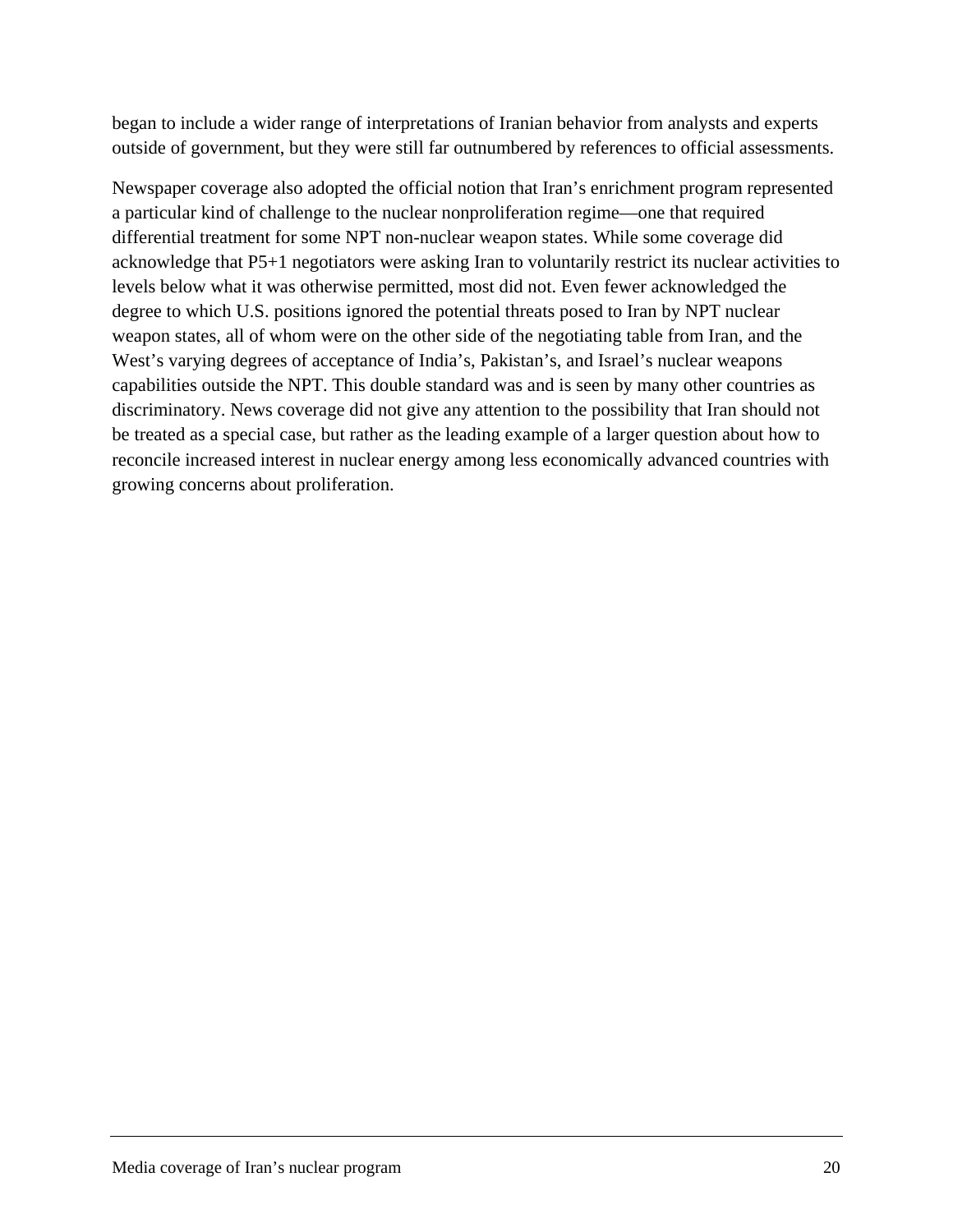#### **Finding #4: Focusing on the political and diplomatic angles**

A plurality of newspaper articles on Iran's nuclear program focused on political and diplomatic aspects of the dispute, contributing to a heavy reliance on official sources and a focus on official policy prescriptions. This tendency has increased over time, further limiting policy discussions and failing to provide adequate context.

In total, newspapers published the greatest number of articles—40 percent of the total—on the political and diplomatic aspects of the dispute about Iran's nuclear program. (An overview of the different categories of articles used in this study is available in Appendix B.) This total includes articles focused on countries' domestic politics and the international diplomacy conducted between these countries, and those focused on the implementation and effects of sanctions and items related to covert efforts. Leaving aside the Side Note category of articles, which weren't focused directly on Iran's nuclear program, the number of Political/Diplomatic articles was greater than the combined total of Commentary/Opinion and Breaking News articles, the next largest categories of articles (see Figure 2).

The focus on political and diplomatic angles of the dispute about Iran's nuclear program had two broad effects: It led to heavy reliance on official sources and narrowed the scope of coverage to focus predominantly on official policy positions. As a result these types of articles failed to address the range of possible political and policy outcomes, and failed to provide the necessary context for audiences to evaluate the claims and counter claims presented. Indeed, as a subset of the total sample of articles, the Political/Diplomatic articles can be seen as facilitating an unofficial dialogue between the members of the P5+1 and between the P5+1, Iran, and Israel. As such, the views and opinions expressed in these articles echoed statements made by different actors advancing their own policy agendas instead of providing more neutral facts and independent assessments.

The prevalence of Political/Diplomatic articles increased over time, suggesting that the effects of this type of coverage have become more pronounced. From the first period of stories in September 2009 to the fourth period in October 2012 the percentage of Political/Diplomatic stories increased from 35 percent of all stories to 49 percent of all stories.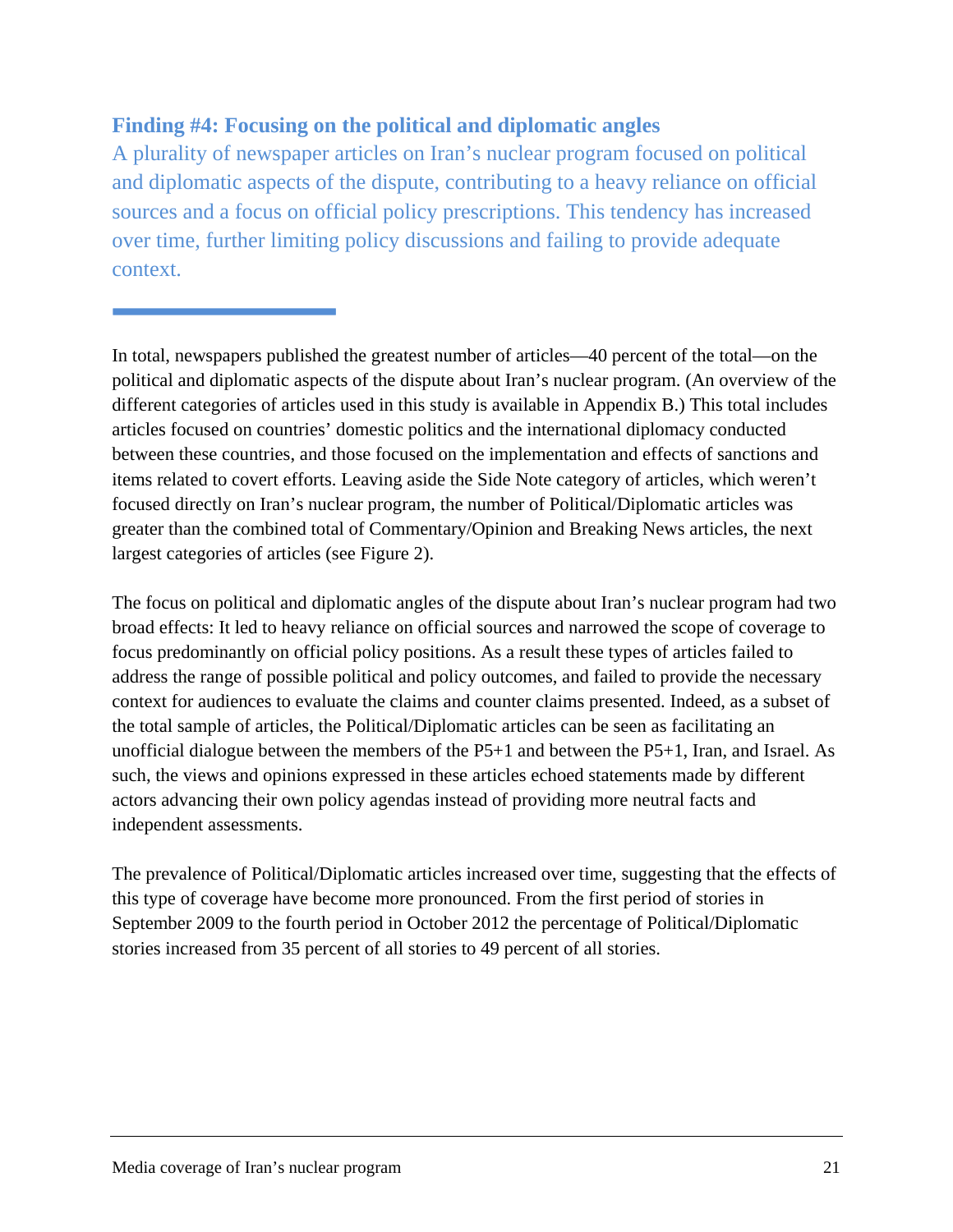

**Figure 2. Types of coverage, by time period and by newspaper** 

Other noteworthy patterns in the types of coverage include:

- The *Washington Post* and *Guardian* devoted the greatest percentage of their coverage to Commentary/Opinion articles, with 27 percent and 22 percent of articles from these papers, respectively, falling into this category. In comparison, the other four newspapers devoted on average only 15 percent of their coverage to these types of articles.
- The prevalence of Side Note articles (22 percent of all articles published) suggests that newspaper editors and reporters are regularly highlighting purported effects of Iran's nuclear program on a range of other topics of public significance. Doing so heightens public awareness of Iran's nuclear program. Consistent references to Iran could also have an outsized effect on public perceptions, particularly if mentions of Iran and the nuclear dispute merely reinforce opinions and sentiments on the issue that are expressed more explicitly elsewhere in the coverage.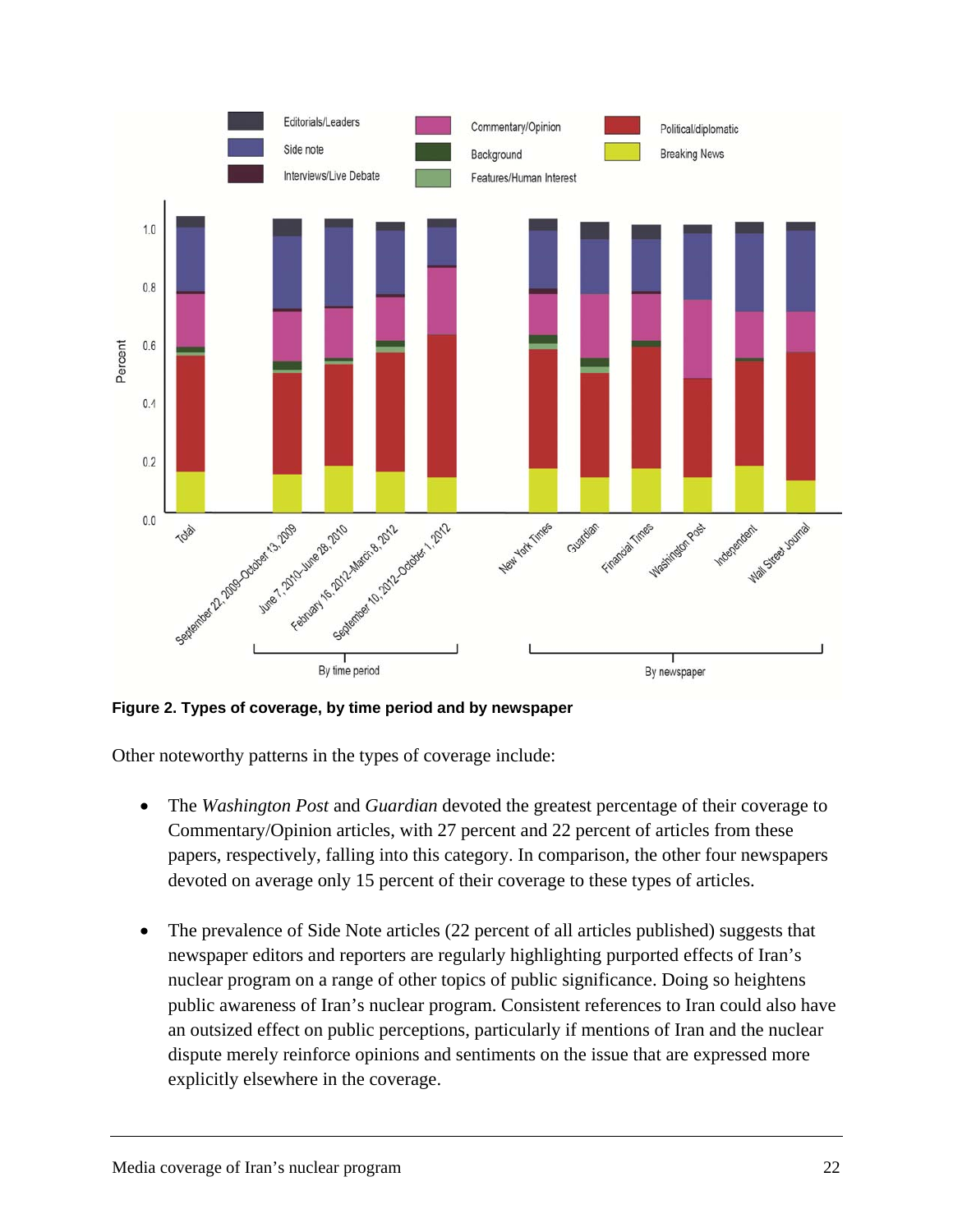- On average only 14 percent of all articles could be categorized as Breaking News, with the *Wall Street Journal* and *Guardian* newspapers devoting the smallest percentage of their coverage to the category, 11 percent and 12 percent, respectively.
- Despite the variation in number of articles published by each newspaper in the specified periods, all the newspapers devoted roughly the same percentage of their coverage to Editorials/Leaders, with the *Financial Times* deviating the most from the average of 4 percent.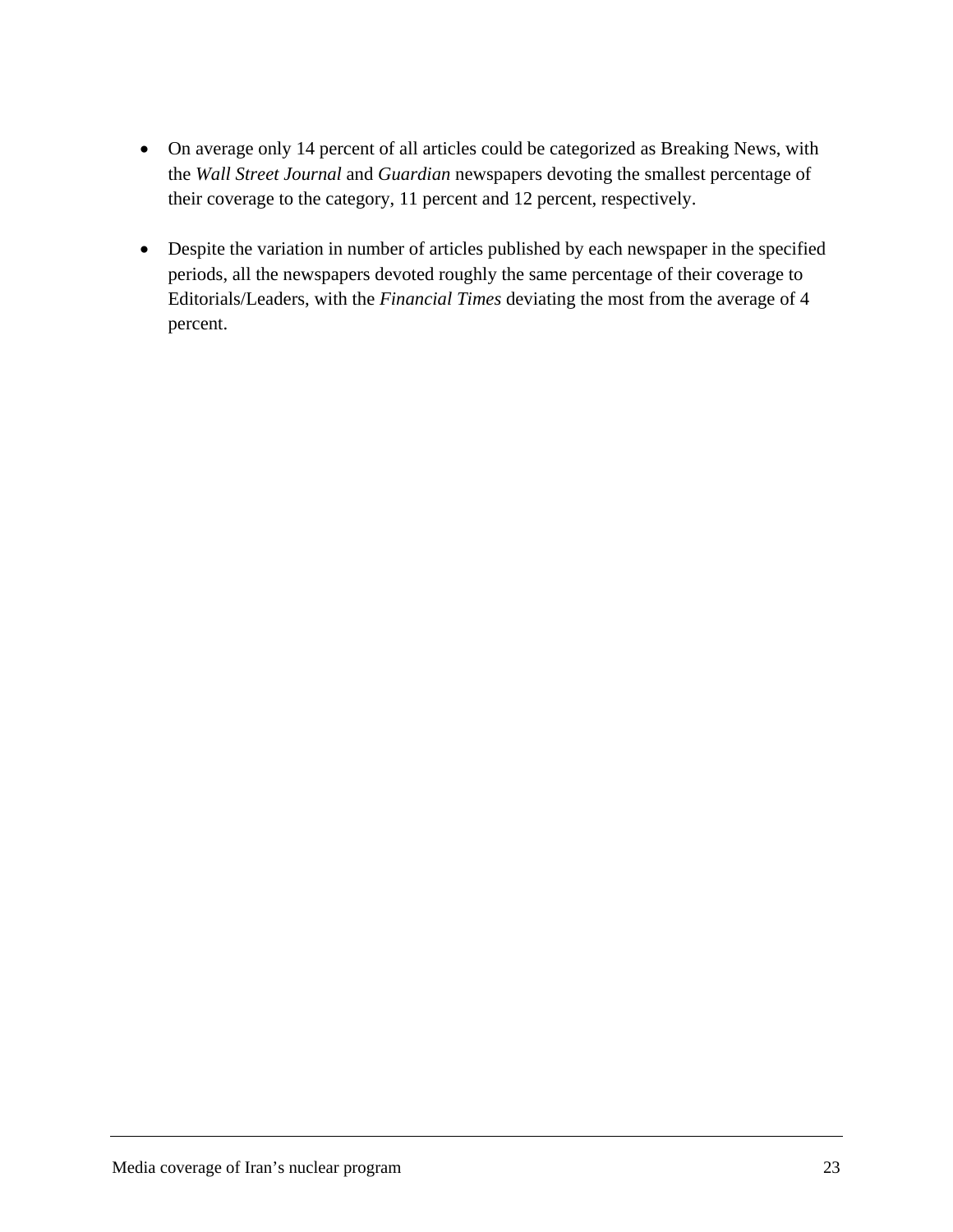#### **Finding #5: Taking the official line**

Government officials composed the largest percentage of all sources quoted or relied on in newspaper coverage. U.S. officials were by far the most frequently quoted government officials, followed by Iranian officials. The types of government officials relied upon shifted over time, with U.S. and Israeli officials becoming more frequently quoted and Iranian and European officials becoming less frequently quoted.

Government officials—of all kinds were the most frequent sources for newspaper coverage of Iran's nuclear program. Of the 2,743 sources that were identified in the news coverage (articles identified as Breaking News or Political/Diplomatic), nearly 67 percent, or 1,824, were officially affiliated with a national government (see Figure 3**)**. Of the government officials represented, 36 percent (or 654) were U.S. officials, 23 percent (or 417) were Iranian officials, 14



percent (or 255) were Israeli officials, 9 percent (or 170) were European officials, and 18 percent (or 328) represented other governments.

Most of the newspapers quoted or relied most heavily on U.S. government officials as sources of information about their coverage of Iran's nuclear weapons program (see Figure 4). The three U.S.-based papers (the *Wall Street Journal*, the *Washington Post*, and the *New York Times*) relied on U.S. government officials significantly more than they did any other type of source; U.S. officials appeared on average once in every two articles on the subject. After U.S. government officials, Iranian government officials were relied on most by four newspapers—the three U.K. based papers and the *Wall Street Journal*—however it's worth noting that during the four designated time periods, the three U.K.-based papers relied on Iranian officials nearly as frequently as they did U.S. officials. All of the U.S.-based papers quoted or relied on Iranian officials around half as frequently (on average once in every 5 articles) as they relied on U.S. government officials.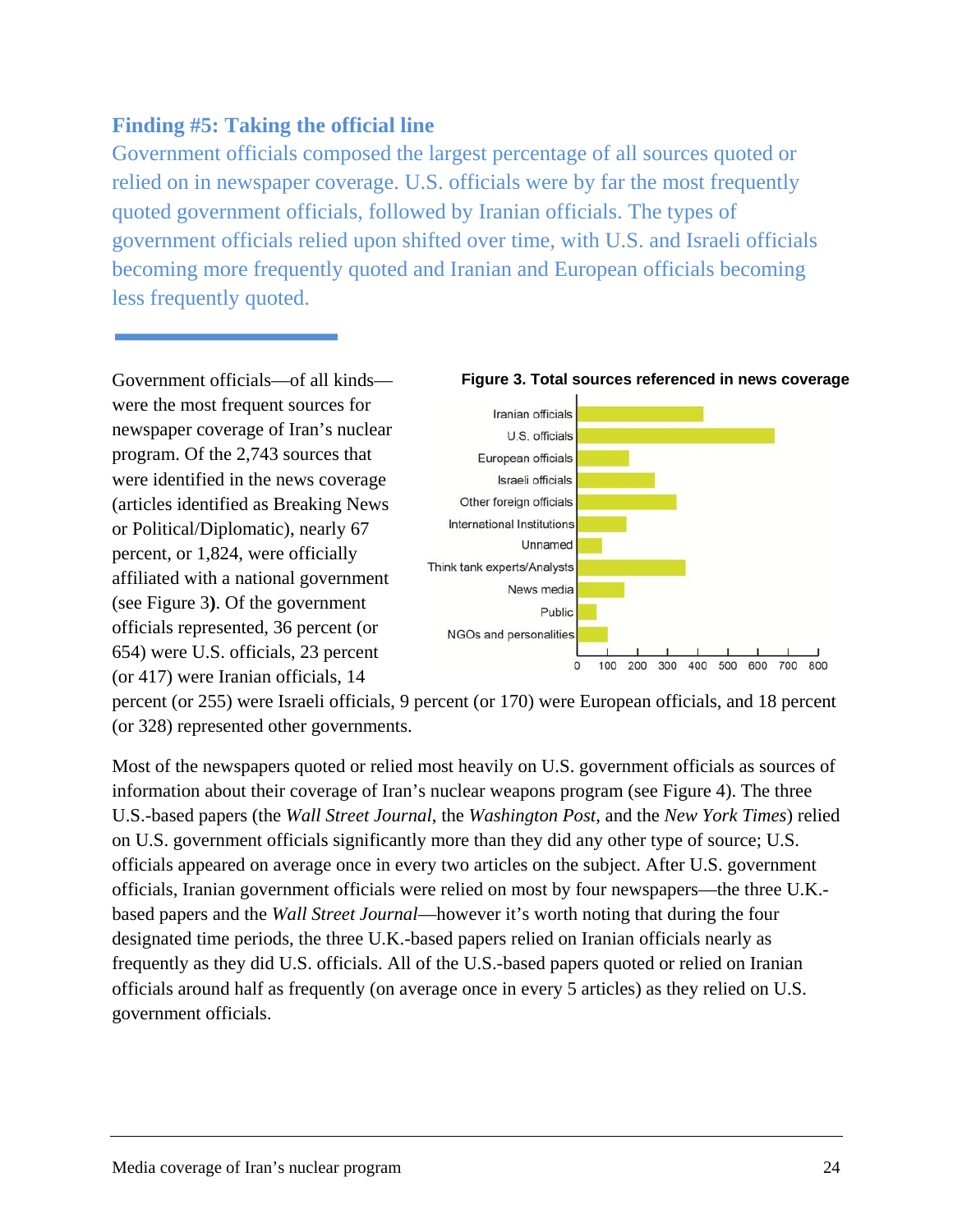

**Figure 4. Average frequency of sources per article** 

Not surprisingly, European officials were quoted or relied upon most frequently in the *Guardian* and *Financial Times* (on average once in every five articles)*—*more than twice as frequently as they were represented in most of the other newspapers. The *Independent* and the *Guardian* relied on Israeli officials more frequently than other papers did (on average less than once in every three articles), with the *Washington Post* and *New York Times* both not far behind (on average a little more than once in every five articles). The *Financial Times* and the *Wall Street Journal* relied on Israeli sources the least (on average around once in every seven articles).

When U.S. government sources were broken down into subcategories (President Barack Obama, executive branch officials, legislative officials, and unnamed officials) a few patterns emerged: All newspapers quoted or relied on President Obama and other executive branch officials more than other types of U.S. government officials to inform their reporting about Iran's nuclear program. While legislative officials (members of Congress and their staffs) were among the least relied upon U.S. government sources on this topic, their presence in news articles grew steadily and substantially over time, appearing on average less than once in every 100 articles during the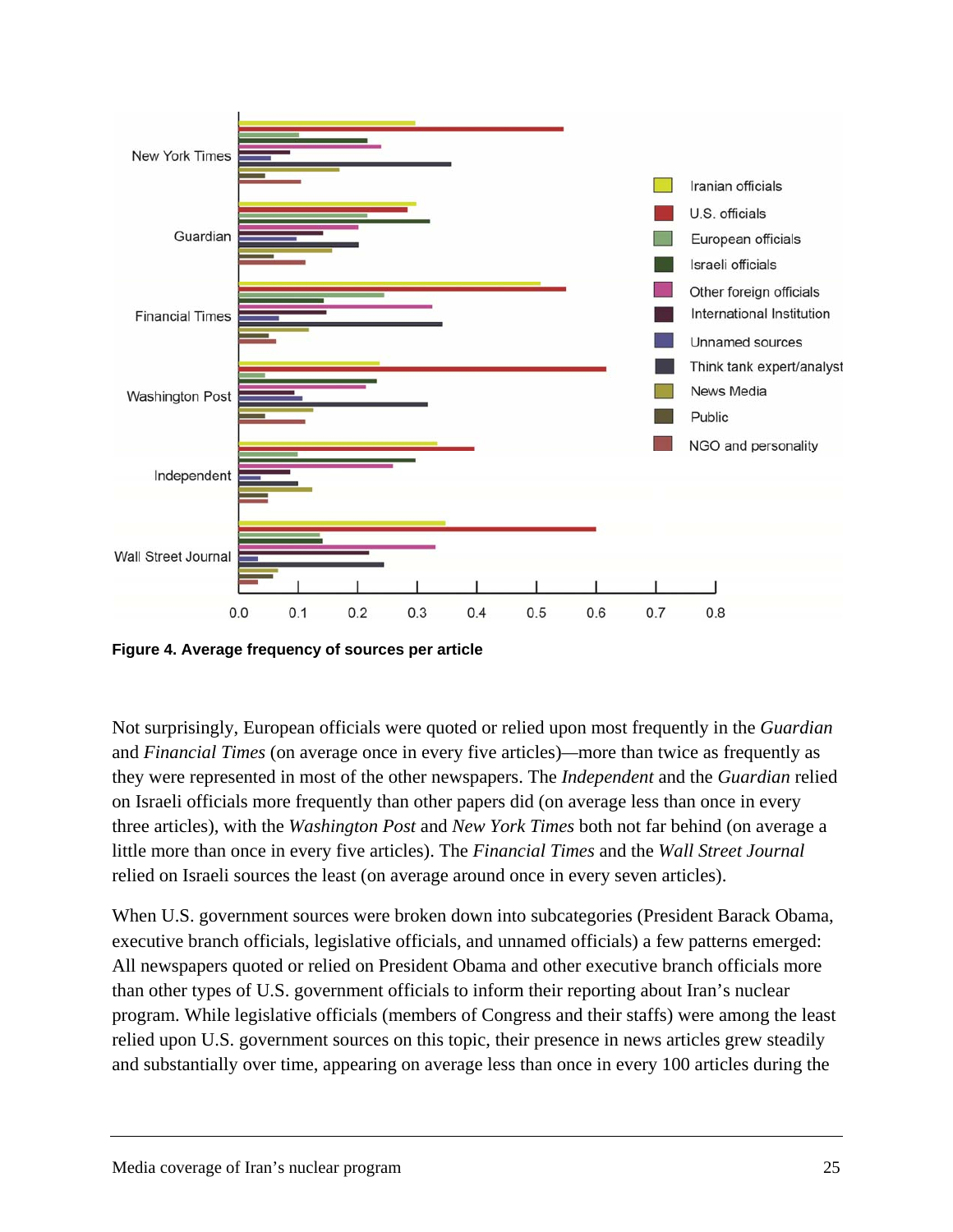period from September 22, 2009 to October 13, 2009, but appearing on average more than once out of every 10 articles during the period from September 10, 2012 to October 1, 2012.

When the reliance on all official government sources is examined over time, two patterns stand out: the significant increase in newspapers' reliance on U.S. and Israeli government officials over time and a decrease in their reliance on Iranian and European government officials. During the first two periods, U.S. officials were quoted or relied on, on average, once in every two stories; during the second two periods this average increased to three in every five stories. For Israeli officials, the increase was dramatic, from an average of once in every twenty stories during the first two periods to more than once in every three stories in the second two periods. The decrease in reliance on Iranian and European officials was less dramatic but notable, from an average of twice in every five stories to less than once every three stories for Iranian officials and from an average of nearly once in every five stories to less than once in every ten stories for European sources.

Other noteworthy patterns in the types of sources:

- Iran's supreme leader, Ayatollah Ali Khamenei, was rarely quoted or relied upon as a source in news coverage. This is understandable, considering his preference not to publicly announce his decisions but rather to set the tone for the direction of the country on important issues. Ayatollah Khamenei was, however, mentioned frequently in commentaries and side note articles related to the Iranian nuclear issue. It seems that when trying to explain the complex political situation surrounding Iran's nuclear program, reporters and commentators put greater emphasis on the Supreme Leader's role.
- Of the 919 non-governmental sources identified, think tank experts/analysts made up 39 percent of the total, officials from international institutions made up 18 percent and representatives of news media made up 17 percent. The least represented categories of sources were representatives from NGOs and other public personalities (11 percent), unnamed sources (9 percent), and members of the general public (7 percent).
- The *New York Times*, the *Financial Times*, and the *Washington Post* relied on think tank experts and analysts at roughly the same frequency (on average one in every three articles), but more than the other three newspapers.
- The *Guardian* and the *Washington Post* quoted or relied on unnamed sources most frequently (on average around once out of 10 articles); while all six of the newspapers relied on members of the public equally infrequently (on average around once out of every 20 articles).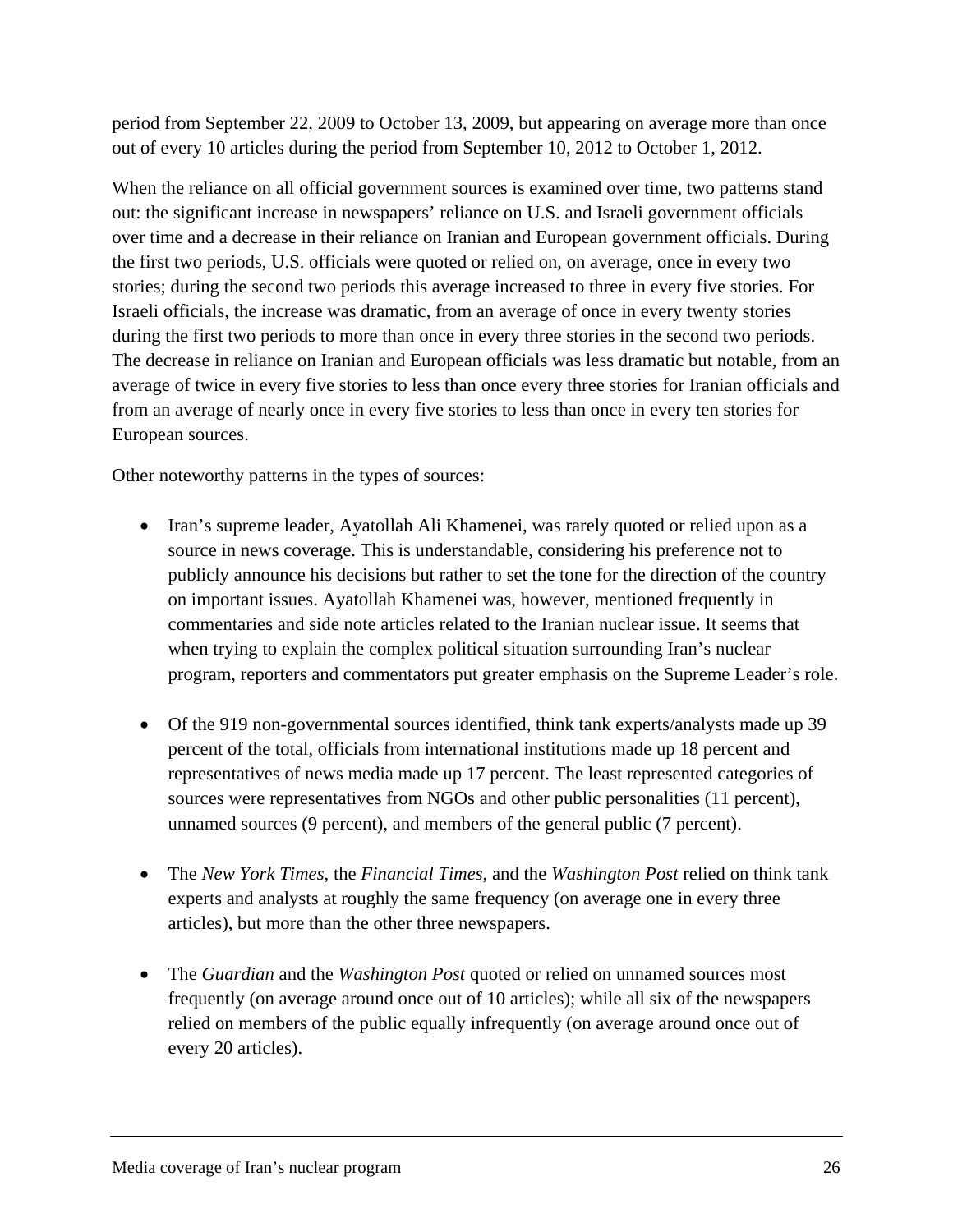#### **Finding #6: Placing the burden on Iran**

Newspaper coverage typically emphasized Iran's responsibility for the dispute, its past transgressions, and its burden to prove its intentions, make concessions, and avoid escalation. Rarely did coverage address the burdens on and responsibilities of U.S., European, or Israeli policy makers to resolve the dispute.

Coverage of the negotiations themselves referred regularly to the hope that pressure on Iran would force it to engage in "serious" negotiations; however, the coverage did not describe in any detail what behavior would demonstrate that Iran was "serious" about negotiations and how such behavior would differ from previous behavior. Indeed, at times it seemed that "serious negotiations" was a euphemism for conceding to U.S. demands, as in this sentence from a September 27, 2009 *Washington Post* article:

Diplomats will also insist that Iran undertake confidence-building measures, including answering questions about suspected efforts to develop nuclear weapons and accepting a timetable for *serious* negotiations. [Emphasis added]

When the negotiations yielded agreement in principle on the fuel-swap deal, newspaper coverage was cautious, focusing on the potential benefits of the deal and on how Iran needed to prove that it would accept specific terms of the U.S. proposal and that it was not just "playing for more time." As an October 2 *Wall Street Journal* article noted, "Iranians may be seeking to defuse pressure for sanctions while continuing their nuclear program." A *Financial Times* article from the same day was considerably more dour: "A deal remains a long shot. At stake is whether Iran builds a nuclear infrastructure that, despite all its protestations, would make it much easier to produce fissile material for a bomb."

Coverage of the Fordow revelation provided a clear example of how newspaper coverage framed Iran's responsibility in the dispute. The coverage acknowledged how U.S. and European leaders were using events as leverage in upcoming negotiations with Iran, but it did not acknowledge Iranian expectations that the P5+1 show a greater flexibility and willingness to consider Iranian positions. A September 26 *Guardian* article explained how U.S. and European leaders saw the Fordow revelation as an opportunity to "demand" that Iran take "concrete steps to restore 'confidence and transparency' in the country's nuclear program." In other words, according to the coverage, the negotiations were exclusively about Iranian behavior—what it was willing to do and not do. As a consequence of its failure to disclose the site earlier, Iran did bear some responsibility, but to place the entire burden on Iran is to ignore a tumultuous history of past negotiations about which all parties felt aggrieved.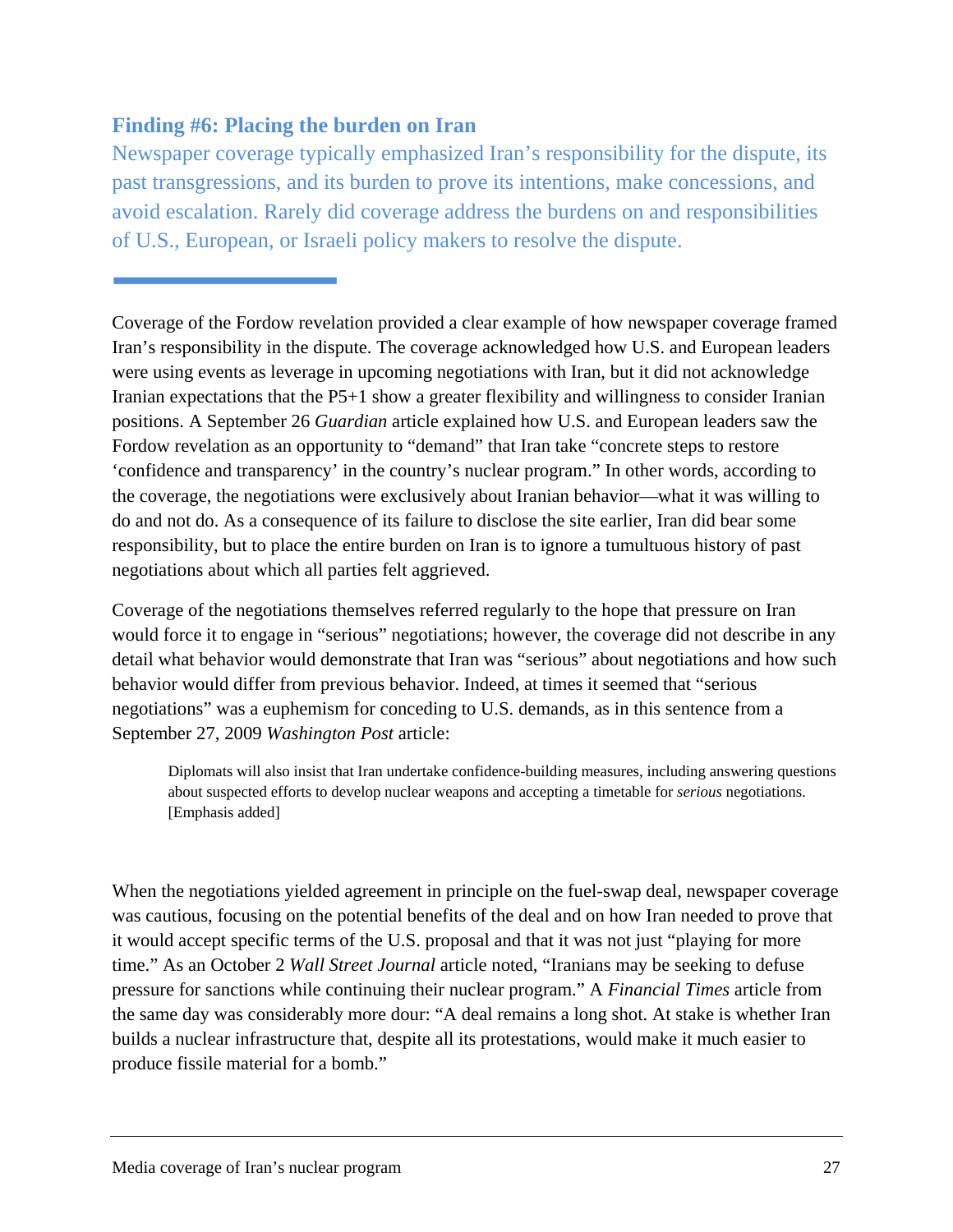When the fuel-swap deal unraveled, newspaper coverage focused on how Iran's internal political struggles doomed the deal and not on U.S. negotiating demands or domestic U.S. pressure to pursue additional punitive sanctions. And once the new sanctions were passed in mid-2010, newspaper coverage focused on how Iran's ability to avoid previous sanctions necessitated the additional measures—as if Iranians imposed the sanctions on themselves.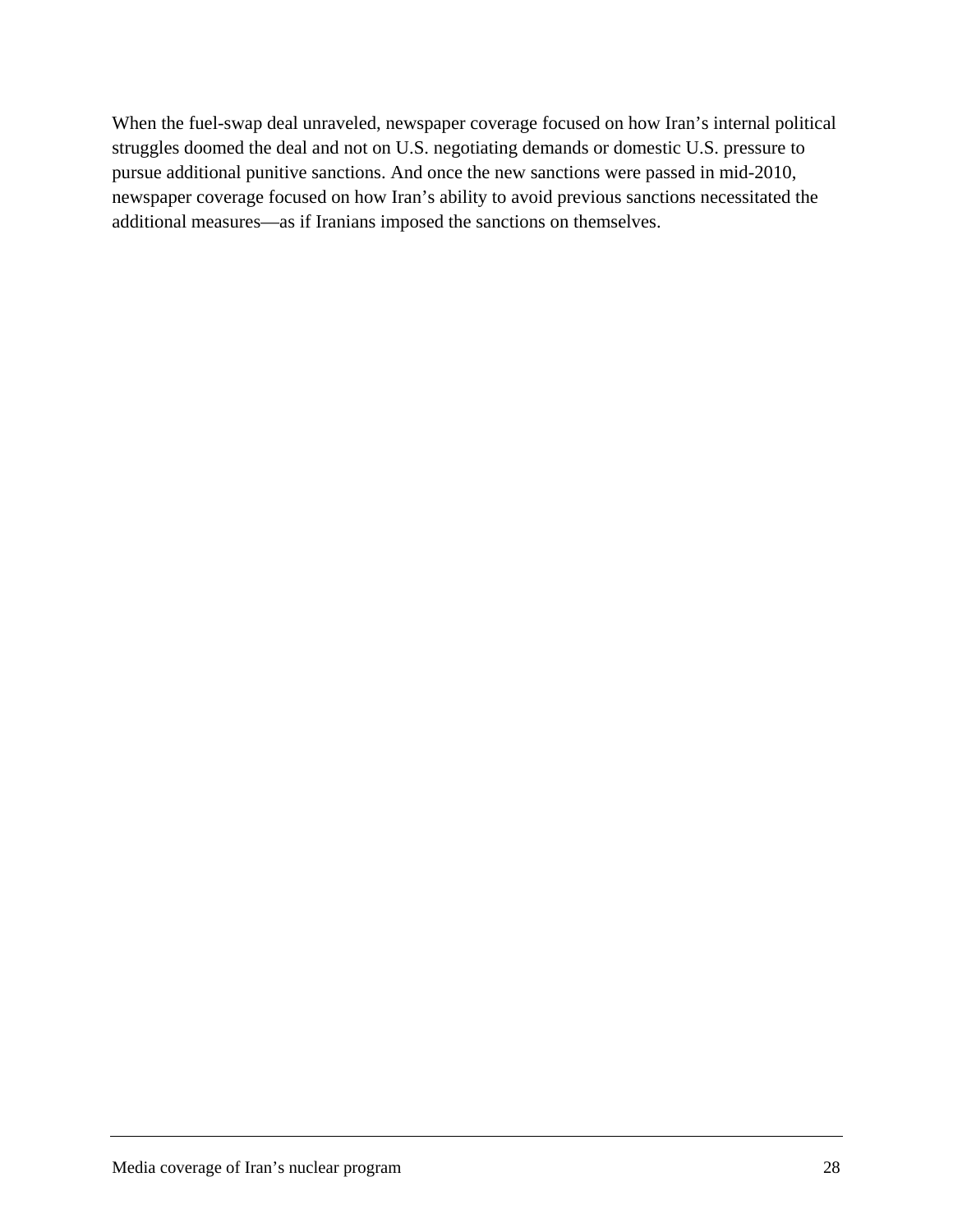#### **Finding #7: A failure to explore Iranian security strategies in depth**

Despite the centrality of Iranian security concerns to the discussion about Iran's nuclear program, rarely did news coverage explore or explain Iranian security strategies and policies in depth. Instead, Iranian intentions and motivations were most often offered as quick counterpoints to assertions made by U.S. and European officials or analysts.

One of the assumptions underlying newspaper coverage of Iran's nuclear program is that a nuclear-armed Iran or an Iran with the ability to make nuclear weapons would pose a serious, if not existential, threat to Israel and other U.S. allies and interests in the region. But in order to gauge this risk properly, it would first be necessary to have a better understanding of the full range of Iranian security concerns and other motivations. If Iran's motives are not purely peaceful, for instance, are they aggressive or defensive? By whom does Iranian political leadership feel most threatened? What are Iran's broad strategic security goals? Does it seek greater regional influence or regional domination? Why does Iran support militant terrorist groups? Why does it ally itself with repressive regimes like that of Syrian president Bashar Al-Assad? How has Iran's evolving relationship with Iraq affected its security calculations? How does Iran's nuclear program contribute to national prestige, national pride, and other non-security goals?

These questions and others like them were rarely addressed in any of the newspaper coverage of Iran's nuclear program. Instead, the comments of Iranian officials and longstanding Iranian claims about the country's intentions were more often than not offered as an indication of balanced coverage, such as when articles included the sentence: "Iran claims its nuclear program is peaceful."

Coverage of the Fordow revelation emphasized how U.S., U.K, and French officials believed that the facility was intended to support a nuclear weapons program because of its size and underground location. None of the coverage mentioned the military attacks that befell Iraqi and Syrian nuclear facilities in the past two decades or discussed how Iranian nuclear facilities have been threatened with attack—both of these details would have lent credence to some of Iran's security concerns and might have put U.S., U.K., and French claims in better context.

When Iranian officials couldn't come to an agreement with the IAEA in February 2012 about visiting the Parchin military complex, the newspaper coverage focused on what was perceived to be Iranian unwillingness to cooperate. As a February 22, 2012 *Washington Post* article posited: "U.N. nuclear officials conceded failure on Tuesday after an extraordinary two-day visit to Iran yielded no progress in clearing up allegations about the country's pursuit of nuclear weapons technology." Yet coverage of this event did not reference the reluctance that any country would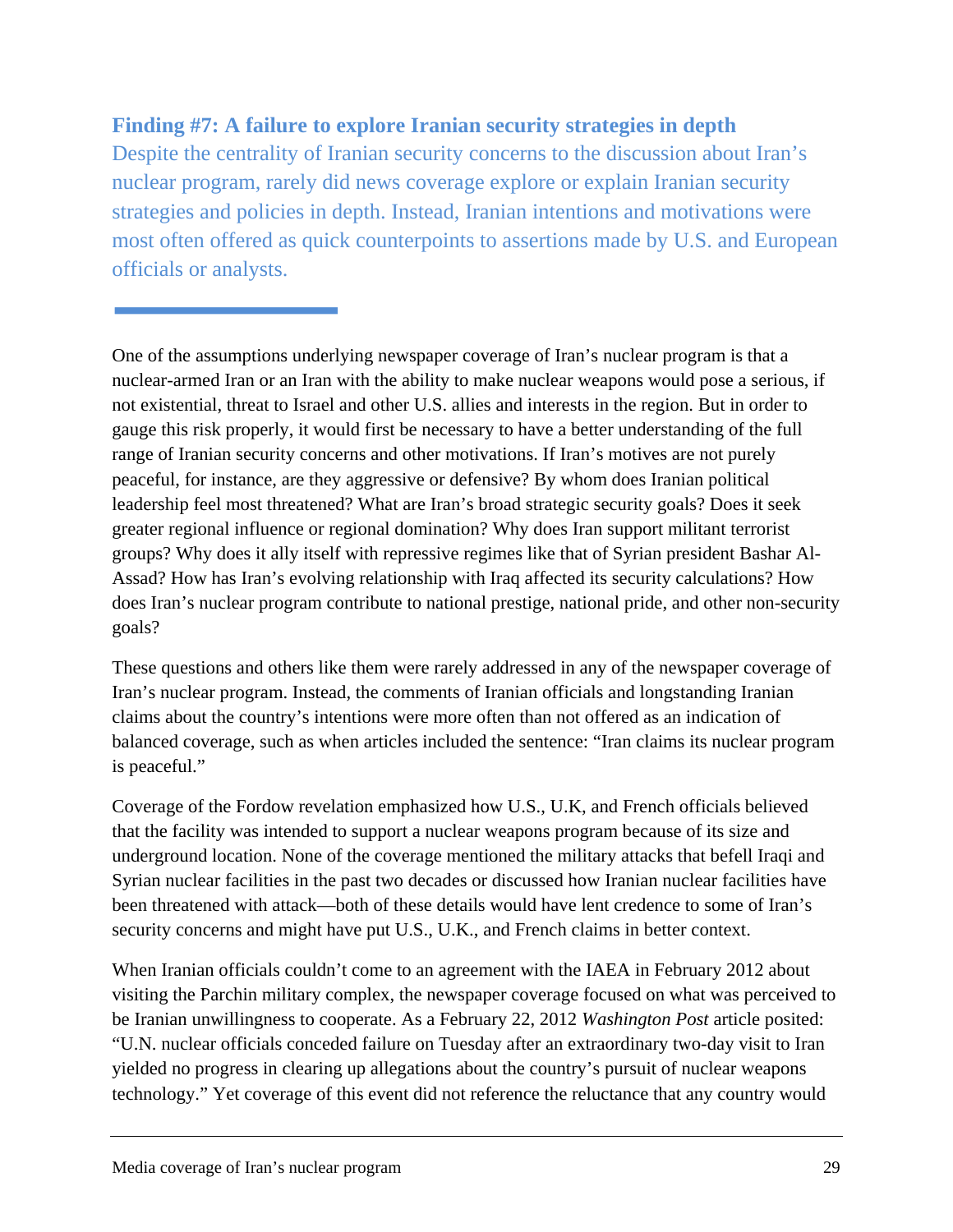have in making available its military installations to international inspectors nor did coverage put the IAEA talks in the context of heightened political discussion about the possibility of Israel and/or the United States militarily attacking Iran.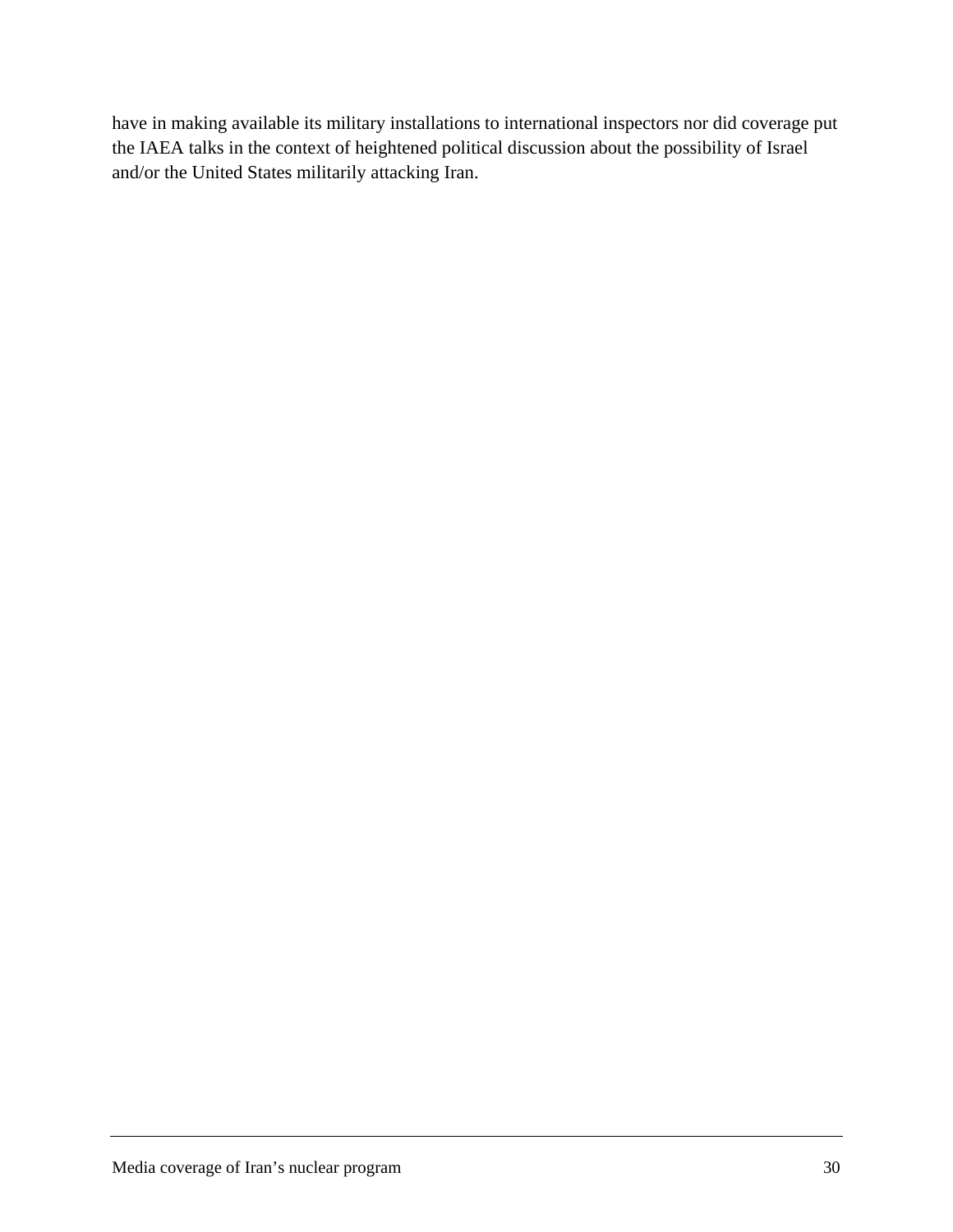## **Finding #8: Overlooking the role of domestic politics**

News coverage tended to underestimate and underreport the effect of domestic politics—in Iran and the United States—on Iran's nuclear program and the international response to it.

The internal politics of Iran play a large role in Iranian officials' positions on the country's nuclear programs. Even opposition politicians are supportive of Iran's nuclear program and use U.N. and other sanctions on the program as a rallying cry for Iranian nationalism. Yet, the full extent of influence that internal Iranian politics has on the nuclear dispute is hard to understand, in part because of the lack of transparency of the Iranian government and the restrictions on Western news media in Iran, but also because news coverage of these issues rarely tries to address these issues.

Newspaper coverage heading into the October 2009 Geneva negotiations between Iran and the P5+1 rarely mentioned the effects of the domestic Iranian upheaval that followed the contested June 2009 Iranian presidential elections. Nor did coverage of the failed fuel-swap deal. During this time period, the Iranian government was trying to rebuild its legitimacy among domestic constituencies. This is likely to have had a large effect on the positions it took.

In response to the imposition of the new round of U.N. punitive sanctions in June 2010, Iranian officials kicked out two IAEA inspectors from the country, and Iran increased its production of uranium enriched up to 20 percent U-235. A June 24 *Financial Times* article (and others during this period) labeled these moves as "retaliation" for the U.N. sanctions. "If confirmed, this would add to fears that Iran is getting closer to acquiring the means to develop a nuclear weapon," the article concluded. Only a few of the articles that discussed Iranian reactions to the sanctions provided more than a sentence of context or offered potentially alternative motives for them, including domestic concerns that could have contributed to the parties' actions.

In general, most of the coverage of Iran's political considerations focused on the Iranian president and his chief advisors, the senior deputy minister of foreign affairs and spokespeople for the government. This reliance on senior government officials overlooked opposition voices within Iran, even those within the Iranian government who hold different views than the leadership.

It is equally important to have a nuanced understanding of the domestic political context of U.S. policies. Rarely did newspaper coverage focus on the effect of domestic political constituencies and members of Congress in the 2010 U.S. push for additional punitive sanctions. Coverage of the sanctions debate focused on the precise sanctions imposed and the exceptions granted, as well as the particular roles that China and Russia played in the process. While these were topics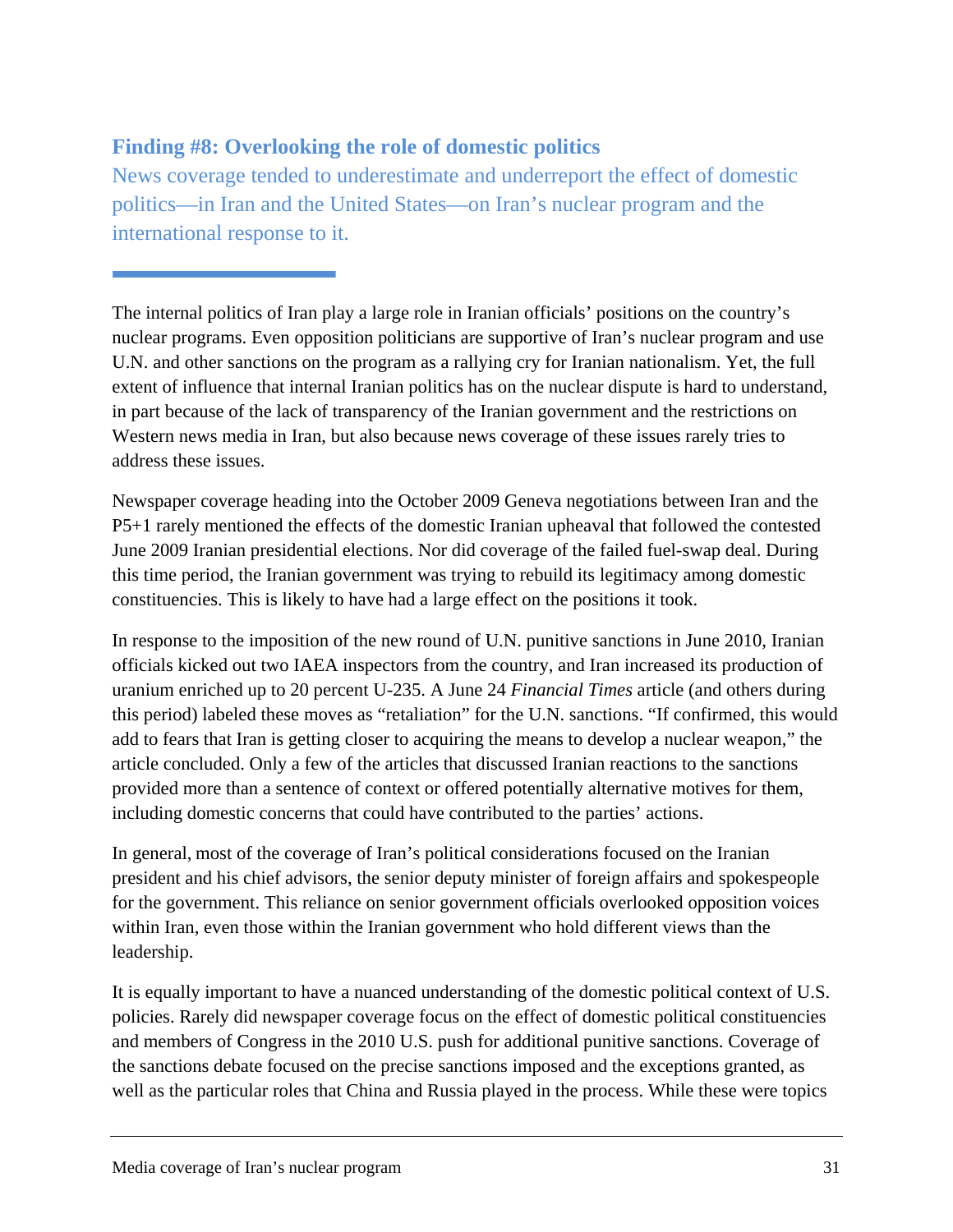worthy of coverage, the coverage discounted the larger question of why the United States and its allies had to get international agreement to the multilateral sanctions *then*. Had coverage focused on the larger context, it would likely have turned to the domestic political pressures confronting the Obama administration.

The same can be said about the effect of the 2012 U.S. presidential campaign on newspaper coverage of Iran's nuclear program. In February and March 2012, both President Obama and the Republican presidential candidates used provocative language to describe the threat posed by Iran's nuclear program and the lengths that they were willing to go to prevent Iran from advancing its nuclear programs. Yet, very little of the coverage of these comments acknowledged the likely effect of presidential politics on the tenor of what was said and the ways that the candidates were trying to appeal to domestic constituencies.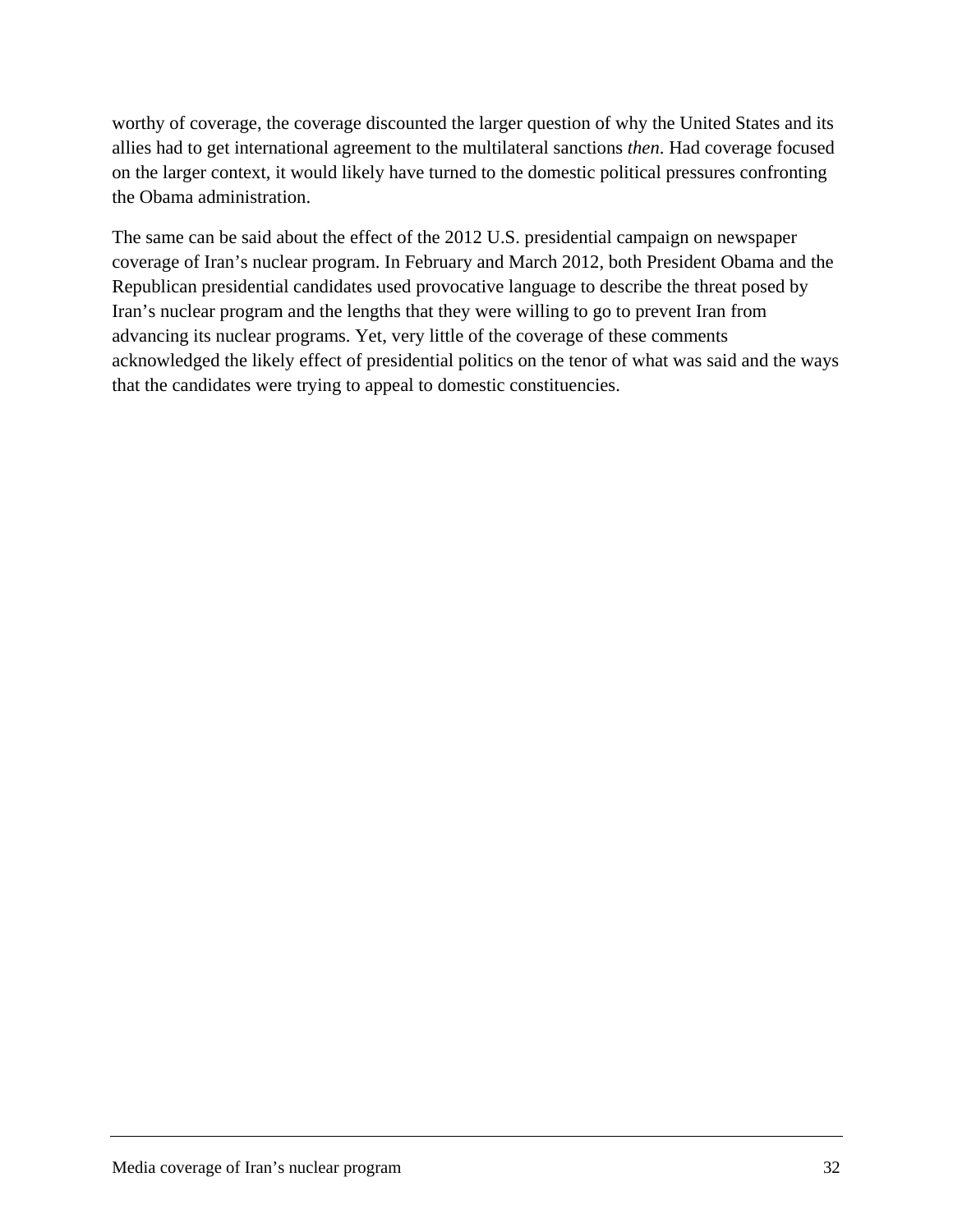## **Finding #9: Reinforcing negative sentiments about Iran**

Some newspaper coverage revealed an underlying attitude of suspicion and hostility toward Iran that mirrored the negative sentiments about Iran expressed by U.S. and European publics.<sup>18</sup>

The level of hostility toward Iran is most clearly seen when coverage of Iran is contrasted with international responses to other similar events and behavior. A September 26, 2009 *Independent* article published a day after the public revelation of Iran's Fordow enrichment facility, identified a "double standard" against Iran:

Sanctions have achieved nothing with Burma and should be replaced by dialogue, the U.S. Secretary of State, Hillary Clinton, said at the start of this week. Sanctions are essential and should be increased on Iran, said President Obama at the end of the week in which it was revealed that the country had established a secret additional site for enriching uranium.

Little could so demonstrate the double standards and the particular distrust with which Iran is treated in international affairs than this contrast.

But the *Independent* article also suggested that this double standard might be Iran's fault because it is "a particularly difficult country to deal with," and "its ambitions and its willingness to compromise are so uncertain."

The Fordow revelation was talked about as vindication for suspicions of Iran's motives. And going into the October 2009 negotiations, one of the most prominent storylines was how the international community needed to keep Iran from stalling for time and demonstrate its intentions through actions, not words.

Negative public sentiments about Iran resurfaced in 2010 in coverage of the public debate about imposing another round of punitive sanctions against Iran. Iran's behavior is characterized as sneaky: "Iran and its state-backed enterprises have become adept at skirting sanctions," read a June 10, 2010 *Independent* article, and "a shadowy network of Middle East gasoline suppliers is already undermining U.S. efforts to pile pressure on Tehran," read a June 17, 2010 *Wall Street Journal* article. While Iran might indeed have developed sophisticated ways to get around U.N. and national economic sanctions, that could be because it views the sanctions aimed against it as illegitimate and part of a campaign to weaken the government and interfere in the inner-workings of the country. Other states with similar views of sanctions might be equally "adept at skirting sanctions." Moreover, the Iranian government and the Iranian people may see the ability to

 <sup>18</sup> Global Attitudes Project, "A Global 'No' to Nuclear-Armed Iran."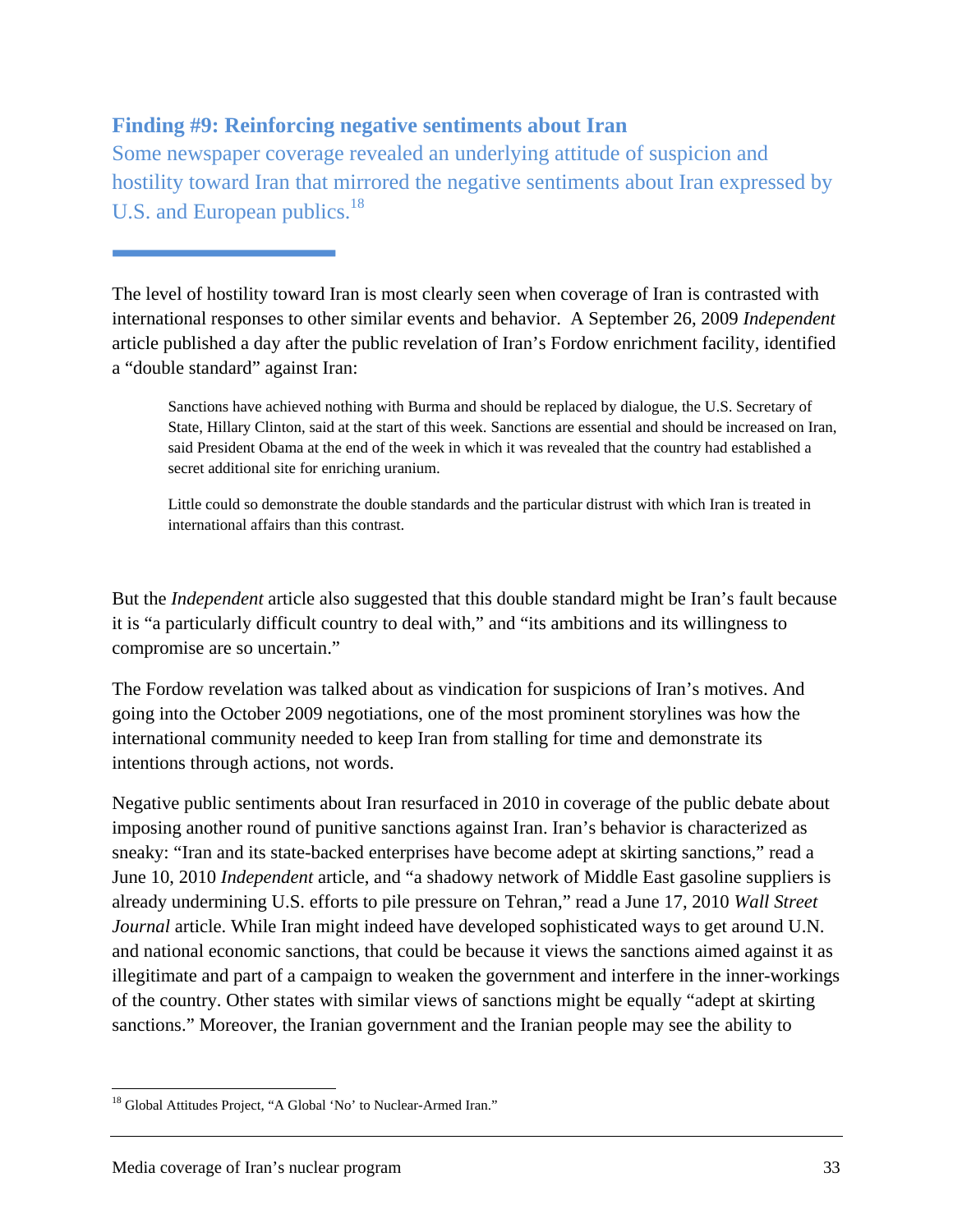circumvent sanctions as innovative or resourceful, not merely evasive, but none of these alternative interpretations is explored in news media coverage of this issue.

Differences in newspaper coverage of Iranian and Israeli ballistic missile tests also demonstrated underlying sentiments about Iran. In the days leading up to the October 2009 Geneva negotiations, Iran test-fired a few types of ballistic missiles. Coverage of these events focused on the degree to which these tests were meant to send a message to U.S., European, and Israeli officials prior to negotiations. According to a September 29, 2009 *Independent* article, the Iranian missile tests were a "show of defiance." This report also emphasized the offensive capabilities of the tested missiles and the fact that their capabilities put Israel within range. In contrast, when Israel was set to test-fire missiles as part of its anti-ballistic missile program development in early 2012, the emphasis of newspaper coverage was on the missiles' defensive capability rather than whether its actions provoked concern. Underlying this coverage is the assumption that Iranian missile capabilities pose a threat, while Israeli capabilities are nonthreatening and justified.

Another aspect of newspaper coverage that could be seen as revealing underlying sentiments about Iran is how frequently Iran is referred to as an "Islamic republic." The newspapers in this study rarely referred to Iran by its formal name, the Islamic Republic of Iran, instead simply referring to the country and its government as "Iran." Yet on second mention, newspapers regularly referred to the country and the government as "the Islamic republic." Iran is a theocracy, where Islam is a central part of governance and society, yet in using this alternative term, news outlets risked associating Iran with the negative sentiments often associated with Islam.19 By comparison, though the formal name of Pakistan is the Islamic Republic of Pakistan it is rarely if ever referred to by these newspapers as the "Islamic republic."

<sup>&</sup>lt;sup>19</sup> The Pew Forum on Religion and the Public Life, "The Public Remains Conflicted over Islam," August 24, 2010. This poll found that only 30 percent of Americans surveyed had favorable opinions about Islam, while 38 percent held unfavorable opinions about it, and the remaining respondents "didn't know."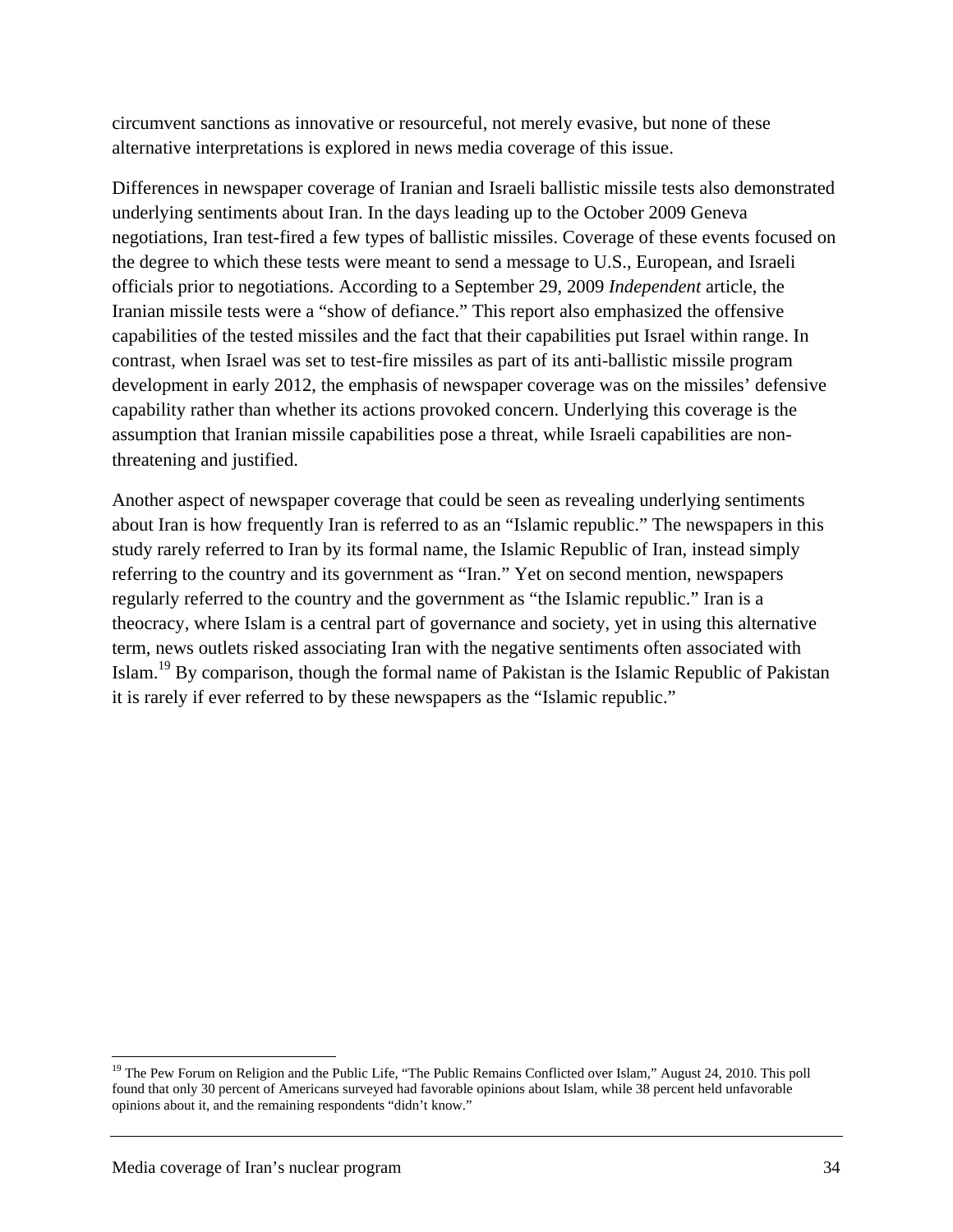# **Implications for public understanding and policy**

Media scholars and political scientists have developed a range of frameworks to describe the relationship between news media, government officials, and publics, and to assess how dynamics between these actors affect public policy. Newspaper coverage of Iran's nuclear program can be seen to confirm and to add nuance to several of the more prominent and widely adopted frameworks. The findings of this study also suggest that news media could and should play a more active role in framing the issues at stake for the public and policy makers in such a way that a fuller range of political and security factors and policy possibilities are considered.

One prominent framework that is often used to describe the relationship between news media, government officials, and publics is the "indexing" framework, which suggests that "mass media news professionals from the boardroom to the beat, tend to 'index' the range of voices and viewpoints in both news and editorials according to the range of views expressed in mainstream government debate about a given topic."<sup>20</sup> According to this framework, sources that inform and are quoted in news coverage from outside of government officialdom are included in coverage when they express opinions already prominent in official circles. The applicability of the indexing framework has diminished some as a greater diversity of opinions has become more common in official circles and as information and news are dispersed by a wider range of news outlets—including some online. Yet it still offers a useful way of thinking about how news coverage of foreign policy debates can serve to amplify certain points of view while minimizing attention to alternative perspectives that might be equally or more relevant but that haven't yet gained traction in official circles.

There is little doubt that government officials played a prominent role in the newspaper coverage of Iran's nuclear program examined in this study. Not only were they a majority of sources quoted or relied upon by reporters and editors, but their framing of the issues at stake heavily influenced news media's framing of events and of the policy prescriptions in play. It appears as if a greater diversity of official points of view is portrayed in news coverage of Iran's nuclear program than were portrayed in news coverage of Iraq's weapons of mass destruction capabilities. Still, as long as officials' influence remains dominant, public discussion of the options that should be considered by policy makers will suffer.

While newspapers need to rely heavily on government officials when informing public discussion, particularly on foreign policy issues, these officials inevitably have a range of motivations, some of which may lead them to present happenings in a particular light. The same can be said for former government officials or analysts who hold opposing viewpoints on what the appropriate policy response should be to Iran's nuclear program. Therefore, indexing

 20 W. Lance Bennett, "Toward a Theory of Press-State Relations in the United States," *Journal of Communication*, vol. 40, no. 2, 1990.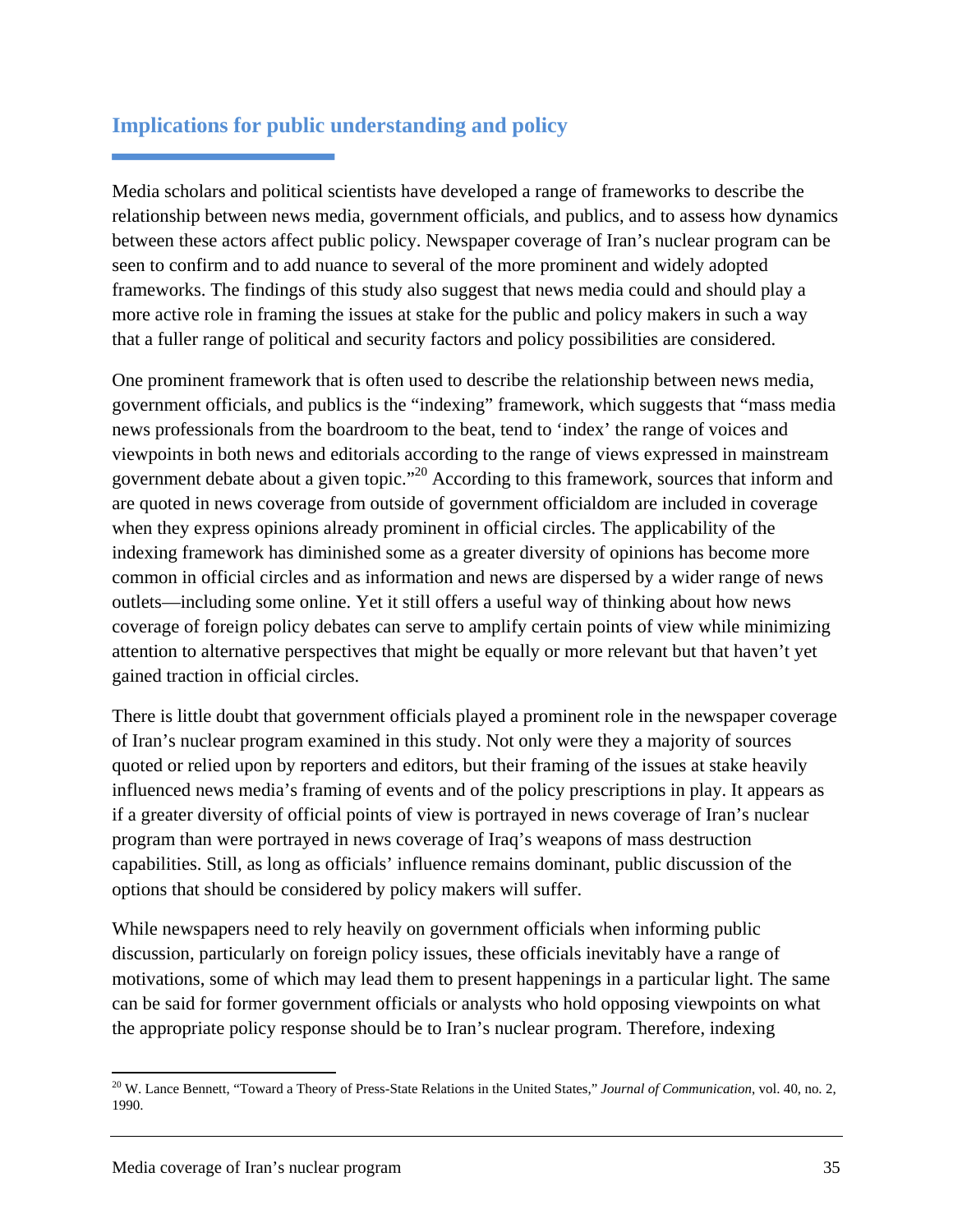coverage to official positions also potentially reinforces existing biases and stereotypes. Considering the overwhelming negative perception of Iran among U.S. officials and various publics, negative assumptions about Iran tended to go unquestioned when they appeared in newspaper coverage.

In general, news coverage that is indexed to official positions also tends to marginalize public opinion, especially if it is skeptical of official narratives.<sup>21</sup> For instance, official policy discussions about Iran's nuclear program in February and March 2012, as captured in news coverage, focused on the possibility and rationale for Israel and/or the United States attacking Iran's nuclear infrastructure to set-back its nuclear program. Meanwhile public opinion in the United States and elsewhere showed a considerable reluctance to attack Iran. Only 25 percent of Americans surveyed in March 2012 supported an Israeli military attack against Iranian nuclear installations, while more than 74 percent of respondents in this survey thought the United States should work through the U.N. Security Council, presumably by engaging a broader set of stakeholders to achieve a peaceful resolution.<sup>22</sup> These sentiments were rarely represented in news coverage during this period.

Media scholars Matthew Baum and Philip Potter find much to like in the indexing framework, but suggest that instead of being simply under the influence of government officials and elites, news media are a "separate discrete strategic actor" in the foreign policy arena whose "framing of elite rhetoric has an independent causal effect on public perceptions of conflict characteristics."<sup>23</sup> In this "marketplace" framework of relations, news media play "the crucial" role of collecting, framing, and distributing information." What varies is the supply of information from government officials and elites, and the demand for information from the public. A key assumption under this model is that news media do not "consistently act to remedy the informational inequities in the foreign policy marketplace," instead "they react in ways that tend to exacerbate the prevailing trend." In other words, the public end ups with even less information than news media have access to and certainly not enough to judge what kinds of jobs its government officials are doing.

This assumption is evident where news coverage of Iran's nuclear program often failed to provide enough context and nuance to events and policy discussions for the public to be fully informed. The failure to "remedy informational inequities" is readily seen in public opinion about Iran's nuclear intentions and the threat Iran's nuclear program poses to the region, Europe, U.S. interests, and the territorial United States. As of March 2012, a solid majority of Americans (58 percent) believed that Iran had decided to build nuclear weapons and was actively working to

 <sup>21</sup> W. Lance Bennett, "Marginalizing the Majority: Conditioning Public Opinion to Accept Managerial Democracy," in Michael Margolis and Gary Mauser (eds.), *Manipulating Public Opinion* (New York: Dorsey Press, 1989).<br><sup>22</sup> Steven Kull and Shibley Telhami, "Americans on Israel and the Iranian Nuclear Program," Program on International Policy

Attitudes Report, March 13, 2012.

<sup>&</sup>lt;sup>23</sup> Matthew A. Baum and Philip B.K. Potter, "The Relationships Between Mass Media, Public Opinion, and Foreign Policy."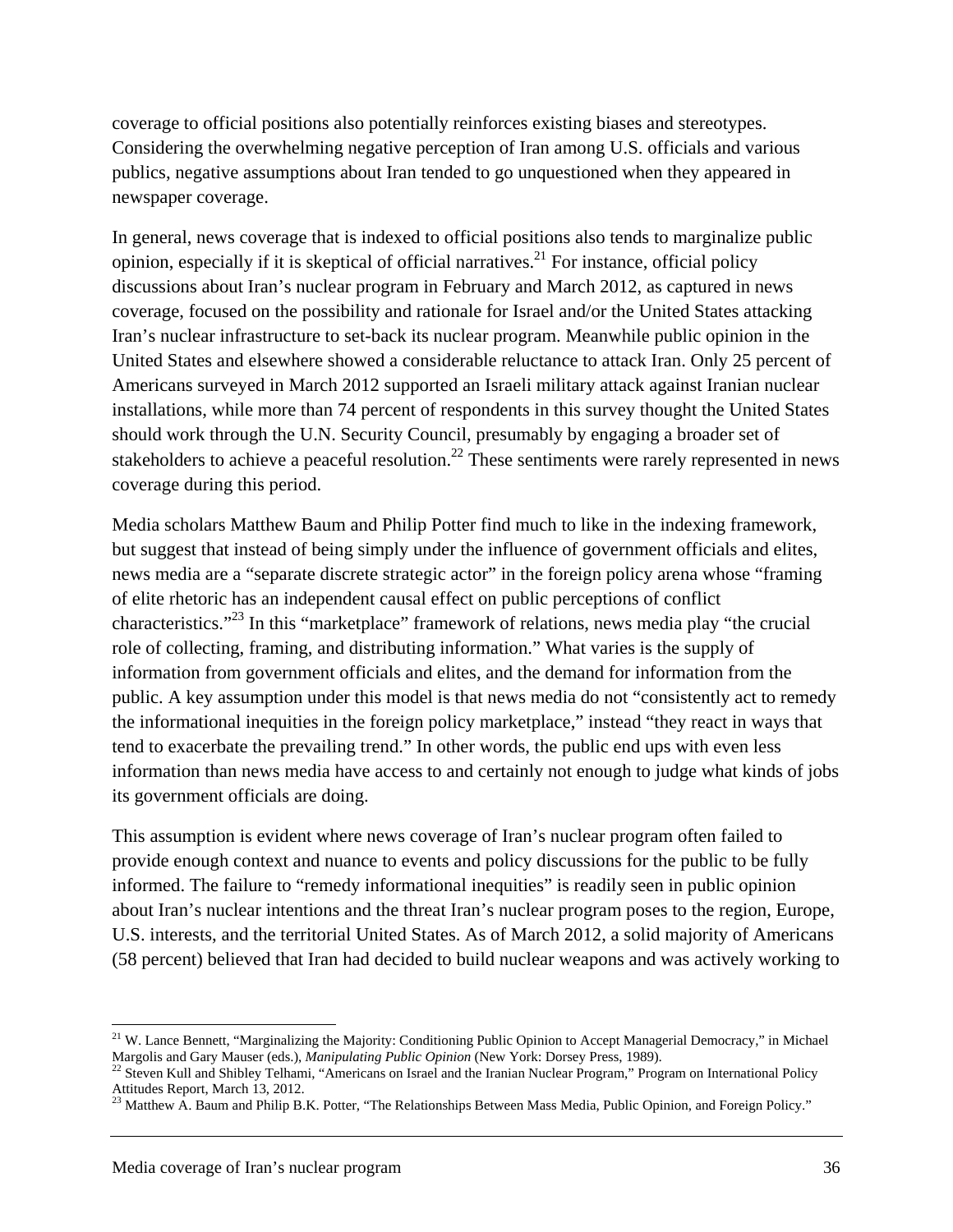do so.24 This belief contrasts with the view of the U.S. intelligence community, but most likely reflects the frequency with which claims about Iranian intentions and capabilities went unquestioned in news coverage. There were significant differences in official and independent assessments about whether Iran had decided to build nuclear weapons and was actively doing so, an uncertainty that if reflected accurately in news coverage might have led the American public to be less certain than public opinion polls suggested it was.

Though newspaper coverage of Iran's nuclear program seemed to be out of step with American public opinion regarding the military option in early 2012, by late 2012, the dynamic seemed to have shifted some. When U.S. and Israeli officials publicly disputed setting "red lines" for Iran beyond which a military attack would be considered, newspaper coverage gave more attention to official and independent assessments of the possible negative effects of a military attack and to official statements about letting economic sanctions run their course and seeking a peaceful resolution to the dispute. This shift in coverage could be seen to reflect what Baum and Potter see as the potential for public "demand" to affect news media's framing of issues by incorporating alternative points of views and independent assessments. It's important to note, however, that the "supply" side of Baum and Potter's market place framework continued to affect news coverage during this period as well. Because Iran's nuclear program was one of the few foreign policy issues raised during the U.S. presidential campaign, both candidates were eager to frame understanding of this issue for the public. And though the candidates framed past U.S. policy differently, they advocated remarkably similar future policy prescriptions, including the option of conducting or supporting a military attack on Iran. Both also disavowed the possibility of living with a nuclear weapon armed Iran.

The "cascading activation" framework presents yet another way to understand the relationship between government officials and elites, news media, and the public. In this view of the formation of foreign policy, the framings put forward by government officials—particularly executive branch officials—"cascade" down to journalists and news media, which then present similar framings of events and issues to the public, often including the same language and sentiments initially offered by administration officials: "What passes between levels of the cascade is not comprehensive understanding but highlights packaged into selected framed communications."25 The frames adopted by lower parts of the cascade feed back into the framing adopted by more influential elements, but this feedback is far less a factor than the cascade of feelings and perceptions that comes down to the public.

According to this framework, the Obama administration's relatively firm notion of what policies to adopt in response to Iran's nuclear program can be understood to be the limiting factor in the types of policy options that were widely discussed in newspaper coverage and were widely adopted by the public at large. As much as the Obama administration's way of seeing Iran's

<sup>&</sup>lt;sup>24</sup> Steven Kull and Shibley Telhami, "Americans on Israel and the Iranian Nuclear Program."

<sup>&</sup>lt;sup>25</sup> Robert Entman, Projections of Power: Framing News, Public Opinion, and U.S. Foreign Policy, p. 12.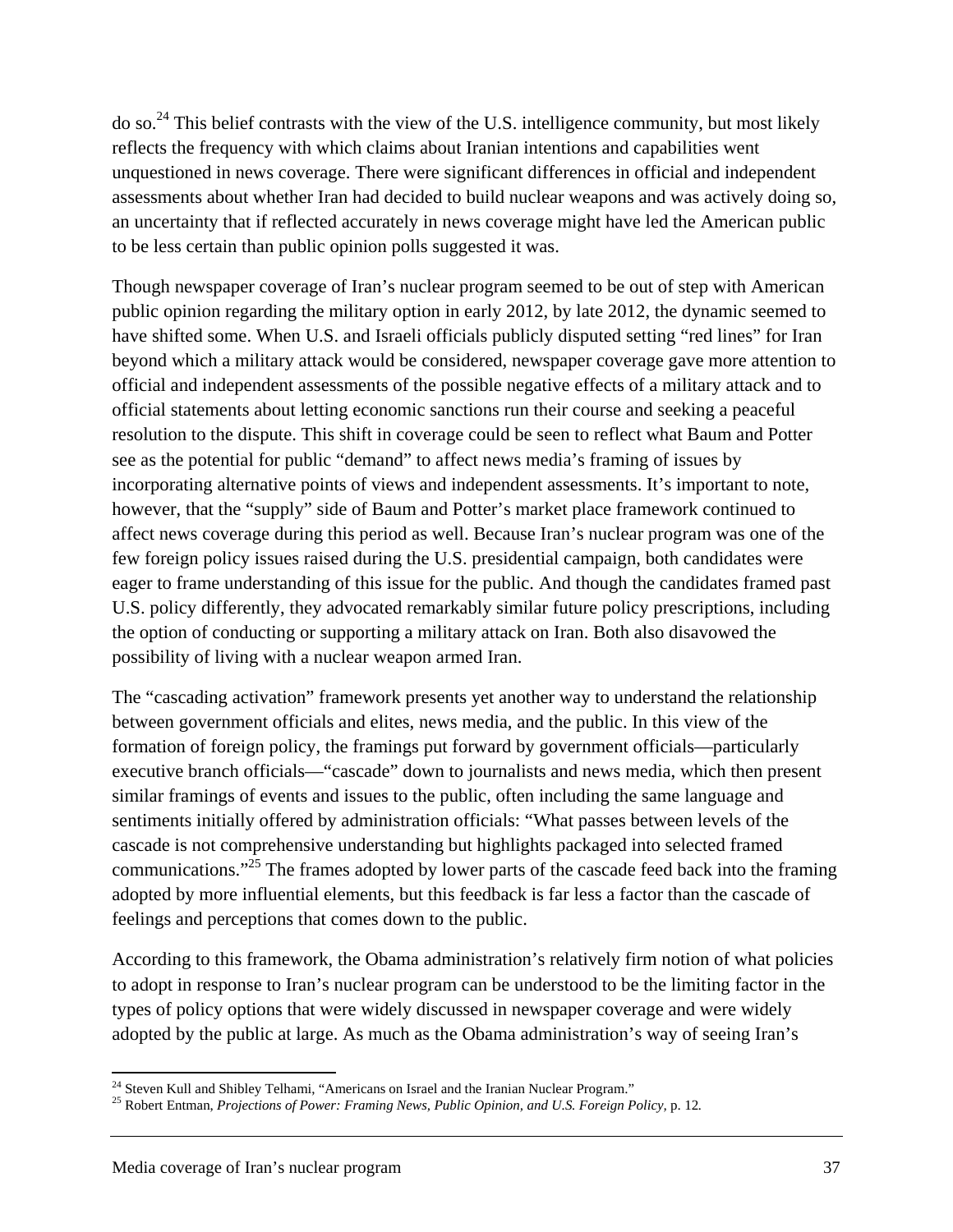nuclear program and the threat it posed cascaded down to newspapers and the public, the specific facts and basis on which these views were developed did not. This led to a public discussion of policy options without a complete understanding of the fundamentals of the situation, such as the significant uncertainty about Iranian intentions and capabilities, the nonproliferation norms and legal principles at stake, and the degree to which Iran posed a real threat to the region or U.S. and European interests.

While none of these frameworks entirely accounts for the dynamics at play in newspaper coverage of Iran's nuclear program, they all illustrate the degree to which news media in general, and agenda-setting newspapers in particular, play a crucial role in U.S. and international policy formation on this issue. Journalists and news media should take particular care to be aware of the ways that their choices—the words they use, the sources they rely on, the types of articles they write—affect foreign policy discussions and be sure that their influence is in line with the role they believe that the media should play in U.S. and international government policy formation and action.

If the goal of news media is to act in the public interest, to hold public officials accountable, and to permit an informed public to play a constructive role in the foreign policy decisions made by their government in their name, then journalists ought to consider more carefully how they go about framing the facts and assessments that animate complex policy issues such as Iran's nuclear program and how the international community could and should respond. Without considering these fundamental characteristics more carefully and reflecting a broader spectrum of viewpoints and policy possibilities in their coverage, they are liable to repeat the mistakes that contributed to disastrous policy choices in the past.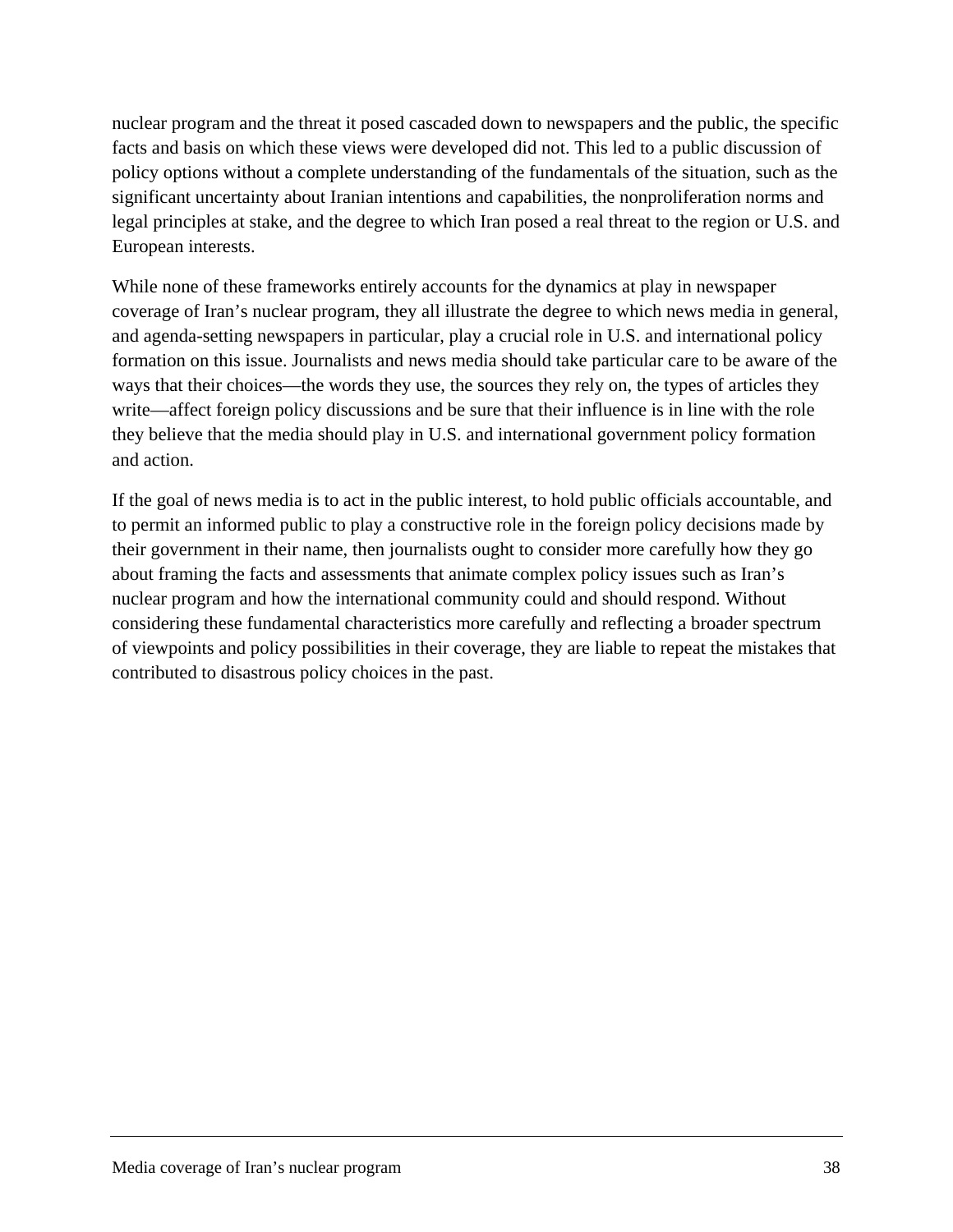# **Appendix A. About the sample**

This study relied on Lexis-Nexis and Factiva databases to assemble its sample of articles. In assembling the sample, the study initially collected all of the articles from the selected newspapers where the search term "Iran" appeared. An abundance of articles that had nothing to do with Iran or Iran's nuclear program were among this collection. Adding the search term "nuclear" significantly limited the number of articles that did not relate at all to Iran's nuclear program or the international response to it. In total, the sample of articles that included both "Iran" and "nuclear" for all six newspapers during each of the four selected periods comprised 1,232 articles. This total includes the "web-only" articles published by the 6 newspapers that are archived in Lexis-Nexis and Factiva.

The number of articles published in each of the selected time periods varied widely, with the first and third time periods accounting for 63 percent of all articles published (see Figures 5 and 6). The *New York Times* published the most articles (314 articles) during the four periods; the *Independent* published the fewest (81 articles). The *Financial Times*, the *Washington Post* and the *Wall Street Journal* published roughly the same number of articles cumulatively during the four periods (237 articles, 224 articles, and 242 articles, respectively). Though the *New York Times* published the most articles during all four periods, large spikes in the number of articles it



**Figures 5 and 6. Total number of articles in sample**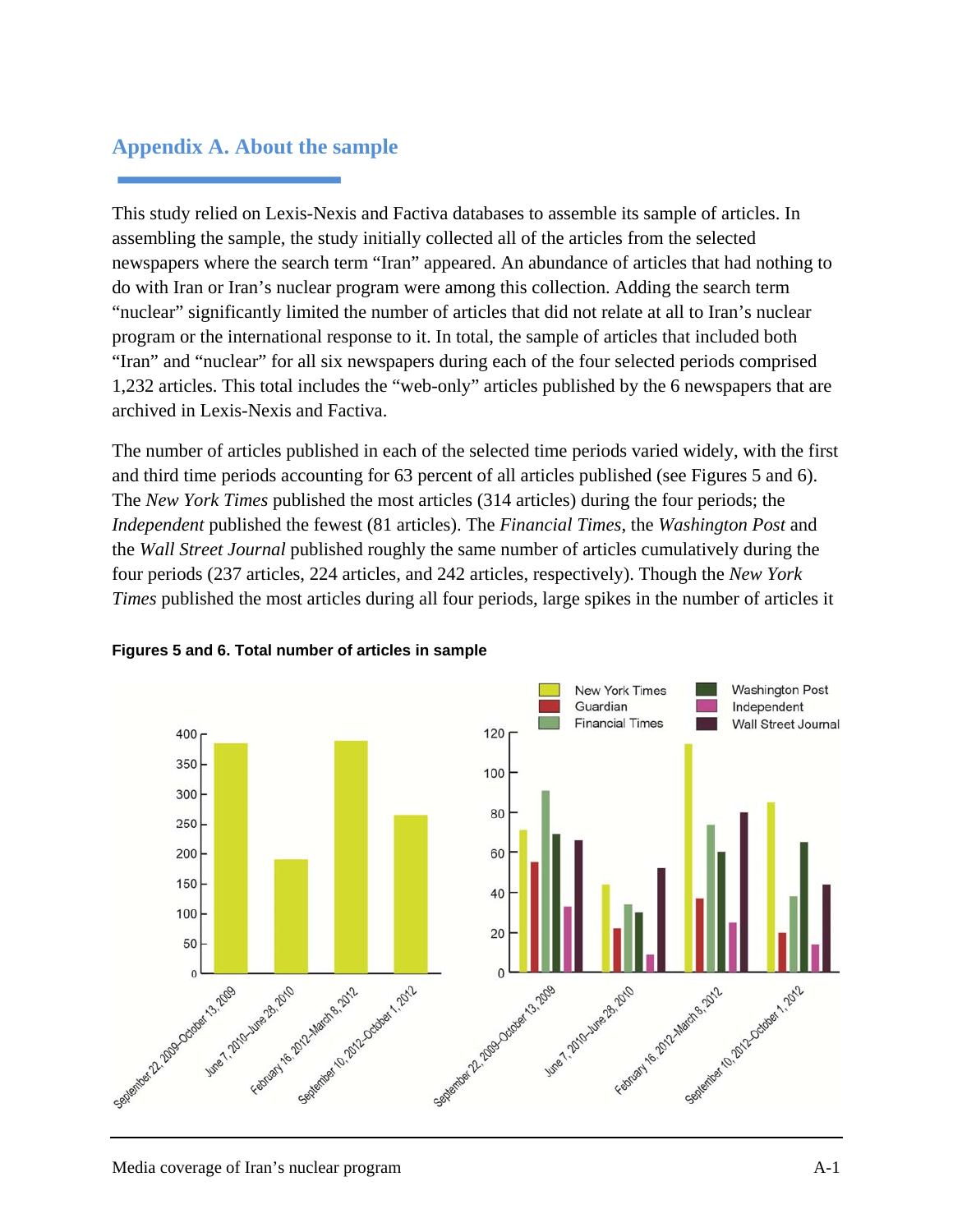published during the third and fourth time periods account for nearly two-thirds of its total; in the first two time periods, at least one other newspaper published more articles than the *New York Times*.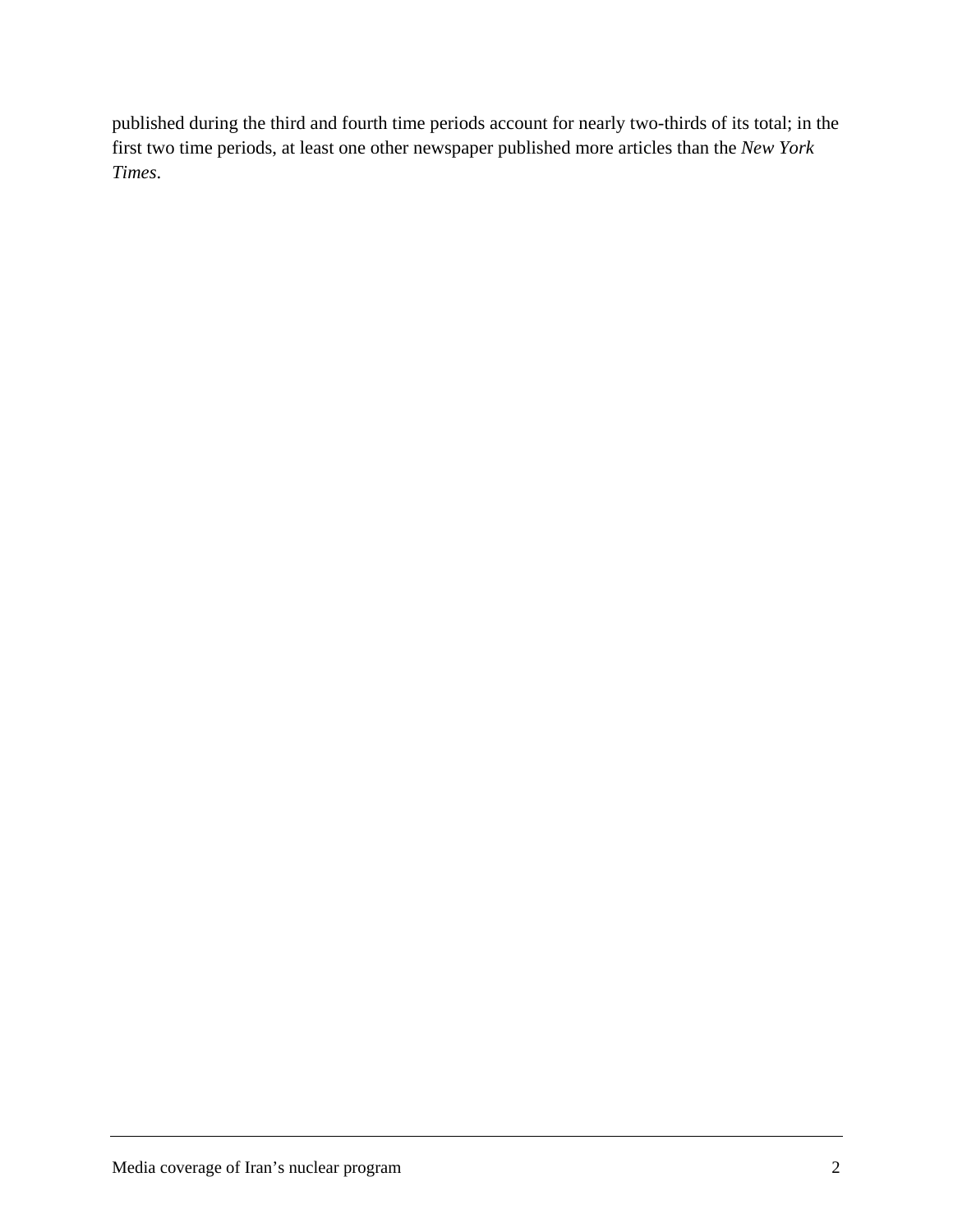# **Appendix B. Types of coverage and sources**

## **Types of coverage**

To get a broad sense for the newspaper coverage of Iran's nuclear program in the selected periods, the study divided up the coverage by type of article. General types of articles (Breaking News, News Analysis, Opinion) were identified first, and categories were added to the typology as necessary. The complete list of article types with brief descriptions of each type is below.

| <b>Types of articles</b>                 |                                                                                                                                                                                                                                                                                                                                                                                                                                                                               |
|------------------------------------------|-------------------------------------------------------------------------------------------------------------------------------------------------------------------------------------------------------------------------------------------------------------------------------------------------------------------------------------------------------------------------------------------------------------------------------------------------------------------------------|
| <b>Breaking News</b>                     | These articles correspond to a specific event, process, or decision (e.g., the<br>resumption of talks, the release of IAEA reports, the ups and downs in financial<br>markets.) This category included news briefs.                                                                                                                                                                                                                                                           |
| <b>Political/Diplomatic</b>              | These articles focus on U.S., European, Iranian, and Israeli political and<br>diplomatic happenings relating to the Iranian nuclear program and the<br>international response to it. This category includes items that deal with the<br>implementation and effects of sanctions and items related to covert efforts by all<br>parties. (If a story is predominantly about domestic politics with a brief mention<br>of the nuclear issue, the story is coded as "side note.") |
| <b>Features/Human</b><br><b>Interest</b> | These articles focus on tangential elements of Iran's nuclear program or the<br>public discussion about it.                                                                                                                                                                                                                                                                                                                                                                   |
| <b>Background</b>                        | These articles focus on broad societal and political trends in Iran and in the<br>international community. These articles were often supplementary to<br>political/diplomatic or breaking news articles.                                                                                                                                                                                                                                                                      |
| <b>Commentary/Opinion</b>                | These articles include Op-eds, commentary, and letters to the editor.                                                                                                                                                                                                                                                                                                                                                                                                         |
| <b>Interviews/Live</b><br><b>Debate</b>  | These articles include transcripts or lightly edited interviews with officials and<br>people of note.                                                                                                                                                                                                                                                                                                                                                                         |
| <b>Side Note</b>                         | These articles aren't substantively focused on issues relating to Iran's nuclear<br>program. Stories predominantly focused on domestic politics in Iran, the United<br>States, Israel, and other countries are also included in this category.                                                                                                                                                                                                                                |
| <b>Editorials/Leaders</b>                | These are opinion articles that typically represent the "voice of the paper" and<br>don't have a byline.                                                                                                                                                                                                                                                                                                                                                                      |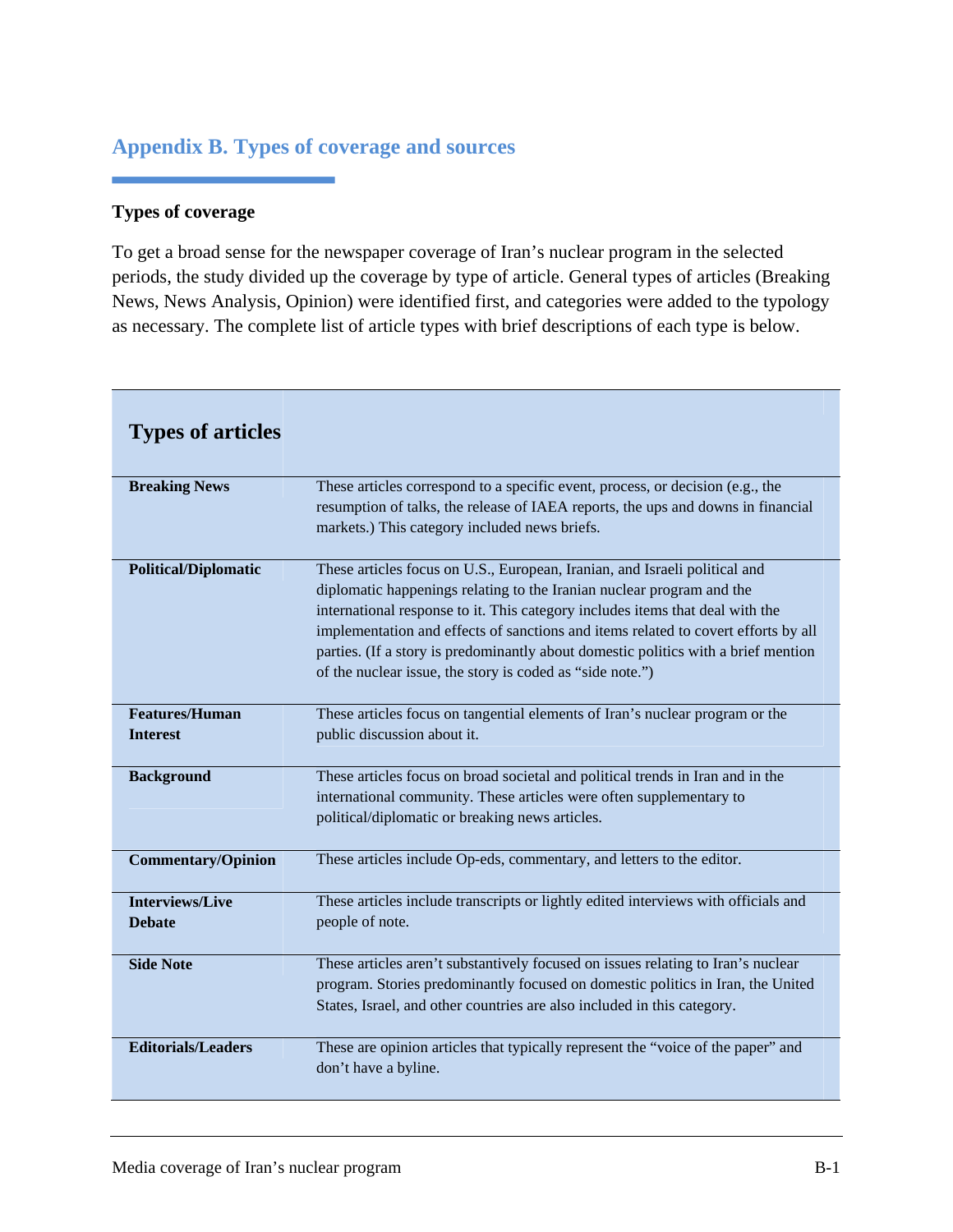While most of the article types are relatively self explanatory, the origin of the Side Note category deserves additional attention. In reviewing the articles in the sample, a surprising number included mentions of Iran and its nuclear program but did so only in passing, as if the international dispute were simply a backdrop to other happenings. Many of these articles focused on economic issues, in particular fluctuations of oil prices and financial markets. A number also focused on European and U.S. relations with other countries (e.g. China, Russia, etc.), of which the Iranian nuclear program is only one point of discussion.

Each article in the sample was assigned a single article type that best reflected the contents and orientation of the article, even in those instances when a single article could have been placed in multiple categories.

### **Types of sources**

News coverage during these periods relied on array of sources—some official, some not. To understand who was informing newspaper coverage and whose perspectives were represented, the study identified 11 main types of sources that were split into two main categories: Official government sources—Iranian officials, U.S. officials, European officials, Israeli officials, and other foreign officials; and non-governmental sources—those from international institutions, think tanks and academic institutions, news media, and nongovernmental organizations, as well as members of the public and unnamed sources. Sub-categories were developed for each type of official government source, so as to permit a more nuanced understanding of whose perspectives—those of the leadership, executive officials, legislators, etc.—were most prominently represented.

| <b>Types of</b><br><b>Sources</b> |                                                                                                                                                                                                                                                                                                          |
|-----------------------------------|----------------------------------------------------------------------------------------------------------------------------------------------------------------------------------------------------------------------------------------------------------------------------------------------------------|
| <b>Iranian officials</b>          | President Mahmoud Ahmadinejad; Supreme Leader Khamenei; Named Iranian<br>officials - Individuals who work for the Iranian government (executive,<br>legislative, military, etc.), including Iranian clerics; and unnamed Iranian<br>officials.                                                           |
| <b>U.S.</b> officials             | President Barack Obama; U.S. executive branch officials - Individuals or<br>agency representatives associated with the executive agencies (State, Defense,<br>NSC, intelligence, Homeland Security); U.S. legislative officials - Members of<br>congress, their staff, etc.; and unnamed U.S. officials. |
| European officials                | Named European officials, including heads of state; unnamed European<br>officials.                                                                                                                                                                                                                       |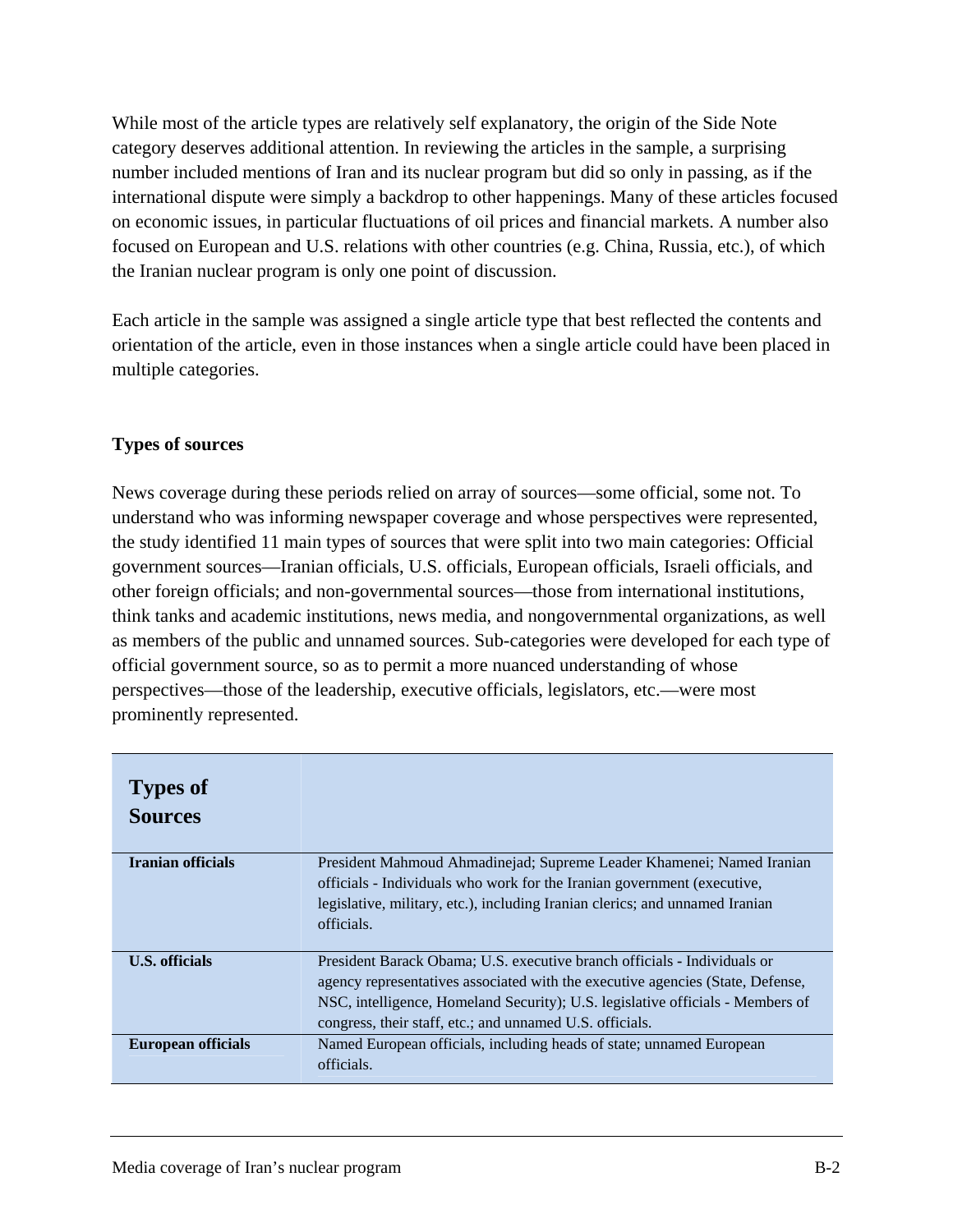| <b>Israeli officials</b>                  | Prime Minister Netanyahu; other members of the Israeli government.                                                             |
|-------------------------------------------|--------------------------------------------------------------------------------------------------------------------------------|
| Other foreign officials                   | Non-American, non-Iranian, non-Israeli, non-European government officials;<br>other unnamed foreign officials.                 |
|                                           |                                                                                                                                |
| <b>International</b>                      | Individuals from international institutions, such as the IAEA, the UN, the                                                     |
| <b>Institutions</b>                       | World Bank, etc.                                                                                                               |
| Think tank                                | The term analyst refers to informed experts or scholars and others dubbed as                                                   |
| experts/Analysts                          | analysts in a story. "Analyst" could also refer to former government officials<br>with relevant expertise or informed opinion. |
| <b>News Media</b>                         | News Media outlets and journalists (Including Iranian and Israeli outlets)                                                     |
| <b>Public</b>                             | Members of the general public (including foreign individuals)                                                                  |
| <b>NGO</b> officials and<br>personalities | A "personality" includes well-known individuals, who don't have substantive<br>expertise or informed opinions.                 |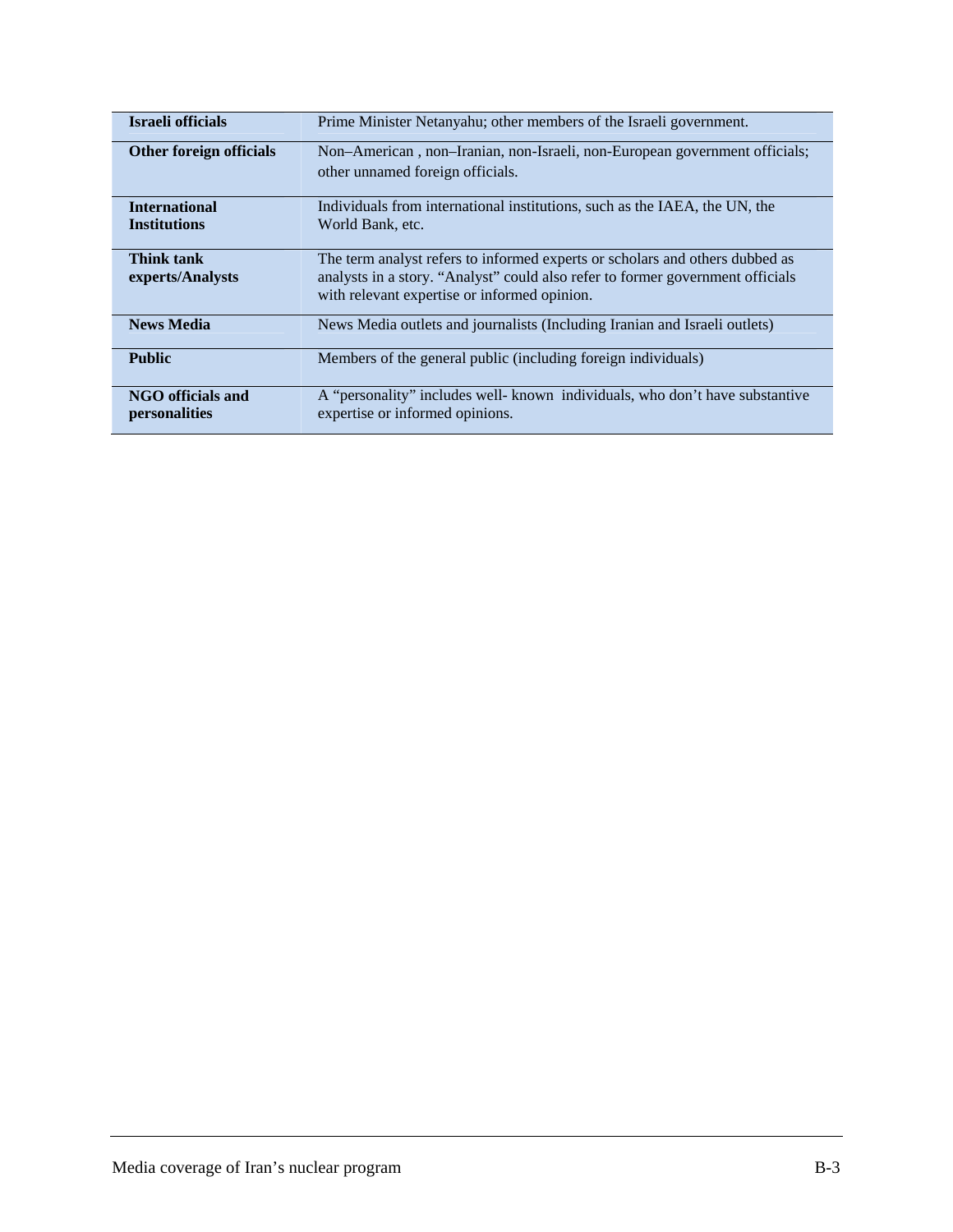# **Appendix C. A content analysis of specific events**

In addition to understanding the general nature of newspaper coverage of Iran's nuclear program and the international response to it, this study was designed to allow for a close reading of coverage during periods when significant events drew increased attention to the core political and policy issues at stake. To more closely examine the relevant coverage, this analysis focuses specifically on two types of newspaper articles: News coverage (those categorized as "Breaking News" or "Political/Diplomatic") and Editorial/Leader coverage. In total, the categories included in the news coverage made up more than half of the articles published during the four time periods. Each section of this analysis provides the necessary political and policy background to the events and trends discussed in order to put newspaper coverage of them in sufficient context.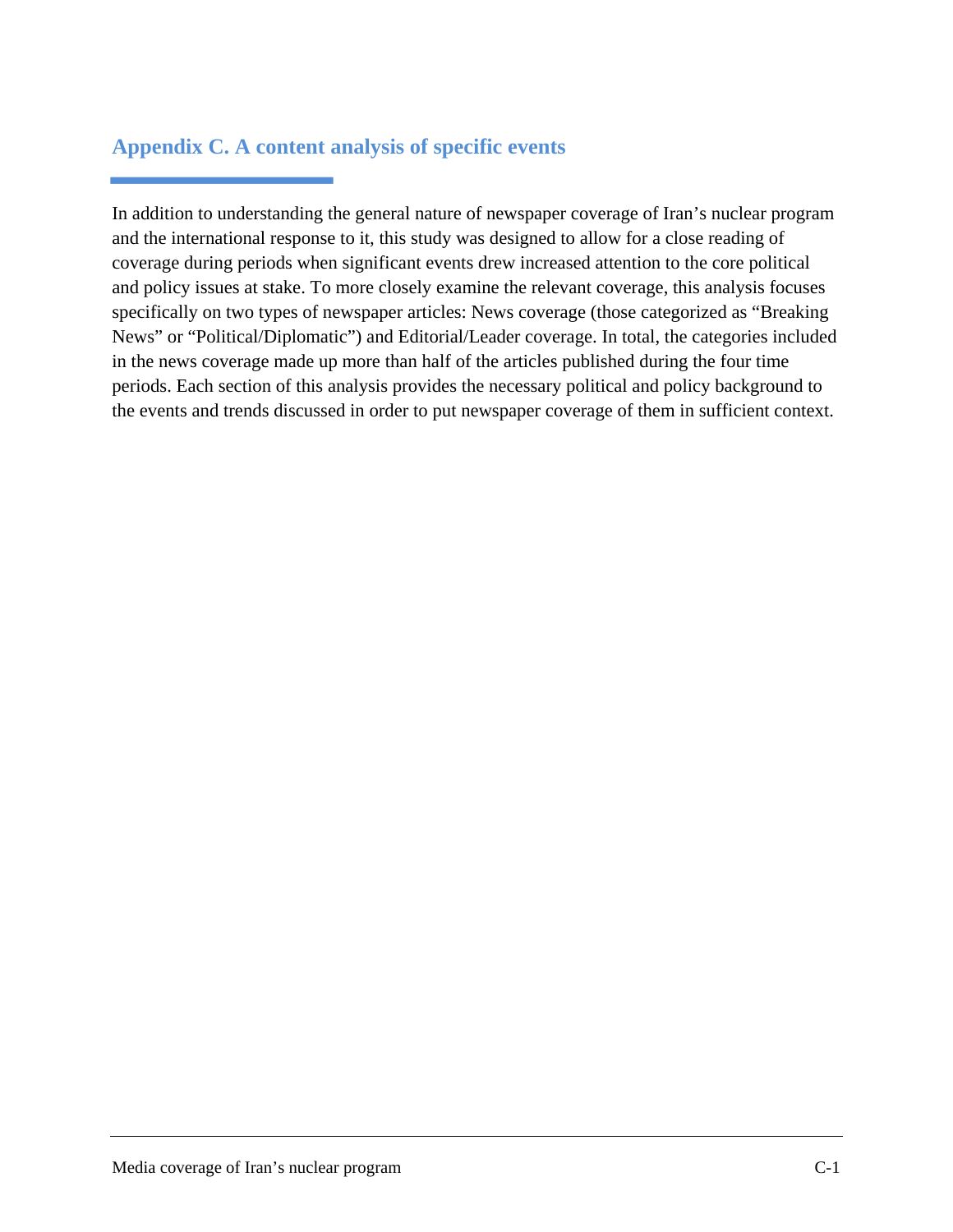# Period 1 – September 22, 2009 – October 13, 2009: The Fordow revelation, Geneva negotiations, and the fuel-swap deal

### **News coverage**

**Fordow revelation.** On September 25, 2009, U.S. President Barack Obama, French President Nicolas Sarkozy, and British Prime Minister Gordon Brown stood before reporters on the sidelines of a G20 meeting in Pittsburgh and publicly revealed the existence of an Iranian uranium enrichment facility near the city of Qom. Iran had disclosed the existence of the underconstruction facility to the IAEA in a letter dated September 21, 2009.<sup>26</sup> Prior to this revelation, negotiations between Iran and the P5+1 (China, France, Great Britain, Russia, the United States, and Germany) had been scheduled for the first week in October 2009. The revelation also came days after the U.N. Security Council had passed a new resolution focused on nuclear nonproliferation.

Much of the newspaper coverage immediately following the September 25 press conference led with assessments about the extent to which the existence of the Fordow Fuel Enrichment Facility (as the facility near Qom has become known) revealed anything about Iranian intentions, about how it added drama to the dispute, and about how the revelation would affect upcoming negotiations. For instance, a September 26 *New York Times* story on the subject lead off as follows:

President Obama and his allies raced Friday to use their revelation of a secret Iranian nuclear enrichment plant as long-sought leverage against Tehran, demanding that the country allow highly intrusive international inspections and propelling the confrontation with Tehran to a new and volatile pitch.

 In a day of high drama at an economic summit meeting, American, British and French officials declassified some of their most closely held intelligence and scrambled to describe a multiyear Iranian effort, tracked by spies on the ground and satellites above, to build a secret uranium enrichment plant deep inside a mountain.

### The lead September 26 *Guardian* story on the issue began:

The Iranian nuclear crisis reached a pivotal moment yesterday after Tehran was forced to admit it was building a secret uranium enrichment plant—a move that brought the prospect of a dramatic show-down over international sanctions a step nearer.

The leaders of U.S., Britain and France broke away from the G20 summit in Pittsburgh to condemn the Iranian regime after it informed the International Atomic Energy Agency (IAEA) of the development. President Barack Obama said western intelligence agencies had known of the secret plant—near the holy

<sup>&</sup>lt;sup>26</sup> IAEA Director General's Report, "Implementation of the NPT Safeguards Agreement and relevant provisions of Security Council resolutions 1737 (2006), 1747 (2007), 1803 (2008) and 1835 (2008) in the Islamic Republic of Iran," GOV/2009/74, November 16, 2009.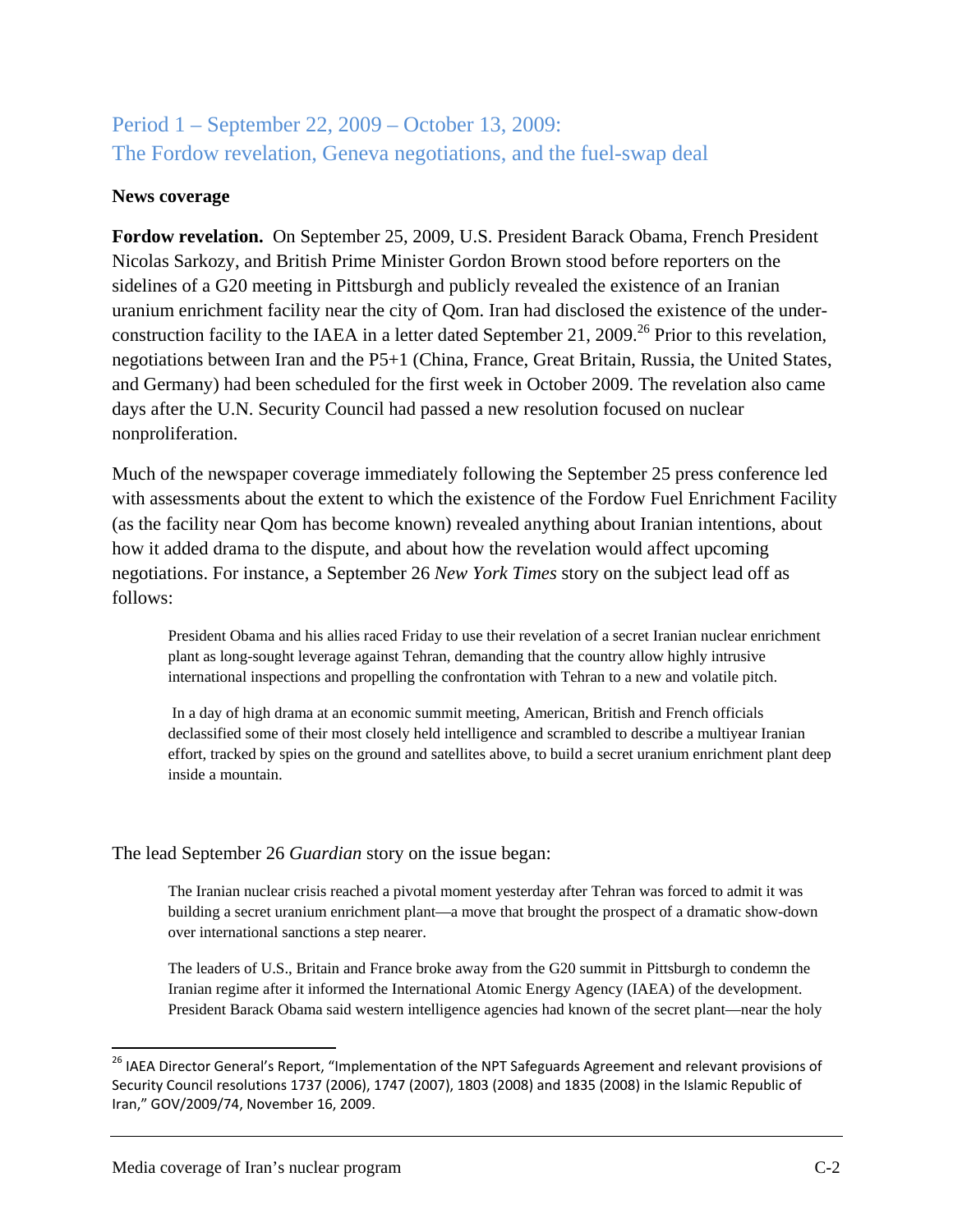city of Qom, a seat of Shia learning—for more than two years. He demanded that Iran allow UN inspectors into the plant and take concrete steps to restore "confidence and transparency" in the country's nuclear programme.

The lead sentence from the September 26 *Wall Street Journal* story on the issue read:

The leaders of the U.S., France and Britain charged Iran has built a secret nuclear facility designed to give the Islamic republic the ability to build an atomic weapon, a revelation that significantly raises the stakes in the West's intensifying face-off with Tehran.

The immediate coverage also focused on the degree to which the facility's revelation vindicated long-standing suspicions about Iran's nuclear intentions. A September 26 *Financial Times* report read:

Western officials and analysts have become increasingly worried that Iran might be building a secret site that could enrich uranium for a bomb away from prying eyes.

Yesterday's revelation that Iran has indeed been building an undeclared nuclear facility does not prove such fears to be true—work is not complete on the site and the U.S., French and British intelligence about it is incomplete—but the news underlines the growing fear in western capitals that the most sensitive parts of Tehran's programme may be hidden from view.

An analysis in the September 26 *Guardian* was blunter:

Like riverboat gamblers casting loaded dice, Iran's leaders have played a double game of deceit, duplicity and blind man's bluff in on-off talks with western countries since the existence of suspect nuclear facilities was first exposed. Now it seems the Iranian regime has been caught red-handed, and clean out of trumps, by the forced disclosure that it is building, if not already operating, a second, secret uranium processing plant.

The revelation will bring a triumphal roar of "told you so!" from Bush-era neoconservatives in the U.S. to hawkish rightwingers in Israel. The likes of former vice-president Dick Cheney and U.N. envoy John Bolton, and the current Israeli leader, Binyamin Netanyahu, have long insisted that Tehran's word could not be trusted.

Most newspapers reported Iran's assertions about the peaceful purpose of the Fordow facility and about the legality of its construction and disclosure. Yet these claims were more often than not presented merely as a counterpoint to U.S. and European official pronouncements about the facility, as in this October 5, 2009 *Washington Post* report:

The site sparked serious concern, in part because its location next to a military base and partly inside a mountain adds to suspicions that Iran's nuclear program could have a military dimension. Obama, who accused Iran of seeking to keep the site hidden for years before notifying the IAEA about it, has said Tehran's actions "raised grave doubts" about its promise to use nuclear technology for peaceful purposes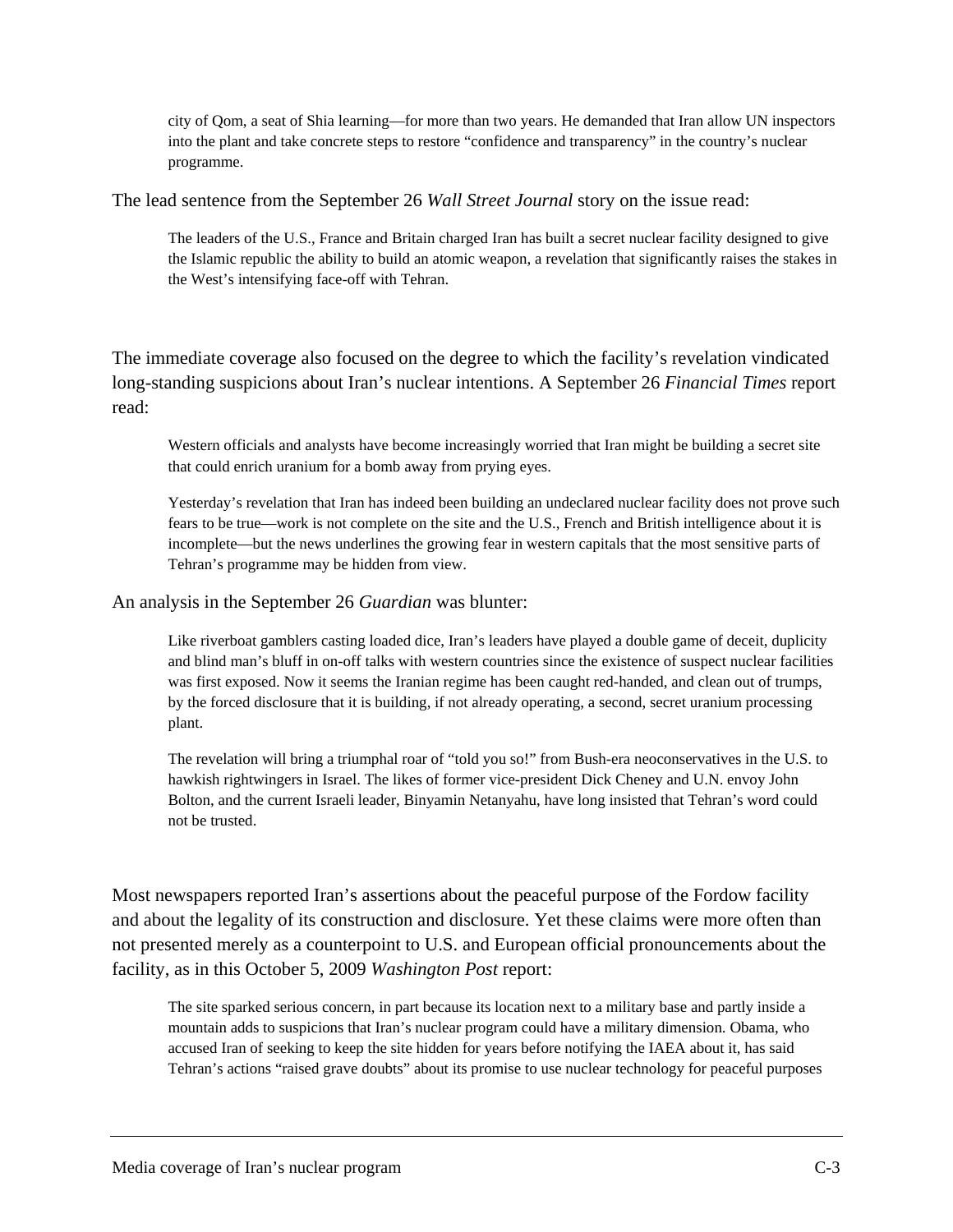only. Iran, which insists that its nuclear work is for nonmilitary purposes like energy production and medical research, said the site's location near a military base is intended to protect it from aerial bombing.

Only a few reports in the days immediately following the revelation focused on the technical details of the new enrichment facility and how the IAEA was relatively quick to rule that Iran had indeed violated rules on timely disclosure of the facility. Iranian officials insisted that they were acting within their disclosure obligations. Still fewer raised the core issues underlying Iran's nuclear developments: The Nuclear Non-Proliferation Treaty (NPT), to which Iran is a party, does not affect Iran's freedom to develop a range of nuclear fuel-cycle capabilities, assuming that it complies with IAEA safeguards, which are meant to detect the illicit diversion of nuclear material.

None of the coverage of the Fordow revelation mentioned the military attacks that have befallen Iraq's and Syria's nuclear facilities in the past two decades or discussed the degree to which Iran's nuclear facilities have been threatened by military action—both of which would have led credence to some of Iran's fears and might have put Western officials' claims in better context.

The newspapers' coverage remained focused on suspicions of Iran's nuclear intentions as attention turned to IAEA negotiations to gain access to the Fordow facility:

Iran has agreed to allow international inspectors to visit its uranium enrichment plant near the holy city of Qom, the head of the UN's International Atomic Energy Agency, Mohamed ElBaradei, said yesterday.

But the proposed date for the start of the inspection—25 October—falls short of demands by the U.S. and its allies, who fear a cover-up and had sought immediate access for UN inspectors after the disclosure of the plant's existence last month. (*Guardian*, 10/5/09)

### Also:

Britain yesterday expressed irritation that the International Atomic Energy Agency was being forced to wait three weeks before being given access to Iran's hitherto secret enrichment plant, amid fears that the delay could allow Tehran to cover up possible evidence of military links to its nuclear programme. (*Financial Times*, 10/6/09)

As will become apparent throughout this content analysis, coverage of Iran's nuclear program placed particular emphasis on what newspapers deemed to be the latest and most important events and information. This is not surprising; however, it is consequential, particularly with a story that has as long a history and as many moving parts—some of which are highly technical as does Iran's nuclear program. The lack of relevant context demonstrated in the coverage of the Fordow revelation and the focus on a narrative of "pivotal moments" and "rising stakes" obscures the actual importance of this event and potentially distorts the public discussion. The manner of the revelation was meant to further portray Iran as an untrustworthy partner and to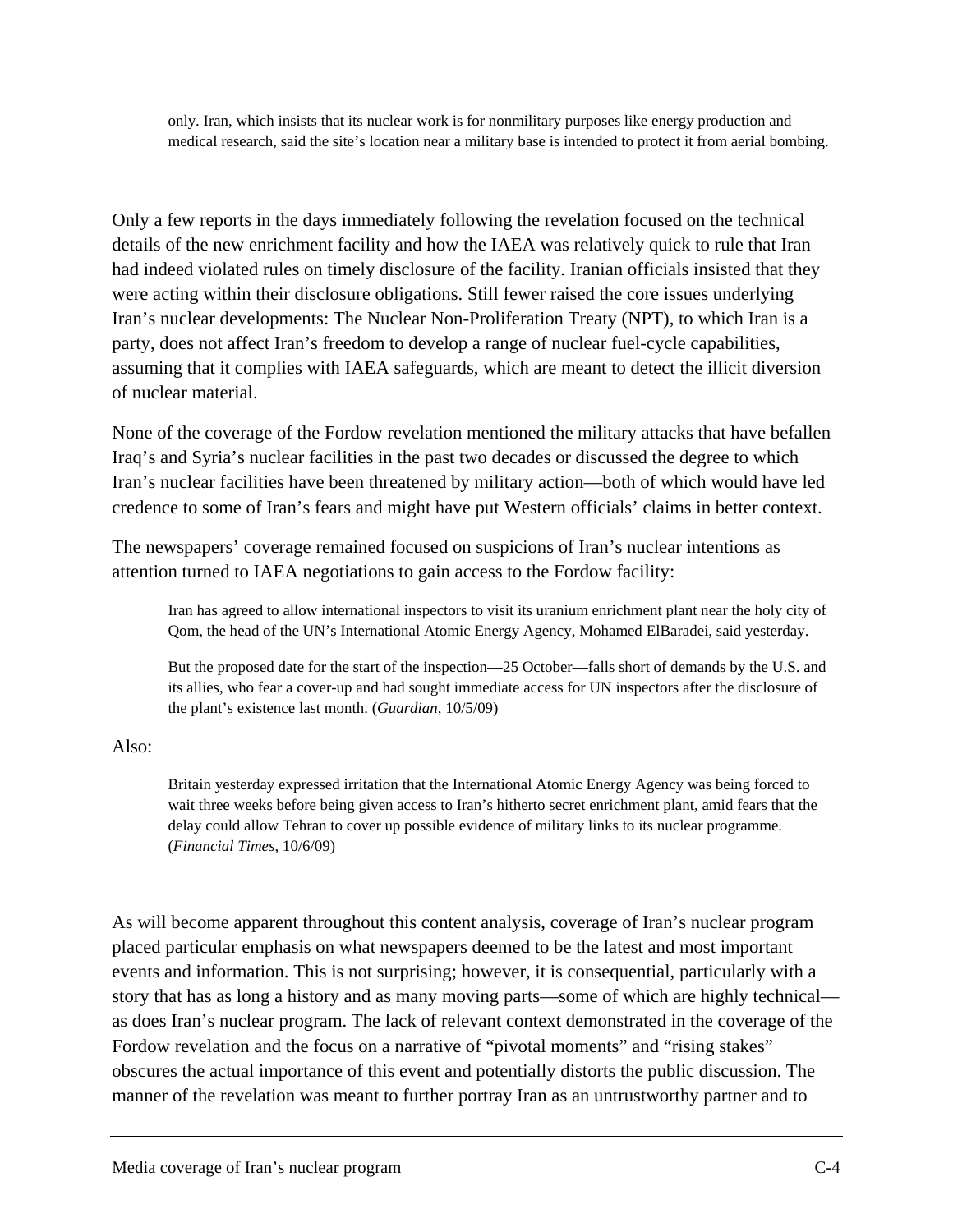pressure the Iranian government into agreeing to Western terms in the upcoming negotiations points that were often lost in the mix of coverage.

**Geneva negotiations.** President Obama came to office with the explicit intention of engaging Iran in diplomatic negotiations over its nuclear program but doing so as part of a "two-track" strategy, where the other track was building international support for and implementing punitive sanctions. The administration gave itself a deadline of the end of 2009 for negotiations to bear fruit. A range of factors, including the disputed Iranian presidential election of 2009 and the civil unrest that followed and the domestic pressure on the administration to act more forcefully against Iran, led to the scheduling of the October 1, 2009 Geneva meetings—only months before the expiration of the administration's deadline.

Some initial coverage of the Fordow facility explicitly acknowledged the degree to which the public revelation of the facility could have been timed to provide maximum bargaining leverage for the P5+1 when it sat down with Iranian officials in Geneva in early October 2009. Indeed, the Fordow revelation seemed to entrench further in the minds of U.S., European, and Israeli officials and subsequently newspaper coverage the existing assumption that the burden of proof in negotiations lay squarely at Iran's feet:

The disclosure of a second uranium enrichment site in Iran has led the Obama administration to shift the emphasis in its dealings with the Islamic republic—away from engagement and toward building an international consensus for sterner action against Tehran.

The effort to directly engage Iran was a hallmark of the early months of the administration, with President Obama offering a televised greeting in honor of the Persian New Year and sending private letters to the country's supreme leader. But the gestures went largely unreciprocated. Now, while not shutting the door on engagement entirely, the United States and its allies plan to forcefully press the case that Tehran has been caught, red-handed, in yet another violation of international rules.

Officials hope that the pressure—to be applied at previously scheduled talks Thursday in Geneva—will force Iran into a broader discussion about its program and then into a serious set of negotiations. (*Washington Post*, 9/26/09)

The administration and its international partners' position was that Iran had to prove, through action, the peaceful nature of its program, and at the very least, the sincerity of its efforts to negotiate about its nuclear activities. The newspaper coverage of these events appears to have adopted this formulation. This was evidenced by the repeated questions, both before and immediately after the October 1 meeting, raised about whether Iran was using negotiations to stall for time, for example: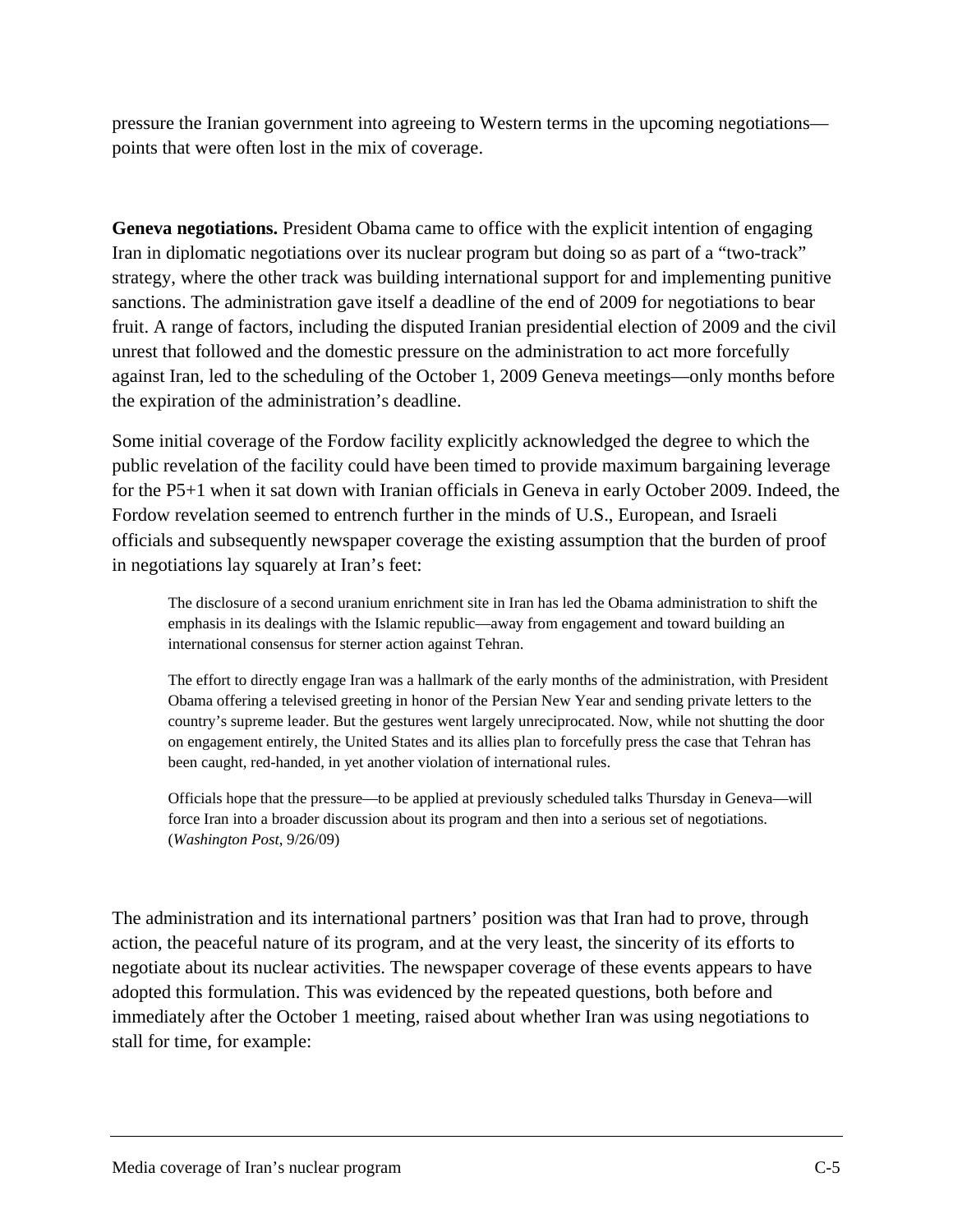The clearest risk is that the Iranians may play for time, as they have often been accused of doing in the past, making promises and encouraging more meetings, while waiting for political currents to change or the closed ranks among the Western allies to break. (*New York Times*, 10/3/09)

A majority of the newspaper coverage leading up to and following the negotiations also focused on how the negotiations fit into the Obama administration's and other Western nations' strategy to pressure Iran into engaging in "serious" talks, where "serious" ostensibly meant talks in which Iran conceded to Western negotiating terms, including ceasing uranium enrichment:

At talks scheduled for Thursday in Geneva with Iran, the United States and five other major powers will demand immediate and unfettered access to the newly exposed nuclear facility in Iran, including access to people and documents involved in its construction, and they will insist that Tehran abide by international rules to reveal such projects before construction begins, Obama administration officials said Saturday.

Diplomats will also insist that Iran undertake confidence-building measures, including answering questions about suspected efforts to develop nuclear weapons and accepting a timetable for serious negotiations. Officials said that there is no stated deadline, but that if Tehran does not respond seriously by year's end, the United States and its partners could begin to push for crippling sanctions targeting Iran's economic and financial links to the world. (*Washington Post*, 9/27/09)

Because so much of the newspaper coverage of the Geneva negotiations was premised on the "two track" framing, considerable attention was also given to the possibility of additional punitive sanctions on Iran or other strategies that the United States and its allies could pursue:

The U.S. has begun to ratchet up enforcement of existing sanctions on Iran, including cracking down on illegal exports of American products, even as it threatens fresh economic restrictions if Iran doesn't stop enriching nuclear material.

Despite initial signs of progress in talks between Iran and members of the United Nations Security Council plus Germany in Geneva on Thursday, U.S. officials are expected to push for new U.N. or unilateral sanctions unless Tehran backs up its word with actions in coming weeks and months. (*Wall Street Journal*, 10/2/09)

### Also:

Robert Gates, the U.S. defence secretary, expressed optimism in weekend television interviews that, if need be, Iran could be brought to heel by additional penalties. But many profoundly disagree. Writing in the *Wall Street Journal*, Eliot Cohen, a former Bush administration official, said Gates was kidding himself. "A large sanctions effort has been under way against Iran for some time. It has not worked to curb Tehran's nuclear appetite, and it will not," he said. Sanctions were a mere fig leaf for weak politicians. And since doing nothing was not an option, Washington's only logical alternative was to "actively seek the overthrow of the Islamic Republic" by whatever means necessary, barring all-out invasion.

With such dangerously ill-considered threats emanating from the world's only nuclear superpower, little wonder Tehran's own hardliners are circling the wagons. And little wonder Beijing, the new voice of reason in global affairs, is pleading for calm. (*Guardian,* 9/30/09)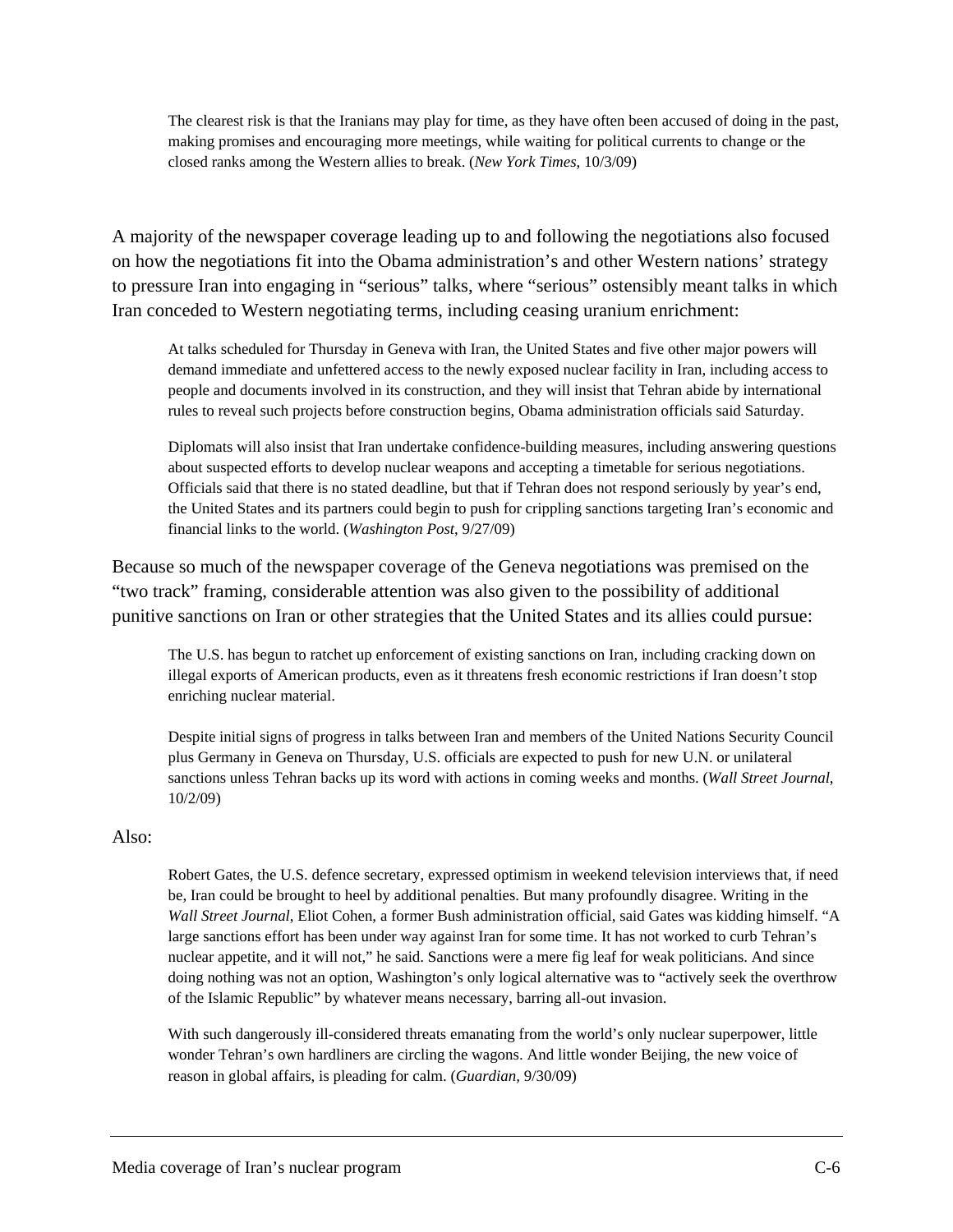Also:

The Obama administration is laying plans to cut Iran's economic links to the rest of the world if talks this week over the country's nuclear ambitions founder, according to officials and outside experts familiar with the plans.

While officials stress that they hope Iran will agree to open its nuclear program to inspection, they are prepared by year's end to make it increasingly difficult for Iranian companies to ship goods around the world. The administration is targeting, in particular, the insurance and reinsurance companies that underwrite the risk of such transactions.

Officials are also looking at ways to keep goods from reaching Iran by targeting companies that get around trading restrictions by sending shipments there through third parties in Dubai, United Arab Emirates; Hong Kong; and other trading hubs.

The administration has limited options in unilaterally targeting Iran, largely because it wants to avoid measures so severe that they would undermine consensus among countries pressing the Iranian government. A military strike is also increasingly unpalatable because, officials said, it probably would only briefly delay any attempt by Iran to produce a nuclear weapon.

Whatever steps are taken, officials said, their goal would be to disrupt the Iranian economy across many sectors, particularly businesses that help support Iran's military and elite. (*Washington Post,* 9/29/09)

In discussing the possibility of additional sanctions, coverage also focused on the potential unintended effects of those sanctions and their likely efficacy:

 Western countries do not want to impose measures that deepen the misery of ordinary people, because it could help the government and strangle the fragile protest movement. (*New York Times*, 9/28/09)

#### Also:

As the West raises the pressure on Iran over its nuclear program, Arab governments, especially the small, oil-rich nations in the Persian Gulf, are growing increasingly anxious. But they are concerned not only with the prospect of a nuclear-armed Iran but also with the more immediate threat that Iran will destabilize the region if the West presses too hard, according to diplomats, regional analysts and former government officials. (*New York Times*, 10/1/09)

#### Also:

Iran's small private sector has spent a lot of time and money over the past few years on finding ways to evade international sanctions imposed over the country's nuclear programme. That activity could become even more costly than before if further sanctions were imposed against the Islamic regime following the make-or-break talks in Geneva today.

While western leaders seem more reluctant than before to go for petrol sanctions as the next step, the possibility of further financial limitations is on the rise.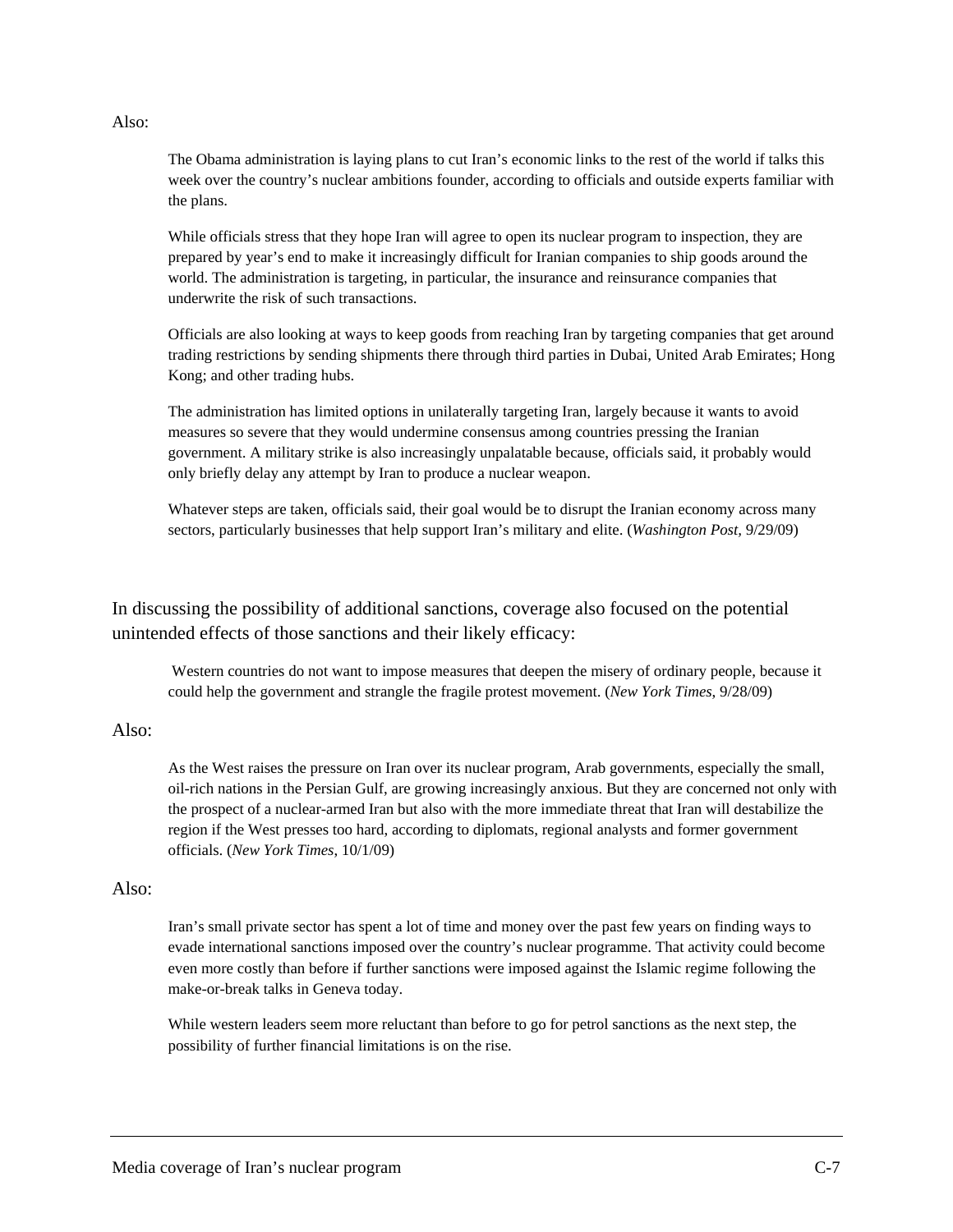"The biggest impact of sanctions has been on the cost of trade transactions . . . with financial settlement instruments such as letters of credit becoming more costly and time consuming," says Amir Cyrus Razzaghi, head of Ara Enterprise, a private business consulting group. (*Financial Times*, 10/1/09)

Also:

Hans Blix, the former chief UN weapons inspector, last night warned Western leaders they risked strengthening the hand of hardliners in Iran if they rush to "corner" President Mahmoud Ahmadinejad in the crisis over the country's nuclear programme. (*Independent,* 9/28/09)

In limiting their coverage of the negotiations to examining the policy course explicitly taken by the U.S. administration and its allies, the newspapers perpetuated a relatively narrow framing of the policy options available both to the United States, its allies, and Iran. Indeed, despite the fact that the Geneva negotiations were between the P5+1 *and* Iran, relatively little attention was given to examining Iranian strategic interests and motivations. What was Iran's negotiating position? What kind of deal was it likely to accept and why?

Though the newspapers did discuss a range of possible outcomes of the "two-track" course and potential unintended consequences of punitive sanctions, they failed to raise several important possibilities. For instance, none of the newspapers raised the possibility that sanctioning Iran further could lead Iran to decide to build a nuclear weapon, a matter about which it was likely undecided, or that the P5+1 knew that its general framework for negotiating with the Iranians neglected to take particular Iranian sensitivities and interests into consideration and was likely to fail.

**The fuel-swap deal.** As the main outcome of the Geneva meeting, Iran and the other parties agreed in principle to a fuel-swap deal, whereby Iran would ship a majority of its low-enriched uranium (enriched to less than 5 percent U-235) out of the country in exchange for enriched and fabricated uranium fuel (enriched up to 20 percent U-235) for its medical isotope production reactor.<sup>27</sup> The negotiating parties and the IAEA had discussed the possibility of such a confidence building measure as the fuel swap prior to the Geneva meeting, and at the meeting, they left the details of the fuel swap to be worked out at a later date.

The newspaper coverage of the fuel-swap deal was universally cautious, focusing on the potential benefits of the deal—both in terms of improving diplomatic efforts and limiting Iranian nuclear capabilities—and on suspicions that Iran was merely stalling for time, trying to avoid additional sanctions and to continue to build out its nuclear capabilities. Absent from the

<sup>&</sup>lt;sup>27</sup> For additional background on the fuel-swap deal, see Ivanka Barzashka and Ivan Oelrich, "The Twenty-Percent Solution," Federation of American Scientists Issue Brief, April 16, 2010.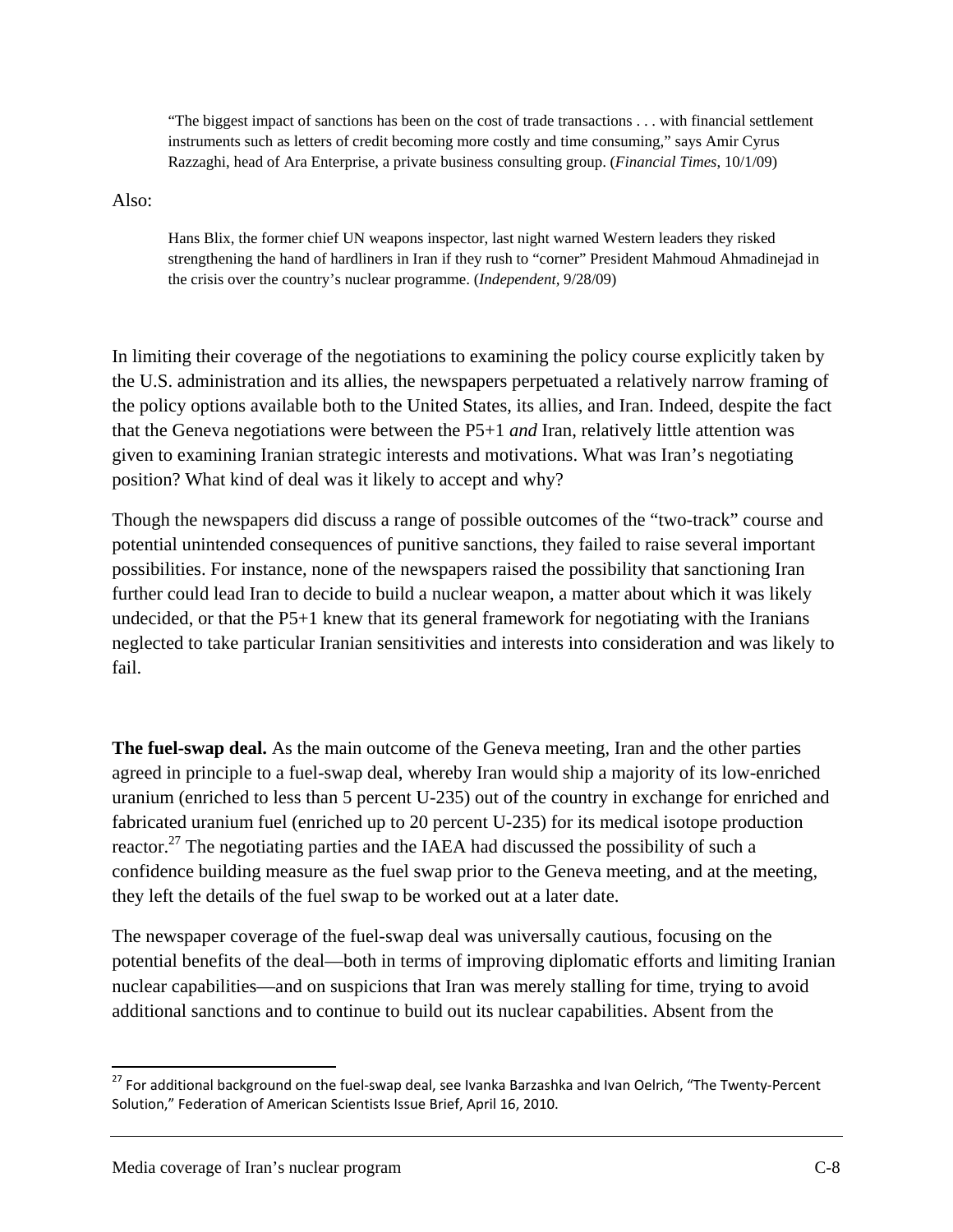coverage was any substantive consideration of Iranian suspicions of U.S. and international conditions for the fuel-swap deal, which were key to ultimately undermining the deal.

The October 2 *Wall Street Journal* lead article on the topic began:

Iran agreed to transfer the bulk of its known nuclear fuel to other countries to enrich it, Western officials said. The officials said the surprise move could temporarily reduce Tehran's potential to make bombs, but analysts cautioned that the Iranians merely may be seeking to defuse pressure for sanctions while continuing their nuclear program.

### Also:

Iran agreed on Thursday in talks with the United States and other major powers to open its newly revealed uranium enrichment plant near Qum to international inspection in the next two weeks and to send most of its openly declared enriched uranium outside Iran to be turned into fuel for a small reactor that produces medical isotopes, senior American and other Western officials said.

Iran's agreement in principle to export most of its enriched uranium for processing—if it happens—would represent a major accomplishment for the West, reducing Iran's ability to make a nuclear weapon quickly and buying more time for negotiations to bear fruit.

If Iran has secret stockpiles of enriched uranium, however, the accomplishment would be hollow, a senior American official conceded. (*New York Times*, 10/2/09)

### Also:

Yesterday's meeting in Geneva fell short of a dramatic breakthrough but has put Iran and the six powers meeting it—the U.S., Russia, China, Britain, France and Germany—on a path of negotiations after months of public posturing over its nuclear programme.

In theory, that could yield results in a few months' time—staying the hand of countries such as Britain and France, which have threatened sweeping sanctions if Iran does not change course this year.

Speaking in New York, Manouchehr Mottaki, Iranian foreign minister, said the atmosphere in the Geneva talks had been "constructive," adding that Tehran was ready to hold such meetings up to the summit level.

In practice, however, a deal remains a long shot. At stake is whether Iran builds a nuclear infrastructure that, despite all its protestations, would make it much easier to produce fissile material for a bomb. (*Financial Times*, 10/2/12)

The assumptions that animated most of the immediate coverage—that there was reason to be suspicious of Iran's motives for agreeing to the deal, that the deal could still be undone, and that the deal shouldn't alter plans to further pressure Iran—were made more explicit in some articles:

French officials are concerned by the implications of such a deal. While they accept it would be a confidence-building measure, they insist Tehran must also pledge by December to freeze expansions of uranium enrichment—otherwise new sanctions will have to be imposed.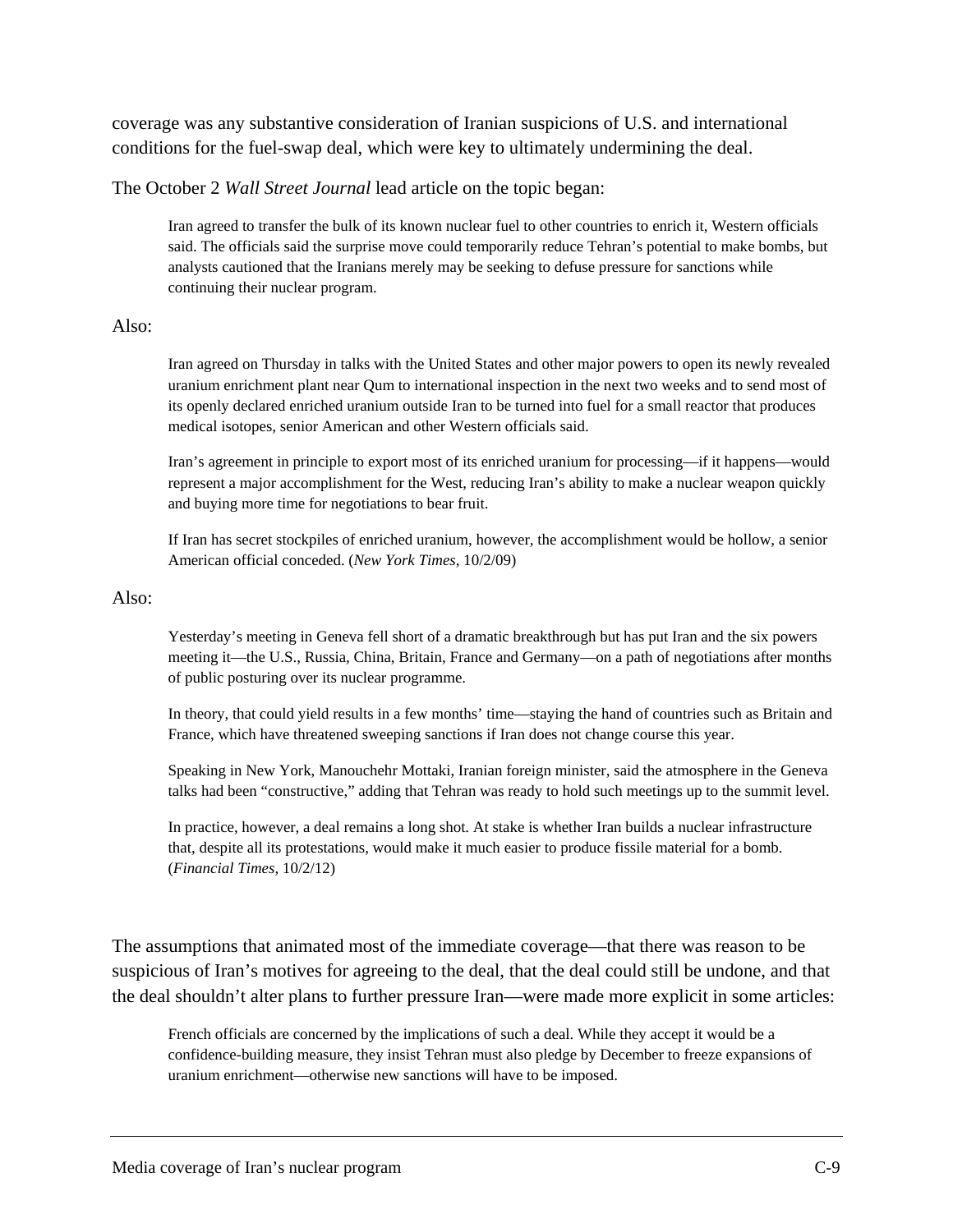"There is no logic in taking the LEU out of Iran, if Iran simply continues to produce 100kg of the material per month," said a French government source. "Iran is looking for more time and a move which would give legitimacy to its programme. Imposing the freeze is absolutely essential." (*Financial Times*, 10/3/09)

Also:

The sudden show of cooperation by Tehran reduces for now the threat of additional sanctions, which has been made repeatedly by the United States and others over the past week after the revelation of a secret Iranian nuclear facility. The United States will need to keep the pressure on Iran to avoid being dragged into a process without end. (*Washington Post*, 10/2/09)

Indeed, the fuel-swap deal did unravel in the months following the Geneva meeting. Negotiators for all sides couldn't agree on the sequence of events for Iran to ship out its low enriched uranium and for the P5+1 to return the enriched, fabricated fuel pads. The P5+1 also wanted Iran to decide about the deal quickly, and Iran wanted assurances that the P5+1 wouldn't renege on the deal once its stockpile of low enriched uranium was transported out of the country.

The United States, European states, and others, subsequently continued to pursue additional punitive sanctions against Iran in the United Nations and with national legislatures in the early months of 2010. The push for sanctions continued despite a last-gasp effort by Brazilian and Turkish diplomats, who agreed to a revived variation of the fuel swap deal with Iranian diplomats, with the written encouragement of President Obama, in mid-May  $2010^{28}$  U.S. officials had apparently already decided that it needed to pursue additional sanctions to further pressure Iran and to placate domestic political constituencies.

The coverage leading up to and following the Geneva negotiations placed the burden for the success of the negotiations squarely on Iran, and thus the deal's failure was seen, fairly or not, by U.S. and European newspapers as primarily an indictment of the dysfunction of Iran's government and the uncertainty of its intentions. This was not the only lesson that could have been drawn from this failure.

## **Editorial/Leader coverage**

**Fordow revelation.** Following the Fordow revelation, editorial and leader writers focused on many of the same broad themes found in the news coverage of events. They focused on how the revelation was exactly what they were expecting and how it reinforced suspicions that Iran had additional undisclosed nuclear facilities. Some used the revelation to criticize Obama

<sup>28</sup> The sequence of events related to the "Tehran Declaration" are captured in detail in Trita Parsi, *A Single Roll of the Dice* (Yale University Press: New Haven, 2012), p. 186.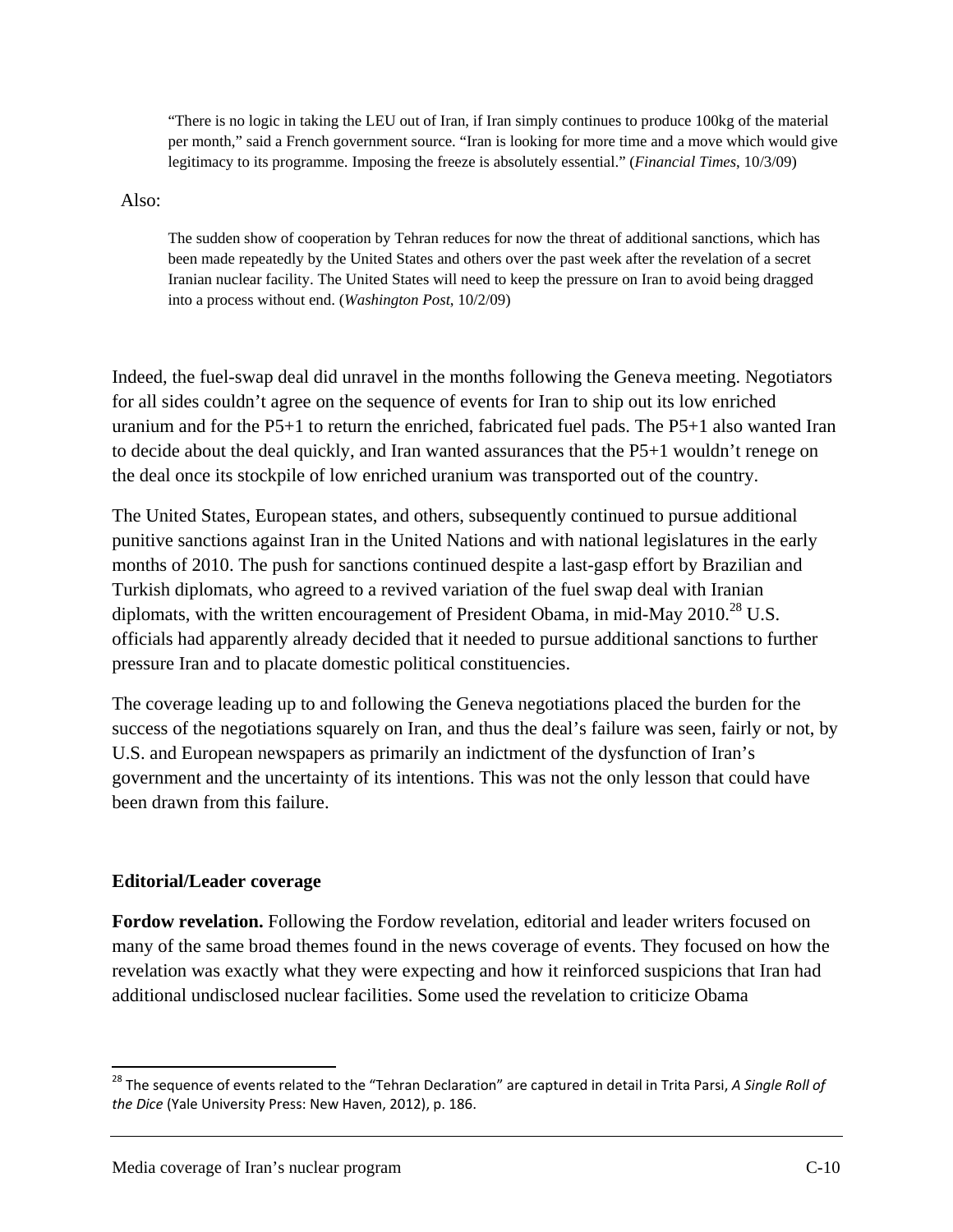administration policy and Obama personally; some took the opportunity to dismiss the IAEA's role as a watchdog.

However, many of the articles provided more historical and policy context to the discussion than did the news coverage, referring to Iran's obligations under the NPT, the affect of domestic unrest in Iran, etc.

Most striking was the degree to which the editorials called for a reevaluation of U.S. intelligence assessments of Iranian capabilities and intentions, as if the United States had been basing its assessments and policy choices on faulty information all along. They also directly questioned Iranian intentions and posited that Iran posed a threat greater than is widely accepted:

Let's also not forget the boost Iran got in late 2007, when a U.S. national intelligence estimate concluded that Iran had stopped its nuclear weapons program in 2003 and kept it frozen. The U.S. spy agencies reached this dubious conclusion while apparently knowing about the site near Qom. The intelligence finding stole whatever urgency existed for the Bush Administration to act against Iran, militarily or otherwise, which perhaps was the intended goal. The Iranians got more time and cover.

In an interview with *Time* magazine this week, President Mahmoud Ahmadinejad didn't sound overly concerned, saying that if the U.S. mentioned the previously secret facility, it "simply adds to the list of issues to which the United States owes the Iranian nation an apology over." Following the violent protests this summer in response to Iran's fraudulent presidential elections, Mr. Ahmadinejad has kept power but looks both weaker and more ruthless. He makes explicit threats against Israel and he engaged in more Holocaust denial at the U.N. this week. (*Wall Street Journal*, 9/26/09)

### Also:

Strong sanctions could help the Iranian opposition if average citizens blame the regime for shortages, rising prices or other economic disruptions. But Mr. Ahmadinejad probably reckons that he can use them to rally the country behind him.

That will be harder if the steps have the backing of Russia and China as well as the West—which is why the Obama administration is focusing diplomacy on those governments. Russian President Dmitry Medvedev hinted at support for sanctions last week, but it's not clear that Moscow's real ruler, Vladimir Putin, agrees. China continues to oppose sanctions in public while quietly striking deals to supply Iran with the gasoline that would be one of the best targets for an embargo.

The United States must make clear to those governments that it will not settle for inaction against a regime that is brazenly defying international treaties and U.N. Security Council resolutions. At the same time, the administration should reassess the intelligence community's conclusion about whether and how quickly Iran is seeking a weapon. If it had not been discovered, the Qom plant could have given Iran the means for a bomb by 2011 without the world knowing about it. And if there is one clandestine facility, most likely there are others. (*Washington Post*, 9/26/09)

### Also:

The revelation that Iran is secretly building a second enrichment plant near Qom adds urgently to pressure for a solution. U.S. officials say this is an enrichment plant based at an Iranian Revolutionary Guard Base and therefore has military application. They say it is designed to manufacture weapons grade uranium.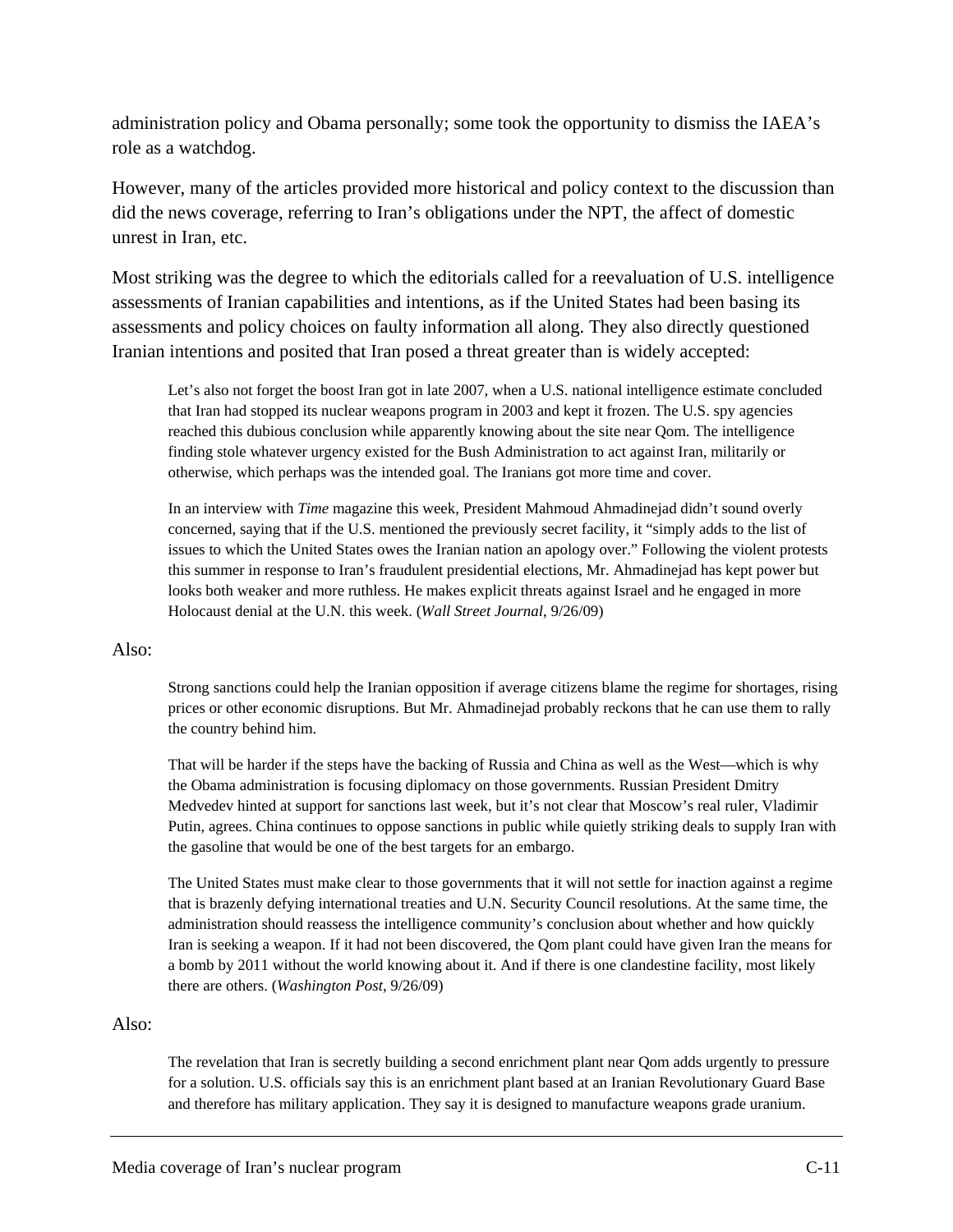After the Iraq debacle, the outside world listens sceptically to western intelligence claims. But what is not in doubt is that this plant was kept secret from the United Nations for years. Iran's claim that it is part of a peaceful civil nuclear programme cannot be taken remotely seriously.

On Thursday, all six powers—including Russia and China—must tell Iran to bring its charade to an end. Iran must give the International Atomic Energy Agency, the U.N. watchdog, immediate access to the Qom plant. It must clarify the meaning of a range of documents that suggest it has sought to build a weapon in the past. Above all, Iran must agree by December that it will halt all further expansion of its nuclear programme. If it does not, the imposition of tough new sanctions by the U.N. will be fully justified.

Negotiations with Iran, if they get under way, will not be easy. Regrettably, the U.S. may have to concede at some point in talks that Iran can continue processing low enriched uranium for civil nuclear power in return for a pledge not to expand its programme. But if Iran is to be given this concession, it must be accompanied by the most intrusive U.N. surveillance of every aspect of its nuclear activities. For one thing is clear. Mahmoud Ahmadi-Nejad and his cronies cannot be remotely trusted. They are cheats and deceivers. After the events of the last few days, the world can make this judgment with confidence. (*Financial Times*, 9/28/09)

This last article makes explicit the deep-seated animosity and distrust that can be seen in both news and opinion coverage of Iran's nuclear program. Despite their hostile characterizations of Iranian officials, many of these editorials also advocated punishing Iran with additional punitive sanctions with the hope that somehow these same officials would become reasonable in the longrun and curtail Iranian nuclear activities in response to Western demands:

The fact is that Iran has now been caught a second time trying to conceal a major facility for a programme it claims is above board and purely civilian. It is well past time Tehran stopped playing these games. Yesterday one could feel the international opposition to punitive sanctions melt. True, there was a marked difference in tone between Mr. Obama, Nicolas Sarkozy and Gordon Brown at their joint press conference yesterday, with the U.S. president stressing that a negotiated solution still existed, while Mr. Brown talked of serial deception and drawing lines in the sand. The truth is that neither man has the luxury of waiting to find out what Iran's true intentions are. The existence of a second site, and the distinct possibility of others besides, makes a mockery of the IAEA's cameras at Natanz and their painstaking attempts to verify how many centrifuges are working, how much uranium they have enriched and to what level. Iran itself has just made the best possible case for the deadline that it will now have to meet—to agree to a new inspections regime by December or face a fuel blockade. Set to one side, if one can, Mahmoud Ahmadinejad's obnoxious and primitive Holocaust denial at the U.N. this week. Iran's cat-and-mouse game with nuclear inspectors hands a propaganda victory on a plate to Binyamin Netanyahu, the Israeli premier who has made little secret of his air force's preparations for a long-range air strike. (*Guardian*, 9/26/09)

### Also:

Iran has been caught red-handed time and again—buying equipment from Pakistan's nuclear black market, hiding sites and even bulldozing the evidence when the world got wise. As a member of the International Atomic Energy Agency, Iran was required to disclose the Qum project when it decided to begin construction. And more than three years after the United Nations Security Council ordered it to stop producing nuclear fuel at Natanz, the centrifuges are still spinning.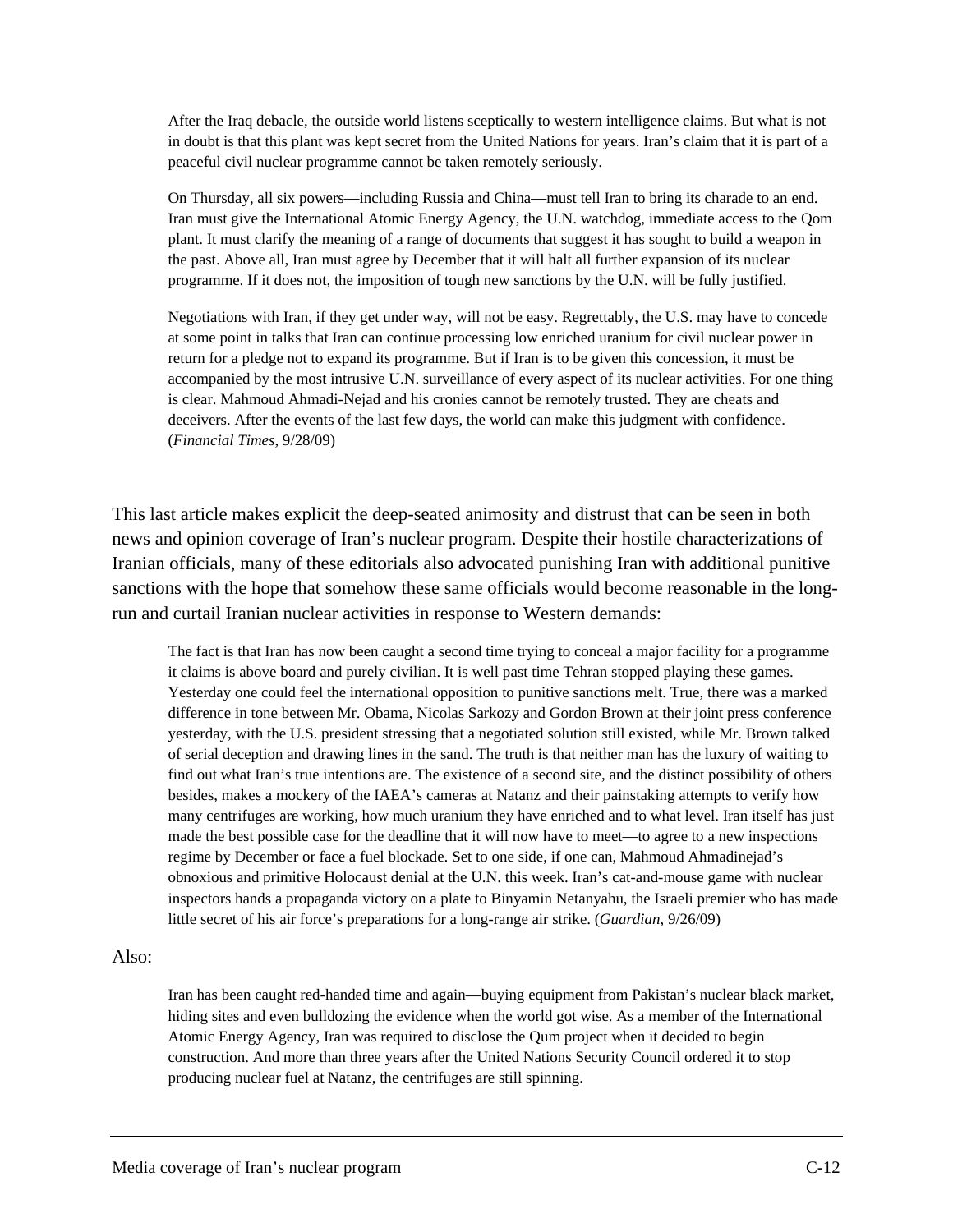Given that long, faithless history, there are some who insist there is no point in talking at all. But their alternative—military strikes—would be a disaster, and unlikely to set Iran's efforts back for long.

Talks scheduled to begin on Oct. 1 must proceed. It should soon be apparent if Iran's leaders are serious. If not, the United States and the Europeans must push robust sanctions in the Security Council. They must also be prepared to toughen their own penalties if Russia and China (too often Tehran's protectors) balk. (*New York Times*, 9/26/09)

**Geneva negotiations and the fuel-swap deal.** The editorials/leaders following the October 2009 P5+1 negotiations with Iran in Geneva continued to be skeptical of Iranian intentions, suggesting that the fuel-swap deal was probably another stall tactic. They emphasized the need to continue pursuing more stringent sanctions and cautioned against striking Iranian nuclear facilities militarily:

More intriguing was Iran's reported acceptance, in principle, of a proposal under which most of the uranium that Iran has already enriched would be processed by Russia and France for use in a nuclear medical research reactor that Iran has possessed for decades. Considering that the Iranian stockpile had grown large enough to supply the core of a nuclear bomb if it were further enriched, that diversion could lower, for a while, the level of international alarm about how close Iran may be to producing a weapon.

Administration officials say such practical confidence-building measures are an improvement over the standoff between Iran and the West during the last year. In that they are right. But it remains the case that the international coalition is in the position of offering proposals that have been previously rejected and hoping for a different answer. Last year the Bush administration threatened new sanctions if Iran rejected the freeze proposal, but then was unable to deliver. The Obama administration now suggests the same consequences if the new talks fail. We can all hope it will be more successful if its bluff is called. (*Washington Post*, 10/2/09)

#### Also:

Hillary Clinton, U.S. secretary of state, is right to strike a note of caution, saying that the "meeting opened the door." But that door has been closed for 30 years, and was sealed up during the eight years of the Bush administration.

President Barack Obama, by contrast, by deciding to engage, has got more out of Iran in eight hours than his predecessor's muscular posturing did in eight years. Of course, that will not end the controversy—or the potential threat.

Iran will say, correctly, it has not given up its right to enrich uranium; its adversaries will say, correctly, it is buying time. Yet, to the extent that the risk of an Iranian "break-out" into weaponisation has been eliminated in the short term (and perhaps longer), we have all bought time. That must now be used intelligently.

Iran, first of all, has to deliver. Only transparency can build confidence. The talks need then to combine the nuclear dossier with ways of alleviating Tehran's legitimate security concerns, and the equally valid worries of its neighbours.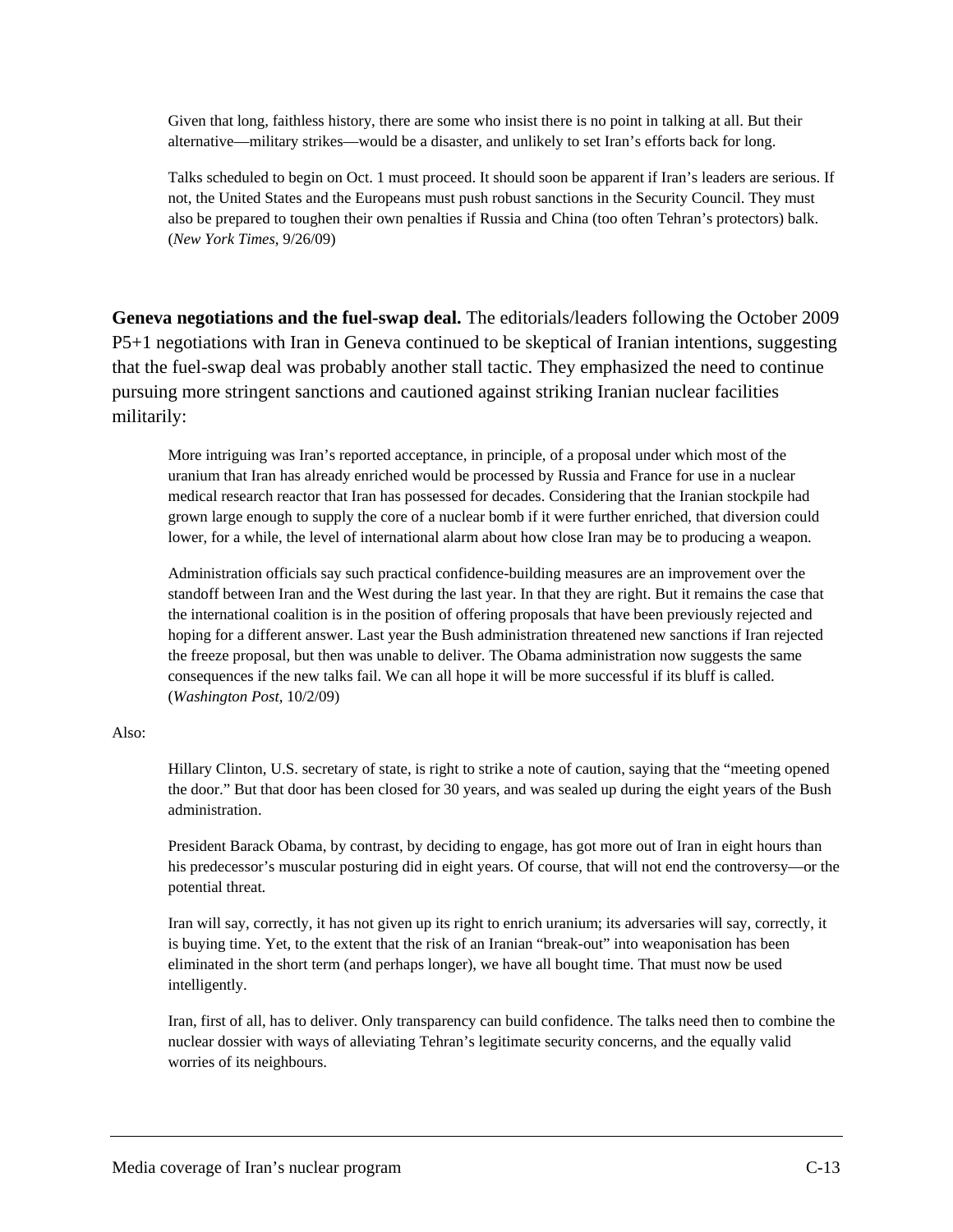The best way to confront Iran is with a deal: eventually allowing it to enrich uranium under strict monitoring, once it starts demonstrating its wish to contribute to the stability of its region. (*Financial Times*, 10/3/09)

Also:

Buyer beware has to be the rule when dealing with Iran and its nuclear ambitions. For years, Iran has cheated and lied and made just-in-time concessions to sidestep any real punishment.

So we are skeptical about Tehran's offer this week to send most of its stock of low-enriched uranium to Russia and France to be turned into reactor fuel. It could be good news—delaying the day when Iran would be able to build a nuclear weapon and, we hope, quieting calls in Israel for military action.

But that would only be true if Iran isn't hiding more stocks of enriched uranium somewhere else. And one must not forget that Tehran is continuing to churn out enriched uranium at its plant in Natanz—in direct defiance of a United Nations Security Council order.

*. . .* 

Odds are Tehran is just playing for more time. But given all of the political ferment in the wake of June's stolen presidential elections—and the disclosure of the Qum site—there is a chance that Iran's leaders are getting nervous about their future and their ability to avoid or withstand tough international sanctions.

We are encouraged that more talks are set for later this month. But this is no time for complacency or wishful thinking. The United States and its partners must push Iran to open all of its declared nuclear facilities and allow inspectors to interview any Iranian scientist they choose to—the only way to figure out what else Iran may be hiding. The leading powers must also be ready to impose tough sanctions if Iran resists or if negotiations go nowhere. (*New York Times*, 10/3/09)

While most of the editorials/leaders focused on Iranian intentions *and* the need for the United States and Europe to be firm in response—short of militarily attacking Iran—the *Wall Street Journal*'s editorials during this period stood out in their nearly singular focus on criticizing and undermining U.S. intelligence assessments of Iranian capabilities:

When it comes to politicized intelligence in the Bush years, the critics may finally have a point. Perhaps the work of America's intelligence agencies was manipulated to suit the convenience of a small group of willful officials, intent on getting their way against the better judgment of their colleagues.

Except the intelligence was about Iran, not Iraq, and the manipulators weren't conniving neocons but rather the Administration's internal critics on the left.

That's one way to look at last month's revelation that Iran is building a secret second site to enrich uranium, among other emerging intelligence details. The Qom site—too small for civilian purposes but ideal for producing weapons-grade uranium—is supervised by Iran's Revolutionary Guards and was only declared to the International Atomic Energy Agency after Tehran got wind that the nuclear watchdogs knew about it.

*. . .*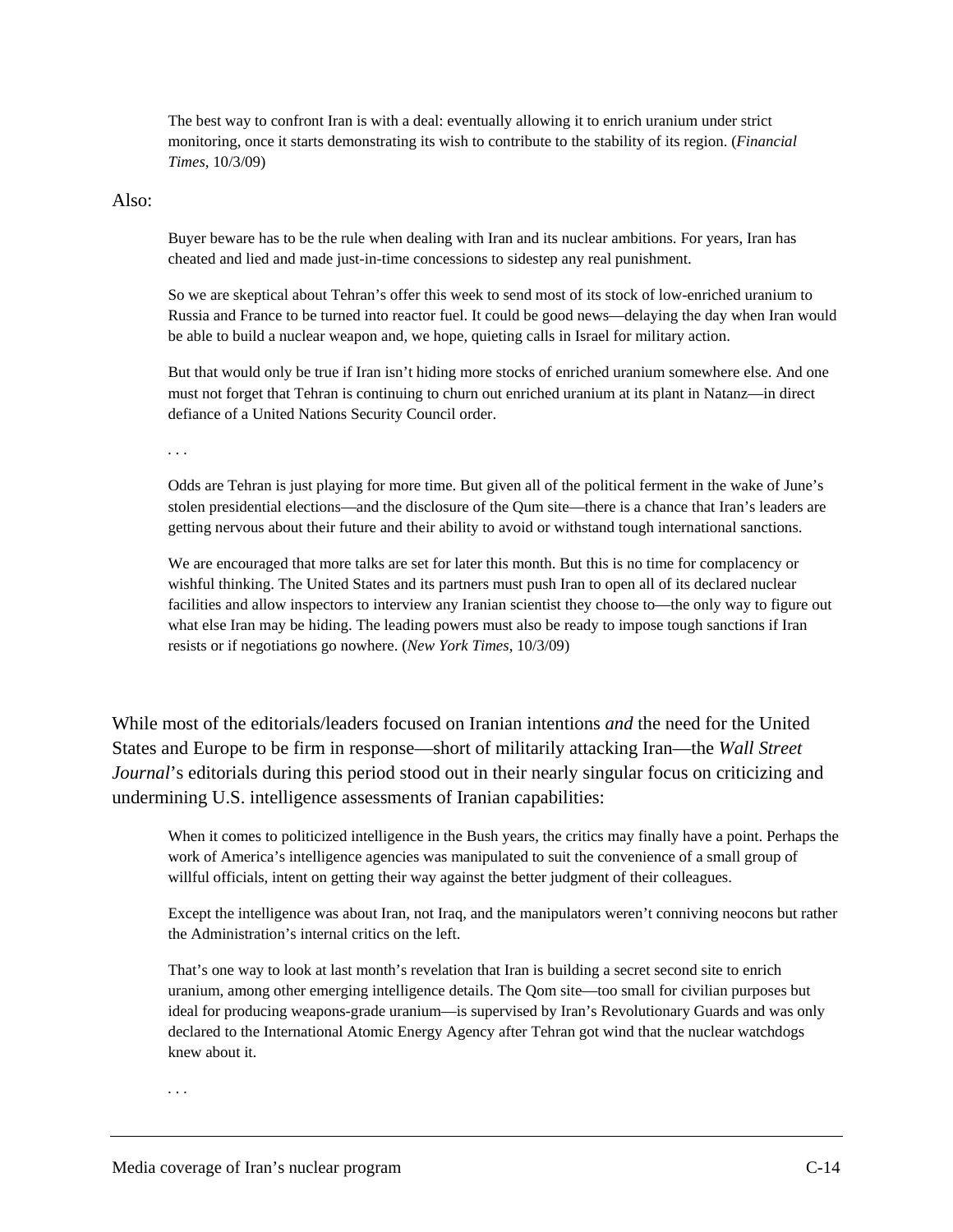Yet some of us noted at the time that the NIE added, in a crucial footnote, that by "nuclear weapons program" it meant "weapon design and weaponization work and . . . uranium enrichment-related work," rather than Iran's "declared" nuclear facilities. The NIE's main authors—including former intelligence official Tom Fingar and other internal critics of Bush Administration policies—downplayed this critical detail. Never mind that it was precisely Iran's "declared" nuclear facilities that constituted the core element of any nuclear-weapons program.

Fast forward to the present, and it turns out the NIE was misleading even on its own terms: Iran did have a covert facility, perhaps for enrichment, and the intelligence community knew or at least strongly suspected it. We are also learning that the NIE's judgment puts the U.S. intelligence community at odds with its counterparts in Britain, Germany and Israel, which have evidence to show that Iran resumed its weaponization work after 2003. (*Wall Street Journal*, 10/8/09)

This focus has the effect of narrowing the range of possible responses to Iran's nuclear activities by calling into question a basic assumption of the Obama administration policy toward Iran. If, as this editorial suggested, the second facility is to be used to produce weapons-grade uranium how could the United States or anyone be able to limit Iran's capabilities without using force? Even if this were the case, U.S. and European policy makers still had options available to them, including the "two-track" course, or negotiations without the threat of punitive sanctions or without artificially imposed deadlines.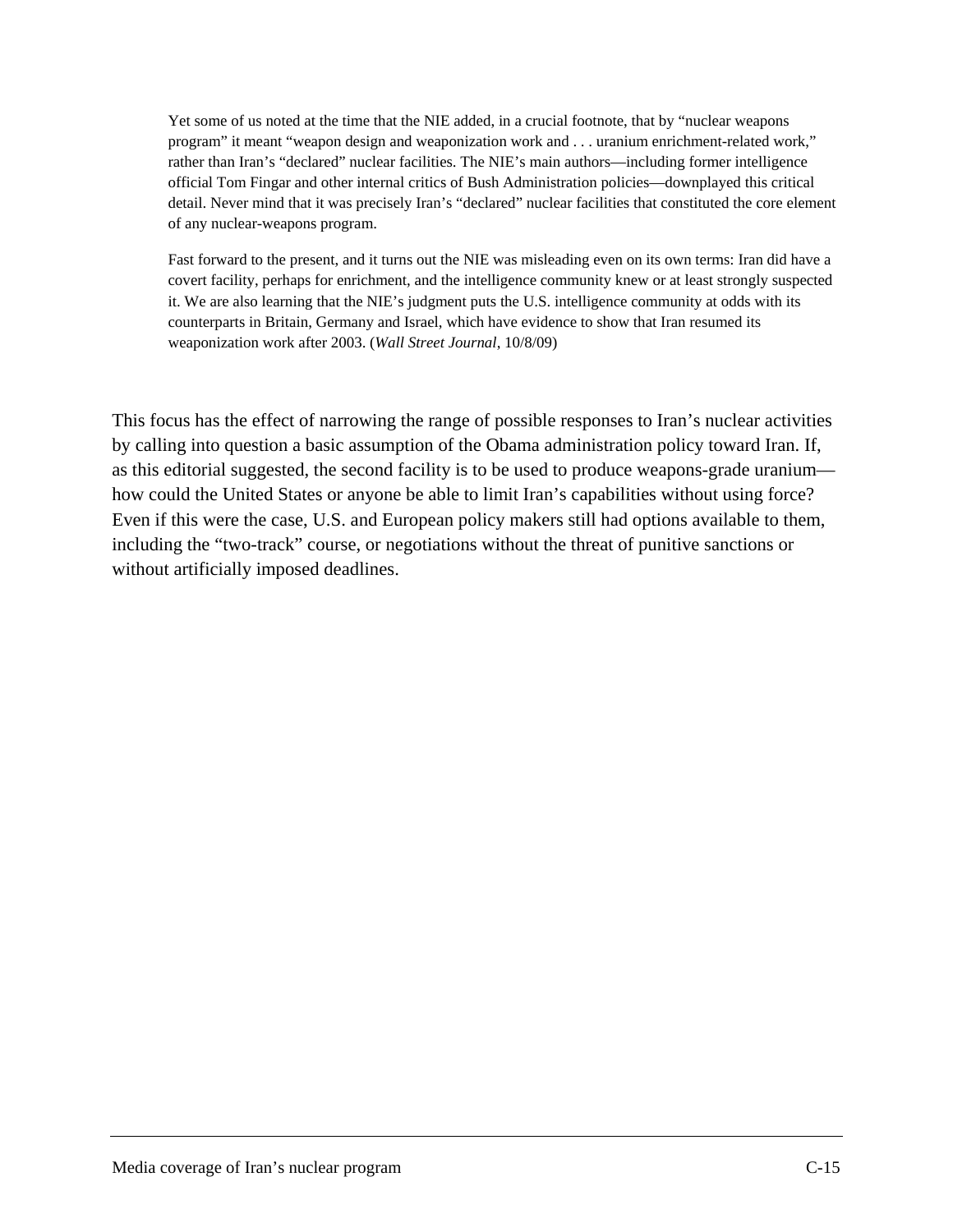# Period 2 – June 7, 2010 – June 28, 2010: Approving punitive sanctions

### **News coverage**

**Approving punitive sanctions.** From 2006 through early 2010, the U.N. Security Council passed three separate resolutions that imposed new economic sanctions on Iran because of its nuclear activities. An additional round of sanctions came to a vote in the Security Council on June 9, 2010 and was passed.<sup>29</sup> These sanctions froze the funds and assets of the Iranian Revolutionary Guard and Islamic Republic of Iran Shipping Lines, tightened and expanded restrictions on specific individuals, authorized states to inspect ships suspected of carrying banned cargo, etc. The United States and European Union followed up on U.N. sanctions by approving additional sanctions of their own.

Whether or not to further sanction Iran for its nuclear activities was the topic of considerable newspaper coverage throughout the last three months of 2009 and first half of 2010. The sanction "debate" loomed large behind the events described above. For example, days after the public revelation of the Fordow facility and a day before negotiations between Iran and the P5+1, on September 30, 2009, the *New York Times* ran a lengthy article devoted exclusively to describing how China was an obstacle to additional U.N. sanctions:

To be sure, China and the United States, leading members of the club of nuclear nations, share a practical interest in halting the spread of nuclear weapons to volatile areas like the Middle East. And it is in China's interest to avoid alienating the United States, its economic and, increasingly, diplomatic partner on matters of global importance.

But beyond that, many experts say, their differences over Iran are not only economic but also ideological and strategic.

The United States has almost no financial ties with Iran, regards its government as a threat to global stability and worries that a rising Tehran would threaten American alliances and energy agreements in the Persian Gulf.

In contrast, China's economic links to Tehran are growing rapidly, and China's leaders see Iran not as a threat but as a potential ally. Nor would the Chinese be distressed, the reasoning goes, should a nucleararmed Iran sap American influence in the region and drain the Pentagon's resources in more Middle East maneuvering.

The potential for China, and also Russia, to derail U.N. sanctions was also noted in coverage of the preceding U.N. General Assembly meeting. The lead of a September 25, 2009 *Guardian* article about the meeting read: "China yesterday maintained its opposition to further sanctions on Iran, disrupting western attempts to present a united front at a critical meeting next week." The

<sup>&</sup>lt;sup>29</sup> "U.N. Security Council Resolution 1929," June 9, 2010, available at www.un.org.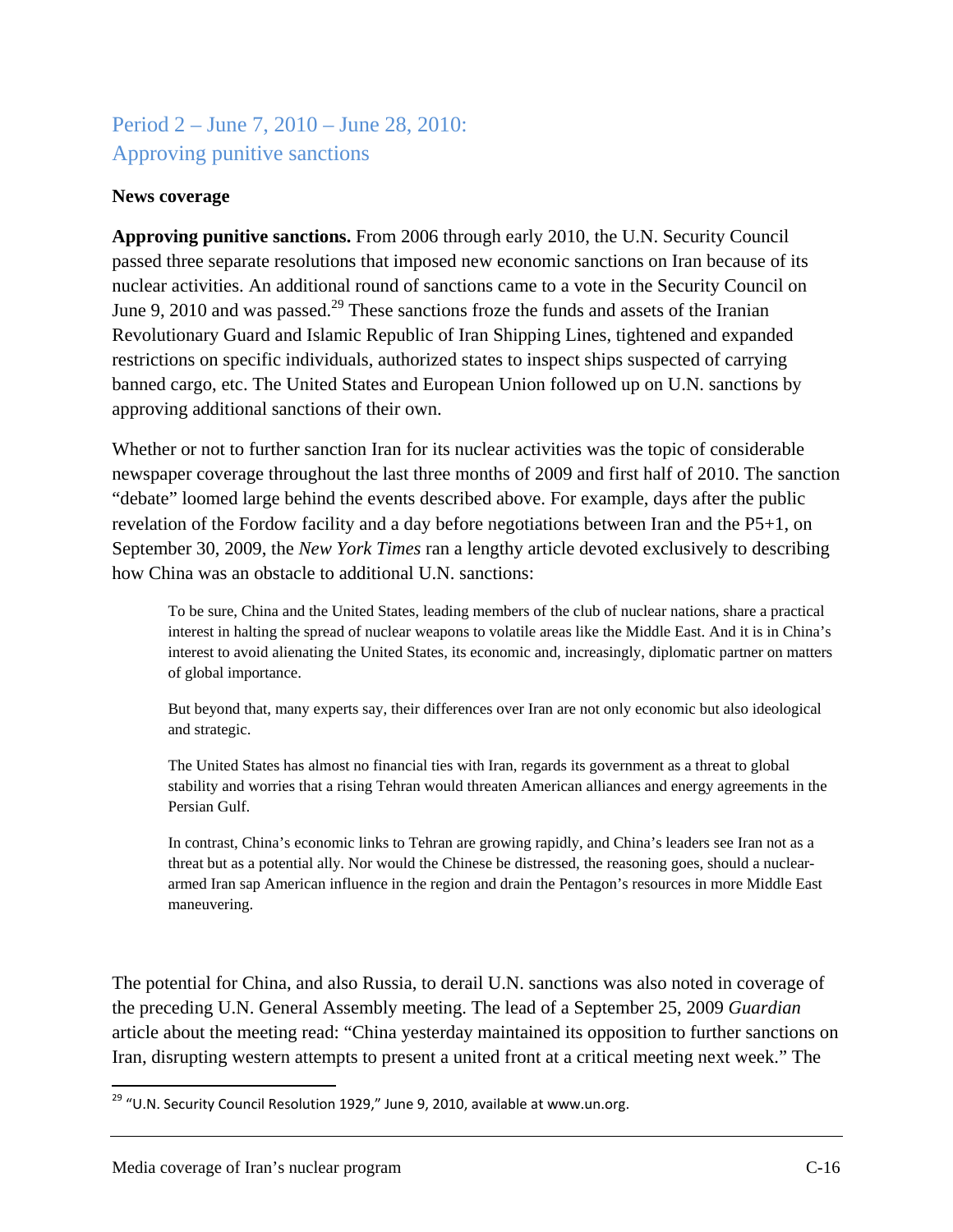article went on to detail Chinese and Russian concerns about the U.S. and European focus on punishing and isolating Iran.

By the time the U.N. Security Council formally took up debate about additional sanctions, the coverage had only intensified. Some of the coverage leading up to and following the June 9, 2010 U.N. Security Council vote continued to focus on how to overcome divisions between Security Council members, particularly China and Russia, and the precise sanctions imposed and exceptions granted. Coverage also gave attention to the growing influence of the two states that voted against the U.S. sanctions, Brazil and Turkey, whose efforts to secure the revived fuelswap deal were rebuffed by the United States. The coverage acknowledged that the two were upset about the failure of their initiative but did not highlight their substantive critique—that sustained engagement with Iran on equitable terms, not punitive sanctions, was the only way to resolve the dispute.

Far more of the coverage focused on the stated goals of additional sanctions and how the sanctions fit in with the broader strategy of the United States and its partners to pressure Iran into making concessions about its nuclear program. The coverage also reinforced the notion put forth by U.S., Western, and international officials that the onus was on Iran to show movement on their policy and political positions.

The lead of a June 10, 2010, *Wasington Post* article exemplified this focus:

After several months of grueling diplomacy, the U.N. Security Council on Wednesday imposed a fourth round of sanctions on Iran's military establishment—a move that the United States and other major powers said should prompt the Islamic Republic to restart stalled political talks over the future of its nuclear program.

Secretary of State Hillary Rodham Clinton and the foreign ministers of allied nations asked the European Union's chief diplomat to pursue talks with Iran at the "earliest possible opportunity," and President Obama asserted that "these sanctions do not close the door on diplomacy."

"We think that the sanctions send a kind of message to the entire Iranian leadership, which is quite diverse in their assessments and reactions, that there is still an opportunity for you to participate and to work with us," Clinton said after the 15-nation council adopted Resolution 1929 in 12-to-2 vote, with Brazil and Turkey casting no votes and Lebanon abstaining.

The diplomatic outreach was aimed at underlining the commitment of the United States and its allies to moving beyond punishment to cooperation with the Iranian government. But it also appeared calculated to shift the burden to Tehran to decide whether it will embrace negotiations with the United States and other key powers.

Some of the coverage also focused on how Iran perceived the sanctions and their likely effects and effectiveness, including their political impact:

Iran called the pending resolution proof that the West does not seek negotiation.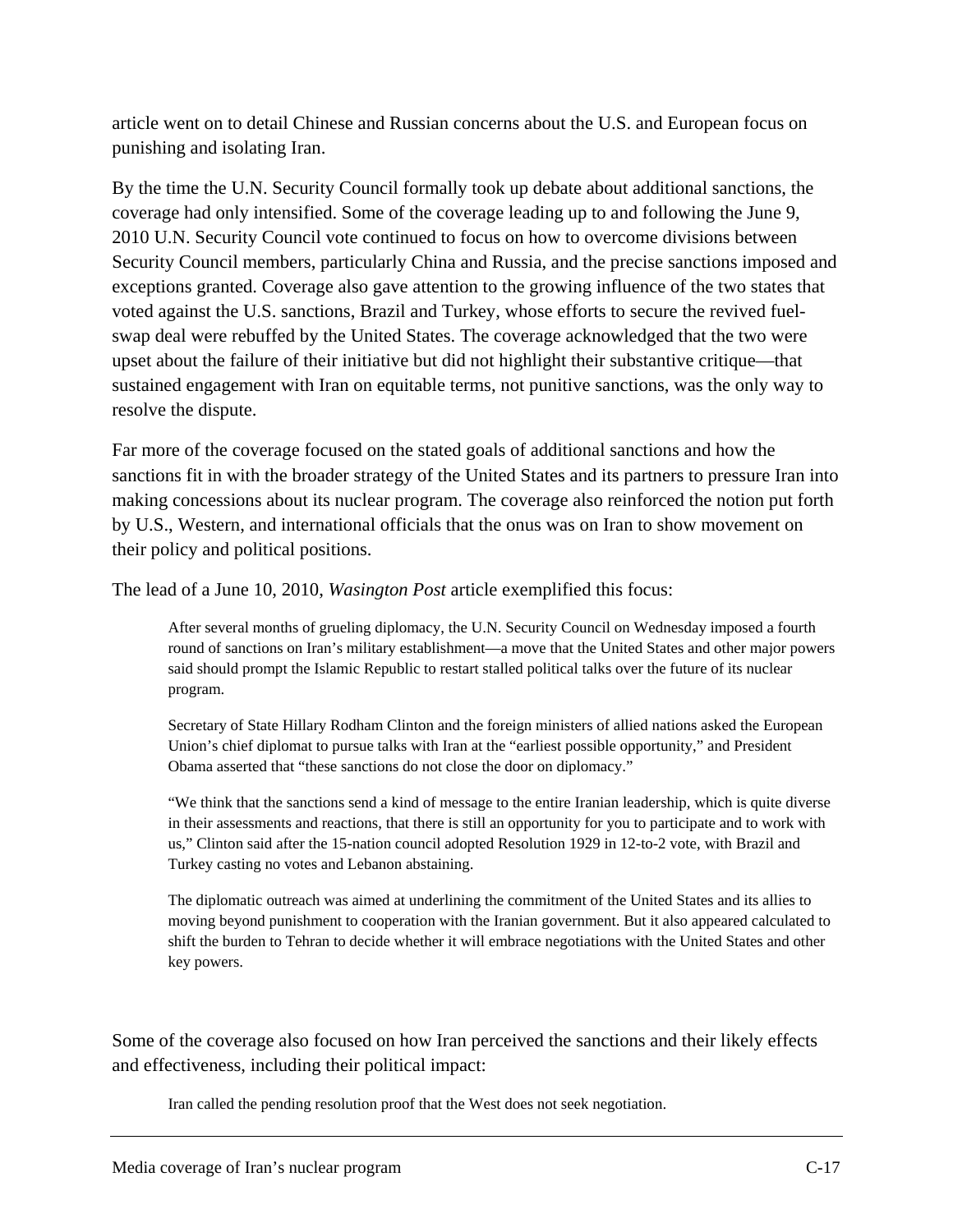"These hasty measures are merely a deviation from the path of constructive transactions and are indicative of the fact that the other parties rather prefer confrontation," Mohammad Khazaee, the Iranian envoy to the United Nations, said in a statement.

Skeptics noted that this would be the fourth round of sanctions the Security Council has imposed on Iran since 2006, and that none have succeeded in pushing Iran back into negotiations over accusations that it is defying the International Atomic Energy Agency and trying to develop a nuclear bomb. Iran denies it is trying to build a nuclear weapon.

Despite the sanctions already in place, Iran is enriching uranium at ever-higher levels and building new centrifuges to create larger stockpiles. (*New York Times*, 6/9/10)

#### Also:

For President Barack Obama, passage of the resolution cannot come too soon. He originally set the end of last year as a deadline for new sanctions on Iran. However, the vote is coming at a moment when tensions in the region are already extremely high as Iran squares off against Israel over its continuing blockade of Gaza. There may be some risk that the vote in New York will convince Iran to step up its anti-Israel rhetoric and maneouvering.

The endless cycle of international confrontation continues, meanwhile, to serve some useful domestic purposes for President Ahmadinejad who will portray the UN vote as a fresh attack on Iran and its sovereignty engineered by its foes—the U.S. and Israel. All these events help him distract the Iranian people from problems at home. (*Independent,* 6/9/10)

#### Also:

No one in the Obama White House believes that, by themselves, the newest rounds of sanctions against Iran's military-run businesses, its shipping lines and its financial institutions will force Tehran to halt its 20-year-long drive for a nuclear capability.

So what, exactly, does President Obama plan to do if, as everyone expects, these sanctions fail, just as the previous three did? (*New York Times*, 6/11/10)

It is curious that the Iranian positions presented in the above articles roughly equate with the perceptions expressed about the newest round of U.N. sanctions, and particularly about the motives of the Obama administration. Both suggest that the sanctions are a distraction and counterproductive, yet very little attention is given to alternative courses of action or to a general critique of the two-track formulation that seemed to make additional sanctions inevitable. Was it possible that the U.S. strategy of pressuring Iran into making concessions on its nuclear program was having the opposite effect? And that what was being perceived by Western officials and the newspapers in question as Iranian intransigence was instead rational calculation in response to additional punishment?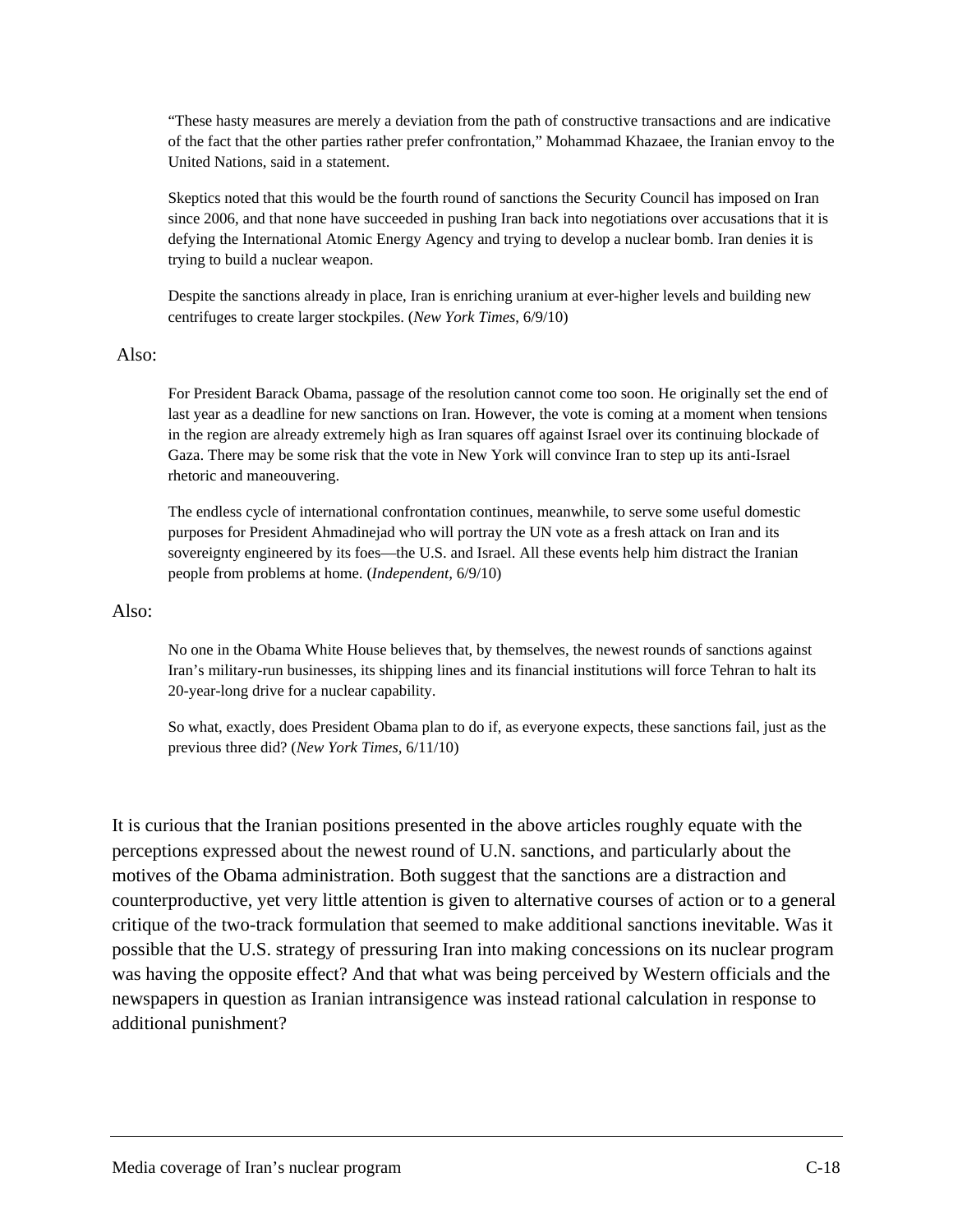In the days following the U.N. vote and as the United States and European Union prepared to approve additional sanctions of their own, the coverage began to more readily question the utility of relying on sanctions:

Proposed U.S. sanctions aimed at starving Iran of foreign gasoline could be signed into law before the end of June, but a shadowy network of Middle East gasoline suppliers is already undermining U.S. efforts to pile pressure on Tehran.

Oil traders and oil industry analysts say Iran will have little trouble finding other gasoline supplies in the Persian Gulf, where a black market in fuel-products thrives, even if Washington passes measures that would penalize firms or individuals with business in the U.S. that supply gasoline to Iran. (*Wall Street Journal*, 6/17/10)

#### Also:

So far, Iran's leaders have shown no inclination to negotiate seriously over its nuclear program, which they say is entirely peaceful. But some U.S. officials detect what they say are exploitable fissures within Iran's leadership.

"The sanctions are not an end unto themselves; they are a means to an end," said Robert Einhorn, the senior State Department official in charge of implementing the sanctions. "They will make it harder for Iran to support their nuclear and missile ambitions, and hopefully they will alter Iran's calculation of costs and benefits and encourage them to negotiate much more seriously with us than they have in the past." (*Washington Post*, 6/18/10)

#### Also:

Threatening direct sanctions against third-country banks and companies that do business with the designated groups, as the new legislation is poised to do, would dramatically raise the stakes, although it might also give rise to charges of extraterritoriality. (*Financial Times*, 6/21/10)

#### Also:

Some critics have questioned the effectiveness of sanctions in general, noting that the Iranians may simply develop new business partners in Asia and the Persian Gulf and that Iran is significantly lessening its dependence on refined oil imports. (*Washington Post*, 6/22/09)

#### Also:

The U.N., European Union and U.S. Congress all imposed substantial new economic sanctions on Iran this month in an effort to curb Tehran's nuclear work.

The sanctions seek to cut off Iran from the global financial system and to hobble its oil-and-gas sector. The measures also target the businesses of Tehran's elite military unit, the Islamic Revolutionary Guard Corps.

Mr. Panetta [the U.S. Secretary of Defense] on Sunday expressed doubt that these new financial penalties would be enough to pressure Iran into ending its nuclear activities. (*Wall Street Journal*, 6/28/10)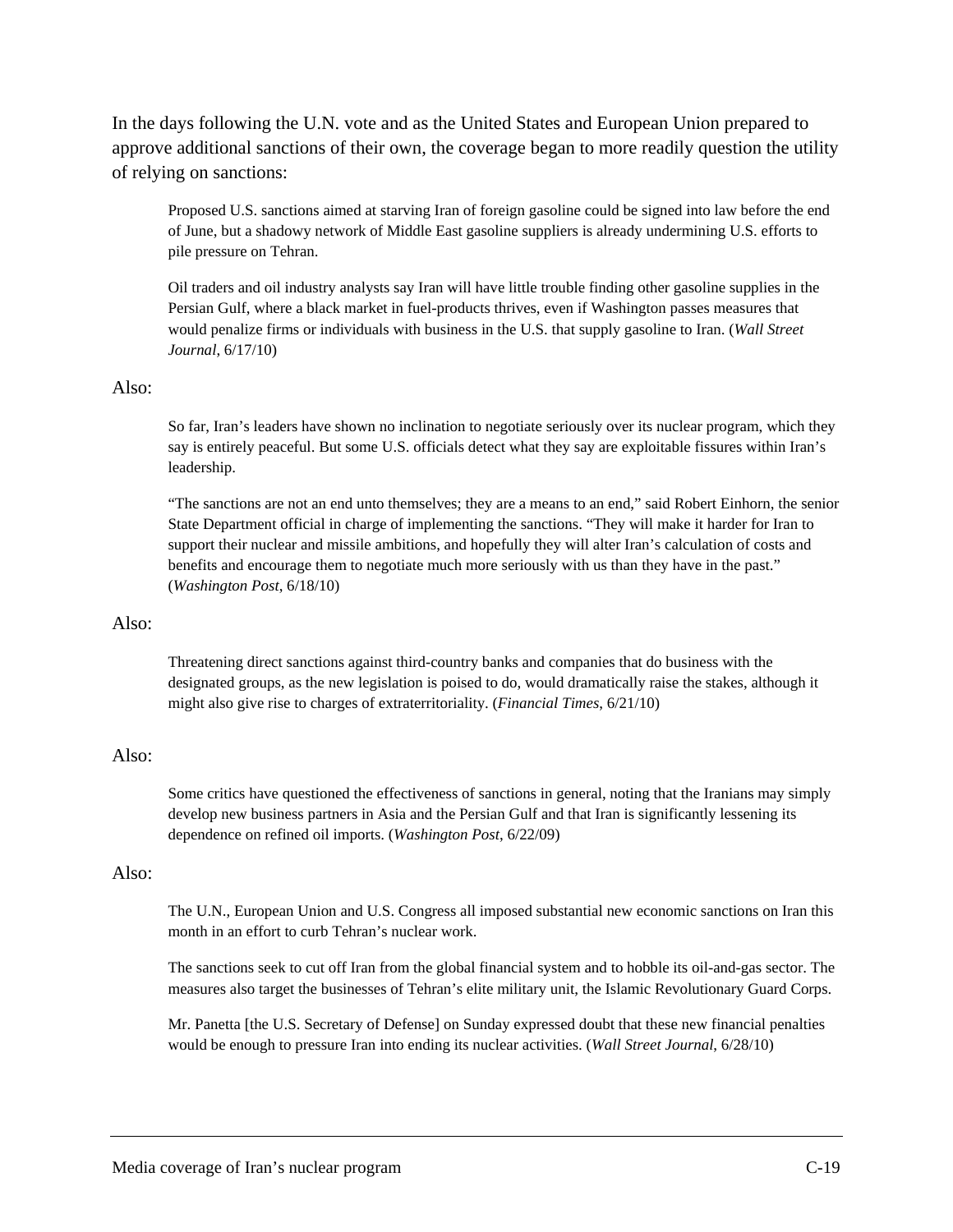In response to the new punitive sanctions, Iran's leaders made a range of public statements condemning the moves and threatening retaliation, some of which made it into newspaper coverage:

One day after the Security Council approved new sanctions against them, the authorities in Tehran threatened on Thursday to revise their relationship with the United Nations' nuclear watchdog, using familiar language that has in the past presaged moves to limit global oversight of Iran's nuclear program.

State-run Press TV quoted Alaeddin Boroujerdi, the head of the National Security and Foreign Policy in the Iranian Parliament, as saying legislators would meet on Sunday to "push for legislation to reduce" Iran's relations with the International Atomic Energy Agency. (*New York Times*, 6/11/10)

### Also:

As has become the established pattern in the battle of wits between Tehran and the west, the Iranian president, Mahmoud Ahmadinejad, dismissed the EU move in advance. "Big powers want to impose their will on other nations . . . we do not need the financial support of these countries," he said. "The arrogant countries ink deals (with Iran) but later decide at some other place to pass a resolution and then unilaterally cancel the deals." (*Guardian*, 6/16/10)

Also highlighted in the sanctions coverage were various Iranian actions that were perceived by Western officials as retaliation for the sanctions, including the kicking out of two IAEA inspectors and reported increases in Iranian enrichment activity:

Iran claimed to have increased the production of a more highly enriched form of uranium yesterday, making what appeared to be a new gesture of retaliation against the United Nations' decision to impose more sanctions.

Ali-Akbar Salehi, the head of Iran's Atomic Energy Organisation, announced that some 17kg of uranium had been enriched to 20 per cent purity.

If confirmed, this would add to fears that Iran is getting closer to acquiring the means to develop a nuclear weapon, which would need uranium enriched to the level of 90 per cent. (*Financial Times*, 6/24/10)

Only a few of the articles that discussed these statements and actions provided more than a sentence of context or offered potentially alternative motives for them, including the domestic concerns that contributed to the parties' actions. Instead, the sequence of events was reported in a manner that highlighted the competition among the parties for public opinion and moral standing, much as political reporters do when engaging in "horserace" journalism.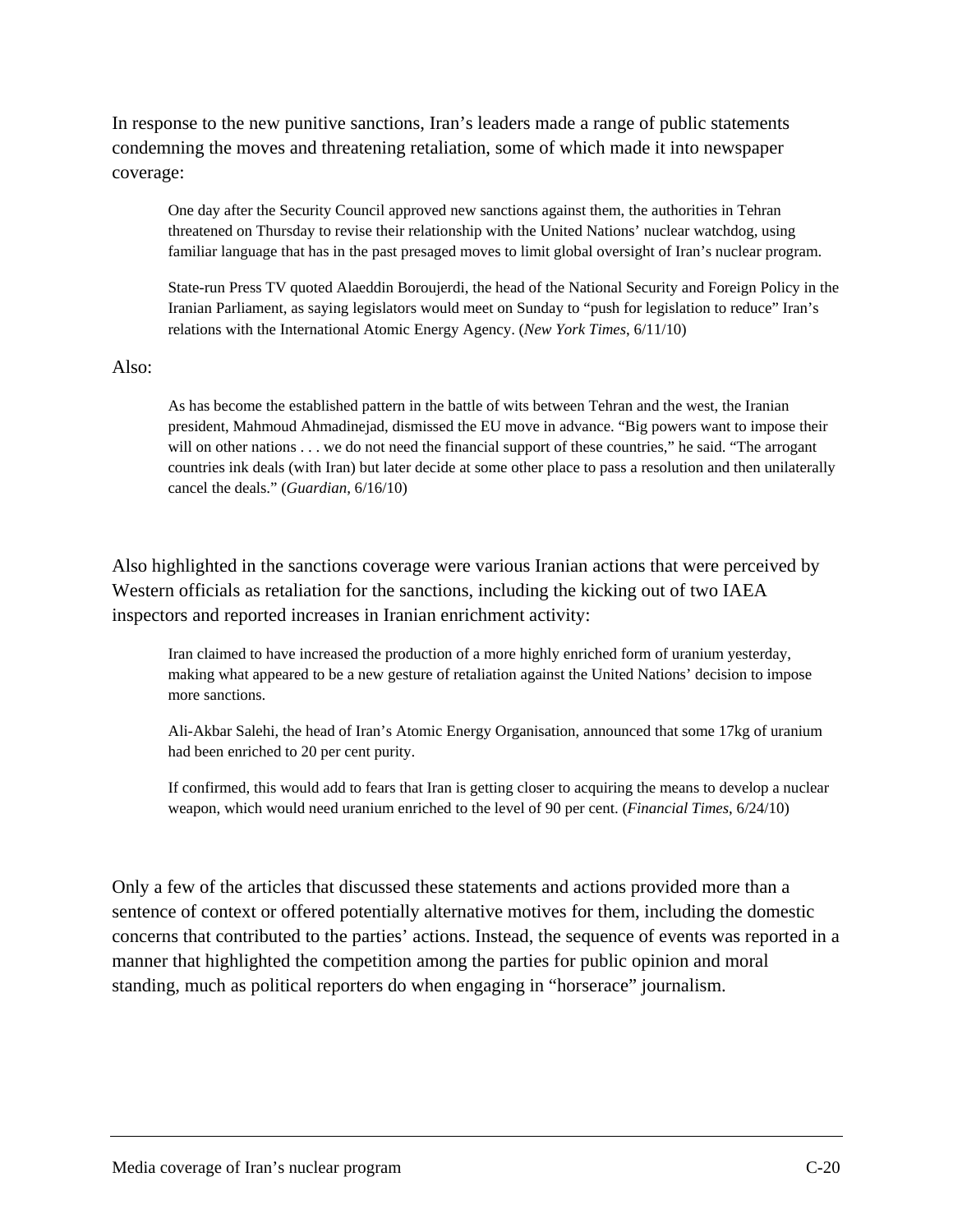### **Editorial/Leaders coverage**

**Approving punitive sanctions.** The passage of an additional round of U.N. sanctions drew a mixed reaction from editorial/leader writers. While many applauded the sanctions as long overdue and a political victory for President Obama, nearly all expressed pessimism that this latest round of sanctions would have the desired effect of getting Iran to agree to restrictions on its nuclear activities. Indeed, some even suggested that "pressure and persuasion" may not have any chance of achieving this goal—ever. What then? The June 10 *Washington Post* editorial suggested supporting Iran's opposition movement in the hopes of inspiring regime change:

The question is whether the pressure will be strong enough to cause the regime to rethink its pursuit of nuclear weapons—in other words, whether the administration's victory will be more than diplomatic. On that score there is reason for doubt. Though President Obama rightly says that the new sanctions are the toughest ever approved against Iran, they fall far short of the standard—"crippling"—that he originally set. Forty Iranian companies are targeted, which is more than double the existing number, but none are in the energy sector. A Russian-built nuclear plant will go forward, as will massive new investments by China in oil fields and refineries. Sales of heavy weapons to Iran are banned—but not the advanced air defense missile system that Russia has already pledged to deliver.

The administration hopes that broad and sometimes vague language in the resolution about energy, insurance and financial transactions will prompt the European Union and other friendly governments to adopt more stringent measures. But will that be enough to force Iran to accept the freeze on uranium enrichment it has resisted for four years, or even to agree to serious negotiations?

*. . .* 

Encouragingly, Mr. Obama spoke of the anniversary this Saturday of last year's fraudulent presidential election and of how the regime "brutally suppressed dissent and murdered the innocent" in its aftermath. Though it has been forced off the streets, the Green movement probably has a better chance of forcing meaningful change in Iran than the sanctions approved Wednesday. The Obama administration would do well to devote as much attention to a strategy for supporting the opposition as it has to collecting votes at the United Nations.

### A June 10 *Financial Times* editorial suggested doubling down on current strategy:

The screw has been turned a further notch on Iran with the decision of the UN Security Council to tighten sanctions on the regime. There is, however, little sign that the nuclear negotiating game is any nearer conclusion.

This can happen only when Iran enters into negotiations with the west to legitimise its nuclear programme. It was Iran's refusal to accept this principle that killed the deal brokered last month by Turkey and Brazil that would have transferred part of Iran's uranium stockpile to Turkish territory.

In the absence of a deal, the west had no alternative but to keep the sanctions juggernaut rolling. It has always been the policy of the U.S. and its allies to rein in Iran's nuclear programme while avoiding two evils—the first being Iran with the bomb and the second, Iran itself bombed. As time is the enemy—each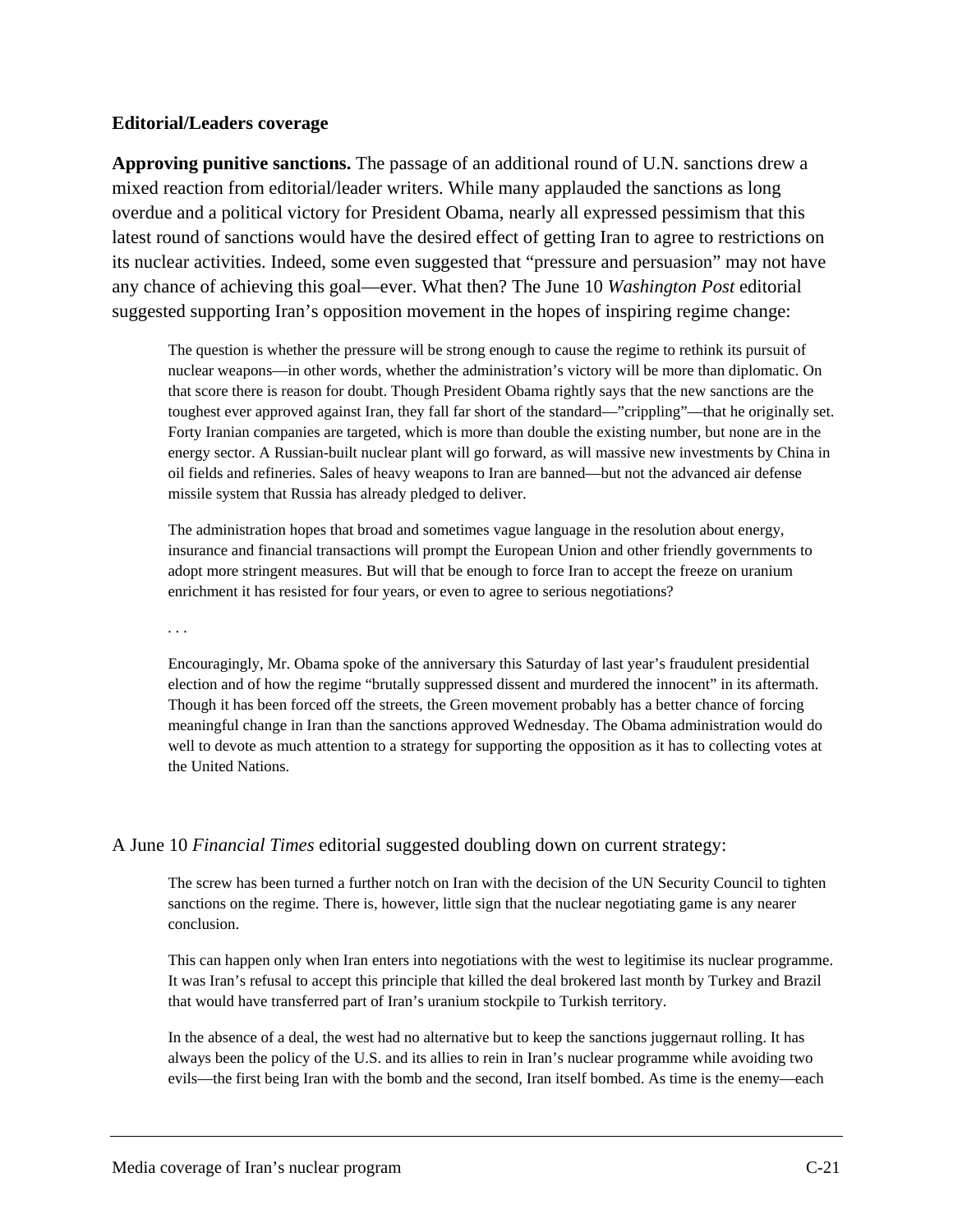month that passes potentially brings the Iranians closer to the possession of weapons-grade material—the west could not stay its hand.

These and other editorials from the period seem to place the burden for the failure of past negotiations and for the success of future efforts on Iran, and to a lesser degree China and Russia, but never the United States and Europe. They also take liberties in characterizing negotiations to date and Iran's intentions and capabilities. For instance, the above-mentioned *Washington Post* editorial refers twice to Iran's pursuit of nuclear weapons—a controversial and unsubstantiated assumption—without acknowledging these caveats.

It is also clear that Iran met most U.S. demands in its last-minute agreement with Brazil and Turkey, so it was disingenuous for the *Financial Times* to blame solely Iran for the deal's failure.<sup>30</sup> The more likely explanation was that the United States, the E.U., Russia, and China were intent on punishing Iran regardless of the outcome of negotiations, counter to the argument put forth in the June 10, 2010 *New York Times* editorial:

New sanctions were not inevitable. Not if Iran had heeded repeated Security Council demands to halt nuclear fuel production. Instead, it expanded and increased the level of uranium enrichment. The International Atomic Energy Agency's most recent report says Iran has produced enough fuel that, with further enrichment, could make two nuclear weapons. Iran is still thwarting the agency's inspectors. Last fall, it was caught hiding yet another major nuclear facility.

Since 2006, the major powers have repeatedly offered to negotiate. Iran never showed sincere interest. The big powers made a smart move on Wednesday by reaffirming a 2008 proposal, offering Iran diplomatic, security and economic incentives if it suspends nuclear fuel production. If Iran truly wants a diplomatic resolution, it should take them up on the offer.

We don't know what, if any, mixture of pressure and persuasion might change Tehran's mind. We are sure that one more round of incrementally tougher sanctions won't be enough. All the major powers are going to have to keep pressing. (*New York Times*, 6/10/10)

If editorials written in this period reflect prevailing opinions or inform the public's and policy makers' understanding, then all of these parties share a particularly skewed view of how to resolve the ongoing dispute.

 <sup>30</sup> Parsi, *A Single Roll of the Dice*.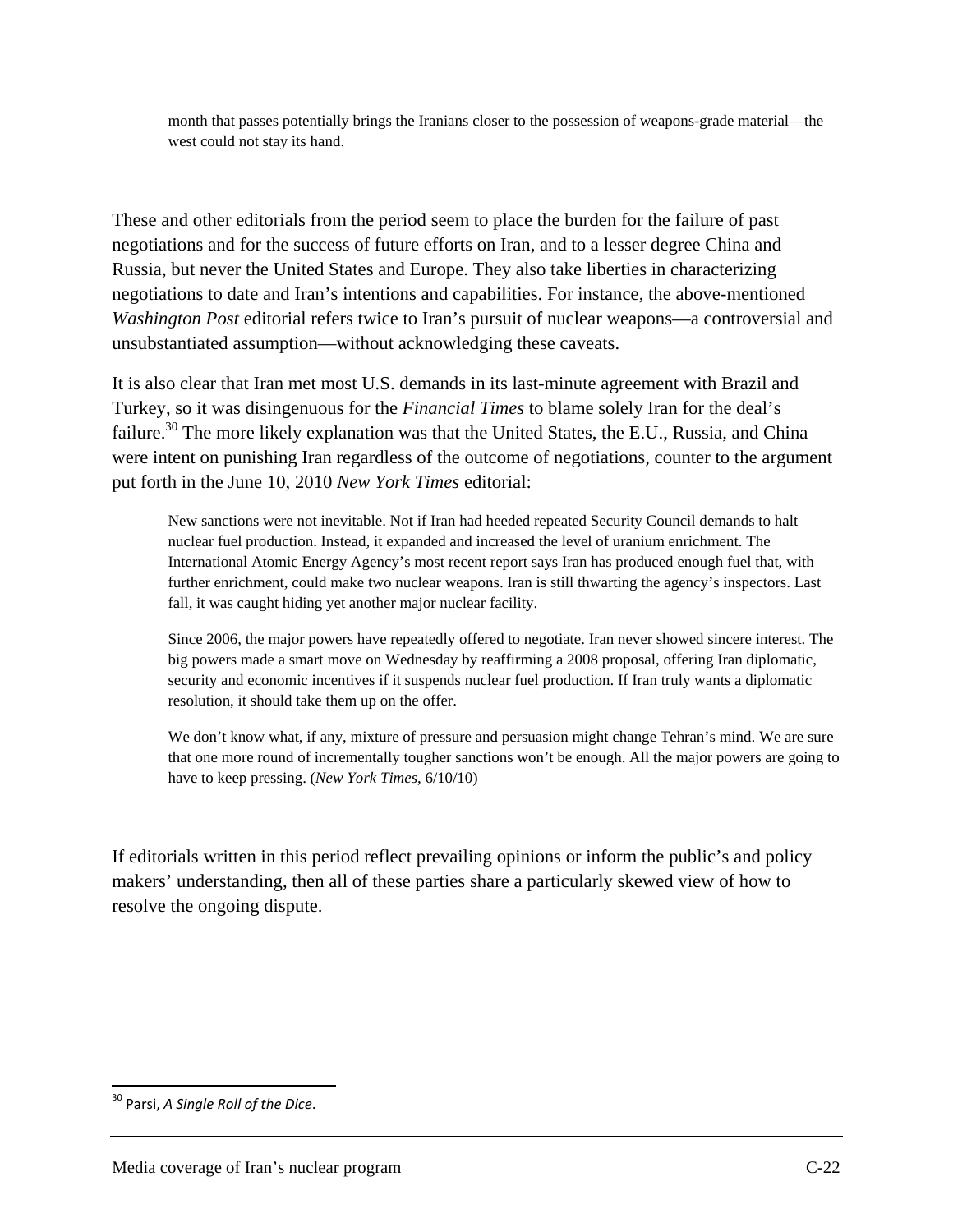# Period 3 – February 16, 2012 – March 8, 2012: Resumed negotiations, talk of war, and inconclusive IAEA talks

# **News coverage**

**Resumed negotiations.** After more than a year break from direct negotiations between Iran and the P5+1, during which the range of new sanctions against Iran were implemented and in some cases tightened, Iranian officials sent a letter to the head of the P5+1 negotiating team, the EU's foreign policy chief, Catherine Ashton, on February 14, 2012, asking to resume talks at the "earliest" possible time. The P5+1 agreed to the new talks on March 6, 2012, but not after some public consternation, in which the newspaper coverage raised many of the same questions that had been previously raised about Iranian intentions, the effectiveness of sanctions, and who carried the onus for compromise<sup>31</sup>:

Iran made its first concrete move in five months to relaunch nuclear negotiations with world powers even as it flexed its muscles in the oil market and announced a series of fresh nuclear advances.

The country's Supreme National Security Council, which is in charge of nuclear talks, replied yesterday to a letter sent in October by Lady Ashton, the European Union's foreign policy chief, expressing a readiness to resume negotiations.

According to people familiar with the letter from Saeed Jalili, the council's head, Iran said it was "ready for dialogue" and called for "fundamental steps for sustained co-operation."

European diplomats said the letter did not rule out the possibility of discussing the nuclear programme, in contrast to Iran's previous insistence that its atomic activities should have been excluded. The last round of talks took place in 2010 and ended in failure. (*Financial Times*, 2/16/12)

# Also:

U.S. and European officials who viewed the letter said it was vague and didn't allay serious concerns in Washington and Brussels that Tehran would seek to use any new talks to buy time to advance its nuclear work and stave off new sanctions.

But these officials also said their governments were closely studying Mr. Jalili's position and that they believed they needed to further test Iran's willingness to re-engage in direct talks after a hiatus of more than a year.

The officials said Washington and Brussels are holding consultations and would need about a week to decide whether to set a date and location for new talks. They said they aren't interested in conducting new negotiations with Tehran without assurances that Mr. Jalili will discuss the nuclear issues.

 $31$  European Union Press Release, "Statement by High Representative Catherine Ashton on the Iranian nuclear issue," March 6, 2012, A 104/12.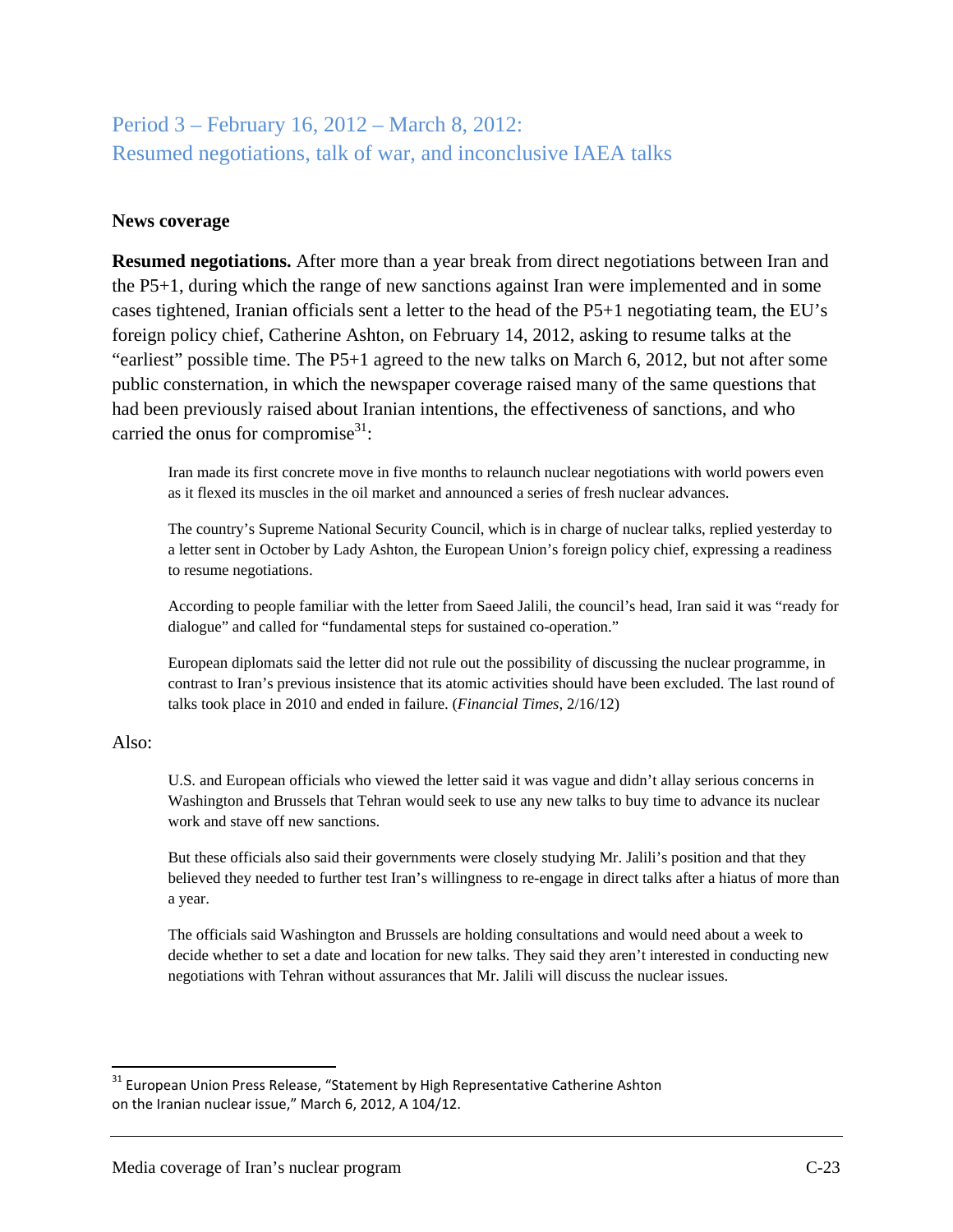Western officials noted that Mr. Jalili didn't lay out any of the preconditions, such as a lifting of sanctions, that have scuttled earlier negotiations. He also mentioned a willingness to discuss Iran's nuclear development, which he evaded in past correspondence with Ms. Ashton.

The letter "remains in our eyes ambiguous, but it seems to be the start of an opening from [Iranians] who are saying they are ready to talk about their nuclear program," French Foreign Minister Alain Juppé said.

The Obama administration didn't publicly respond to the letter. Senior U.S. officials said Iran appeared to be getting closer to convincing the West that is willing to return to direct talks. (*Wall Street Journal*, 2/17/12)

# Also:

Despite stiff sanctions, Iran has refused to agree to curbs on its nuclear program, which it says is intended only for generating electricity. Western governments contend that Iran is moving systematically toward a nuclear weapons capability under the cover of a civilian nuclear energy program.

But Iran has also hinted that it might be open to making concessions. Iranian officials last week sent a letter to E.U. officials expressing willingness to resume international talks on its nuclear program. Western governments cautiously welcomed the proposal, which could lead to the first direct talks in more than a year. Iran agreed to host a special visit by a delegation from the International Atomic Energy Agency, which traveled to Tehran on Sunday for what the U.N. agency hoped would be a detailed discussion of Iran's past nuclear activities. (*Washington Post*, 2/20/12)

The possibility of negotiations in late February and early March 2012 was also framed by a growing public discussion about the potential for the United States or Israel to militarily attack Iran in an effort to set back its nuclear capabilities. As such, the coverage took on a slightly different framing, in which sanctions and negotiations were seen explicitly as alternatives to war and were discussed less directly in the context of the two-track strategy that animated previous coverage:

A successful resumption of talks would represent a victory for the Obama administration, which mobilized dozens of countries in an effort to apply economic and political pressure on Iran. Meanwhile, Obama has pressed Israel not to launch a military strike against Iran's nuclear facilities, arguing that economic sanctions could yet result in a diplomatic solution. (*Washington Post*, 3/7/12)

# Also:

The resumption of negotiations could relieve rising pressure from Israel to use military force against Iran. But the decision is not without risks. Direct talks could allow Iranian negotiators to exploit various nations' differences. Failure could offer a rationale for military strikes.

Ms. Ashton's positive response to an Iranian offer made last month to resume the talks comes at a delicate moment in the years-long effort to rein in Iran's nuclear ambitions. Her response came one day after President Obama urged Prime Minister Benjamin Netanyahu of Israel to give diplomacy and economic sanctions a chance to work before taking military action. (*New York Times*, 3/7/12)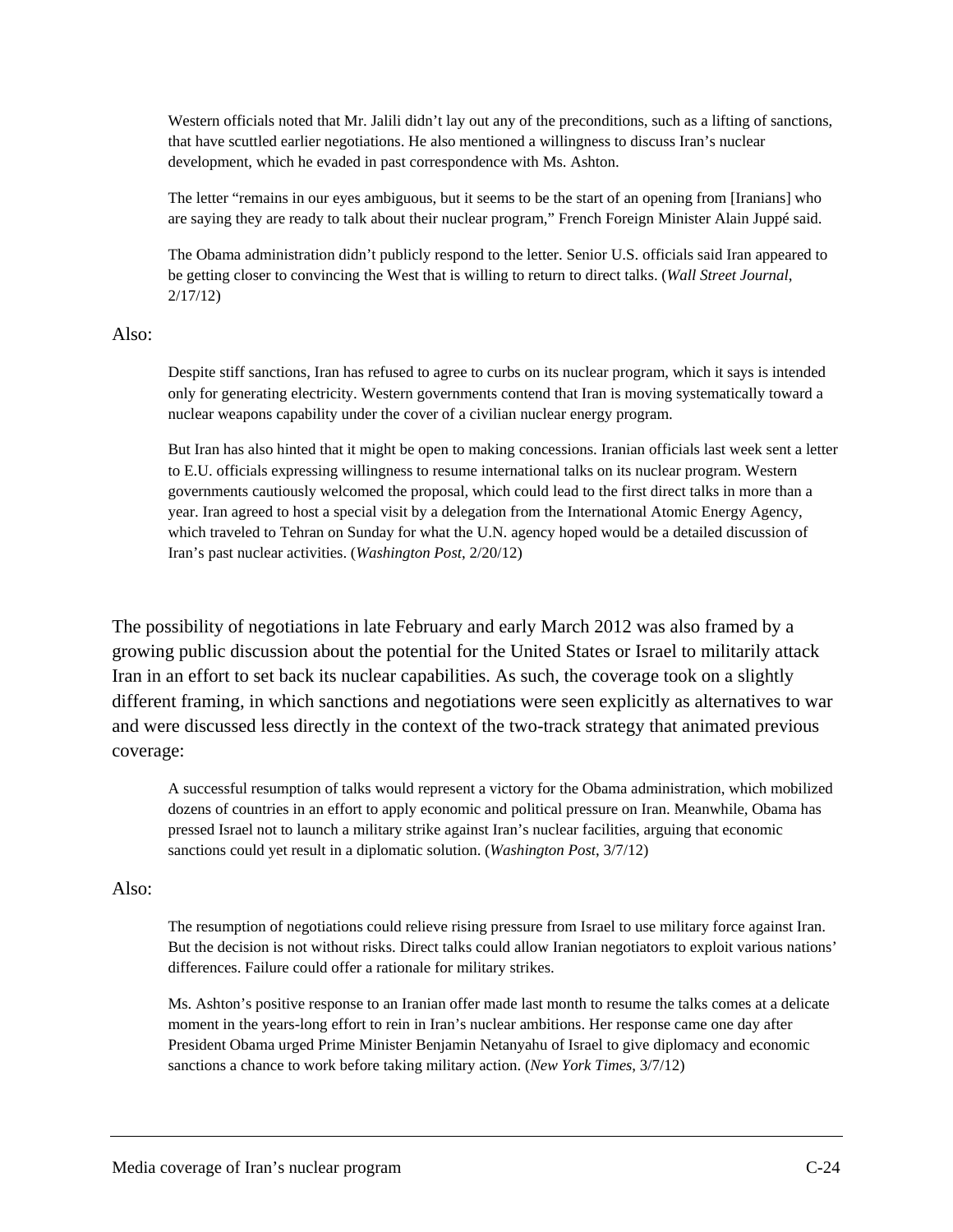The shift in framing noted in these last few articles was significant, because although it changed the context for negotiations from trying to avoid additional sanctions to trying to avoid an Israeli attack, it still effectively placed an artificial time limit on negotiations. While this might be exactly what U.S., European, and Israeli officials wanted, it distracted from the fundamentals of Iran's nuclear program and the international response.

**Talk of war.** Shifts in official U.S. and international strategy account for some of the changes in coverage that occurred in early 2012, but heightened public discussion about the possibility of the U.S. and/or Israel attacking Iran—conversation that took place in the context of a U.S. presidential campaign—had a more sustained effect on how newspapers covered events relating to Iran's nuclear program. All of the then-candidates for the Republican U.S. presidential nomination, and President Obama addressed the issue of Iran's nuclear program in events at or surrounding the 2012 policy conference of the U.S. lobbying group the American Israel Public Affairs Committee (AIPAC), which ran from March 4 through March 6, 2012:

Mitt Romney vowed on Tuesday to "bring the current policy of procrastination toward Iran to an end" if elected president, saying at a huge conference of the American Israel Public Affairs Committee that he would impose "crippling sanctions," station carriers and warships "at Iran's door," and suspend all diplomatic relations.

"Hope is not a foreign policy," he said. "I will make sure Iran knows of the very real peril that awaits if it becomes nuclear."

"I will be ready to engage diplomacy," he added. "But I will be just as ready to engage our military might."

*. . .* 

Like Rick Santorum, one of his rivals for the Republican presidential nomination, Mr. Romney criticized Obama administration officials who have described Iran's leaders as "rational actors" and suggested that the United States and Iran share "common interests." (*New York Times*, 3/6/12)

#### Also:

Barack Obama yesterday coupled a pledge that he was prepared to use military action if necessary to prevent Iran from acquiring nuclear weapons with a clear warning that "too much loose talk of war" had actually been helpful to Tehran.

On the eve of a crucial meeting today with the Israeli Prime Minister, Benjamin Netanyahu, the U.S. President repeatedly emphasised his preference for a diplomatic solution, backed by sanctions. "For the sake of Israel's security, America's security and the peace and security of the world, now is not the time for bluster. Now is the time to let our increased pressure sink in, and to sustain the broad international coalition that we have built," he said in a speech to a conference organised by the American Israel Public Affairs Committee (Aipac) in Washington, D.C.

In doing so, and while forcefully warning that a nuclear-armed Iran ran "completely counter to both Israel's and the U.S.'s security interests," Mr. Obama did little to gloss over the issues at the heart of a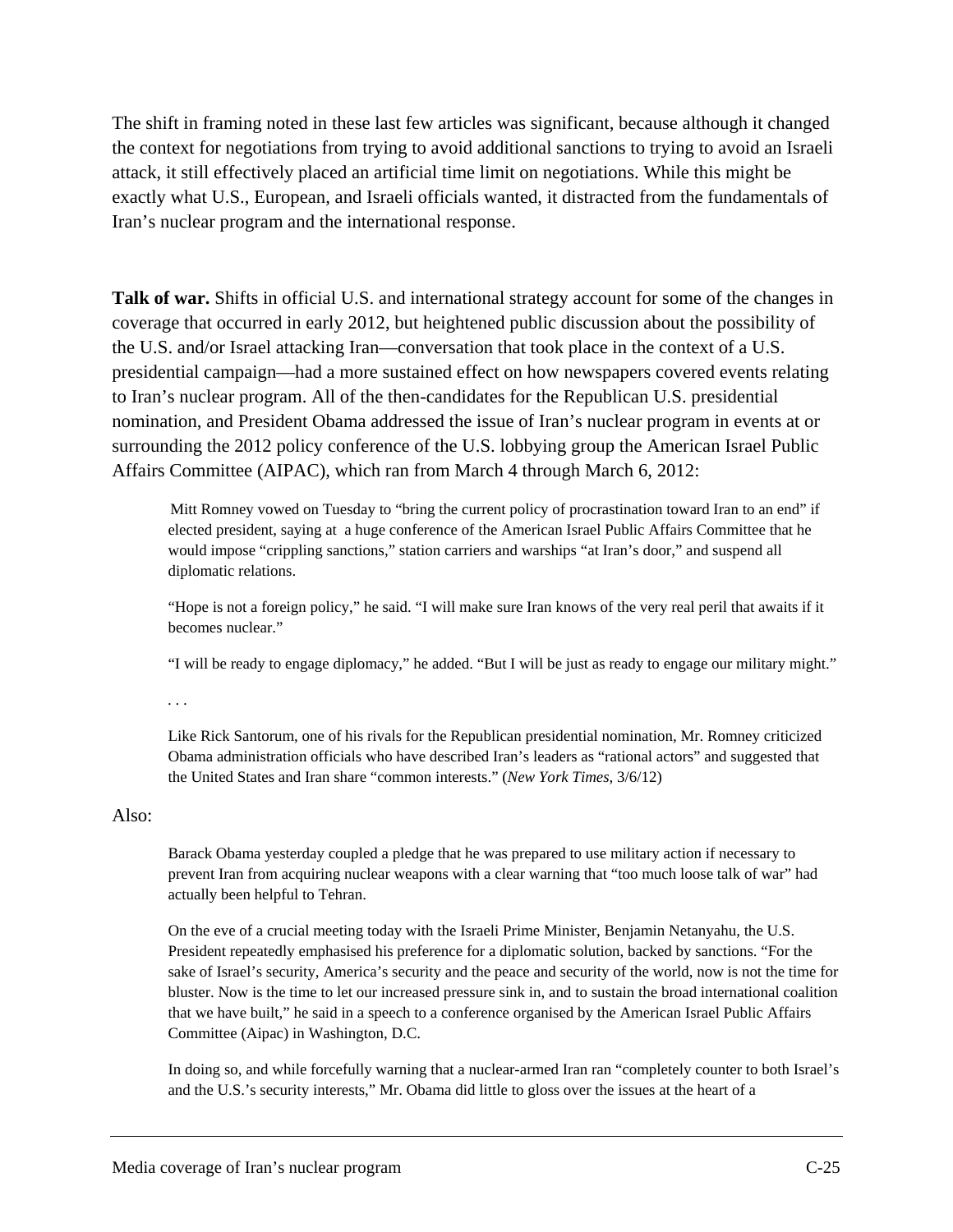disagreement between the U.S. and Israel over their strategy towards Tehran's nuclear programme. Key to these differences are two closely linked issues of timing. For Israel, the "red line" comes when Iran is capable of building a nuclear weapon. According to most Israeli readings, Iran is—thanks to its enrichment of uranium—not far off that point.

For the U.S. administration, the red line comes significantly later, namely if and when Iran starts building, or at least decides to build, a nuclear weapon. (*Independent* 3/5/12)

The role of Israel in the international response to Iran's nuclear program, and the state of U.S.- Israeli relations more specifically, provided near-constant fodder for newspaper coverage, as resumed negotiations were being considered and as the U.S. presidential campaign and the AIPAC policy conference drew heightened attention to the possibility of war:

U.S. officials are increasingly convinced that sanctions will not deter Tehran from its pursuit of nuclear weapons and that America will be left with no option but to launch an attack on Iran or watch Israel do so, possibly before the end of 2012.

Barack Obama has made clear that he is determined to give time for new sanctions to bite deeper in to Iran's already battered economy before abandoning the diplomatic approach.

But there is a strong current of opinion within the Pentagon and the state department that sanctions are doomed to fail, and serve only to delay Israeli military action and reassure Europe. "The White House wants to see sanctions work," said an official familiar with Middle East policy. "Its problem is that the guys in Tehran are behaving like sanctions don't matter, like their economy isn't collapsing, like Israel isn't going to do anything. Sanctions are all we've got to throw at the problem. If they fail then it's hard to see how we don't move to the 'in extremis' option."

However, the Americans are uncertain as to whether Israel is serious about using force if sanctions fail or has ratcheted up threats primarily to pressure the U.S. and Europeans in to stronger action. The U.S. is keen to ensure that Tehran does not misinterpret a commitment to giving sanctions a chance to work as a lack of willingness to use force as a last resort.

American officials are resigned to the fact that the U.S. will be seen in much of the world as a partner in any Israeli assault on Iran whether or not Washington approved of it. The administration would then have to decide whether to join in by using its firepower to finish what Israel starts.

"The sanctions are there to pressure Iran and reassure Israel that we are taking this issue seriously," said one official. "Israel is sceptical but appreciates the effort. It's willing to give it a go, but how long will it wait?" (*Guardian*, 2/18/12)

### Also:

The fear of an Iranian nuclear bomb has been at the centre of Israeli government thinking for more than a decade. Until recently, however, Israel itself was never at the centre of the international effort to halt Iran's nuclear programme.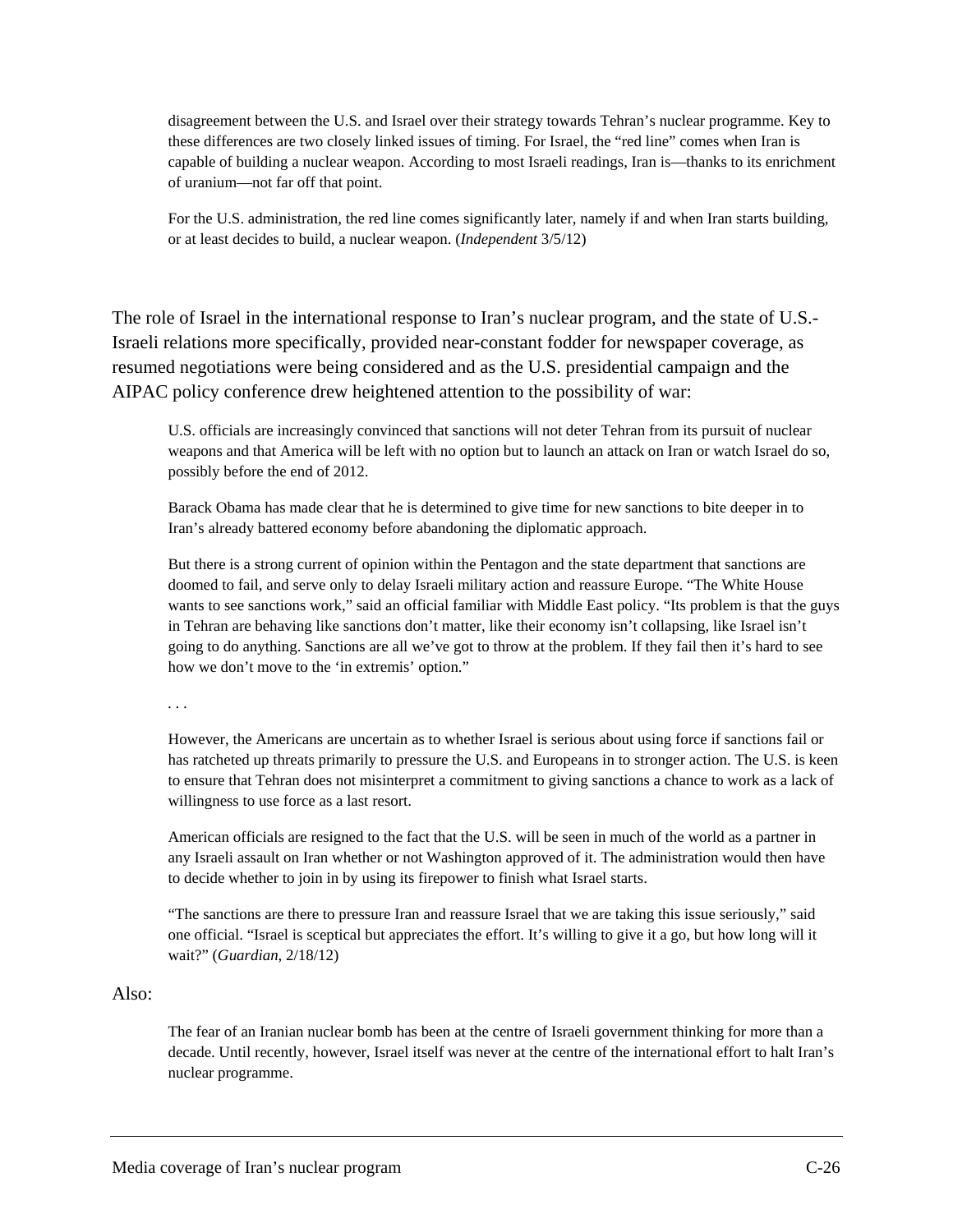For all their concerns, Israeli leaders knew that the campaign to curb Iran's nuclear ambitions through diplomacy and sanctions was best left to others. Its involvement in sabotage and covert operations aside, a supporting role made sense to Israel. Framing the issue of an Iranian nuclear bomb as a standoff between Israel and Tehran would have damaged the international consensus. No less important, it would also have drawn unwanted attention to Israel's own nuclear capabilities.

What a difference four months make.

When Benjamin Netanyahu sits down with Barack Obama, U.S. president, in Washington today for a potentially fateful discussion on Iran, the Israeli leader faces a new strategic landscape. Since November, an incessant stream of speculation and leaks about an Israeli attack on Iran's nuclear facilities has pushed Israel out on to the diplomatic playing field—and into a position that is far more advanced than that of its western allies. Never before has an Israeli government been so exposed, and rarely so isolated, on the issue of Iran. (*Financial Times*, 3/5/12)

# Also:

Israeli Prime Minister Benjamin Netanyahu yesterday played down a rift with President Barack Obama over the timing of possible military strikes against Iran, suggesting that Israel and the U.S. are so united that their policies are indistinguishable.

"We are you. And you are us," said the Prime Minister in an unexpected remark designed to underscore the closeness of the two allies as he chatted at the start of an Oval Office meeting with President Obama, who stressed his strong support for Israel. "Israel and the United States share common values," said Mr. Netanyahu.

Echoing comments from his speech on Sunday to the American Israel Public Affairs Committee, President Obama also spoke about the "rock solid" commitment to Israel. The public show of unity by both leaders is clearly aimed at raising the diplomatic pressure on Iran. They want to convince the Iranian leadership that the U.S. is not bluffing when Obama says that military force to prevent Iran from developing a nuclear weapons capability remains an option. (*Independent,* 3/6/12)

In addition to facilitating a public discussion about the political implications of the possibility of attacking Iran, the newspaper coverage also included a more general discussion about the risks that such an attack would carry:

The United States is stepping up efforts to dissuade Israel from attacking Iran's nuclear facilities, with a strong public warning by the U.S. military's most senior figure and the dispatch of two high-ranking officials to Jerusalem.

General Martin Dempsey, chairman of the U.S. joint chiefs of staff, said in a television interview that it was "not prudent at this point" to attack Iran, and "a strike at this time would be destabilising."

But in a comment likely to fuel speculation about Israel's military plans, he added: "I wouldn't suggest we've persuaded them that our view is the correct view." The two countries were having a "candid, collaborative conversation" which was continuing, he said.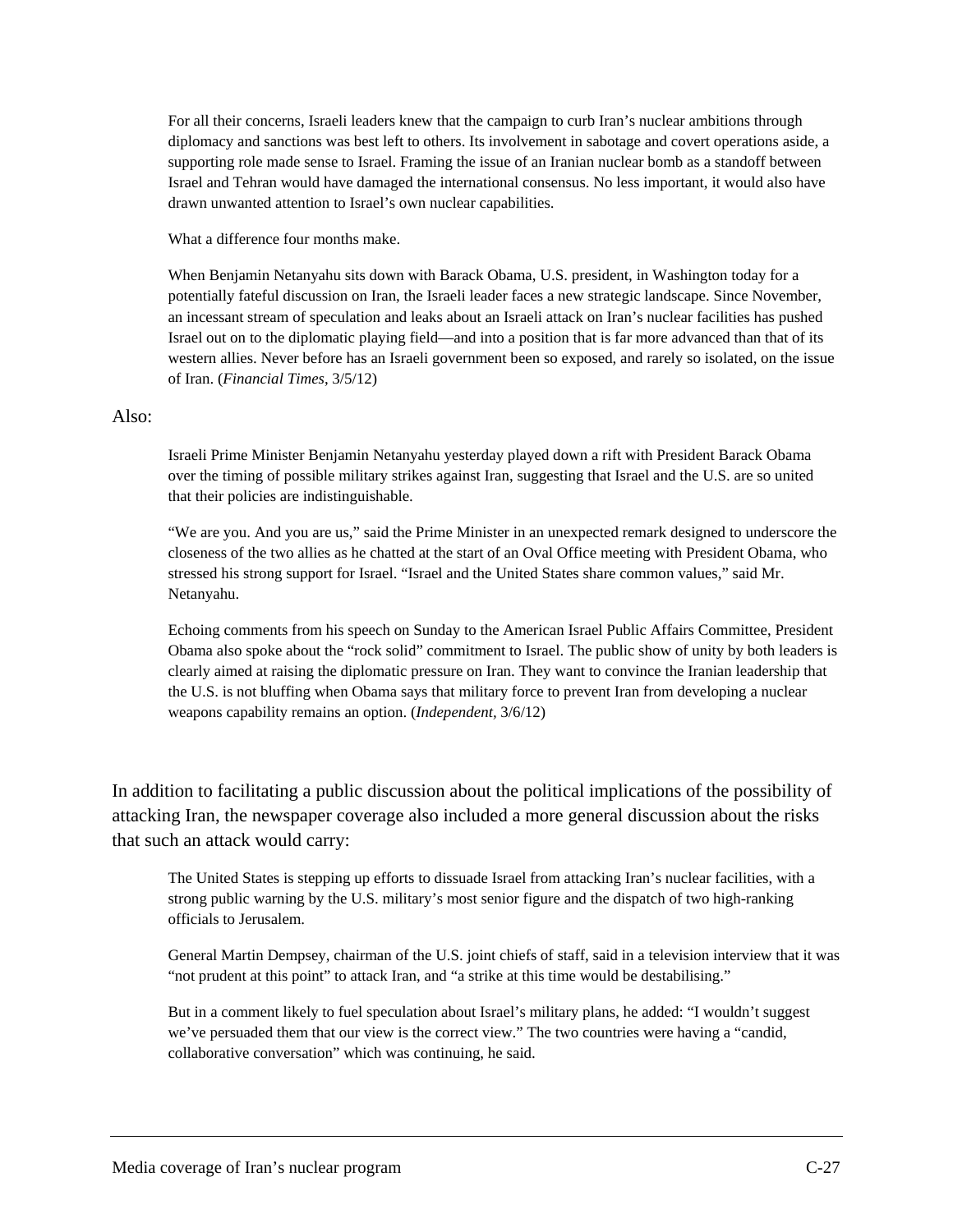His concerns were echoed by William Hague, the British foreign secretary, who said it was "not a wise thing at this moment" for Israel to launch military action against Iran. (*Guardian*, 2/20/12)

Also:

The Obama administration asks what would be accomplished if an attack set Iran back by only three or four years, unified even the country's opposition leaders against the West and pushed the program further underground. As Rolf Mowatt-Larssen, a former official of the Central Intelligence Agency and the Energy Department with a deep background in nuclear proliferation, put it on Tuesday: "Both sides say we don't want Iran to get the bomb. Where there's a difference of opinion is that we don't think an airstrike solves the problem, and the Israelis do." (*New York Times*, 3/7/12)

As a consequence of the ongoing U.S. presidential election, the newspaper coverage of this period is particularly focused on the opinions of serving government officials and political candidates. As such, it is fair to assume that domestic political concerns play a significant role in the language used, yet very rarely did newspaper coverage acknowledge this dynamic. Instead, the officials' characterizations of the challenges posed by Iran's nuclear problem are often presented without question and the sometimes-explicit threats without context.

**Inconclusive IAEA talks.** On February 21 and February 22, 2012, Iranian officials met with IAEA officials to negotiate about IAEA access to an Iranian site where international officials and the IAEA suspect activities related to Iran's nuclear weapons program took place. The status of this site is one of the few remaining "open" items in the IAEA dossier on Iran.<sup>32</sup> After two days of negotiating about access to the site, the IAEA officials left without inspecting it. Newspaper coverage of these events focused specifically on what the negotiations said about Iran's intentions and about how it narrowed international options to resolve rising tensions:

The failure of talks this week between Tehran and the International Atomic Energy Agency over the Iranian nuclear programme has triggered dismay in western capitals, heightening concerns that any forthcoming negotiations with world powers are destined to make little progress.

As an IAEA team returned to the agency's headquarters yesterday from a fruitless two-day meeting with officials in Tehran, western diplomats said Iran's stance during the encounter suggested it was unlikely to negotiate seriously over its programme any time soon.

The team returned as Ayatollah Ali Khamenei, Iran's supreme leader, reiterated the regime's long-held view that the country was not pursuing nuclear weapons and said "pressure, sanctions, terrors and threats" could not force it to abandon its programme.

<sup>&</sup>lt;sup>32</sup> IAEA Director General, "Introductory Statement to the Board of Governors," June 2, 2008. See also, IAEA, "Communication dated 27 August 2007 from the Permanent Mission of the Islamic Republic of Iran to the Agency concerning the text of the 'Understandings of the Islamic Republic of Iran and the IAEA on the Modalities of Resolution of the Outstanding Issues,'" INFCIRC/711, August 27, 2007.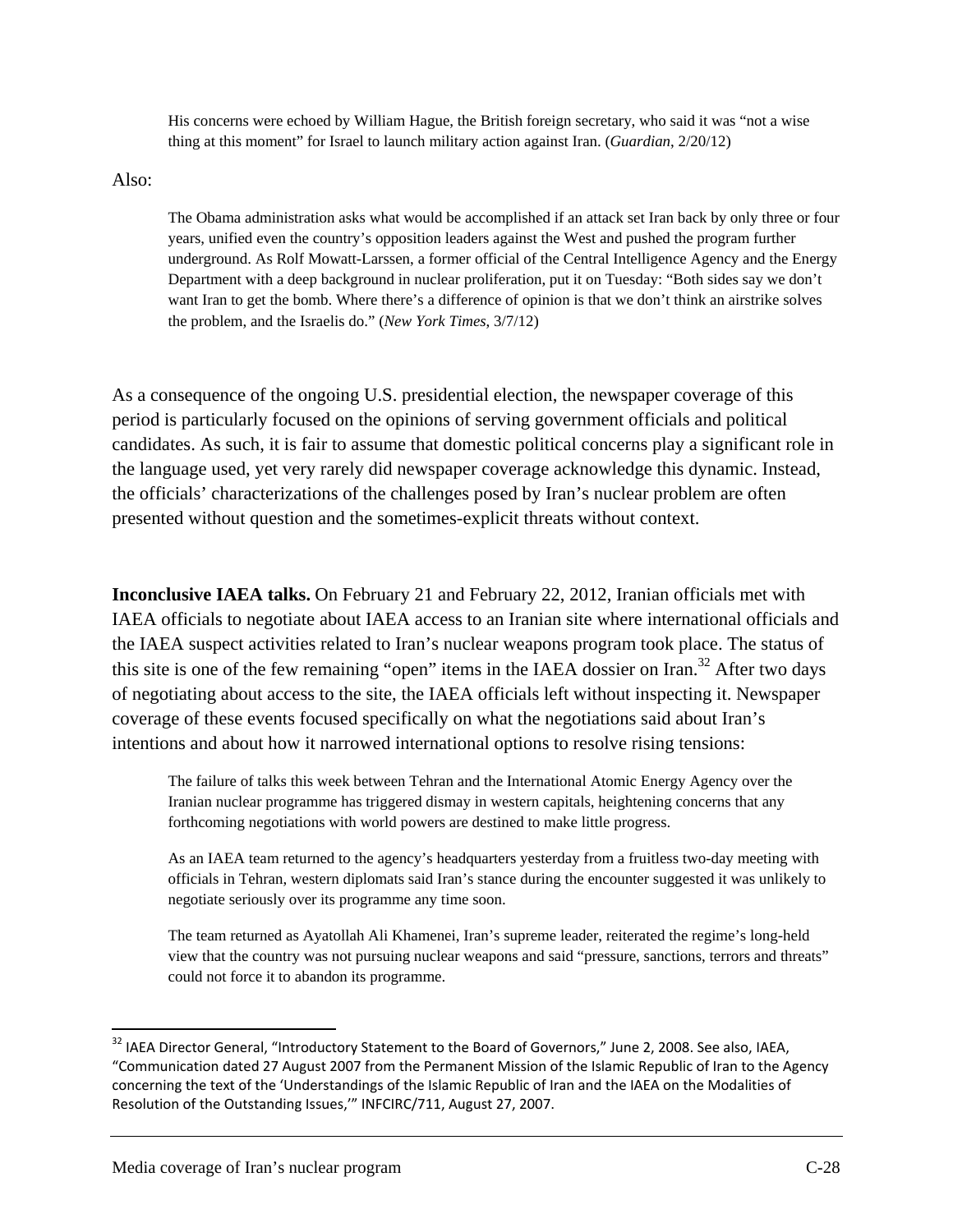In a meeting with nuclear scientists, Ayatollah Khamenei, who has the last say in all state affairs, said Iran considered having nuclear weapons ideologically and religiously a "great sin" with "high risks" and that its authority was not dependent on such arms. (*Financial Times*, 2/23/12)

### Also:

But the refusal to accommodate U.N. inspectors will fuel Western suspicions that the regime has something to hide, and play into Israel's hands. Jerusalem has lobbied for a pre-emptive air strike, arguing that Iran is nearing a "zone of immunity," when its nuclear facilities will be moved into impregnable underground bunkers. The latest U.N. setback will also dash hopes of an early renewal of negotiations with the West after Iran suggested that it was willing to bring "new initiatives" to the table. (*Independent* 2/23/12)

# Also:

A visit by international nuclear inspectors to Iran ended in failure Tuesday. Tehran not only blocked access to a site the inspectors believe could have been used for tests on how to produce a nuclear weapon, they reported, but it also refused to agree to a process for resolving questions about other "possible military dimensions" to its nuclear program.

*. . .* 

Iran's refusal to deal with the inspectors' questions is likely to increase tension, at a moment of heightened sanctions and after the assassination of nuclear scientists in Iran and suspected retaliation against Israeli diplomats. Iran struck an increasingly bellicose tone on Tuesday, with an Iranian official warning that the country would take pre-emptive action against perceived foes if it felt its national interests were threatened. The country also laid down new conditions for oil sales. (*New York Times*, 2/22/12)

### Also:

U.N. nuclear officials conceded failure on Tuesday after an extraordinary two-day visit to Iran yielded no progress in clearing up allegations about the country's pursuit of nuclear weapons technology.

A spokesman for the International Atomic Energy Agency said a delegation from the U.N. nuclear watchdog was returning home after being blocked by Iran from access to key records and sites. The team arrived in Tehran on Sunday at the government's invitation to resolve long-standing disputes over whether Iranian scientists had secretly experimented with nuclear warhead designs nearly a decade ago.

But the IAEA officials were barred from visiting a key testing facility known as Parchin, where some of the research was alleged to have occurred, the spokesman said. Moreover, the U.N. officials were unable to reach an agreement with Iran on a basic work plan for addressing the questions about past nuclear experiments. (*Washington Post*, 2/22/12)

Despite the coincidence of the IAEA talks with the heightened public discussion of the possibility of Israel and/or the United States attacking Iran, few of the articles about the talks mentioned the threats of attack made toward Iran in the surrounding weeks nor the possibility that the outcome of the talks was related to the threats of attack. Nor did the newspaper coverage address the assessments of U.S. intelligence agencies that Iran had ceased its nuclear weapons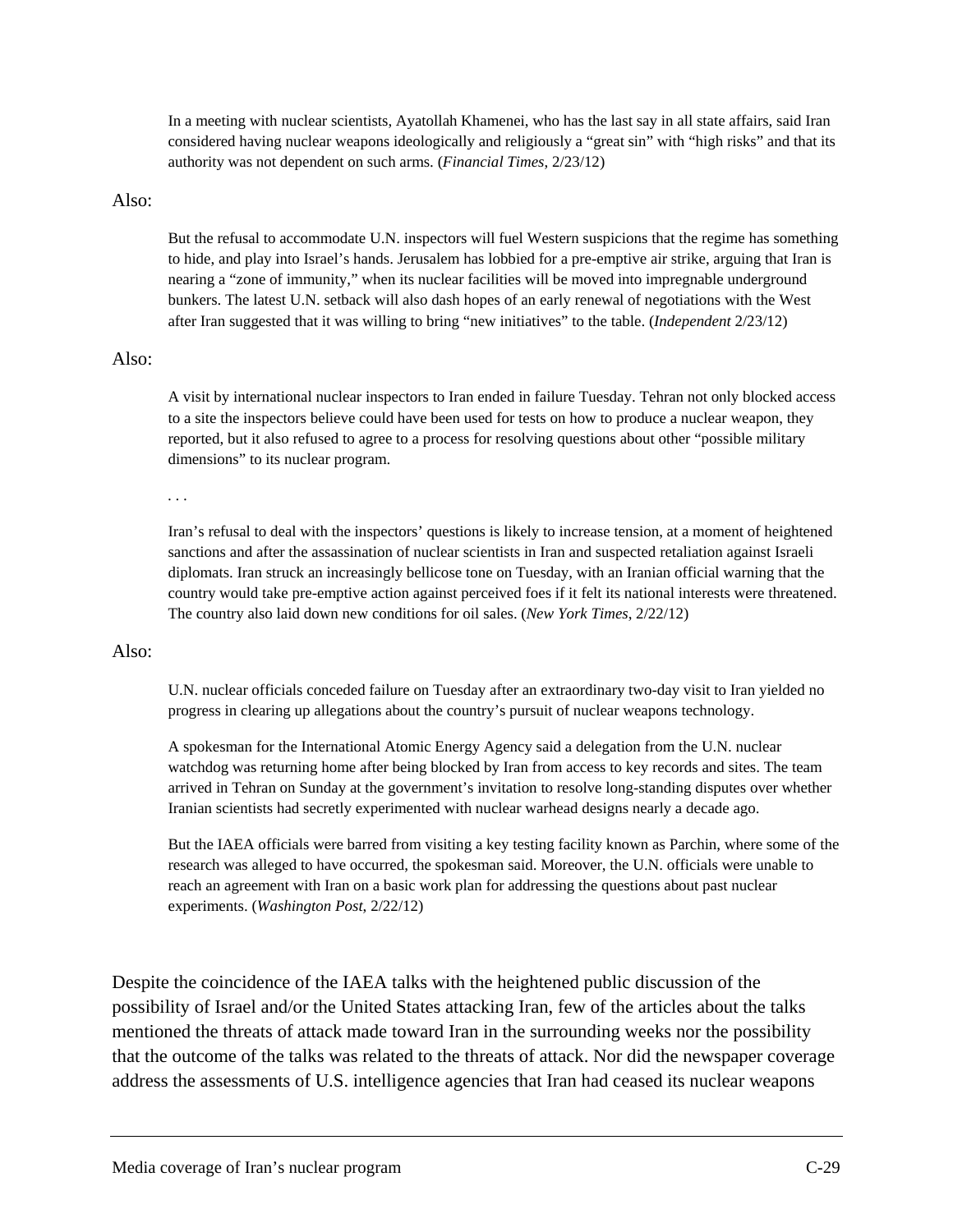program in 2003. This is not to belittle the importance of the need for Iran to answer relevant questions about its nuclear activities, but it is equally important to put Iran's suspected activities in context when discussing the policy options available in 2012 to resolve the dispute.

# **Editorial/Leader coverage**

**Resumed negotiations.** In light of the likely resumption of negotiations between the P5+1 and Iran, editorials and leaders from mid- to late-February 2012 devoted a fair amount of attention to understanding (and undercutting) Iranian motivations and at the same time trying to lay the ground work for successful talks:

Iran this week signalled it was willing to resume negotiations with the international community—including over the opaque nuclear programme both its neighbours and the west find threatening—in search of what its national security chief Saeed Jalili called "fundamental steps for sustainable co-operation." It is time to find out what, if anything, those words mean—perhaps the last chance before this protracted standoff spirals into a potentially catastrophic new war in the Middle East.

This ostensible overture should not be dismissed because it comes packaged in Tehran's now ritualised breast-beating and exaggeration of its nuclear prowess. If this is yet another attempt by the regime to buy more time, that will soon become apparent. If the Islamic Republic really wants to negotiate, it has to turn up with proposals, not just bluster about preconditions.

But the international community—through the five permanent members of the United Nations Security Council (the U.S., UK, France, Russia and China) plus Germany—also has to be realistic.

Ratcheted-up sanctions, including an imminent oil embargo and the obstruction of Iran's ability to finance its trade, are having a big impact on the Iranian economy. But it would still be optimistic to believe they will force the theocrats in Tehran to renounce the right to enrich uranium. (*Financial Times*, 2/18/12)

Particular attention was paid to Iranian defiance of international demands, defiance that was aimed at rousing domestic Iranian support. Rather than seeing through Iranian politics, however, the editorials suggested that the Iranian leadership's courting of the public belied a sense of desperation and weakness:

No one can accuse Iran, or its current president, Mahmoud Ahmadinejad, of meekly rolling over in the face of international opprobrium. Which, of course, may be the precise point Mr Ahmadinejad wanted to make, when he starred in a bizarre sequence on Iranian state television yesterday. Clad in a white coat, the President inspected the loading of nuclear fuel rods into a reactor at the Natanz research plant. The head of Iran's Atomic Energy Organisation then showed off what he said was a new generation of super-efficient centrifuges, stressing that they, like the reactor fuel, were of domestic manufacture.

Nuclear fuel rods and centrifuges, though, are not toys; nor should they be used as propaganda props. To trifle with such sensitive apparatus—even if, as Iran still insists, it is designed to produce nothing more harmful than much-needed electricity—is to play with something more dangerous than fire. And while Mr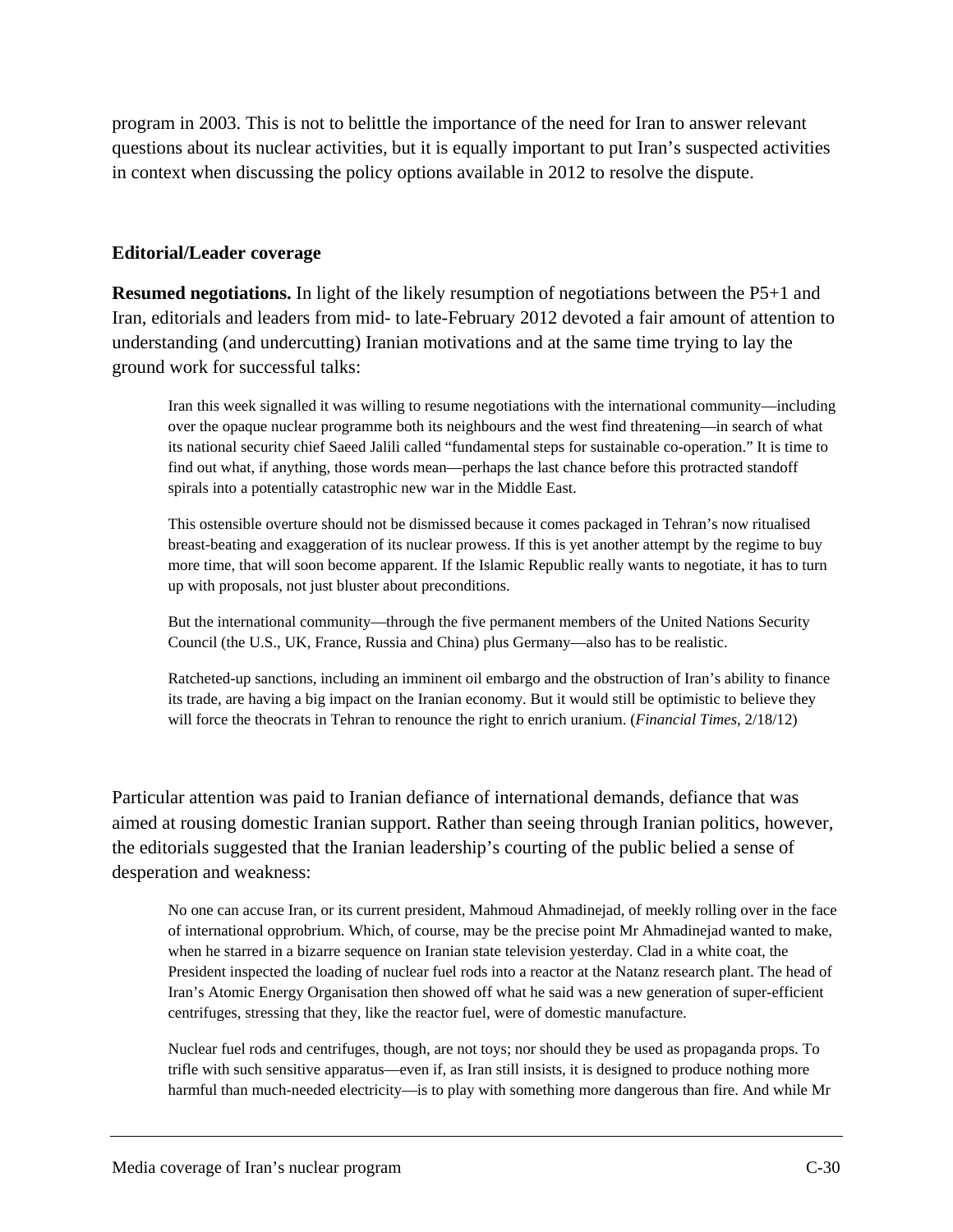Ahmadinejad and his officials may have been trying to underline that Iran can and will press ahead with its nuclear programme, in defiance of sanctions, they merely demonstrated their remoteness from reality. The impression was of a regime trying to bolster its possibly shaky position.

Iran's leaders are also, potentially, courting disaster. Thus far, those individuals—mostly in Israel and the United States—who have argued that Iran is well advanced on a nuclear weapons programme and that the window for shutting it down is fast closing have been in the minority. However shrill and insistent their voices, wiser counsel has prevailed. There is as yet no definitive proof that Iran is either developing a nuclear weapon, or anywhere near achieving one; the only evidence is of dissembling and obfuscation. (*Independent* 2/16/12)

This last paragraph is particularly convoluted, because it seems to hold Iran responsible for the spread of misconceptions about its nuclear intentions and capabilities. Iranian officials have steadfastly maintained that their nuclear activities are peaceful in nature and have not attempted to convince anyone that they have a nuclear weapons program.

A *Guardian* leader article during this same period is equally spooked as other editorials during this period by the frequent calls from Israeli Prime Minister Benjamin Netanyahu and the Republican presidential candidates for militarily attacking Iranian nuclear facilities. It comes to an uncommon conclusion, though, suggesting that President Obama and European leaders change course:

A way out still exists: it means allowing Iran the ability to produce civilian nuclear energy as it is entitled to do under the non-proliferation treaty. To date, Iran has not broken the provisions of the NPT. The IAEA has a list of unanswered questions about suspected research into warhead miniaturisation and nuclear triggers, but nothing has been proved. The gap between suspicion and proof creates the space for negotiation which would cap the amount of low-enriched uranium hexafluoride that Iran could produce, limit the sites in which such enrichment could take place, and prevent enrichment to military-grade levels. President Mahmoud Ahmadinejad, whose "deviant current" is battling Khamenei for candidates in the forthcoming parliamentary elections, has offered to stop higher enrichment in exchange for fuel rods. At the moment Iran, Israel and U.S. are watching who will blink first. In the Middle East, that is a dangerous activity. (*Guardian*, 2/22/12)

The possibility of accepting an Iranian enrichment capability or of the international community finding a way to live with a nuclear-weapons capable Iran, however, led to a fair amount of push-back from some editorial pages:

The immediate question is whether Iran is using diplomacy—as it has several times before—as a way of buying time, even as it presses ahead with steps toward a bomb. Recent reports say that the nuclear program is close to passing another major milestone, with the startup of a uranium enrichment facility buried under a mountain near the city of Qom.

Fortunately, a test of Iran's seriousness was underway this week as a delegation from the International Atomic Energy Agency visited the country. Its aim was to obtain agreement to a plan to answer outstanding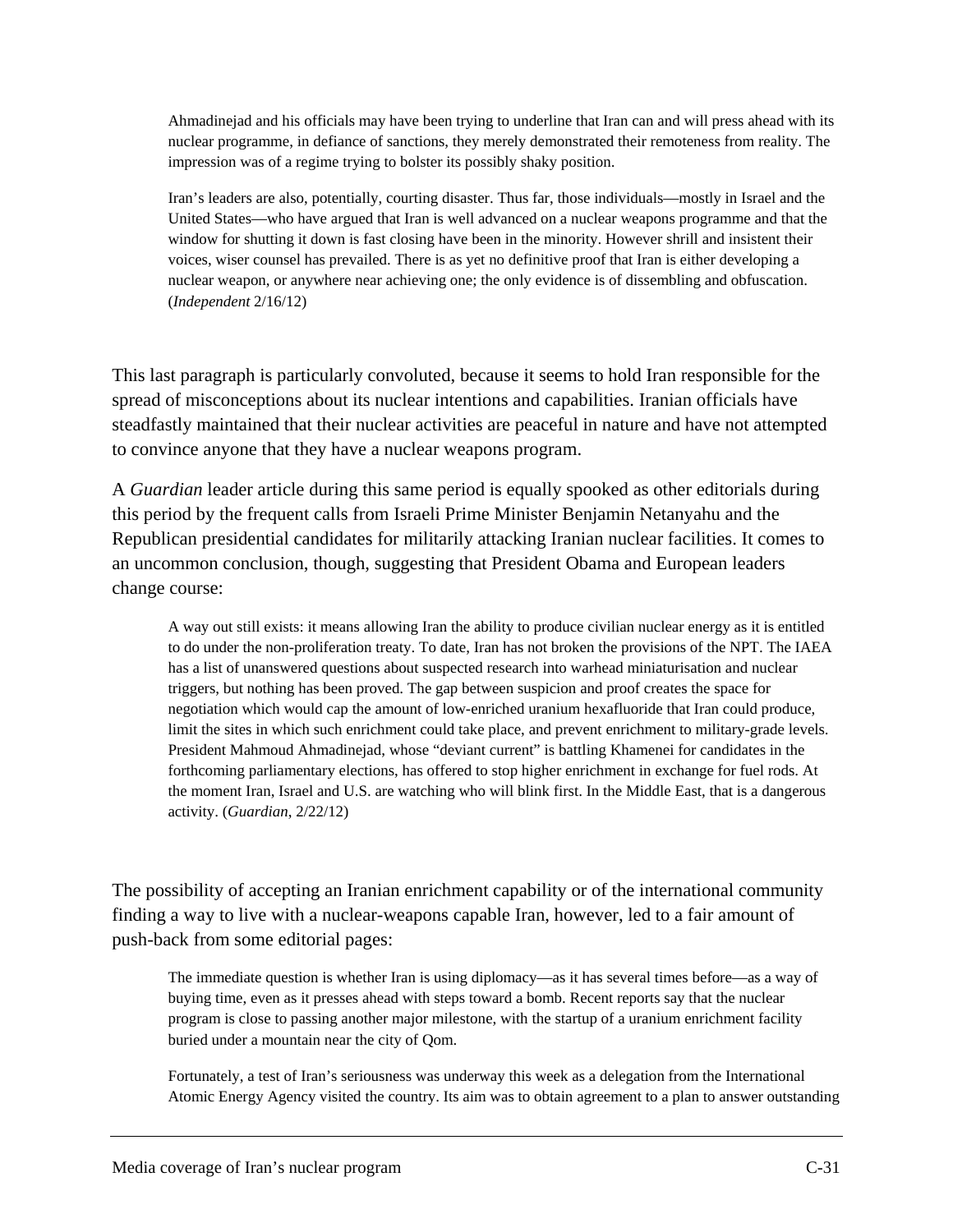questions about alleged work on weaponization, including interviews with scientists and a visit to a military base. On Tuesday night, the IAEA reported another Iranian failure to cooperate—which suggests that Supreme Leader Ayatollah Ali Khamenei has not changed his long-standing refusal to come to terms with the West.

In fact, it appears likely that Tehran perceives talks as an opportunity to undermine sanctions. Mr. Jalili's letter referred to negotiations "based on step-by-step principles and reciprocity," language that could describe a proposal originally put forward by Russia last year. Moscow outlined a sequence of steps in which Iran would receive relief from sanctions in exchange for incremental actions to satisfy the IAEA. Iran rejected the idea, but now the P5+1, urged on by the Obama administration, is discussing a modified version. Reportedly, it could grant some sanctions relief if Iran suspended only its higher-level enrichment of uranium, and surrendered material enriched to that 20 percent level.

Such a deal would be a retreat from Security Council resolutions that require Iran to cease all uranium enrichment and would ease the pressure on the leadership at precisely the wrong moment. Worried about that possibility, a bipartisan group of a dozen senators dispatched a letter to Mr. Obama last Friday opposing "any proposal that caps or limits sanctions" in exchange for "anything less than full, verifiable and sustained suspension of all enrichment activities." If Iran is serious about a deal, it will meet the senators' terms. (*Washington Post*, 2/22/12)

The *Wall Street Journal*'s editorial page continued to focus on what it saw as flawed and naïve U.S. intelligence assessments. It took its argument a step further for the occasion, though, and suggested that not only are U.S. assessments of Iranian capabilities flawed but that they lead to dangerous notions of acceptable outcomes:

According to a weekend story in the *New York Times*, [intelligence officials] still believe the conclusions of a 2007 National Intelligence Estimate, which argued that Iran put its nuclear weapons-work on the shelf in 2003.

Mr. Clapper and friends are drawing a narrow distinction between having the ability to build a nuke and actually building one. In this ever-hopeful analysis, Iran might decide that it is better served possessing enough nuclear capability to keep its options open and its enemies on guard, without having to incur the risks of building and maintaining an actual arsenal. The model here is Japan, another country that could easily build nuclear weapons but chooses not to out of strategic, moral and political considerations.

There's a problem with this logic: Japan is not Iran. Democratic Tokyo threatens nobody. Theocratic Tehran never ceases making threats. The idea that Japan could, in theory, field a nuclear arsenal might serve as a deterrent against Chinese military planners, but it doesn't keep ordinary people in Seoul, Taipei or Manila awake at night.

By contrast, if the mullahs can readily acquire nuclear weapons, they will instantly change calculations in the Middle East and beyond. That event would broaden Iran's strategic and tactical options while complicating those for Turkey, Saudi Arabia, Israel, the Gulf states and the U.S.

It would lead almost inevitably to a policy of seeking to placate Tehran at the expense of U.S. allies–lest, for example, some "provocative" Israeli action tempt Iran into building the bomb it nearly possesses anyway. The Obama Administration is already moving in that direction with its campaign, first private and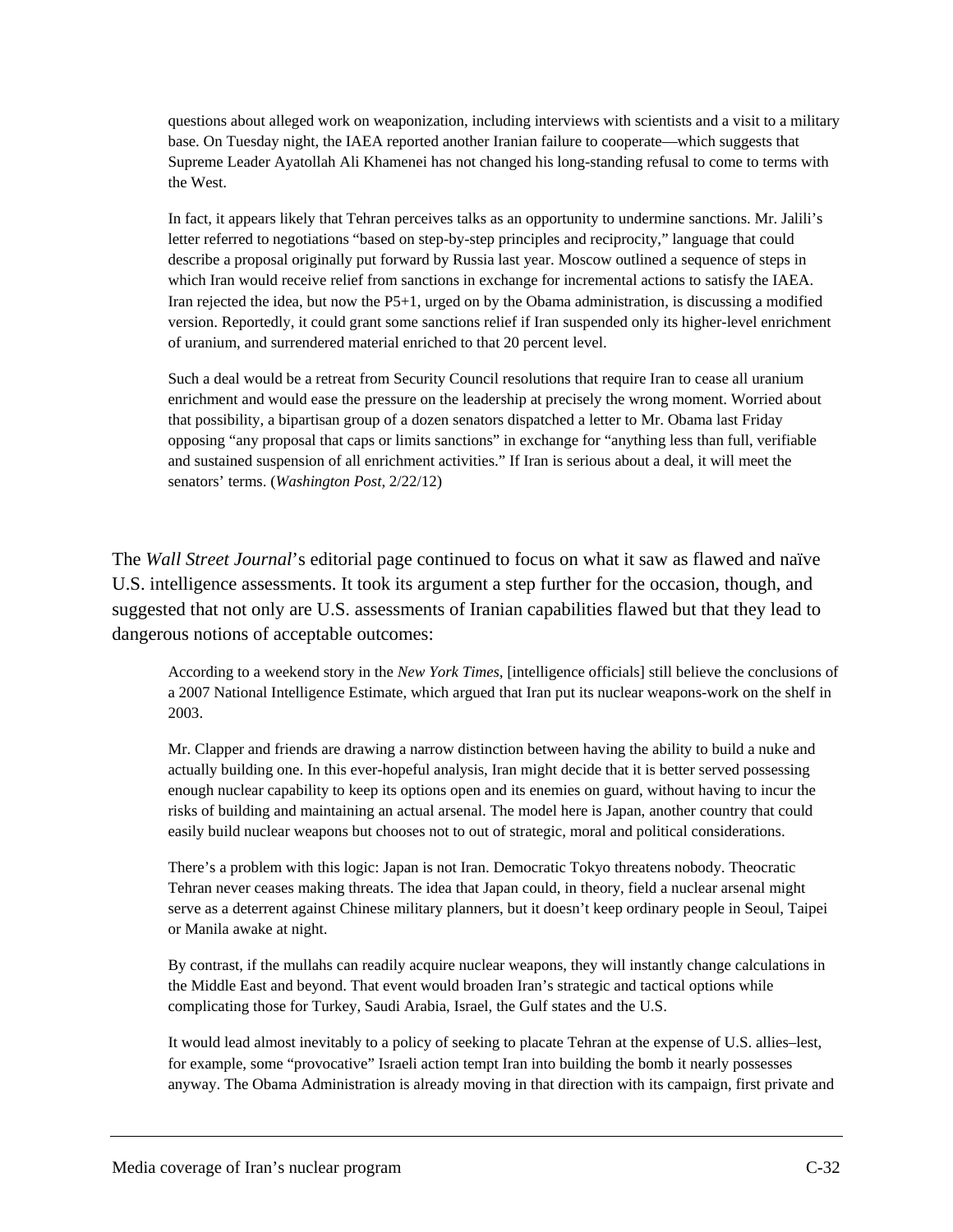increasingly public, to put a higher priority on deterring an Israeli attack on Iran than on preventing a nuclear Iran. (*Wall Street Journal*, 2/27/12)

While news coverage of Iran's nuclear program was somewhat careful to limit the ways that it prejudged Iranian intentions, this editorial betrays outright hostility toward Iran and for the notion that the nonproliferation regime should be applied without discrimination.

**Talk of War.** In trying to put in context the disagreement between Israel and the United States over how to proceed with policy toward Iran, *New York Times* editorial writers betray the same negative sentiments toward Iran:

Iran's nuclear appetites are undeniable, as is its malign intent toward Israel, toward America, toward its Arab neighbors and its own people. Israel's threats of unilateral action have finally focused the world's attention on the danger. Still, there must be no illusions about what it would take to seriously damage Iran's nuclear complex, the high costs and the limited returns.

This would not be a "'surgical'" strike like the Israeli attack in 1981 that destroyed Iraq's Osirak reactor, or the 2007 Israeli strike on an unfinished reactor in Syria. Iran has multiple facilities, and the crucial ones are buried or "hardened." Pentagon analysts estimate that even a sustained Israeli air campaign would set back the program by only a few years, drive it further underground and possibly unleash a wider war.

It would also cast the Iranian government as the victim in the eyes of an otherwise alienated Iranian public. It would tear apart the international coalition and undermine an increasingly tough sanctions regime, making it even easier for Iran to rebuild its program. (*New York Times*, 3/6/12)

Yet despite suggesting that Obama's version of diplomacy could still succeed in wringing concessions from Iran, several editorials ultimately conclude that a military attack against Iran might be necessary:

It's also possible—even likely—that, having established the principle that Israel is prepared to act unilaterally, Mr. Netanyahu and his government will choose not to do so. That would give the United States and its allies an opportunity to probe Iran's willingness to make concessions in another round of negotiations, which are expected this spring. Otherwise, Mr. Obama's pledge that "the United States will always have Israel's back when it comes to Israel's security" will be put to the test. (*Washington Post*, 3/6/12)

# Also:

What if sanctions and diplomacy are not enough?

Mr. Obama has long said that all options are on the table. In recent days his language has become more pointed—urged on, undoubtedly, by Israel's threats to act alone.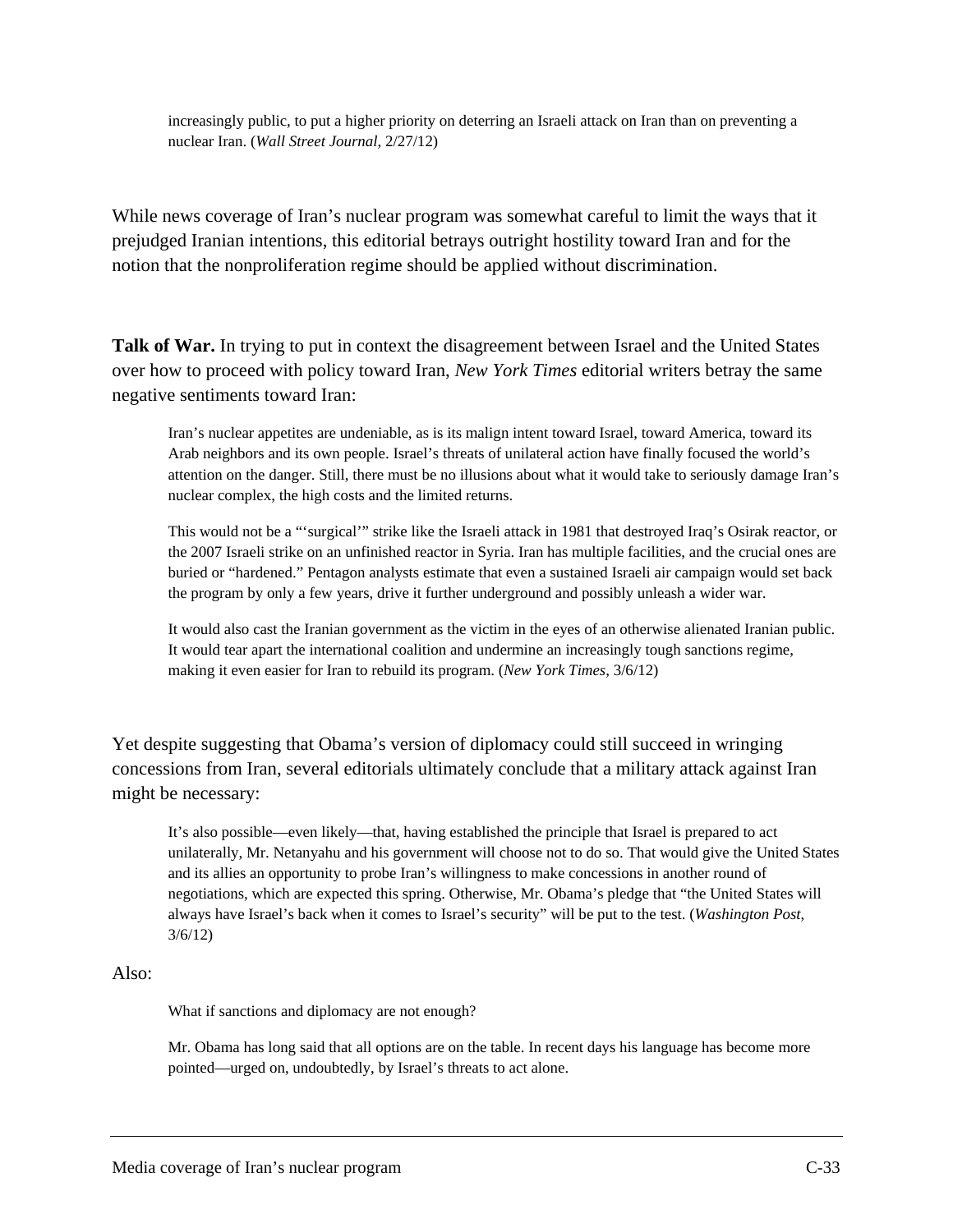Last week he told *The Atlantic*, "when the United States says it is unacceptable for Iran to have a nuclear weapon, we mean what we say." In a speech on Sunday to the American Israel Public Affairs Committee, he declared that his policy is not to contain Iran, it is "to prevent Iran from obtaining a nuclear weapon."

The United States military is far more capable of doing serious damage to Iran's facilities than the Israeli military, but the cost would still be high, with many of the same dangers and uncertainties.

Mr. Obama is right that military action should only be the last resort, but Israel should not doubt this president's mettle. Neither should Iran. (*New York Times*, 3/6/12)

The heightened threat of an attack against Iran and the very public disagreements between U.S. and Israeli officials about how much Iranian capability to tolerate, led other editorial writers to draw the opposite conclusion:

There are many alarming aspects to the escalating tension over Iran's nuclear programme. But perhaps the most worrying of all is that every pressure on Barack Obama—be it political, economic, or, most of all, electoral—is pushing him to take a hard line. He must resist.

This week's fractious talks between the U.S. President and his Israeli counterpart have only added to the strain. Mr. Obama attempted to set a temperate tone: blending the assurance that the U.S. will "always have Israel's back" with a much-needed warning about the dangers of too much "loose talk" of military conflict.

Benjamin Netanyahu showed little sign of softening his bellicose stance, however. "I will never let my people live under the shadow of annihilation," the Israeli Prime Minister told his U.S. audience, adding a darkly emotive comparison with U.S. unwillingness to bomb the Nazi death camp at Auschwitz.

It is not that Israel's concerns about Iran are unjustified, or that it has no right to defend its interests. And with Iran rapidly shifting its enrichment facilities into heavily fortified bunkers beyond the reach of Israeli weapons, Mr Netanyahu's assertion that "none of us can afford to wait much longer" is an understandable one.

Nonetheless, both sense and feeling argue in the strongest possible terms against an attack on Iran. Not only would such a move achieve little, setting Tehran's nuclear ambitions back by perhaps two years at best. The cost—in terms of loss of life, of diplomatic relations soured for a generation, and of the potential for wider geopolitical catastrophe—is simply too high. (*Independent* 3/7/12)

#### Also:

As the history of every other successful piece of multi-lateral negotiation has shown—seven years elapsed between Libya ratifying the NPT and the security council vote lifting sanctions—Mr. Obama will have to invest significant resources and time to defuse this crisis peacefully. For sanctions to work as an incentive, they have to be liftable. EU sanctions are enforced by an executive, the EU commission, but U.S. sanctions are locked into place by a legislature, the U.S. Congress.

Left to the laws of gravity, naval flotillas around the strait of Hormuz, and the opportunity for unscripted events, U.S. relations with Iran will deteriorate further unless energy is put into creating incentives for Iran to change course on enriching uranium. It is more important than ever to remember that while the IAEA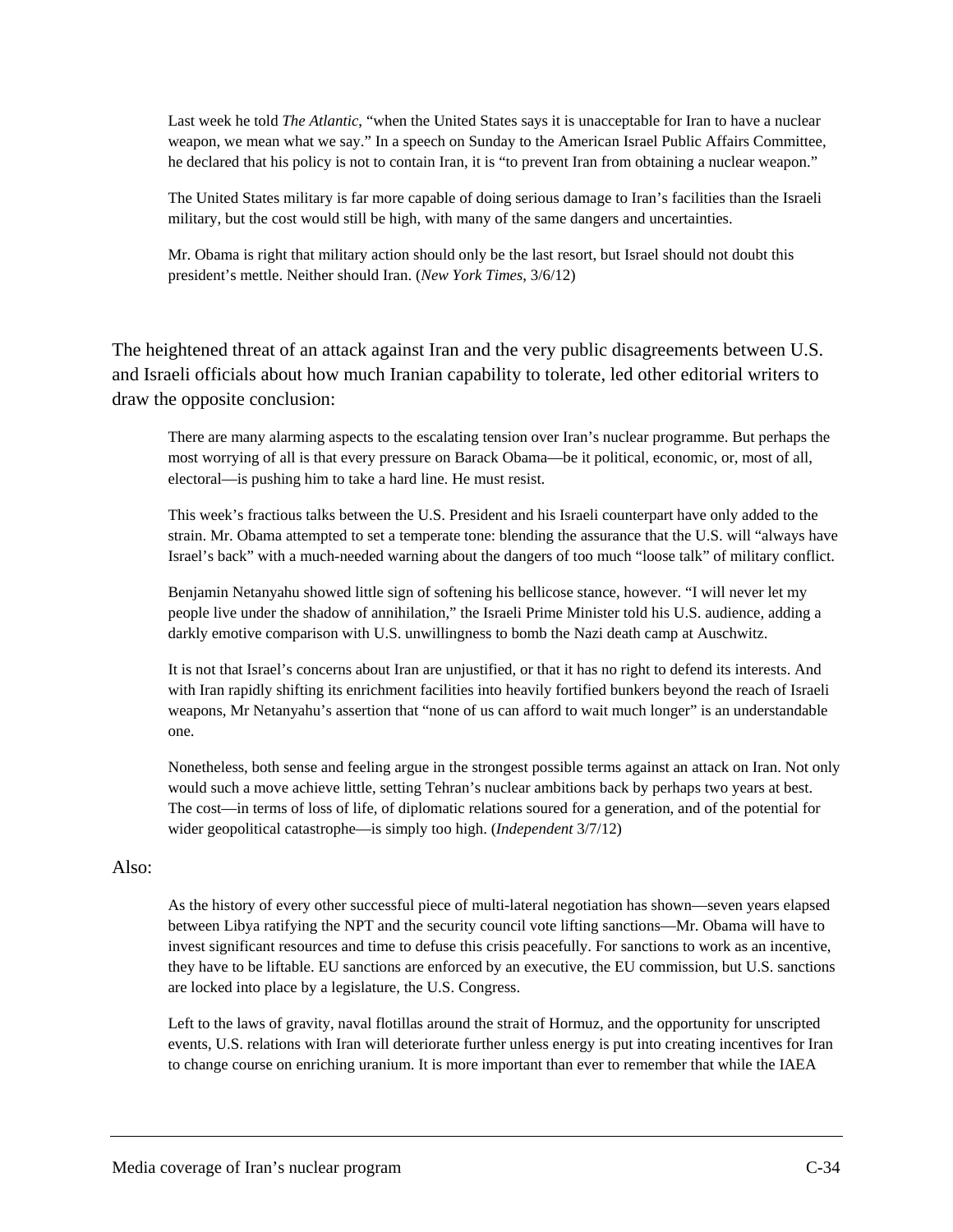have serious concerns about a possible bomb programme, there is no proof. To launch a full-scale war in the Middle East on the basis of a hunch, would be folly itself. (*Guardian*, 3/6/12)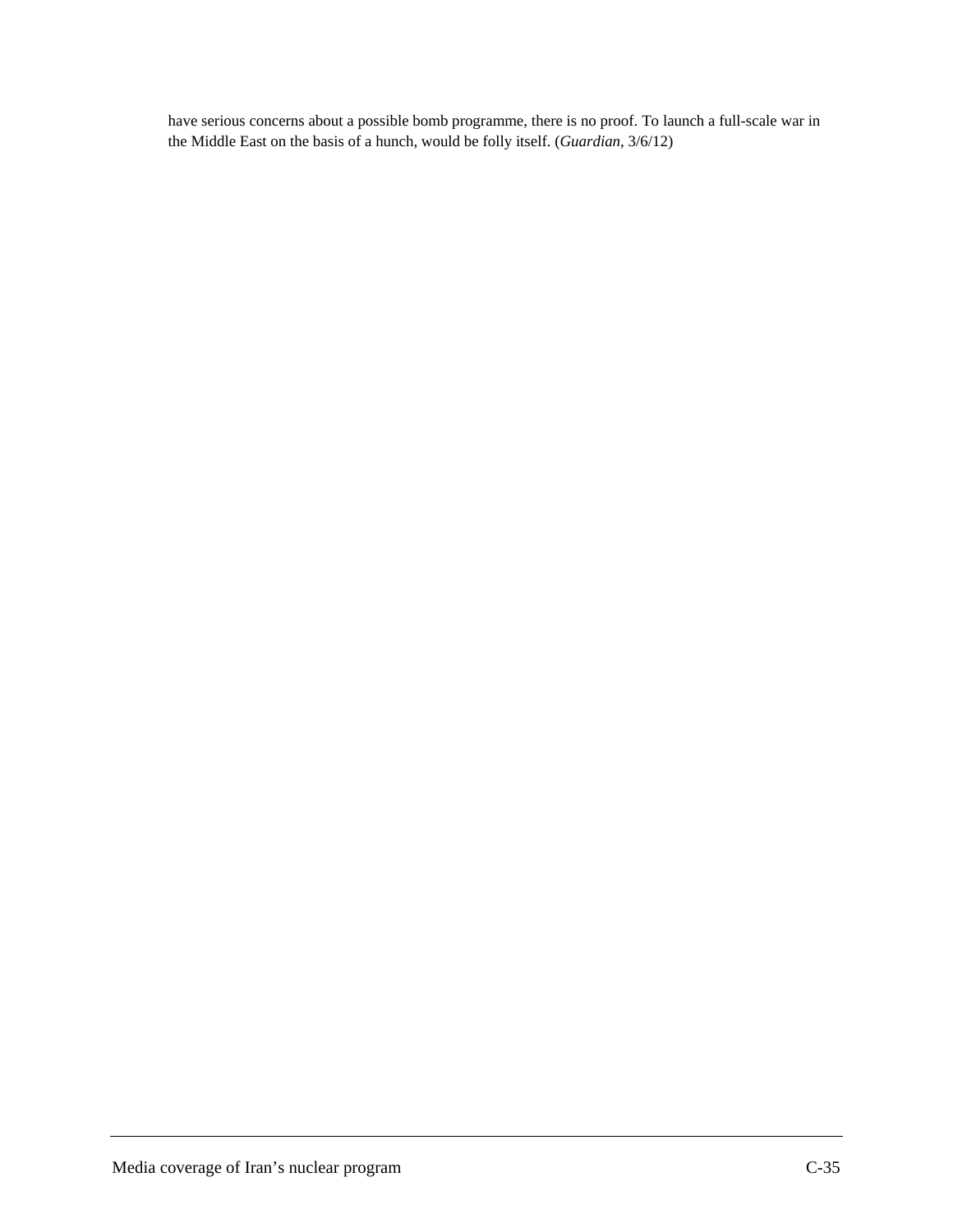# Period 4 – September 10, 2012 – October 1, 2012: U.S. presidential elections

# **News coverage**

**U.S. presidential elections.** Starting in September 2012, much of the discussion of public policy in the United States revolved—directly or indirectly—around the U.S. presidential campaign between President Obama and Republican presidential nominee former-Governor Mitt Romney. Iran's nuclear program and U.S. policy toward Iran was one of the relatively few foreign policy issues to receive prominent news coverage during the campaign, in part because of the uneasy dynamic between U.S. and Israeli officials about the appropriate policy course. Negotiations between U.S. and Israeli officials about the appropriate response to Iran's nuclear program were on full display early in the month, with Israeli Prime Minister repeatedly and passionately calling on U.S. officials to set clear and firm "red lines" to discourage Iranian nuclear development; U.S. officials responded by committing the United States to keeping Iran from obtaining nuclear weapons but refusing to "set deadlines for the Iranians."

This very public debate continued at the U.N. General Assembly meeting in late September 2012. Israeli Prime Minister Benjamin Netanyahu called particular attention to how close Israeli officials assessed Iran was to having sufficient nuclear material to build a nuclear weapon. When framing Netanyahu's presentation, news coverage focused on the degree to which it was meant to influence public and official policy debates about the appropriate response to Iran's nuclear developments, rather than on the developments themselves. This was particularly the case when reporters and editors noted that Netanyahu's timeline extended into 2013 rather than requiring immediate action:

Israeli Prime Minister Benjamin Netanyahu said Thursday that a firm ultimatum to Iran is the only peaceful way to stop the regime in Tehran from getting atomic weapons, increasing pressure on President Obama weeks before the U.S. presidential election.

Netanyahu's address to the U.N. General Assembly was a highly public argument for a stronger U.S. threat to attack Iran if it does not back off from what the Israeli leader described as the final push toward a nuclear weapon. Israel and the United States say the program is intended to develop a weapon, an accusation that Iran denies.

Netanyahu made a case, laced with historical references, for telling Iran explicitly where it must stop to forestall an outside attack. He also warned that time was running out.

"At this late hour there is only one way to peacefully prevent Iran from getting atomic bombs," Netanyahu told the annual gathering. "And that is by placing a clear red line on Iran's nuclear weapons program." (*Washington Post*, 9/28/12)

# Also:

Benjamin Netanyahu, Israeli prime minister, piled fresh pressure on Iran to halt its nuclear programme in a speech to the U.N. yesterday that spelt out for the first time an Israeli "red line" for Tehran .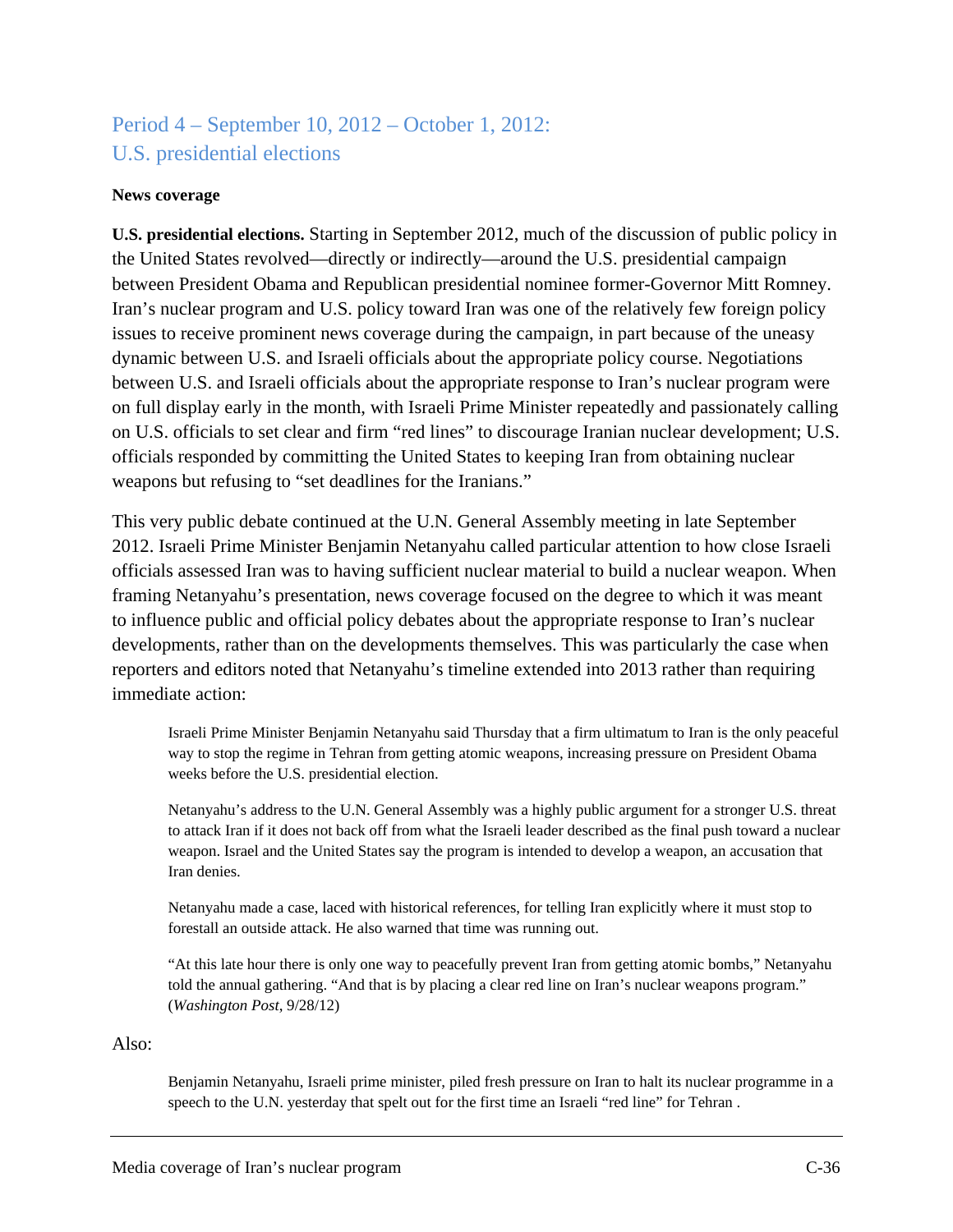Brandishing a red marker and a diagram showing a bomb, Mr. Netanyahu warned that Iran was on track to produce enough enriched uranium to build a nuclear bomb by next summer. The only way to stop it reaching that goal, he added, was for the world to set a clear limit for the nuclear enrichment programme.

The Israeli leader said the line should be drawn just before the final stages of the enrichment process, a point that could be reached as early as spring next year.

Though his speech contained some of the most direct threats towards Tehran to date, Mr. Netanyahu also suggested the critical moment for Israel was not likely to arrive until next year. That estimate is likely to dampen, if not dispel entirely, recent speculation over a possible Israeli strike on Iran before the US presidential elections in early November.

*. . .* 

Mr. Netanyahu did not spell out what would happen if Iran decided to move beyond the red line. However, the prime minister and other senior Israeli officials have warned repeatedly that they stand ready to order air strikes on Iranian nuclear facilities should diplomacy and sanctions fail to halt Iran's progress towards a bomb.

Mr. Netanyahu made his plea for a red line despite a series of recent statements from senior U.S. officials rejecting the idea. The rare public spat is widely seen as emblematic of a broader divergence between the two sides over Iran . Washington remains, at least for the time being, deeply opposed to the idea of a military strike on Iran, a move senior U.S. officials warn could trigger a regional conflict. (*Financial Times*, 9/28/12)

Instead of focusing on Netanyahu's speech, the *Wall Street Journal*'s coverage jumped directly to the tensions between Israeli and U.S. officials and their policy positions:

Israeli Prime Minister Benjamin Netanyahu, denied a chance to meet this week with President Barack Obama to advance his plea for a firmer U.S. line on Iran, spoke with Mr. Obama by phone on Friday - yielding a White House statement that both governments share the same objective.

The two leaders spoke for about 20 minutes, and agreed they are both committed to preventing Iran from obtaining a nuclear weapon, the White House said. The White House said Mr. Netanyahu welcomed the U.S. president's commitment "to do what we must to achieve that goal."

Mr. Netanyahu later spoke by phone with Republican presidential challenger Mitt Romney, underscoring how the Israeli leader's campaign for the Obama administration to agree to a "red line" that would trigger an attack on Iran has become more politically charged during the election year. (*Wall Street Journal*, 9/29/12)

Netanyahu, like many others, viewed the outcome of the U.S. presidential election as having repercussions for U.S.-Israeli relations, and U.S. policy toward Iran. While much of the news coverage of Iran during the period focused on these political dynamics, several articles also focused on understanding the technical and security concerns underlying policy choices and gave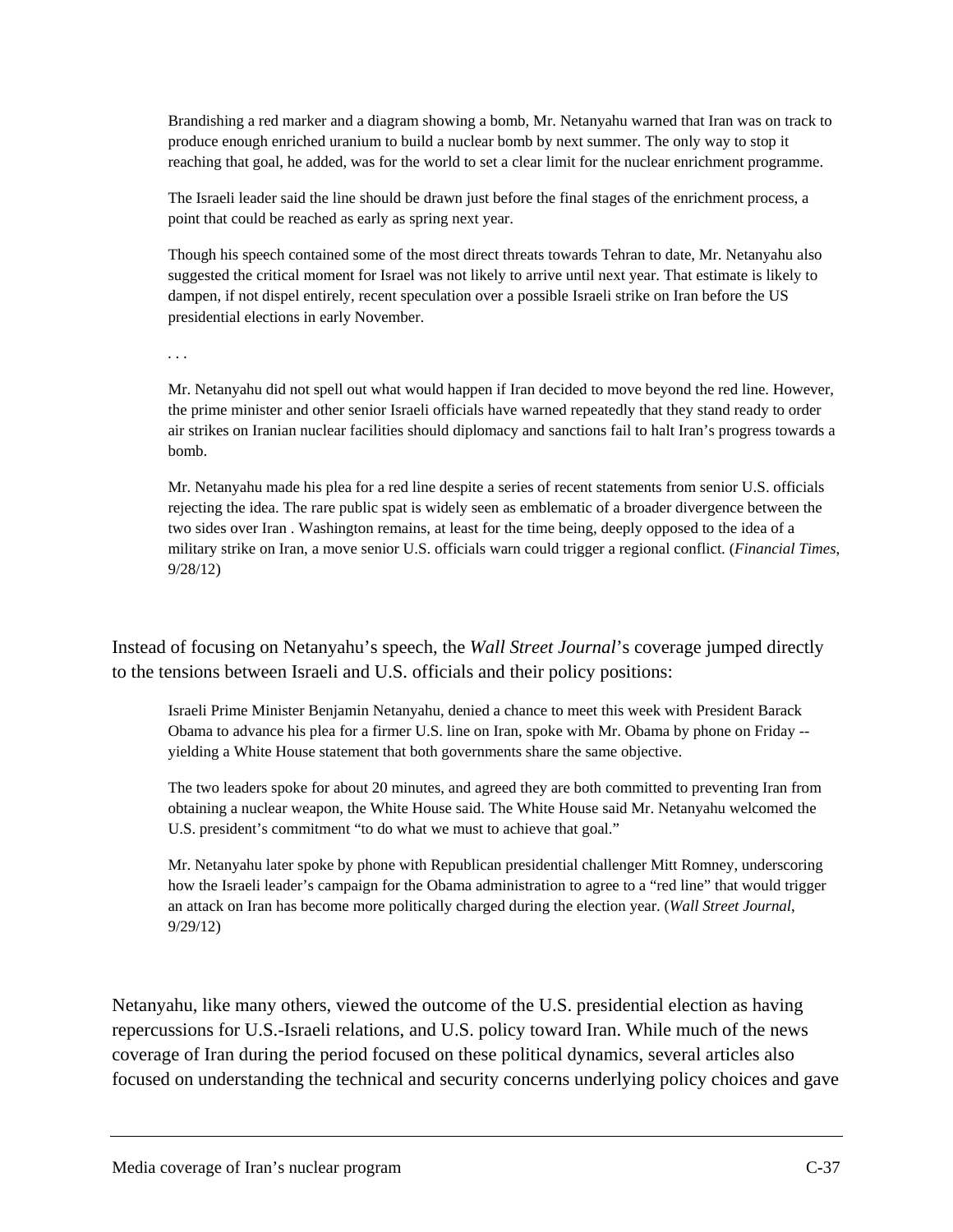some coverage to independent analyses of how specific policy choices would likely affect Iran's program:

Advocates of airstrikes on Iran's nuclear facilities have long held that the attacks would delay an atom bomb for years and perhaps even buy Israel enough time to topple the Iranian government. In public statements, the Israeli defense minister, Ehud Barak, has said that an attack would leave Iran's nuclear program reeling, if not destroyed. The blow, he declared recently, would set back the Iranian effort ''for a long time."

Quite the opposite, say a surprising number of scholars and military and arms-control experts. In reports, talks, articles and interviews, they argue that a strike could actually lead to Iran's speeding up its efforts, ensuring the realization of a bomb and hastening its arrival.

''An attack would increase the likelihood,'' Scott D. Sagan, a political scientist at Stanford University's Center for International Security and Cooperation, said of an Iranian weapon.

The George W. Bush administration, it turns out, reached an even stronger conclusion in secret and rejected bombing as counterproductive.

The view among Mr. Bush's top advisers, recalled Michael V. Hayden, then director of the Central Intelligence Agency, was that a strike ''would drive them to do what we were trying to prevent.''

Those who warn against attacking Iran say that such a move would free officials in Tehran of many constraints. An attack, for instance, would all but certainly lead to the expulsion of international inspectors, which, in turn, would allow the government to undo hundreds of monitoring devices and safeguards, including seals on underground storage units. Further, an Iran permitted to present itself to the world as the victim of an attack would receive sympathy and perhaps vital imports from nations that once backed trade bans. The thinking also goes that a strike would allow Iran to further direct its economy to military ends. (*New York Times*, 9/30/12)

#### Also:

A bipartisan group of ambassadors, retired generals and foreign policy experts is warning against a U.S. or Israeli attack on Iran's nuclear facilities without a more thorough public discussion to weigh the costs and benefits.

In a paper and letter to be released Thursday, the group argues that an attack could delay Iran's development of a nuclear weapon for up to four years, but would have other consequences, such as rallying the Iranian people behind the current regime and solidifying the government's hold on power.

The group, which includes retired Marine Gen. Anthony Zinni, former National Security advisor Brent Scowcroft and former deputy Secretary of State Richard Armitage, who served in Republican administrations, doesn't oppose military action across the board. But members argue that the country needs a more thorough debate about the consequences of an attack on Iran.

"Big national security decisions are not easy to make," said veteran diplomat Thomas Pickering, a former ambassador to the United Nations, who helped organize the group. "As you go ahead we think the national debate of the issue should be well informed... people should understand it is not a slam dunk, these are very hard issues."